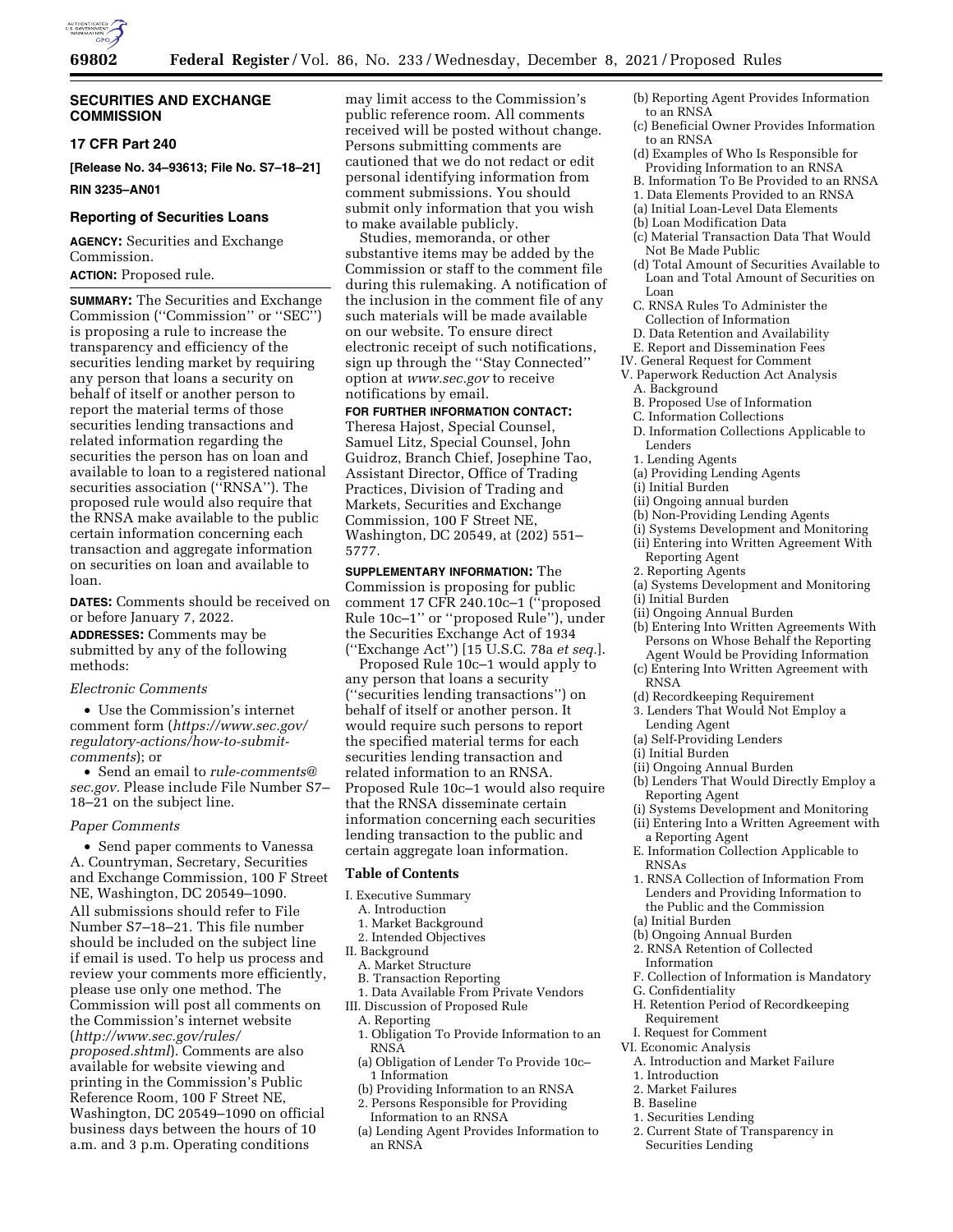- 3. Characteristics of the Securities Lending Market
- 4. Structure of the Securities Lending Market
- (a) Market for Borrowing and Borrowing Services
- (b) Market for Lending Services
- 5. Market for Securities Lending Data and Analytics
- C. Economic Effects of the Proposed Rule
- 1. Effects of Increased Transparency in the Lending Market
- (a) Reduction in Information Asymmetry
- (b) Improved Information for Participants in the Securities Lending Market
- (c) Improved Market Function Through Effects on Short Selling
- (d) Improved Financial Management for Financial Institutions
- 2. Regulatory Benefits
- (a) Surveillance and Enforcement Uses
- (b) Market Reconstruction Uses
- (c) Market Research Uses
- 3. Direct Compliance Costs
- 4. Indirect Costs
- 5. Risk of Circumvention Through Repurchase Agreements
- D. Impact on Efficiency, Competition, and Capital Formation
- 1. Efficiency
- 2. Competition
- 3. Capital Formation
- E. Alternatives
- 1. Broker-Dealer Reporting
- 2. Publicly Releasing the Information in  $10c-1(d)$
- 3. Additional Information in the Reported or Disseminated Information
- 4. Alternative Timeframes for Reporting or Dissemination
- 5. Allow an RNSA to Charge Fees to Distribute the Data
- 6. Longer Holding Period Requirement
- 7. Report to the Commission Rather Than to an RNSA
- 8. Report Through an NMS Plan
- F. Request for Comment
- VII. Regulatory Flexibility Act Certification
- VIII. Consideration of Impact on the
- Economy
- IX. Statutory Authority
- List of Subjects in 17 CFR parts 240

### **I. Executive Summary**

### *A. Introduction*

### 1. Market Background

The securities lending market is opaque.1 Section 984 of the Dodd-Frank Act provides the Commission with the authority to increase transparency, among other things, with respect to the loan or borrowing of securities.2 It also mandates that the Commission promulgate rules designed to increase the transparency of information available to brokers, dealers, and investors.3 Although various market participants, such as registered investment companies (''investment companies''), are required to make specified disclosures regarding their securities lending activities,<sup>4</sup> parties to securities lending transactions are not currently required to report the material terms of those transactions.5 The value of securities on loan in the United States as of September 30, 2020, was estimated at almost \$1.5 trillion.6 Yet, despite its size, the securities lending market in the United States has a general lack of information available to its market participants, the public and regulators.7 Based on the lack of transparency and statutory objective <sup>8</sup> to increase transparency in securities lending transactions, the Commission is proposing Rule 10c–1 under the Exchange Act, which would require any person who loans a security on behalf of itself or another person (a ''Lender'') 9

2Public Law 111–203, 984(b), 124 Stat. 1376 (2010). Section 984(a) of the Dodd-Frank Act (''DFA''), now Section 10(c)(1) of the Exchange Act, makes it ''unlawful for any person, directly or indirectly, by the use of any means or instrumentality of interstate commerce or the mails, or of any facility of any national securities exchange . . . to effect, accept or facilitate a transaction involving the loan or borrowing of securities in contravention of such rules and regulations as the Commission may prescribe as necessary or appropriate in the public interest or for the protection of investors.'' Section 984 of the DFA focuses on the loan or borrowing of securities; therefore, the Commission is not proposing to include repurchase agreements within the scope of the rule.

3 *Id.* Section 984(b) of the DFA directs the SEC to ''promulgate rules that are designed to increase the transparency of information available to brokers, dealers, and investors with respect to loan or borrowing securities.''

4 Investment companies are required to disclose certain information about their securities lending activities. *See, e.g.,* Form N–CEN, Item C.6 (requiring disclosures relating to an investment company's securities lending activities) and Form N–PORT, Items B.4 and C.12 (requiring disclosure by investment companies of certain information on borrowers of loaned securities and collateral received for loaned securities). *See also* 81 FR 81870 (Nov. 18, 2016) (discussing requirements for securities lending disclosures by investment companies).

5*See infra* Part II.B.

6*See* Financial Stability Oversight Council (FSOC), 2020 Annual Report, figure 3.4.2.8, at 41, available at *[https://home.treasury.gov/system/files/](https://home.treasury.gov/system/files/261/FSOC2020AnnualReport.pdf)  [261/FSOC2020AnnualReport.pdf.](https://home.treasury.gov/system/files/261/FSOC2020AnnualReport.pdf)* (''FSOC 2020 Annual Report''). *See infra* note 14.

- 7*See infra* Part VI.A.2.
- 8*See supra* note 3.

9Lender, when used in this release, refers to any persons that loans a security on behalf of itself or

to provide the specified material terms of their securities lending transactions to an RNSA, as discussed more fully below.

Private data vendors have attempted to address the opacity in the securities lending market by developing systems that provide data to clients who both subscribe to those systems and provide their transaction data to the data vendor. Only subscribers can use those systems to receive information regarding securities lending transactions.<sup>10</sup> Moreover, as the private systems capture data only from their subscribers, the available data is not complete, nor is the transaction data captured by these private vendors available to the general public without a subscription, or available in one centralized location.

Industry observers and market participants have suggested that the Commission consider measures to provide additional transparency in the securities lending market.<sup>11</sup> Furthermore, there have been other calls for additional transparency, including in testimony during a hearing before the House Financial Services Committee on March 17, 2021. Such testimony supported the creation of a ''consolidated tape'' or a public data feed of securities lending transactions.12

The lack of public information and data gaps creates inefficiencies in the securities lending market. The gaps in securities lending data render it difficult for borrowers and lenders alike to ascertain market conditions and to know whether the terms that they receive are consistent with market conditions.13 These gaps also impact the

10*See infra* Part II.B.1.

11 During a March 17, 2021, hearing before the House Financial Services Committee, Dennis Kelleher, CEO of Better Markets, former SEC Commissioner Michael Piwowar, now Executive Director of the Milken Institute Center for Financial Markets, and Michael Blaugrund, COO of the NYSE, each testified that additional transparency in the securities lending market is warranted. *See* Game Stopped? Who Wins and Loses When Short Sellers, Social Media, and Retail Investors Collide, Part II: Hearing Before the H. Comm. on Fin. Serv., 117th Cong. (2021). As Michael Blaugrund stated during the hearing, ''[a] system that anonymously published the material terms for each stock loan would provide the necessary data to understand shifts in short-selling activity while protecting the intellectual property of individual market participants.

13*See infra* Part VI.A.2.

<sup>1</sup>*See infra* Part II.B. The corporate bond and municipal securities markets are now more transparent and efficient markets. The regulatory concerns that led to these transformations included the lack of publicly available pricing information, which is similar to the concerns that would be addressed by proposed Rule 10c–1. The changes to these markets have provided investors with greater pricing transparency, lower search costs and greater price competition. *See, e.g.,* Louis Loss, Joel Seligman & Troy Paredes, *Chapter 7.A.2—Bond Trading, in* Fundamentals of Securities Regulation (6th ed. Supp. 2021). *See also* Interim Report of the Financial Stability Board Workstream on Securities Lending and Repos, *Securities Lending and Repos: Market Overview and Financial Stability Issues,* at 14 (Apr. 27, 2012), *available at [https://www.fsb.org/](https://www.fsb.org/wp-content/uploads/r_120427.pdf)  [wp-content/uploads/r](https://www.fsb.org/wp-content/uploads/r_120427.pdf)*\_*120427.pdf.* 

another person, including persons that own the securities being loaned (''beneficial owners''), as well as third party intermediaries, including banks, clearing agencies, or broker-dealers that intermediate the loan of securities on behalf of beneficial owners (''lending agent''). The term Lender does not extend to the borrower of securities in a securities lending transaction or any third party the intermediates the borrowing of securities on behalf of the borrower.

<sup>12</sup> *Id.*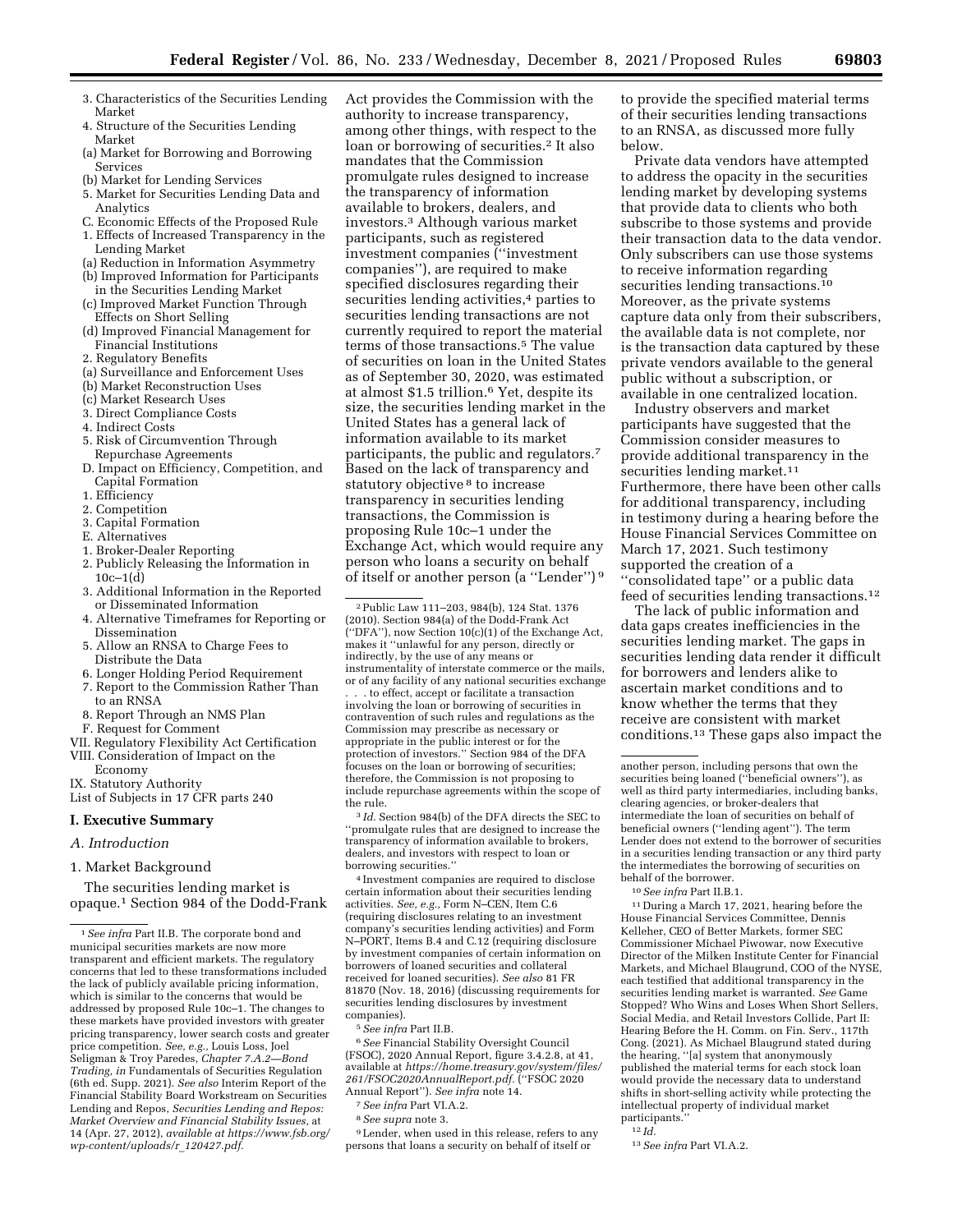ability of the Commission, RNSAs and other self-regulatory organizations (''SROs''), and other Federal financial regulators (collectively ''regulators'') to oversee transactions that are vital to fair, orderly, and efficient markets.14 Indeed, the size of the U.S. securities lending market can only be estimated as the data currently ''available on . . . securities lending transactions are spotty and incomplete.'' 15 Furthermore, the FSOC 2020 Annual Report noted data gaps in ''certain important financial markets including transaction data . . . for securities lending arrangements. . .''  $^{\rm 16}$ 

### 2. Intended Objectives

To supplement the publicly available information involving securities lending, close the data gaps in this market, and minimize information asymmetries between market participants, proposed Rule 10c–1 is designed to provide investors and other market participants with access to pricing and other material information regarding securities lending transactions in a timely manner. For example, the Commission preliminarily believes that the data collected and made available by the proposed Rule would improve price discovery in the securities lending market and lead to a reduction of the information asymmetry faced by end borrowers and beneficial owners in the securities lending market. The Commission preliminarily believes the proposed Rule would close securities lending data gaps, would also increase market efficiency, and lead to increased competition among providers of securities lending analytics services and to reduced administrative costs for broker-dealers and lending programs.17

The data elements provided to an RNSA under proposed Rule 10c–1 are also designed to provide the RNSA with

15OFR Reference Guide, *supra* note 14, at 5. 16FSOC 2020 Annual Report, *supra* note 14, at 187.

data that could be used for important regulatory functions, including facilitating and improving its in-depth monitoring of member activity and surveillance of securities markets. Further, the data elements are designed to provide regulators with information to understand: Whether market participants are building up risk; the strategies that broker-dealers use to source securities that are lent to their customers; and the loans that brokerdealers provide to their customers with fail to deliver positions. Enhancing the transparency of data on securities lending transactions should provide more information to help illuminate investor behavior in the securities lending market and the broader securities market more generally. It will also provide beneficial owners and borrowers with better tools to ascertain current market conditions for securities loans and allow them to determine whether the terms that they receive for their loans are consistent with market conditions.

The Commission preliminarily believes that public disclosure of specified material information regarding securities lending transactions could improve efficiency in the securities lending market and the securities market in general by reducing frictions that can exist where pricing information is not publicly available.18 In particular, providing access to timely, granular information about certain material terms of securities lending transactions would allow investors, including borrowers and lenders, to evaluate not only the rates for such transactions, but also any signals that rates provide, *e.g.,* that changes in supply and demand for a particular security may indicate an increase in short sales of that security.19 In addition, increasing the accessibility of data could lower barriers to entry for would-be participants in the securities lending market as well as the securities markets more broadly because all market participants, not just counterparties to a trade or those that subscribe to certain services, would be

able to view and analyze transactions that are taking place in the securities lending market. As a result, the disclosure of the specified material terms of securities lending transactions might improve the efficiency and resiliency of the securities market by reducing frictions in the cost of borrowing securities, which may also have positive effects on the markets for the securities themselves. Additional benefits from increased transparency could include increased savings and profits for investors, improved terms for beneficial owners participating in lending programs, and improved competitiveness in the lending agent and broker-dealer businesses. The proposal might also reduce the cost of short selling and lead to an increase in fundamental research, which contributes to more efficient prices.20 Finally, access to additional data can contribute to more informed portfolio management and lending decisions.21

### **II. Background**

### *A. Market Structure*

Securities lending is the market practice by which securities are transferred temporarily from one party, a securities lender, to another, a securities borrower, for a fee.22 A securities loan is typically a fully collateralized transaction. Securities lenders, referred to as ''beneficial owners,'' are generally large institutional investors including investment companies, central banks, sovereign wealth funds, pension funds, endowments, and insurance companies.23

Beneficial owners of large, static, unleveraged portfolios, mainly pension funds, increasingly cite securities lending as an important incomeenhancing strategy with minimal, or at least controlled, risk.24 This incremental income not only helps defined-benefit pension funds to generate income, but also provides investment company investors with additional returns.25

<sup>14</sup> In its 2020 Annual Report, FSOC describes securities lending as ''support[ing] the orderly operation of capital markets, principally by enabling the establishment of short positions and thereby facilitating price discovery and hedging

<sup>.</sup> it is estimated that at the end of September 2020 the global securities lending volume outstanding was \$2.5 trillion, with around 57 percent of it attributed to the U.S.'' Financial Stability Oversight Council (FSOC), *2020 Annual Report,* at 45, *available at [https://](https://home.treasury.gov/system/files/261/FSOC2020AnnualReport.pdf) [home.treasury.gov/system/files/261/](https://home.treasury.gov/system/files/261/FSOC2020AnnualReport.pdf)  [FSOC2020AnnualReport.pdf.](https://home.treasury.gov/system/files/261/FSOC2020AnnualReport.pdf) See also* Viktoria Baklanova, Adam Copeland & Rebecca McCaughrin, *Reference Guide to U.S. Repo and Securities Lending Markets* (Off. of Fin. Research, Working Paper No. 15–17, 2015) at 5, *available at [https://](https://www.financialresearch.gov/working-papers/files/OFRwp-2015-17_Reference-Guide-to-U.S.-Repo-and-Securities-Lending-Markets.pdf) [www.financialresearch.gov/working-papers/files/](https://www.financialresearch.gov/working-papers/files/OFRwp-2015-17_Reference-Guide-to-U.S.-Repo-and-Securities-Lending-Markets.pdf) OFRwp-2015-17*\_*[Reference-Guide-to-U.S.-Repo](https://www.financialresearch.gov/working-papers/files/OFRwp-2015-17_Reference-Guide-to-U.S.-Repo-and-Securities-Lending-Markets.pdf)[and-Securities-Lending-Markets.pdf](https://www.financialresearch.gov/working-papers/files/OFRwp-2015-17_Reference-Guide-to-U.S.-Repo-and-Securities-Lending-Markets.pdf)* (''OFR Reference Guide'').

<sup>17</sup>*See infra* Part VI.A.1.

<sup>18</sup>Frictions in trading costs and price can stem from general lack of information on current market conditions, which can lead to inefficient prices for securities loans. *See infra* Part VI.A.2.

<sup>19</sup>Subject to certain exceptions, Rule 203 of Regulation SHO requires a broker-dealer to identify shares of a security that are available for borrowing prior to initiating a short sale in that security. *See*  17 CFR 242.203(b). Rule 204 of Regulation SHO requires a participant of a registered clearing agency to ''close out'' open short sale positions within specified timeframes by either purchasing or borrowing shares in order to make delivery. 17 CFR 242.204. As a result, heightened demand for borrowing shares of a security is frequently associated with an increased level of short selling activity in that security.

<sup>20</sup>Fundamental research typically involves analyzing and interpreting publicly-available company information to determine whether a stock is under- or overvalued. *See, e.g.,* Zvi Bodie, Alex Kane & Alan J. Marcus, Investments 363 (2008). 21*See infra* Part VI.C.1.b).

<sup>22</sup>*See, e.g.,* OFR Reference Guide, *supra* note 14, at 24.

<sup>23</sup> *Id.* at 29.

<sup>24</sup>*See* Lipson, Sabel & Keane, *infra* note 37, at 1; OFR Reference Guide, *supra* note 14, at 29; *A Pilot Survey of Agent Securities Lending Activity* (Off. of Fin. Research, Working Paper No. 16–08, 2016) at 4. *[https://www.financialresearch.gov/working](https://www.financialresearch.gov/working-papers/2016/08/23/pilot-survey-of-agent-securities-lending-activity/)[papers/2016/08/23/pilot-survey-of-agent-securities](https://www.financialresearch.gov/working-papers/2016/08/23/pilot-survey-of-agent-securities-lending-activity/)lending-activity/* (''*[OFR Pilot Survey](https://www.financialresearch.gov/working-papers/2016/08/23/pilot-survey-of-agent-securities-lending-activity/)*'').

<sup>25</sup>OFR Reference Guide, *supra* note 14, at 29. *See also* Zoltan Pozsar, *Shadow Banking: The Money*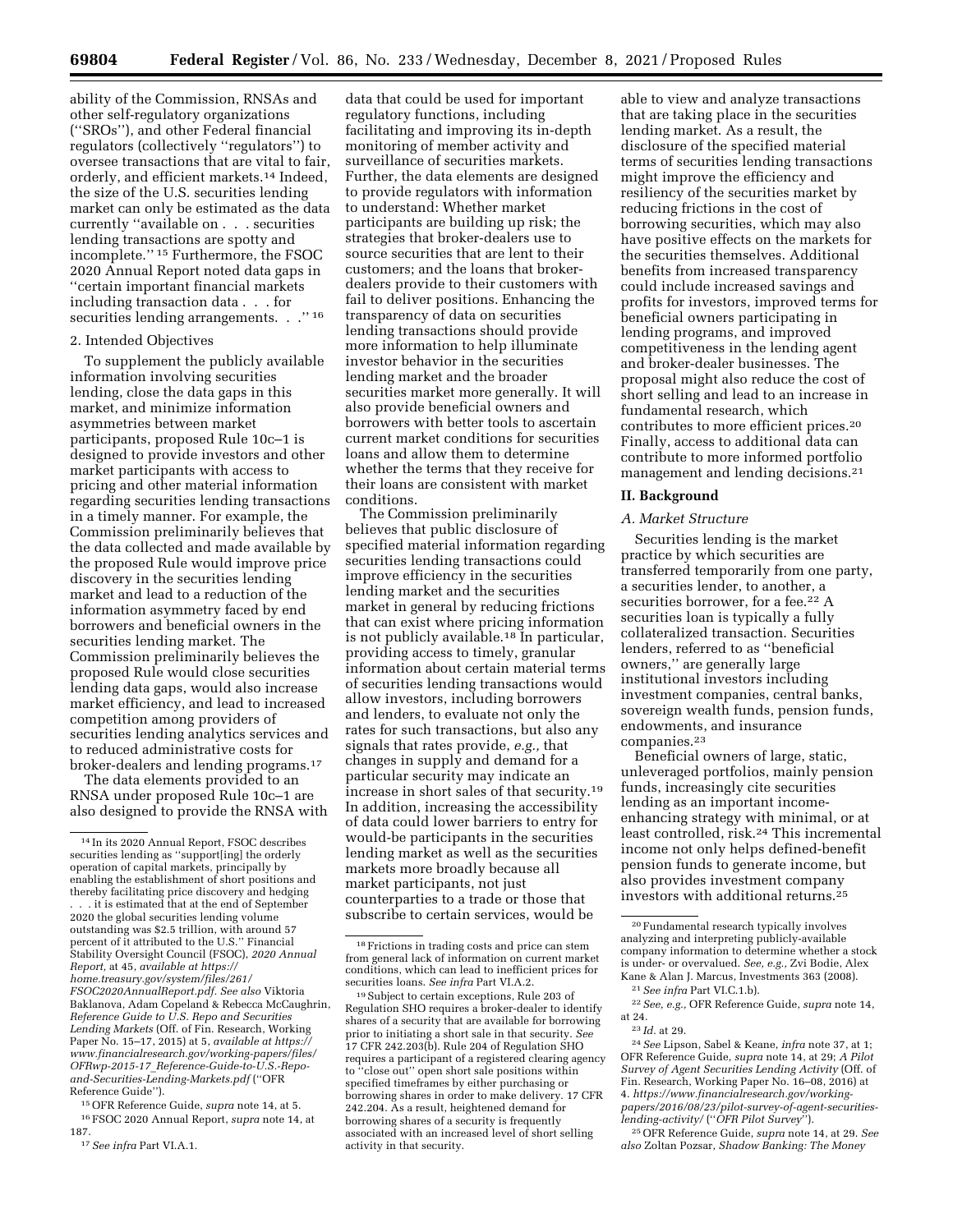Broker-dealers are the primary borrowers of securities; they borrow for their market making activities or on behalf of their customers.26 Brokerdealers who borrow securities typically re-lend those securities or use the securities to cover fails to deliver or short sales 27 arising from proprietary or customer transactions.28 While the identities of the ultimate securities borrowers are usually unknown, anecdotally, hedge funds rank among the largest securities borrowers and access the lending market mainly through their prime brokers.29 Brokers and dealers may also lend securities that are owned by the broker or dealer, customer securities that have not been fully paid for (*i.e.,* have been purchased with a margin loan from the brokerdealer), and the securities of customers

*[ShadowBankingTheMoneyView.pdf.](https://www.financialresearch.gov/working-papers/files/OFRwp2014-04_Pozsar_ShadowBankingTheMoneyView.pdf)* The majority of passive and exchange traded funds (ETFs) also engage in securities lending. In each case, securities lending has been an important revenue source that can compound each year to offset fees and transaction costs, protect an asset manager's profit margins, and improve fund investor returns. *See,*  e.g., Tomasz Miziołek, Ewa Feder-Sempach & Adam Zaremba, *The Basics of Exchange-Traded Funds, in International Equity Exchange-Traded Funds,* at 97–98 (1st ed. 2020).

26 Dealers, which often act as market makers, borrow securities to settle buy orders from customers. *See* OFR Reference Guide, *supra* note 14, at 33. *See also Comptroller's Handbook: Custody Services/Asset Management,* Off. of the Comptroller of the Currency, at 28 (Jan. 2002), *[https://www.occ.treas.gov/publications-and](https://www.occ.treas.gov/publications-and-resources/publications/comptrollers-handbook/files/custody-services/index-custody-services.html)[resources/publications/comptrollers-handbook/](https://www.occ.treas.gov/publications-and-resources/publications/comptrollers-handbook/files/custody-services/index-custody-services.html)  [files/custody-services/index-custody-services.html](https://www.occ.treas.gov/publications-and-resources/publications/comptrollers-handbook/files/custody-services/index-custody-services.html)*  (''*Comptroller's Handbook*''); *OFR Pilot Survey, supra* note 24, at 2–3.

27Regulation SHO requires, among other things, that fails to deliver be closed out by purchasing securities of like kind and quantity by no later than the settlement day after settlement is due, or no later than two settlement days after settlement is due for short sales resulting from long sales or from bona fide market making activity. As previously emphasized by the Commission, the determination of whether a short sale qualifies for the bona fide market making is based on a variety of facts and circumstances surrounding a transaction, and must be made on a trade-by-trade basis. *See* Exchange Act Release No. 58775 (Oct. 14, 2008), 73 FR 61690 (Oct. 17, 2008), *available at [http://www.sec.gov/](http://www.sec.gov/rules/final/2008/34-58775fr.pdf)  [rules/final/2008/34-58775fr.pdf.](http://www.sec.gov/rules/final/2008/34-58775fr.pdf)* 

28Brokers' and dealers' securities lending and borrowing activities are governed by a number of regulations including 17 CFR 240.15c3–3 (''Exchange Act Rule 15c3–3''; commonly referred to as the ''Customer Protection Rule''), 17 CFR 240.15c3–1 (''Exchange Act Rule 15c3–1; commonly referred to as the ''Net Capital Rule''), 17 CFR 240.8c–1 and 17 CFR 240.15c2–1 (''Exchange Act Rules 8c–1 and 15c2–1 commonly referred to as the ''hypothecation rules''). *See also Comptroller's Handbook, supra* note 26, at 28.

29OFR Reference Guide, *supra* note 14, at 33. Many trading strategies rely on the ability of the trader to borrow securities. For example, traders often borrow securities to establish a short position in one security to hedge a long position in another security. *Id.* 

who have agreed to participate in a fully paid securities lending program offered by their broker-dealer.30

Securities lending transactions are usually facilitated by a third party. Custodian banks have traditionally been the primary lending agent or intermediary and lend securities on behalf of their custodial clients for a fee.31 Advances in technology and operational efficiency have made it easier to separate securities lending services from custody services. Such developments have given rise to specialist third-party agent lenders, who have established themselves as an alternative to custodial banks.32 Agent lenders provide potential borrowers with the inventory of securities available for lending on a daily basis.33

In addition to agent intermediaries, 34 there are also principal intermediaries, such as prime brokers, securities dealers, and specialist intermediaries. The role of the principal intermediary is to provide credit transformation for lending clients who are not willing to assume exposure to certain types of borrowers. For example, a prime broker assumes credit exposure to the borrower.35 In short, agent intermediaries aggregate supply on lendable assets, while principal intermediaries aggregate demand for lendable assets.36 Some large investment companies and their fund managers have created their own securities lending programs and use their own employees to staff the program rather than using the services of a custodial bank lending desk or third-party agent lender.37

34Agent intermediaries include custodian banks, agent lenders and other third parties, such as asset managers or specialized consultants. *Id.* at 30–31. 35 *Id.* at 32.

37As a low-margin business, beneficial owners' portfolios need to be of a sufficient size for a securities lending program to be economically feasible. *See* OFR Reference Guide, *supra* note 14, at 29. *See also* Anthony A. Nazzaro, *Chapter 4*— *Evaluating Lending Options, in* Securities Finance, at 83–84 (Frank J. Fabozzi & Steven V. Mann ed. 2005). *See also* Fidelity, *Fidelity Agency Lending, available at [https://capitalmarkets.fidelity.com/](https://capitalmarkets.fidelity.com/fidelity-agency-lending) [fidelity-agency-lending;](https://capitalmarkets.fidelity.com/fidelity-agency-lending)* Fidelity, *Q&A: New Securities Lending Agent for the Fidelity Funds*  (July 8, 2020), *available at [https://](https://institutional.fidelity.com/app/proxy/content?literatureURL=/9899781.PDF) [institutional.fidelity.com/app/proxy/](https://institutional.fidelity.com/app/proxy/content?literatureURL=/9899781.PDF)  [content?literatureURL=/9899781.PDF.](https://institutional.fidelity.com/app/proxy/content?literatureURL=/9899781.PDF)* Also a few large pension and endowment funds lend directly. *See* Paul C. Lipson, Bradley K. Sabel & Frank M. Keane, *Securities Lending,* Federal Reserve Bank of

Traditionally, securities lending and borrowing transactions have been conducted on a bilateral basis.38 Generally, when an end investor wishes to borrow securities, and its brokerdealer does not have those securities available in its own inventory or through customer margin accounts to loan, the broker-dealer will borrow the securities from a lending agent with whom it has a relationship. The brokerdealer will then re-lend the securities to its customer. Loans from lending programs to broker-dealers occur in what is referred to as the ''Wholesale Market'', while loans from a brokerdealer to the end borrower occur in what is referred to as the ''Retail Market''. Obtaining a securities loan often involves an extensive search for counterparties by broker-dealers.39

There are also digital platforms for secured financing transactions, including securities lending, which provide electronic trading in the securities lending market.40 Another approach to securities lending is based on a competitive blind auction to determine the optimal lending strategy for beneficial owners who opt to use the auction route. The auction process is intended to improve price transparency for borrowers who pay for access to lendable assets.41 There are also efforts to develop and expand peer-to-peer lending platforms involving multiple beneficial owners and borrowers, where securities lending transactions take place without the use of traditional intermediaries.42

Additionally, the Options Clearing Corporation (''OCC'') has two stock loan

38*See, e.g., id.* at 36. Typically, the parties enter into a written contract that sets out their legal rights and obligations. *See* OFR Reference Guide, supra note 14, at 36. While there are some differences in the contract provisions used, usually the general terms are the same. *See* Lipson, Sabel & Keane, *supra* note 37, at 44–45. In the United States, a Master Securities Loan Agreement (MSLA) is normally used to set out the legal rights and obligations of the parties in securities lending transactions. *See* OFR Reference Guide, *supra* note 14, at 36. A copy of the Master Securities Lending Agreement (''MSLA'') published by SIFMA is *available at [https://www.sifma.org/resources/](https://www.sifma.org/resources/general/mra-gmra-msla-and-msftas/)  [general/mra-gmra-msla-and-msftas/.](https://www.sifma.org/resources/general/mra-gmra-msla-and-msftas/)* 

39*See, e.g.,* Adam C. Kolasinski, Adam V. Reed & Matthew C. Ringgenberg, *A Multiple Lender Approach to Understanding Supply and Search in the Equity Lending Market,* 68 J. Fin. 559–95 (2013). 40*See, e.g.,* Equilend, *Next-Generation Trading* 

*(NGT), [https://www.equilend.com/services/ngt/.](https://www.equilend.com/services/ngt/)* 

41*See, e.g.,* eSecLending, *The eSecLending Difference, [https://www.eseclending.com/why](https://www.eseclending.com/why-eseclending/)[eseclending/.](https://www.eseclending.com/why-eseclending/) See also* OFR Reference Guide, *supra*  note 14, at 32.

42*See, e.g.,* The Global Peer Financing Association, *available at [https://](https://globalpeerfinancingassociation.org) [globalpeerfinancingassociation.org.](https://globalpeerfinancingassociation.org)* 

*View* (Off. of Fin. Research, Working Paper No. 14– 04, 2014), *available at [https://](https://www.financialresearch.gov/working-papers/files/OFRwp2014-04_Pozsar_ShadowBankingTheMoneyView.pdf)*

*[www.financialresearch.gov/working-papers/files/](https://www.financialresearch.gov/working-papers/files/OFRwp2014-04_Pozsar_ShadowBankingTheMoneyView.pdf) [OFRwp2014-04](https://www.financialresearch.gov/working-papers/files/OFRwp2014-04_Pozsar_ShadowBankingTheMoneyView.pdf)*\_*Pozsar*\_

<sup>30</sup>*See* Exchange Act Rule 15c3–3.

<sup>31</sup>*See infra* Part VI. *See, e.g., Comptroller's Handbook, supra* note 26, at 27. Beneficial owners typically share a portion of their total compensation with the agent and it is common for the beneficial owner to retain most of it. *See, e.g., OFR Pilot Survey, supra* note 26, at 2.

<sup>32</sup>OFR Reference Guide, *supra* note 14, at 31. 33 *Id.* at 34.

<sup>36</sup> *Id.* 

New York Staff Report no. 555, at 2 (Mar. 2012), *available at [www.newyorkfed.org/research/staff](http://www.newyorkfed.org/research/staff_reports/sr555.pdf)*\_ *[reports/sr555.pdf.](http://www.newyorkfed.org/research/staff_reports/sr555.pdf)*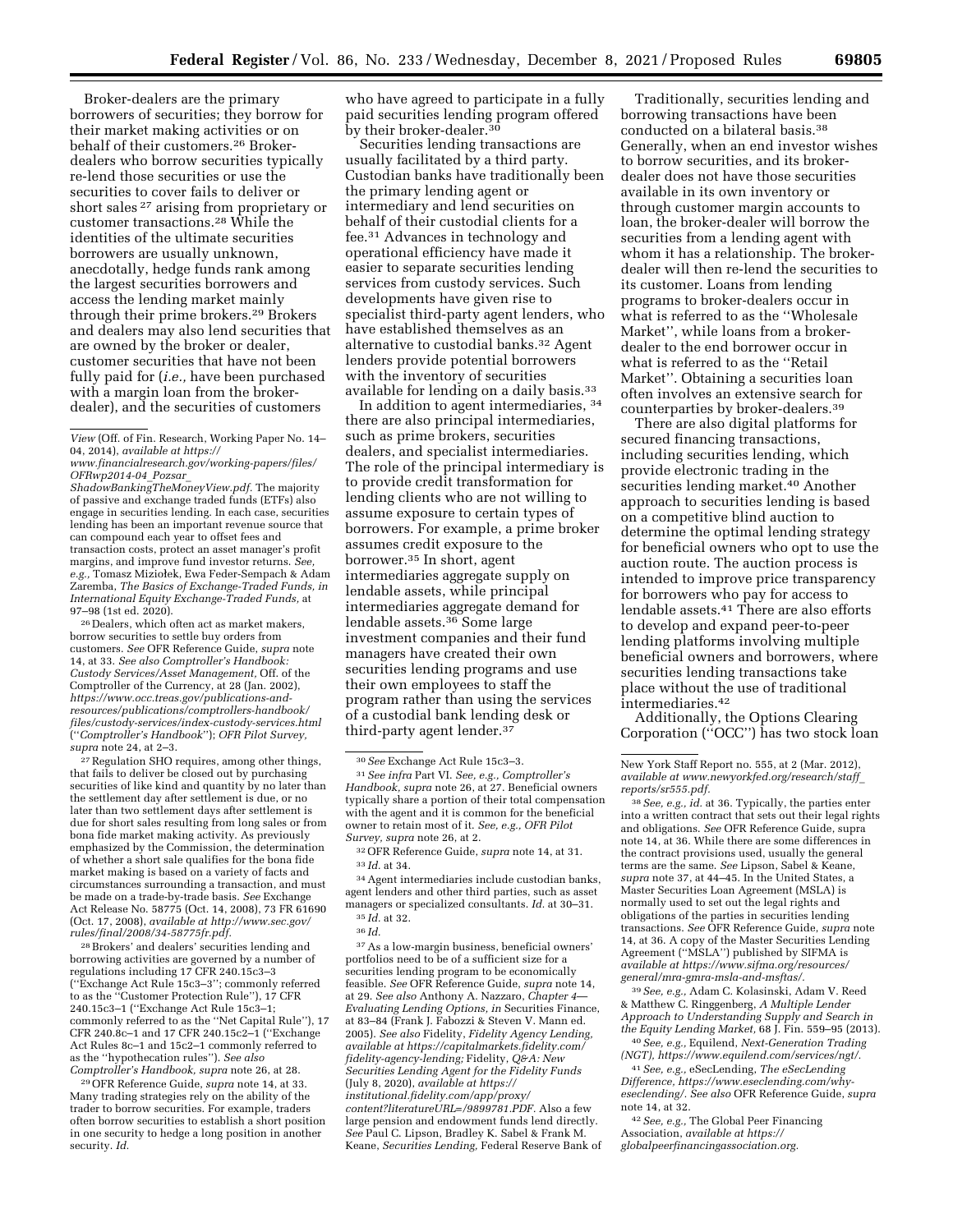programs: The Stock Loan Program (formerly ''Hedge'') and the Market Loan program.43 The Stock Loan Program allows OCC clearing members to use borrowed and loaned securities to reduce OCC margin requirements, which OCC considers as reflecting the real risks of their intermarket hedged positions. In this program OCC serves as a principal counterparty, by becoming the lender to the borrower and the borrower to the lender for each transaction. In its Market Loan program OCC processes and maintains stock loan positions that have originated through a Loan Market.<sup>44</sup> OCC acts as central counterparty to these matched loans and provides clearing and settlement services to the market and OCC clearing members.45

Securities loans may be either for a specific term or open-ended with no fixed maturity date. The typical market practice is for securities loans to be open-ended, allowing the security on loan to be recalled by the beneficial owner. The open recall feature of a securities loan is driven by the assumption that participation in securities lending should not impact the investment strategy of the lender.46 For example, a security may be recalled when its beneficial owner would like to sell it or exercise its voting rights.<sup>47</sup> Loans that provide the borrower with certainty regarding the length of the loan can be more valuable to the borrower.48

44OCC currently clears securities lending transactions for Automated Equity Finance Markets, Inc., a wholly owned subsidiary of EquiLend Clearing LLC. *See* The Options Clearing Corporation, *Market Loan Program FAQs, [https://](https://www.theocc.com/Clearance-and-Settlement/Stock-Loan-Programs/OCC-Market-Loan-Program-FAQs) [www.theocc.com/Clearance-and-Settlement/Stock-](https://www.theocc.com/Clearance-and-Settlement/Stock-Loan-Programs/OCC-Market-Loan-Program-FAQs)[Loan-Programs/OCC-Market-Loan-Program-FAQs.](https://www.theocc.com/Clearance-and-Settlement/Stock-Loan-Programs/OCC-Market-Loan-Program-FAQs)* 

45The Depository Trust & Clearing Corporation (DTCC), through its equities clearing subsidiary, National Securities Clearing Corporation (NSCC), has proposed a rule change for regulatory approval to centrally clear securities financing transactions, which would include securities loans. *See* SEC, Notice of Filing of Proposed Rule Change to Establish the Securities Financing Transaction Clearing Service and Make Other Changes, SR– NSCC–2021–010 (Aug. 5, 2021), *available at [https://](https://www.sec.gov/rules/sro/nscc.htm#SR-NSCC-2021-010) [www.sec.gov/rules/sro/nscc.htm#SR-NSCC-2021-](https://www.sec.gov/rules/sro/nscc.htm#SR-NSCC-2021-010) [010.](https://www.sec.gov/rules/sro/nscc.htm#SR-NSCC-2021-010)* 

46OFR Reference Guide, *supra* note 14, at 34.

*Introduction to Securities Lending, in* Securities Finance, at 8 (Frank J. Fabozzi & Steven V. Mann ed. 2005). A relatively static portfolio with low securities turnover is more attractive to securities borrowers because it minimizes recalls of loaned securities. *See also* OFR Reference Guide, *supra*  note 14, at 29.

Normally, the beneficial owner has specific guidelines regarding which counterparties can borrow its securities and the type of collateral it accepts. Lenders who are able and willing to be flexible on the type of collateral they will accept to secure the loan are more attractive to some borrowers.49 Beneficial owners may have different approaches to securities lending and associated risks.<sup>50</sup> For example, some beneficial owners may prefer ''volume lending,'' in which large volumes of easier to lend securities are lent and returns can be enhanced with varying risk, such as the type of collateral accepted or investment of cash collateral in higher-yielding and riskier vehicles. Other beneficial owners may take a ''value lending'' approach where they lend in-demand securities, which generate higher borrower fees, and take a more conservative approach to the type of collateral accepted or the reinvestment of cash collateral.51 Different types of beneficial owners also operate under different laws and regulatory frameworks, which may or may not include regulations or regulatory guidance on securities lending activities. For example, investment companies are registered with the SEC under the Investment Company Act of 1940 and rules thereunder.52 Defined benefit plans are subject to the Employee Retirement Security Act (''ERISA''), as administered by the U.S. Department of Labor. Insurance companies are regulated at the state level.

In the United States, the most common form of collateral for equity security loans is cash. The borrower of the security typically deposits 102% or 105% of the current value of the asset being loaned as collateral.53 The Lender then reinvests this collateral, usually in low-risk interest-bearing securities, then rebates a portion of the interest earned back to the borrower. The difference between the interest earned and what is rebated to the borrower is the lending fee earned by the Lender. The portion of the interest earned on the reinvested collateral that is returned to the borrower is called the rebate rate, and is a guaranteed amount set forth in the terms of the loan. It is possible for the Lender to lose money on the loan if the

interest earned on the reinvestment of the collateral does not exceed the rebate rate. If the security is in high demand in the borrowing market, the rebate rate may be negative, indicating that the borrower does not receive any rebate and must also provide additional compensation to the Lender.

When collateral for a security loan is in the form of other securities, the borrower pays the Lender a set fee. The fee depends on the availability of the security being borrowed; securities in high demand command a higher fee.<sup>54</sup>

While a security is on loan the borrower receives any dividends, interest payments, and, in the case of equity security loans, holds the voting rights associated with the shares.55 Usually the terms of the loan stipulate that dividends and interest payments must be passed back to the beneficial owner in the form of substitute payments.

#### *B. Transaction Reporting*

As discussed above, certain institutional investors, including pension funds (which provide retirement benefits) and mutual funds (which retail and institutional investors rely on to meet financial needs) lend out their securities to earn incremental income, help pension funds generate income, and provide additional returns for their long-term savers.56 As discussed below, the existing data are not comprehensive or centralized, and there are significant information asymmetries between market participants.57 The transaction information that would be provided to an RNSA under proposed Rule 10c–1 would include securities lending transaction information from all Lenders, and most of the information would be made publicly available. The Commission preliminarily believes the proposed Rule would provide material, granular, and timely data regarding the terms of securities lending transactions thereby allowing market participants, the public, and regulators access to key market information.

### 1. Data Available From Private Vendors

Currently, the predominant sources of pricing information for securities loans are private vendors who offer a variety of systems for borrowers and lenders of securities to provide and receive information regarding securities lending transactions. Some, if not all, of the

<sup>43</sup>*See* The Options Clearing Corporation, *Stock Loan Programs, [https://www.theocc.com/Clearance](https://www.theocc.com/Clearance-and-Settlement/Stock-Loan-Programs)[and-Settlement/Stock-Loan-Programs;](https://www.theocc.com/Clearance-and-Settlement/Stock-Loan-Programs) see also* The Options Clearing Corporation, *Market Loan Program FAQs, [https://www.theocc.com/Clearance](https://www.theocc.com/Clearance-and-Settlement/Stock-Loan-Programs/OCC-Market-Loan-Program-FAQs)[and-Settlement/Stock-Loan-Programs/OCC-Market-](https://www.theocc.com/Clearance-and-Settlement/Stock-Loan-Programs/OCC-Market-Loan-Program-FAQs)[Loan-Program-FAQs.](https://www.theocc.com/Clearance-and-Settlement/Stock-Loan-Programs/OCC-Market-Loan-Program-FAQs)* 

<sup>47</sup>OFR Reference Guide, *supra* note 14, at 29. 48*See, e.g.,* Mark C. Faulkner, *Chapter 1*—*An* 

<sup>49</sup>Faulkner, *supra* note 48, at 6.

<sup>50</sup>*See* OFR Reference Guide, *supra* note 14, at 30. <sup>51</sup> See Miziołek, et al., *supra* note 25, at 12.

<sup>52</sup>*See supra* note 4.

<sup>53</sup>*OFR Pilot Survey, supra* note 26, at 12. ''Margins on securities loans are negotiable. The variation around the standard margins of 102 percent and 105 percent can be attributed to firmspecific differences in margining policies and the quality and type of the collateral security.''

<sup>54</sup>*OFR Pilot Survey, supra* note 26, at 2.

<sup>55</sup>*See, e.g.,* OFR Reference Guide, *supra* note *14,*  at 36.

<sup>56</sup>*See supra* Part II.A. *See also* OFR Reference Guide, *supra* note 14, at 30.

<sup>57</sup>*See, e.g., infra* Part VI.A.2.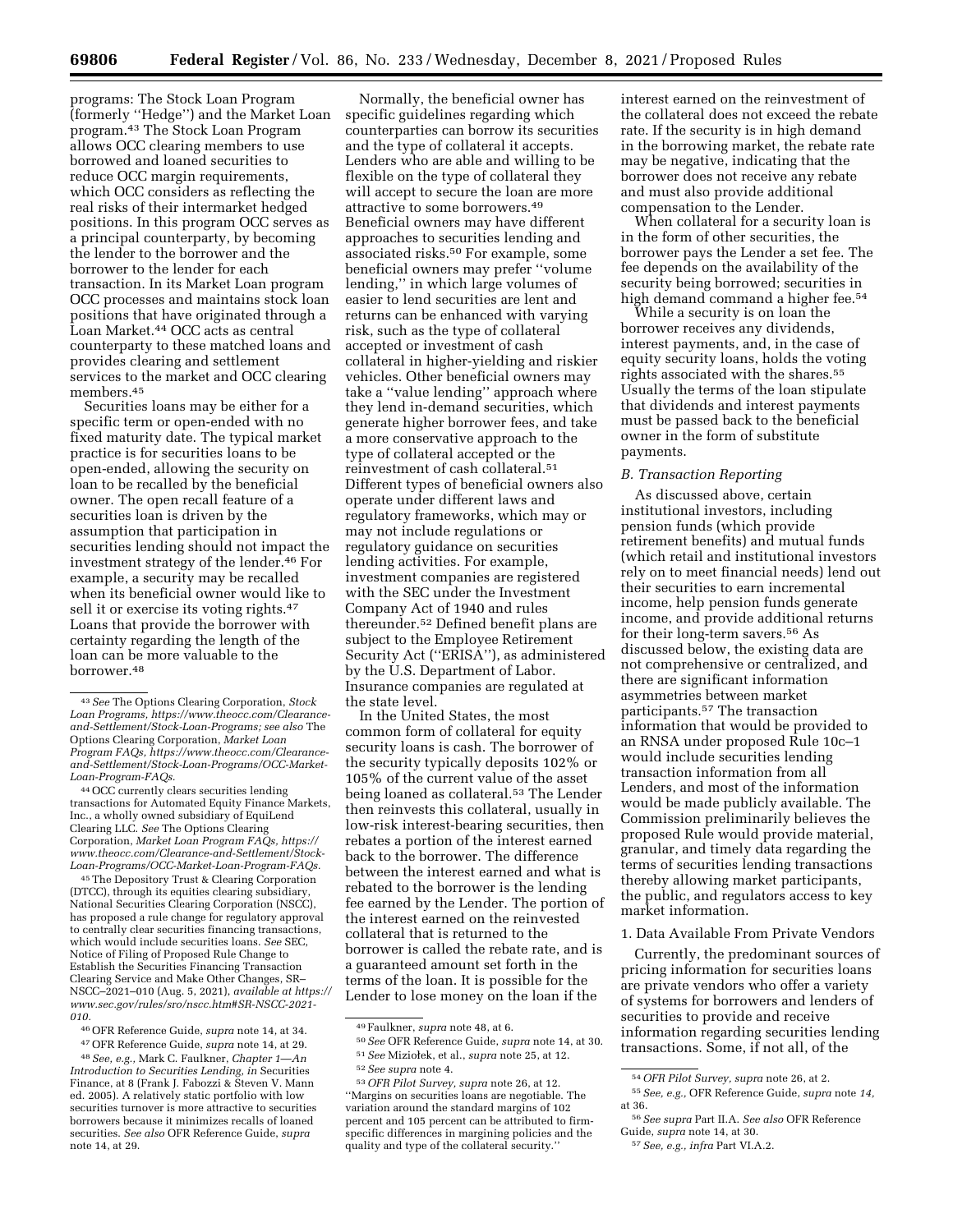private vendors operate their systems on a ''give-to-get'' model, which effectively precludes access to their systems unless the would-be subscriber has securities lending transaction information to provide. Some private securities lending data vendors provide an intraday data feed or end of day information on securities lending transactions by various market participants as well as analytic services involving such data. The data are collected from securities lending transaction participants, including beneficial owners, brokerdealers, agent lenders and custodians.

Commonly collected data elements include CUSIP identifiers for securities on loan, quantity, borrowing cost, utilization of available supply, owner domicile, and type of collateral held.58

However, the available data are incomplete, as private vendors do not have access to pricing information that reflects all transactions. This in part, reflects the voluntary submission of transaction information by subscribers to vendors and is compounded by the unknown comparability of data due to, among other things, the variability of the transaction terms disseminated, as well as how those terms are defined. As no single vendor has information for all securities lending transactions that take place, some persons pay to subscribe to multiple vendors' systems in order to capture as much of the currently available data as they determine to purchase, which can be expensive.59

#### **III. Discussion of Proposed Rule**

#### *A. Reporting*

1. Obligation To Provide Information to an RNSA

The Commission is proposing Rule 10c–1(a), which would require any person that loans a security 60 on behalf of itself or another person to provide to an RNSA the information required by paragraphs (b) through (e) of proposed Rule  $10c-1$  (" $10c-1$  information") as discussed below 61 in the format and manner required by the rules of the RNSA.

(a) Obligation of Lender to Provide 10c– 1 Information

Proposed Rule 10c–1 would apply to all Lenders. Section 10(c)(1) of the Exchange Act makes it unlawful for any person, directly or indirectly, by use of any means or instrumentality of

interstate commerce or of the mails, or of any facility of any national securities exchange to effect, accept, or facilitate a transaction involving the loan or borrowing of securities in contravention of such rules and regulations as the Commission may prescribe as necessary or appropriate in the public interest or for the protection of investors.62 The term ''person,'' for purposes of the Exchange Act, means a natural person, company, government, or political subdivision, agency, or instrumentality of a government.63 Accordingly, Section 10(c)(1) of the Exchange Act provides the Commission with broad authority to implement rules regarding securities lending transactions involving any person, including banks, insurance companies, and pension plans, so long as the rules involving the loan or borrowing of securities prescribed by the Commission are necessary or appropriate in the public interest or for the protection of investors. The Commission preliminarily believes that the proposed Rule is necessary or appropriate in the public interest or for the protection of investors. As discussed further in Part VI, the securities lending market lacks public information regarding securities lending transactions, which creates inefficiencies in the securities lending market. The proposed Rule is designed to address these inefficiencies in the securities lending market by making more comprehensive information regarding securities lending transactions publicly available, which could better protect investors by eliminating certain information asymmetries that currently exist in the securities lending market. The removal of such information asymmetries may improve market efficiencies in the securities market and enhance fair, orderly, and efficient markets for borrowing of the securities and the market for such underlying securities. Additionally, as discussed in greater detail in Part VI.C.2, proposed Rule 10c–1 would provide a number of regulatory benefits related to surveillance and enforcement, reconstruction of market events, and research.

Proposed Rule 10c–1(a) would require Lenders to provide certain terms of securities lending transactions to an RNSA.64 The Commission preliminarily believes that any person that loans a security on behalf of itself or another

64*See infra* Part III.A.2 (Discussion of which Lenders are required to provide the 10c–1 information to the RNSA).

person,65 which would include banks, insurance companies, and pension plans, should be required to provide the material terms of lending transactions to ensure that proposed Rule 10c–1 is appropriately ''designed to increase the transparency of information available to brokers, dealers, and investors, with respect to the loan or borrowing of securities." <sup>66</sup> Although the majority of securities lending transactions involve broker-dealers, over which the Commission has direct regulatory oversight,67 a significant percentage of securities lending transactions occur away from broker-dealers.68 The Commission preliminarily believes that any person that loans a security on behalf of itself or another person should be required to provide the specified terms of a securities lending transaction because excluding certain persons such as banks, insurance companies, and pension plans—would lead to incomplete information regarding securities lending transactions, which might reduce the benefits of the public availability of 10c–1 information and potentially lead to competitive advantages for those Lenders that are not required to provide 10c–1 information to an RNSA.

The Commission proposes to limit the obligation to provide the specified material terms to an RNSA only to the Lender to avoid the potential double counting of transactions that could arise if the Rule required both sides of the securities lending transaction to provide the material terms. Furthermore, the Commission preliminarily believes that the Lender is in the better position to provide the material terms of the securities lending transactions. Lenders are more likely to have access to all of the 10c–1 information. For example, a borrower will not be privy to information required to be provided to the RNSA under paragraph (e) of proposed Rule 10c–1, such as the number of securities available to loan. Additionally, entities such as investment companies, broker-dealers, and banks, which engage in securities lending transactions, typically tend to be larger institutions because of the

<sup>58</sup>*See* OFR Reference Guide, *supra* note *14,* at 63. 59*See, e.g., Beneficial Owners Demand* 

*Independent Benchmarking,* Global Inv., 2017 WLNR 5380098 (Feb. 2, 2017).

<sup>60</sup>*See* Section 3(a)(10) of the Exchange Act, which defines the term ''security.'' 15 U.S.C. 78c(a)(10). 61*See infra* Part III.B.

<sup>62</sup> 15 U.S.C. 78j(c).

<sup>63</sup> 15 U.S.C. 78c(a)(9).

<sup>65</sup>*See infra* Part III.A.2 (Discussion of the hierarchy regarding who is required to provide information to the RNSA).

<sup>66</sup>Public Law 111–203, 984(b), 124 Stat. 1376 (2010).

<sup>67</sup>*See* 15 U.S.C. 78o.

<sup>68</sup>While the Commission preliminarily believes that the majority of transactions involve brokerdealers the precise percentage is currently unknown. Based on 2015 survey data the Commission estimates that broker-dealers facilitate between 60% and 90% of transactions in the equity lending market. *See OFR Pilot Survey, supra* note 26, at 7–8.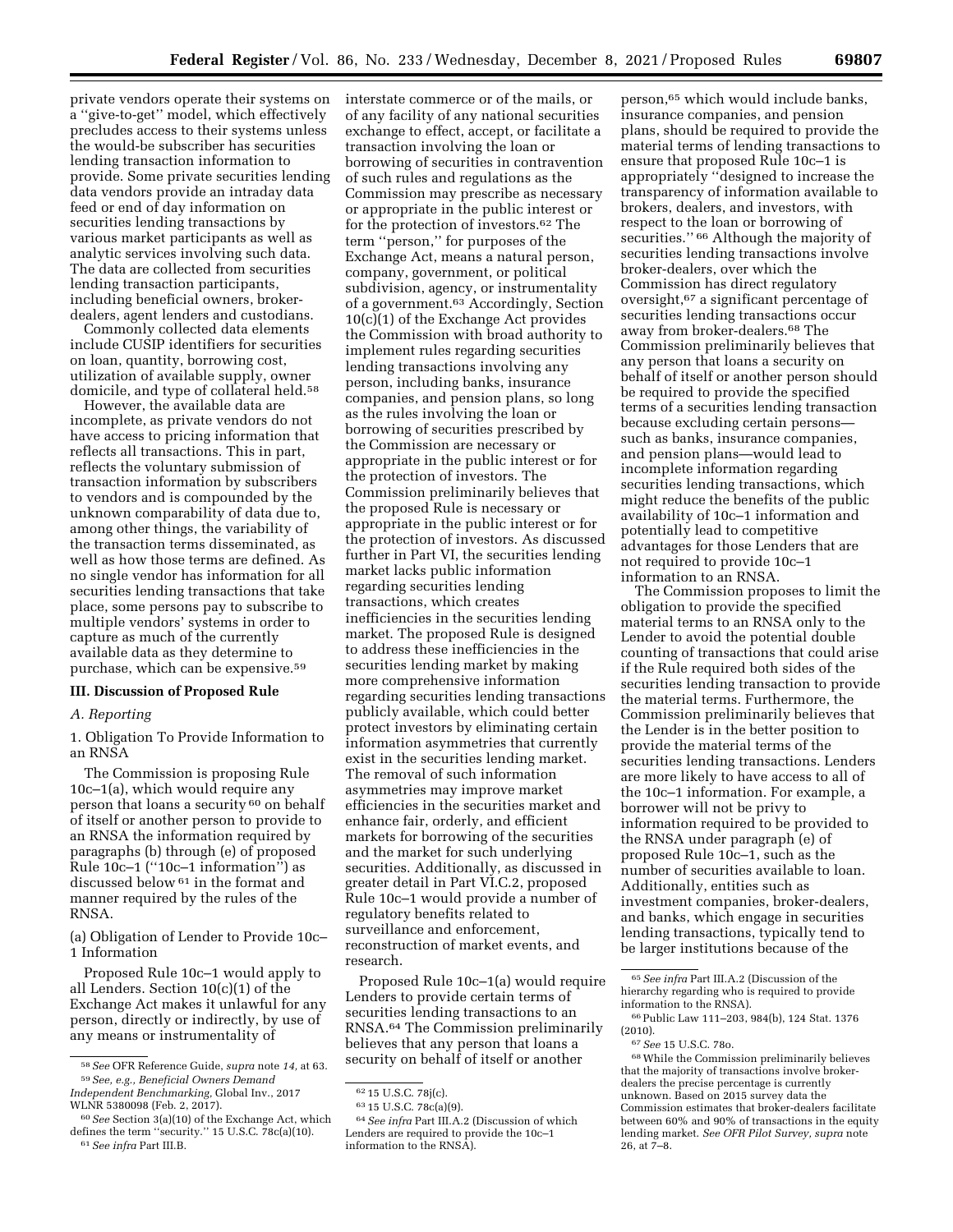scale necessary to make the lending of securities cost-effective.69 To the extent that smaller entities engage in securities lending, they generally employ lending agents, which as discussed below in Part III.A.2.a), would relieve these smaller lending entities from having to provide the 10c–1 information to the RNSA. Accordingly, the Commission preliminarily believes that requiring only the Lender to provide the 10c–1 information will alleviate the potential for the double counting of transactions and limit the burdens of proposed Rule 10c–1 to larger institutions.

Proposed Rule 10c–1 would apply to all securities.70 The Commission preliminarily believes that proposed Rule 10c–1 should apply to all securities to ensure that a complete picture of transactions involving the loan of securities is provided to the RNSA. According to the OFR Pilot Survey, nearly half of the dollar value of assets on loan in 2015 were debt instruments.71 If the Commission were to limit the scope of the proposed Rule (*e.g.,* to only equity securities) then a significant number of securities lending transactions would be excluded and the market efficiencies and reduction of information asymmetry that the Commission anticipates will result from proposed Rule 10c–1 would not accrue to non-equity securities.72 Accordingly, the proposed Rule includes 10c–1 information for all securities lending transactions and is not limited to loans of equity securities.

While the Commission welcomes any public input on this topic, the Commission asks commenters to consider the following questions:

1. Should persons required to provide information regarding securities lending transactions to an RNSA under proposed Rule 10c–1 be limited to only persons registered with the Commission, such as brokers-dealers, investment companies, investment advisers, and clearing agencies? If so, why? What would be the impact or limitations on the information made available to the public and regulators if proposed Rule 10c–1 limited the requirement to provide information to an RNSA to persons registered with the Commission? Please identify any

relevant data, such as the number of securities lending transactions that would not be provided to an RNSA if the rule were limited to registered persons and the dollar value of such transactions, which would be useful for the Commission in considering the effects of the proposed Rule.

2. What, if any, are the broader impacts of requiring that certain information be provided to an RNSA, for example to help borrowers and lenders evaluate rates and signals, such as whether a security is hard to borrow or heavily shorted? Would such a requirement bring more efficiency to the market? Please explain.

3. Are there certain types or categories of Lenders that should be excluded from the requirements under proposed Rule 10c–1 to provide 10c–1 information to an RNSA? If so, please identify such Lender or Lenders, and explain why they should be excluded from the requirements under proposed Rule 10c– 1. For example, should clearing agencies be excluded from the requirements under proposed Rule 10c–1 to provide Rule 10c–1 information to an RNSA? If so, why? How would such an exclusion impact the information available to the public and regulators? Should a brokerdealer that is borrowing securities from a Lender that is not a broker-dealer have a requirement to provide 10c–1 information to an RNSA rather than the non-broker-dealer Lender? If so, why?

4. Should borrowers be required to provide 10c–1 information instead of, or in addition to, Lenders providing such information? Would such a requirement increase the overall costs and burden of the requirement to provide 10c–1 information to an RNSA? Is there information that a borrower of securities is in a better position to provide? Do commenters agree that the requirement to provide 10c–1 information to an RNSA is appropriately placed on Lenders? If not, why not?

5. Does the proposed Rule not cover any transactions that commenters believe should be covered? Does the scope of the proposed Rule create opportunities for gaming or evasion of the reporting requirements, whether through other economically equivalent instruments or otherwise? If so, please explain.

6. The Commission is proposing to include all securities in the scope of the Rule. Is this appropriate, or should certain types of securities be excluded from the Rule? If so, which types of securities should be excluded, and why? Are certain types of securities not lent?

7. Should the proposed Rule include an exception or exemption for certain securities, such as government

securities, from the requirement to provide 10c–1 information to an RNSA in proposed Rule 10c–1? If so, please identify the type of security and the rationale for excluding such security from the requirement to provide 10c–1 information to an RNSA in proposed Rule 10c–1.

8. Should the Commission define what it means to ''loan a security''? Should such a definition be included in the Rule? What further information is needed?

9. Is the discussion and overview of the securities lending market included in this release accurate? If not, what is inaccurate regarding the discussion of the securities lending market? Are there differences in the securities lending market depending on the type of security loaned, including whether the terms and structures of loans are the same or different depending on security type.

10. As drafted, would the proposed Rule cover all securities lending transactions? If not, what transactions would not be covered by the proposed Rule? How might a Lender structure a securities lending transaction to avoid providing information to an RNSA?

### (b) Providing Information to an RNSA

The Commission preliminarily believes that Lenders should be required to provide the material terms of securities lending transactions to an RNSA. Currently, FINRA is the only RNSA and has experience establishing and maintaining systems that are designed to capture transaction reporting, such as the system in proposed Rule 10c–1. For example, FINRA has established and operates several systems for the reporting of transactions in equity and fixed income securities.73 Indeed, the majority of securities lending transactions are through broker-dealers that are members of FINRA.74 Most broker-dealers already have connectivity to FINRA's systems to report trades in equity and fixed income

74*See supra* note 68.

<sup>69</sup>*See, e.g.,* Faulkner, *supra* note 48, at 6 (the economies of scale offered by agents that pool together the securities of different clients enable smaller owners of assets to participate in the market. The costs associated with running an efficient securities lending operation are beyond many smaller funds).

<sup>70</sup>*See* Exchange Act Section 3(a)(10), *supra* note 60.

<sup>71</sup>*See OFR Pilot Survey, supra* note 26, at 8.

<sup>72</sup>Additionally, Congress did not limit or specify the classes of securities in Section 984 of the DFA.

<sup>73</sup>FINRA operates a number of transparency reporting systems including the Alternative Display Facility (displaying quotations, reporting trades, and comparing trades); OTC Transparency (overthe-counter (OTC) trading information on a delayed basis for each alternative trading system (ATS) and member firm with a trade reporting obligation under FINRA rules); OTC Reporting Facility (ORF) (reporting of trades in OTC Equity Securities executed other than on or through an exchange and for trades in restricted equity securities effected under Rule 144A under the Securities Act of 1933 and dissemination of last sale reports); Trade Reporting and Compliance Engine (TRACE) (facilitates the mandatory reporting of over-thecounter transactions in eligible fixed income securities); and Trade Reporting Facility (TRF) (reporting of transactions effected otherwise than on an exchange).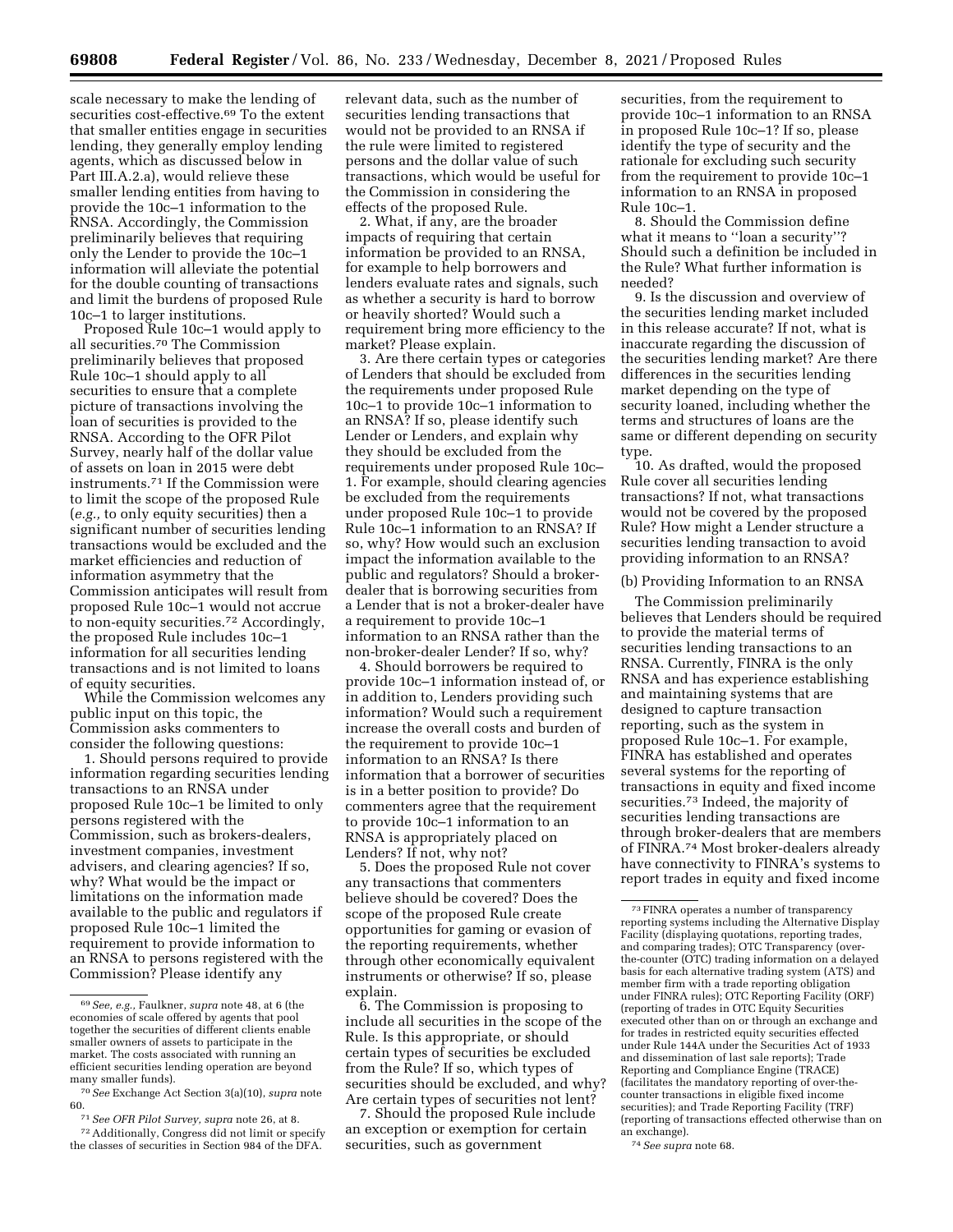securities. Accordingly, this requirement might help reduce the cost of providing information to an RNSA because most FINRA members will already have established connectivity to FINRA's systems. Furthermore, as discussed below,75 the proposal would allow Lenders, including lending agents, who are not members of FINRA to contract with reporting agents that have connectivity to FINRA. The Commission preliminarily believes that this could reduce the costs for a non-FINRA-member Lender because rather than incur the costs associated with directly reporting 10c–1 information, including the costs of establishing connectivity with FINRA, it will have the option to use a third party with existing connectivity to provide the Lender's 10c–1 information to FINRA. In addition, requiring 10c–1 information be provided to FINRA could assist FINRA with its surveillance of FINRA Rules 4314 (Securities Loans and Borrowings), 4320 (Short Sale Delivery Requirements), and 4330 (Customer Protection—Permissible Use of Customers' Securities) regarding securities lending and short selling.

Under Section 10 of the Exchange Act, the Commission has the authority to require persons that are not members of an RNSA to provide information to an RNSA, and has previously exercised this authority. Exchange Act Rule 10b– 17 requires any issuer of a class of securities publicly traded by the use of any means or instrumentality of interstate commerce or of the mails to provide certain information to an RNSA within a prescribed period of time to give notice to the market regarding certain corporate events, such as the payment of dividends, stock splits, or rights offerings.76 The Commission approved FINRA rules and fees to support its administration of Exchange Act Rule 10b–17, which provided for oversight of non-FINRA members' compliance with Rule 10b–17.77

The Commission could take an alternative approach to providing 10c– 1 information to an RNSA. For example, as discussed in Part VI below, the Commission could require that Lenders provide 10c–1 information directly to the Commission. The Commission does not currently have the systems designed to facilitate trade-by-trade reporting and disclosure as contemplated by the proposed Rule. As noted above, FINRA has established and maintained systems

similar to what is contemplated in the proposed Rule. As such, the Commission preliminarily believes that requiring Lenders to provide 10c–1 information to FINRA rather than to the Commission, will effectively accomplish the policy objectives of the Rule. As discussed throughout this release, the Commission preliminarily believes that FINRA is well-positioned to accommodate the trade-by-trade reporting of securities lending transactions.

While the Commission welcomes any public input on this topic, the Commission asks commenters to consider the following questions:

11. Are there methods for the Commission to improve transparency in the securities lending market other than requiring Lenders to provide the material terms of a securities lending transaction to an RNSA? If so, how would the commenter suggest improving transparency in the securities lending market?

12. Would Lenders use a reporting agent to provide 10c–1 information to an RNSA? Why might a Lender choose not to use a reporting agent? Would Lenders be unwilling to use reporting agents due to concerns regarding maintaining the confidentiality of the information that the reporting agent would be required to provide an RNSA?

13. Should proposed Rule 10c–1 require that Lenders provide material information to an entity other than an RNSA? For example, should proposed Rule 10c–1 require the material terms of a securities lending transaction be provided directly to the Commission, a clearing agency, or some other entity? If so, should the proposed Rule require that such entity be registered with the Commission? If the commenter believes the entity does not need to be registered with the Commission please explain how the Commission would oversee the repository of the information?

14. Do commenters believe that FINRA, as the only current RNSA, is the appropriate organization to receive, store, and disseminate the 10c–1 information? What concerns do commenters have, if any, about requiring Lenders that are not FINRA members to either provide information to FINRA themselves, or contract with a reporting agent to provide the information to FINRA on their behalf? Do commenters believe the proposed approach of establishing RNSAs as the exclusive recipients and disseminators of 10c–1 information has implications for data quality, compared to alternative approaches? If so, are there alternative approaches commenters believe would address or mitigate those implications?

2. Persons Responsible for Providing Information to an RNSA

To reduce the potential for double counting of securities lending transactions and limit the burden on Lenders, proposed Rule 10c–1 would specify who is responsible for providing information to an RNSA in certain factual circumstances. First, although the proposed Rule places an obligation on any person that loans a security on behalf of itself or another person, if such Lender is using an intermediary such as a bank, clearing agency,78 or brokerdealer for the loan of securities, such lending agent shall have the obligation to provide the 10c–1 information to an RNSA on behalf of the Lender.79 Second, persons with a reporting obligation, including a lending agent, could enter into a written agreement with a broker-dealer that agrees to provide the 10c–1 information to the RNSA on its behalf (''reporting agent''). Finally, Lenders are required to directly provide the RNSA with the 10c–1 information if the Lender is not using a lending agent or not employing a reporting agent to provide the 10c–1 information to an RNSA.

(a) Lending Agent Provides Information to an RNSA

The Commission preliminarily believes it is appropriate to require lending agents to provide 10c–1 information to the RNSA on behalf of beneficial owners that employ lending agents, because lending agents are in the best position to know when securities have been loaned from the portfolios that the lending agent represents. Indeed, a beneficial owner might not know that the lending agent has lent securities from the portfolio until after the time prescribed by proposed Rule 10c–1 to provide 10c–1 information to the RNSA. Furthermore, by requiring the lending agent to provide 10c–1 information to the RNSA, the proposed

79As discussed in *supra* Part II.A, certain digital platforms provide electronic trading in the securities lending market. These platforms, to the extent they serve as lending agents on behalf of beneficial owners, would be required to provide the 10c–1 information to an RNSA. If a platform is not serving as a lending agent, the beneficial owner would be required to provide the 10c–1 information to an RNSA.

<sup>75</sup>*See infra* Part III.A.2.

<sup>76</sup> 17 CFR 240.10b–17.

<sup>77</sup>*See* FINRA Rule 6490; *See also* Exchange Act Release 62434 (July 1, 2010); 75 FR 39603 (July 9, 2010) (approving FINRA Rule 6490).

<sup>78</sup>The Commission understands that certain clearing agencies currently are offering to act as an intermediary on behalf of beneficial owners to lend the beneficial owners' securities. In this circumstance, a clearing agency would be acting as a lending agent and would be required to provide 10c–1 information to an RNSA. Specifically, it is the clearing agency's action as an intermediary on behalf of a beneficial owner to loan the beneficial owner's securities that triggers the requirement to provide the proposed 10c–1 information to an RNSA and not the clearance of the securities lending transaction by itself.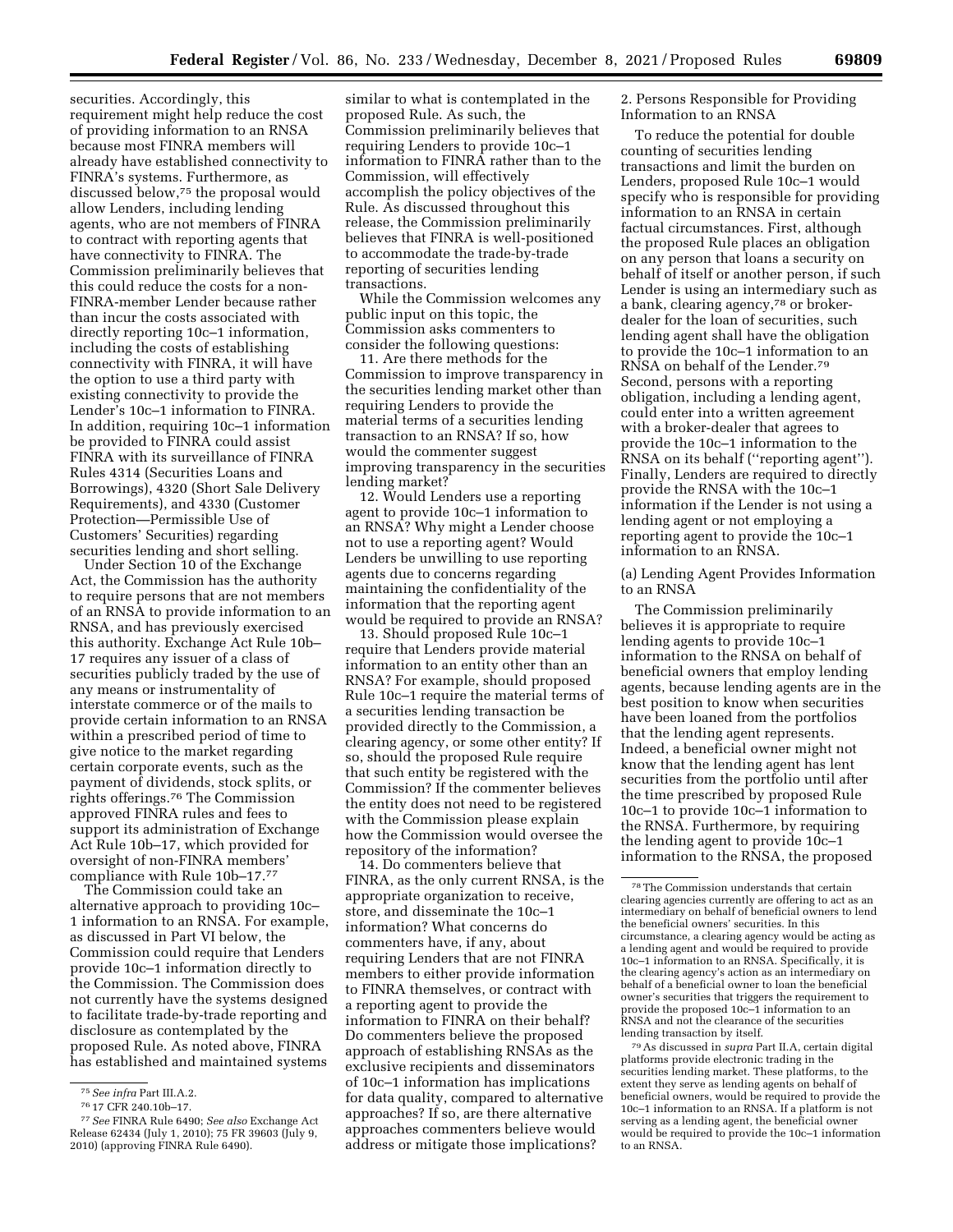Rule would require the party intermediating the loan (*i.e.,* the lending agent) to also be responsible for providing the material terms of the loan to the RNSA. Specifically, lending agents are directly involved with the loan of securities on behalf of a beneficial owner. In such a circumstance, the beneficial owner is passive. For purposes of proposed Rule 10c–1, a beneficial owner that makes available the securities in its portfolio for a lending agent to lend on its behalf is not directly involved with the lending of its securities. Rather, it is the active steps taken by the lending agent that directly results in a loan of securities. For example, a customer of a brokerdealer that participates in their brokerdealer's fully paid lending program might lack the ability to provide 10c–1 information to the RNSA.80 Additionally, the beneficial owner may lack access to some of the 10c–1 information, such as the identifying information of the borrower. Similarly, an institutional investor that uses a lending agent to manage its securities lending program might not know within 15 minutes that the lending agent has loaned securities from the institutional investor's portfolio, or details on the specific borrower, negotiated fees, or rebate rates.81

Accordingly, under proposed Rule  $10c-1(a)(1)(i)(B)$  the beneficial owner would not be required to provide the 10c–1 information to an RNSA for any loan of securities intermediated by a lending agent. The Commission preliminarily believes that responsibility for failing to provide 10c– 1 information to an RNSA should be on the lending agent and not the beneficial owners because the lending agent is directly responsible for the loan of securities. Furthermore, placing responsibility on beneficial owners who do not have access to all the necessary information to provide information to the RNSA might have a chilling effect on persons being willing to loan securities, which could negatively impact the securities market generally.

(b) Reporting Agent Provides Information to an RNSA

The Commission preliminarily believes it is appropriate that a Lender, including a lending agent, be able to

enter into a written agreement with a broker-dealer acting as a reporting agent to permit the reporting agent to provide the 10c–1 information to an RNSA on behalf of the Lender because such an arrangement will ease burdens on Lenders, including lending agents, that do not have or do not want to establish connectivity to the RNSA. In order to employ a reporting agent to report the 10c–1 information to the RNSA on behalf of the Lender, proposed Rule 10c–1 would require the Lender and reporting agent to enter into a written agreement. Such written agreements under proposed Rule 10c–1(a)(1)(ii)(A) would memorialize and provide proof of the contractual obligations for the reporting agent to provide the 10c–1 information to an RNSA. Proposed Rule  $10c-1(a)(1)(ii)(B)$  would require the reporting agent to provide the 10c–1 information to an RNSA if the reporting agent has entered into a written agreement to provide the 10c–1 information to an RNSA pursuant to Rule  $10c-1(a)(1)(ii)(A)$  and such reporting agent is provided timely access to such 10c–1 information. The Commission preliminarily believes that it is appropriate for a reporting agent to be responsible for providing information to the RNSA if it contractually agrees to provide such information to the RNSA and it has timely access to such information. In such an instance, the person who enters into the written agreement with the reporting agent is not required to provide the 10c–1 information to the RNSA. If, however, the reporting agent is unable to provide 10c–1 information to the RNSA because it lacks timely access to it, the person who enters into the written agreement with the reporting agent is responsible for providing such information to the RNSA.82 For purposes of proposed Rule 10c–1 ''timely access'' would mean that the reporting agent has access to the 10c–1 information with sufficient time to provide such information to the RNSA within the fifteen minutes after the securities loan is effected or the terms of the loan are modified. This paragraph of proposed Rule 10c–1 is designed to ensure that persons provide the 10c–1 information to a reporting agent so that the reporting agent can provide the information to an RNSA

within the required timeframe. The Commission preliminarily believes that clearly delineating who is responsible for providing the 10c–1 information to the RNSA would aid in compliance with proposed Rule 10c–1 because each party will have a clear understanding of its obligations when it enters into a reporting agreement. Namely, the person or lending agent would have an obligation to provide access to the 10c– 1 information to the reporting agent in a timely manner; and the reporting agent would have an obligation to provide the 10c–1 information to the RNSA.

Furthermore, proposed Rule 10c– 1(a)(2)(ii) would require that the reporting agent enter into a written agreement with the RNSA. Such written agreement must explicitly permit the reporting agent to provide 10c–1 information on behalf of Lenders. Additionally, proposed Rule 10c– 1(a)(2)(iii) would require the reporting agent to provide the RNSA with a list of each beneficial owner or lending agent on whose behalf the reporting agent is providing 10c–1 information and to update the list by the end of the day when the list changes. By requiring a written agreement between the reporting agents and the RNSA, the proposed Rule would require that the parties create documentation regarding the agreement to provide 10c–1 information, which would further provide evidence of the commitment by the reporting agent to provide 10c–1 information to the RNSA. Additionally, requiring the reporting agent to provide the identities of each person and lending agent on whose behalf the reporting agent is providing 10c–1 information to the RNSA provides the Commission with the ability to obtain the identities of such Lenders and broker-dealers (as discussed below) from the RNSA, which would aid the Commission with its oversight of the Lenders that have entered into agreements with reporting agents, including with their compliance with the proposed Rule.

Under the proposed Rule, only a broker-dealer could serve as a reporting agent. The Commission preliminarily believes that limiting who can act as a reporting agent to broker-dealers, which are regulated directly by the Commission, is in the public interest and would protect investors because it would aid the Commission in overseeing compliance with proposed Rule 10c–1. Specifically, by limiting reporting agents to broker-dealers the Commission could directly oversee the reporting agent's compliance with the requirement to provide 10c–1

<sup>80</sup>*See* Exchange Act Rule 15c3–3(b)(3). 17 CFR 240.15c3–3(b)(3).

<sup>81</sup>For additional discussion of how lending agents manage the portfolios of the beneficial owners that they lend shares on behalf of, *see infra*  Part VI.B.4.b) (discussing how lending programs generally pool shares across accounts with which they have lending agreements to create a common pool of shares available to lend).

<sup>82</sup>For example, if a reporting agent establishes an automated system that pulls 10c–1 information directly from the records management system of a beneficial owner but the beneficial owner disables the connectivity to the automated system for any reason, the reporting agent would not have access to the 10c–1 information. As a result, the beneficial owner would be required to provide 10c–1 information to an RNSA under paragraph (a)(1)(ii)(C) of proposed Rule  $10c-1$ .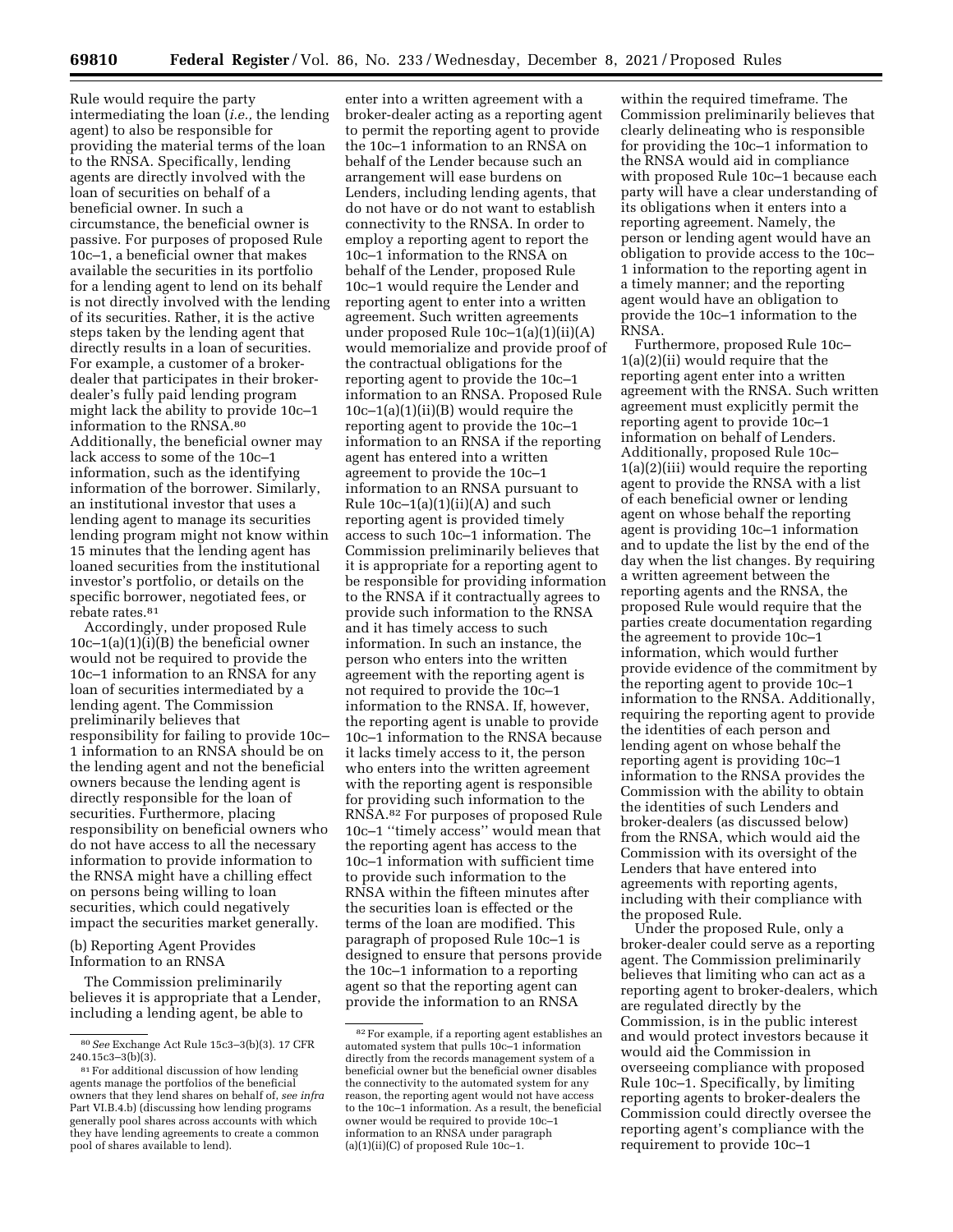information to the RNSA. Additionally, requiring that reporting agents be broker-dealers provides the RNSA, as well as other self-regulatory organizations ("SROs"), with the ability to oversee the activity of its members that perform a reporting agent function. If reporting agents were to include other entities the Commission might lack an efficient way to oversee how the entity is complying with its responsibility to provide 10c–1 information to an RNSA under proposed Rule 10c–1.

Proposed Rule 10c–1(a)(2)(i) would require any reporting agent that enters into a written agreement to provide information on behalf of another person to establish, maintain, and enforce reasonably designed written policies and procedures to provide 10c–1 information to an RNSA in the manner, format, and time consistent with Rule 10c–1. Accordingly, a broker-dealer could not act as a reporting agent unless the broker-dealer establishes, maintains, and enforces such written policies and procedures. The requirement for a reporting agent to have such written policies and procedures would provide regulators with a means to examine and enforce a reporting agent's compliance with proposed Rule 10c–1.

Proposed Rule 10c–1(a)(2)(iv) would also require that the reporting agent maintain certain information for a period of three years, the first two years in an easily accessible place. The information required to be maintained would include the 10c–1 information provided by the beneficial owner or the lending agent to the reporting agent, including the time of receipt, as well as the 10c–1 information that the reporting agent sent to the RNSA, and time of transmission. Additionally, the reporting agent would have to retain the written agreements between the reporting agents and beneficial owners, lending agents, and the RNSA. The recordkeeping requirements are designed to help facilitate the Commission's oversight of reporting agents and review the reporting agents' compliance with the requirement to provide the 10c–1 information to the RNSA.

(c) Beneficial Owner Provides Information to an RNSA

As discussed above, proposed Rule 10c–1(a)(1)(i)(B) and (a)(1)(ii)(C) provide that if a lending agent or reporting agent is responsible for providing information required by Rule 10c–1 to an RNSA pursuant to paragraphs (a)(1)(i) or (ii), the beneficial owner is not required to provide the 10c–1 information to the RNSA. Accordingly, if a beneficial owner does not employ a lending agent

or enter into a written agreement with a reporting agent, the beneficial owner would be responsible for complying with the requirements of proposed Rule 10c–1(a) to provide 10c–1 information to the RNSA. The Commission preliminarily believes that only large beneficial owners run their own lending programs without the assistance of a lending agent because securities lending is a low-margin business and portfolios need to be of a sufficient size for a securities lending program to be economically feasible.83 Furthermore, to the extent a beneficial owner is not using a lending agent, the Commission preliminarily believes that it would likely enter into a written agreement with a reporting agent.

(d) Examples of Who Is Responsible for Providing Information to an RNSA

To provide clarity regarding who is responsible for providing 10c–1 information to an RNSA the Commission offers the following examples:

*A. Beneficial Owner and Lending Agent:* A beneficial owner is represented by a lending agent that is a bank. The lending agent intermediates the loan of securities to a broker-dealer (the borrower) on behalf of the beneficial owner. In this scenario, the lending agent would be responsible for providing the 10c–1 information to the RNSA. If, however, the beneficial owner uses a person to intermediate the securities lending transaction that is not a bank, clearing agency, or broker-dealer the beneficial owner would be responsible for providing the 10c–1 information to the RNSA.

*B. Beneficial Owner and Clearing Agency:* As noted above, some clearing agencies have established programs to intermediate the loan of securities on behalf of beneficial owners. In such a scenario, the clearing agency would be a lending agent and, similar to example A, would be responsible for providing the 10c–1 information to the RNSA. A clearing agency not acting as a lending agent would not have a responsibility to provide 10c–1 information to an RNSA. For example, if the clearing agent cleared a securities lending transaction but did not act as an intermediary on behalf of a beneficial owner for the loan of securities, the clearing agency would not be responsible for providing the 10c–1 information to an RNSA.

*C. Lending Agent and Reporting Agent:* Same scenario as example A, however, this time the lending agent has entered into a written agreement with a reporting agent, which happens to be

the same broker-dealer that borrowed the shares in example A. In this scenario, the reporting agent– even though it is the broker-dealer that borrowed the securities—would be responsible for providing the 10c–1 information to the RNSA.

*D. Onward Lending:* Same scenario as example A, however, the broker-dealer that borrowed the securities in example A loans the borrowed securities to a hedge fund. In this scenario, the brokerdealer would be responsible for providing the 10c–1 information to the RNSA regarding the securities lending transaction between the broker-dealer and the hedge fund because the brokerdealer is lending the securities that it borrowed. In this instance, the brokerdealer is loaning the securities on behalf of itself. The obligations to provide information as described in example A for the first lending transaction would remain unchanged.

*E. No Lending Agent or Reporting Agent:* If a beneficial owner does not employ a lending agent or reporting agent, and loans its securities, the beneficial owner would be responsible for providing the 10c–1 information to the RNSA.

*F. Reporting Agent Fails to Provide 10c–1 Information to the RNSA on Behalf of a Person or Lending Agent:* A lending agent enters into a written agreement with a reporting agent to provide 10c–1 information to an RNSA. The lending agent provides the reporting agent with timely access to the 10c–1 information, but the reporting agent fails to provide such information to the RNSA. The reporting agent would have violated proposed Rule 10c-1 because it would have been responsible for providing 10c–1 information to the RNSA. However, if the reporting agent was not provided with timely access to the 10c–1 information by the lending agent, the lending agent would have been responsible for providing the 10c– 1 information to the RNSA.

*G. Fully Paid Securities Lending Program:* If a broker-dealer lends a customer's securities that are fully paid, the broker-dealer would be responsible for providing the 10c–1 information to the RNSA. In this instance, the brokerdealer, acting as the lending agent, is loaning the securities on behalf of its customer.

While the Commission welcomes any public input on this topic, the Commission asks commenters to consider the following questions:

15. Should proposed Rule 10c–1 permit reporting agents to be entities other than broker-dealers? If yes, what other persons should be added to the list of persons with whom a Lender can

<sup>83</sup>*See supra* note 37.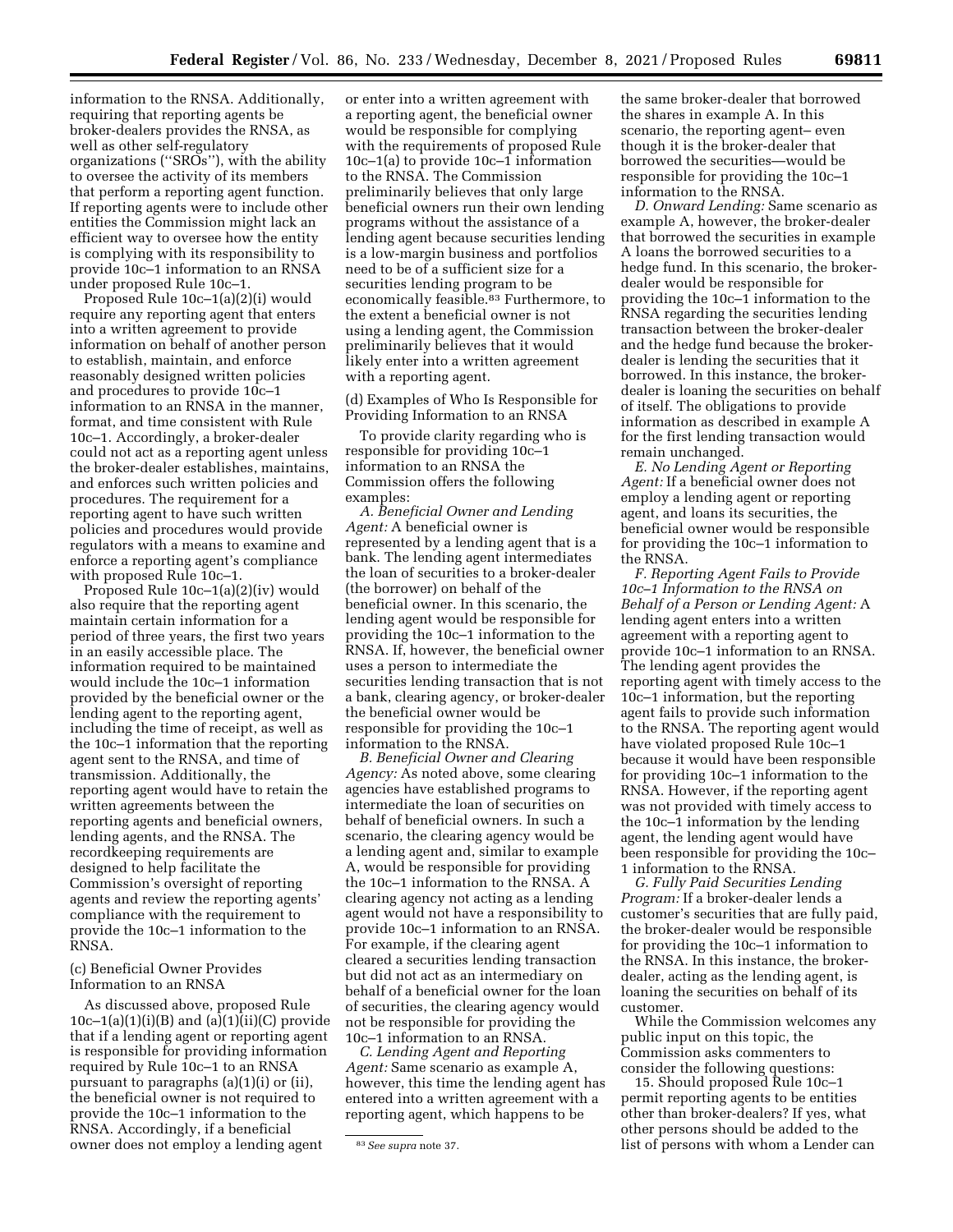enter into a written agreement to provide the 10c–1 information to an RNSA and why?

16. Should lending agents include other entities in addition to banks, clearing agencies, and broker-dealers? If yes, what other entities should be added to the list of persons with whom a Lender can enter into a written agreement to provide the 10c–1 information to an RNSA and why?

17. The proposed Rule requires a reporting agent that provides 10c–1 information to an RNSA on behalf of another person to establish, maintain, and enforce written policies and procedures that are reasonably designed to ensure compliance with the proposed Rule by the reporting agent. Is such a requirement necessary or should it be modified? Please explain why or why not. The proposed Rule also requires that a reporting agent retain records of 10c–1 information provided to the RNSA for three years. Is such a requirement necessary or should it be modified? Please explain. Are there other records or supporting records that should be retained? If yes, what is the length of time that a reporting agent should retain such records and why?

18. What impact, if any, would the recordkeeping requirements in paragraph (a)(2)(iv) have on liquidity in the lending market or the cash market for securities that are subject to the requirement to provide 10c–1 information?

19. Should the proposed Rule require that a person who enters into a written contract whereby a reporting agent agrees to provide 10c–1 information to an RNSA, pursuant to paragraphs (a)(1)(ii) of the proposed Rule, make a determination that it is reasonable to rely on the reporting agent to provide 10c–1 information? Please discuss. Should the reporting agent be required to provide regular notice to its principal of compliance by the reporting agent with its 10c–1 reporting responsibilities (*e.g.,* if the reporting agent fails to timely provide the 10c–1 information to an RNSA)? Please discuss. Should the reporting agent be required to provide notice to its principal and/or the RNSA if it is unable to timely access the Lender's 10c–1 information? Please discuss.

20. Should the Rule identify specific contractual terms that must be included in the written agreement between the reporting agent and the person with the requirement to provide 10c–1 information to the RNSA? If so, what specific contractual terms should the Rule include, *e.g.,* notice when 10c–1 information is provided to the RNSA,

notice that information was provided late?

### *B. Information To Be Provided to an RNSA*

As discussed throughout this release, to increase the transparency of information available to market participants with respect to the loan or borrowing of securities, proposed Rule 10c–1 contains data elements consisting of the specified material terms of securities lending transactions that Lenders must provide to an RNSA. The Commission preliminarily believes that the data elements that would be provided to an RNSA, and the subsequent public disclosure of certain of these data elements, would vastly increase the transparency of information available. Unlike the data that is currently available through private vendors, the data that an RNSA would make public under proposed Rule 10c– 1 would be available to all without charge or usage restrictions, would have consistently applied definitions and requirements, and would capture all loans of securities. Proposed Rule 10c– 1 may, therefore, provide a more complete and timely picture of trading, including interest in short selling and price discovery for securities lending. The data elements provided to an RNSA under proposed Rule 10c–1 are also designed to provide RNSAs with data that might be used for in-depth monitoring and surveillance.

Paragraphs (b) through (d) contain loan-level data elements. These data elements would be required to be provided to an RNSA within 15 minutes after each loan is effected or modified, as applicable.84 Paragraph (e) contains additional data elements related to the total amount of each security available to loan and total amount of each security on loan that Lenders must provide to the RNSA by the end of each business day that such person was required to provide information to an RNSA under paragraph (a) or had an open securities loan about which it was required provide information to an RNSA under paragraph (a). Proposed Rule 10c–1 also requires RNSAs to make the data elements provided under paragraphs (b), (c), and (e)  $85$  publicly

available as soon as practicable, and in the case of paragraph (e) data, not later than the next business day. For the purposes of proposed Rule 10c–1, a loan would be effected when it is agreed to by the parties. Similarly, a loan would be modified when the modification is agreed to by the parties.

As discussed in Part VI, the Commission preliminarily believes that the requirement to provide to an RNSA the loan-level data elements in proposed Rule 10c–1(b) through (d) within 15 minutes after each loan is effected (or, for modifications, within 15 minutes after a loan is modified) and the subsequent disclosure of certain of these data elements by the RNSA as soon as practicable would increase the transparency of information available to market participants by allowing for the evaluation of the terms of recently effected loans and any signals that these terms provide. Also, in a fast-moving market, market participants would benefit from visibility into recent transactions when considering whether to accept proposed terms for new loans or accept requests to modify existing loans.

Further, as discussed in Part VI, the Commission also preliminarily believes that the requirement to provide to an RNSA the data elements concerning the total amount of securities available to lend and the total amount of securities on loan in proposed Rule 10c–1(e) at the end of each day will provide market participants with an understanding of the available supply of securities and a simple, centralized daily snapshot of the number of securities on loan.86 The total amount of securities on loan varies over the course of the day, but the Commission preliminarily believes that the intraday information would not be necessary in light of other 10c–1 information that will be made public intraday by the RNSA. For example, market participants can use the intraday loan-level data made public by the RNSA under paragraphs (b) and (c) and the most recent daily information made public by the RNSA under paragraph (e) together to estimate intraday information.

Regardless of whether the data element is required to be provided to an RNSA intraday or daily, proposed Rule 10c–1 would require the RNSA to make certain data elements public as soon as practicable. The Commission

<sup>84</sup>As discussed in detail below, paragraph (c) would only require that information about a modification be provided to an RNSA in certain circumstances. *See* Part III.B.1.b); *see also* proposed Rule 10c–1(c).

<sup>85</sup>As discussed below, proposed Rule 10c–1(d) requires the provision of certain data to an RNSA that will not be made public by the RNSA. These data elements are important for regulatory purposes but public release of the data would identify market participants or could reveal information about the internal operations of a market participant.

<sup>86</sup>As discussed below, the Commission is not specifying the parameters of ''the amount of the security'' to allow an RNSA flexibility with respect to any proposed rules. For example, an RNSA could propose rules that identify for different types of securities the information that constitutes the ''amount of the security.'' *See infra* Part III.B.1.a).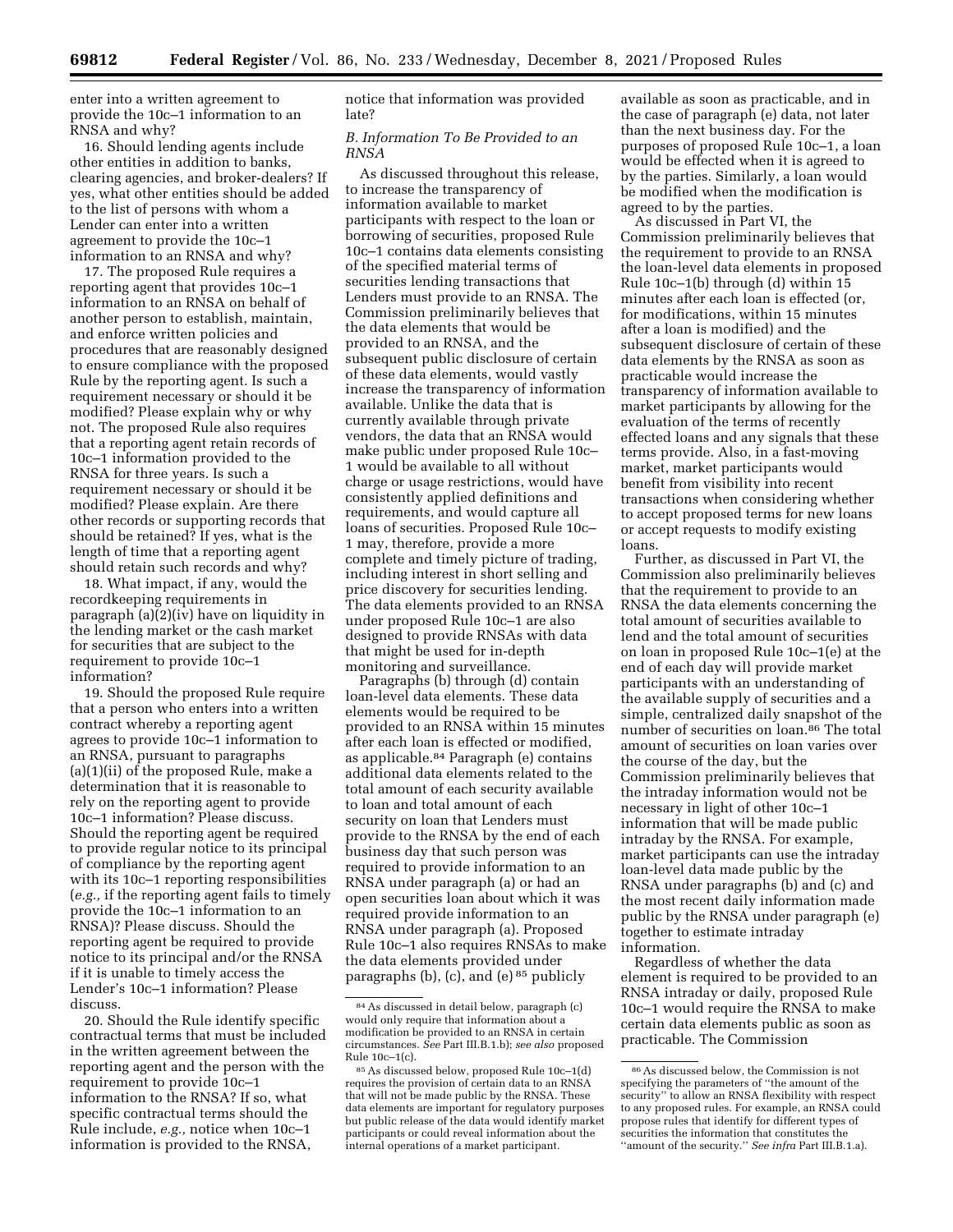preliminarily believes that not mandating a specific timeframe will provide the RNSA with flexibility to structure its systems, policies, and procedures but anticipates that the RNSA would make the data publicly available on a rolling basis very shortly after receipt. With respect to information under paragraph (e), such information would be required to be made publicly available as soon as practicable but not later than the next business day. Because the RNSA would be required to perform calculations to aggregate by security the data elements provided under paragraph (e), the Commission preliminarily believes that specifying this timeframe would provide RNSAs with the time needed to perform these calculations while also requiring that the information be made publicly available in a timely manner.

While the Commission welcomes any public input on this topic, the Commission asks commenters to consider the following questions:

21. Does the reporting of loan-level information within 15 minutes after each loan is effected or modified, as applicable, provide sufficient transparency? Please explain why or why not. If it would not, please provide an alternative and explain why the alternative would be preferable. For example, would end of day reporting for loan-level information provide sufficient transparency—why or why not?

22. For the data elements provided to an RNSA under paragraphs (a) through (c), should the Commission specify how quickly an RNSA should make the information publicly available? If so, which information and how long should an RNSA be given? Would limiting an RNSA's flexibility to structure its systems, policies, and procedures by specifying a timeframe create operational problems for the RNSA?

23. Should the Commission specify a different or more specific timeframe than ''not later than the next business day'' for the RNSA to make information provided under paragraph (e) publicly available? Does the ''no later than the next business day'' timeframe provide RNSAs with the time needed to perform these calculations while also requiring that the information be made publicly available in a timely manner?

### 1. Data Elements Provided to an RNSA

As discussed, to facilitate transparency in the securities lending market, proposed Rule 10c–1(b) through (e) would require Lenders to report specified data elements to an RNSA and for the RNSA to make certain data elements publicly available. As a

preliminary matter, because the RNSA would be required to implement rules regarding the format and manner to administer the collection of information,87 proposed Rule 10c–1 lists the data elements that persons would be required to provide to an RNSA, but does not specify granular instructions for data elements or the formatting required for submission to the RNSA.

### (a) Initial Loan-Level Data Elements

Proposed Rule 10c–1(b) contains loanlevel data elements that would be required to be provided to an RNSA within 15 minutes after a loan is effected and would be made public by an RNSA as soon as practicable. Proposed Rule 10c–1(b) also requires an RNSA to assign each loan a unique transaction identification identifier.88 The specific data elements in paragraph (b) generally fall into one of two categories: (1) Data elements that identify each loan of securities and (2) data elements that reflect the negotiated terms for each loan of securities.

The data elements in paragraphs (b)(1) through (b)(5) contain material terms that are not negotiated between the parties. These data elements would provide important information that would allow market participants and regulators to track, understand, and perform analyses on the negotiated material terms that are discussed below. These data elements would also provide an RNSA with enough information to create a unique transaction identifier as required by proposed Rule 10c–1(b). Absent these data elements, market participants would not be able to track the time or date that loans are made or the platform where the loan was executed, or to identify which security was involved.

These data elements are (1) the legal name of the security issuer, and the Legal Entity Identifier (''LEI'') of the issuer, if the issuer has an active LEI; (2) the ticker symbol, ISIN, CUSIP, or FIGI of the security, if assigned, or other identifier; (3) the date the loan was effected; (4) the time the loan was effected; and (5) for a loan executed on a platform or venue, the name of the platform or venue where executed.

First, paragraphs (1) and (2) of proposed Rule 10c–1 identify the particular security being lent. Paragraph (1) is designed to provide information on the issuer, and paragraph (2) is

designed to provide information on the particular security. These paragraphs are designed to be flexible and comprehensive so that every security that can be loaned is able to be identified. In particular, with respect to paragraph (b)(1), the Commission preliminarily believes that an issuer that lacks an LEI would have a legal name. With respect to paragraph (b)(2), the Commission preliminarily believes that securities usually would have at least one of the items listed assigned to it. If not, the RNSA could require an ''other identifier'' for further flexibility under paragraph (2).

Next, both paragraphs containing the data elements concerning time and date required to be provided to the RNSA,  $(b)$ (3) and  $(b)$ (4), require that information be reported about the time and date that the transaction was effected. Because the loan-level data elements in paragraph (b) are designed for market participants to be able to evaluate the terms of recently effected loans and any signals that these terms provide, the Commission preliminarily believes that the time and date the transaction was effected will be more useful to market participants than other times and dates because market participants will be able to have a clear picture of the signals that the parties to that transaction were considering when entering into the loan.89

For a loan effected on a platform or venue, paragraph (b)(5) would require the name of the platform or venue where effected. The Commission preliminarily believes that requiring the identity of a platform or venue where transactions are taking place could increase efficiency in the market by alerting investors to potential sources of securities to borrow.90 As discussed in Part II.A, there are currently digital platforms for securities lending, which provide electronic trading in the securities lending market. There are also efforts to develop and expand peer-to-

90Making information that would be provided to an RNSA under paragraph (d) about the identity of the parties lending securities publicly available would also alert investors to potential sources of securities to borrow. As stated *infra* in Part III.B.1.c), however, the Commission preliminarily believes that making this information available to the public would be detrimental because it would reveal a specific market participant's investment decisions.

<sup>87</sup>Proposed Rule 10c–1(f). For a further discussion of this provision of proposed Rule 10c– 1, *see infra* Part III.C.

<sup>88</sup>This unique reference identifier would be necessary to provide an RNSA with modified loan terms under proposed Rule 10c–1(c).

<sup>89</sup>For example, the Commission could have chosen the time and date that a transaction settles. Since settlement may take a period of time to occur after agreement, however, there may be changes to market dynamics in the time period between agreement and settlement. In such a case, the information made publicly available by the RNSA may not be as useful because the conditions of the market at the time the loan was agreed to would not be known.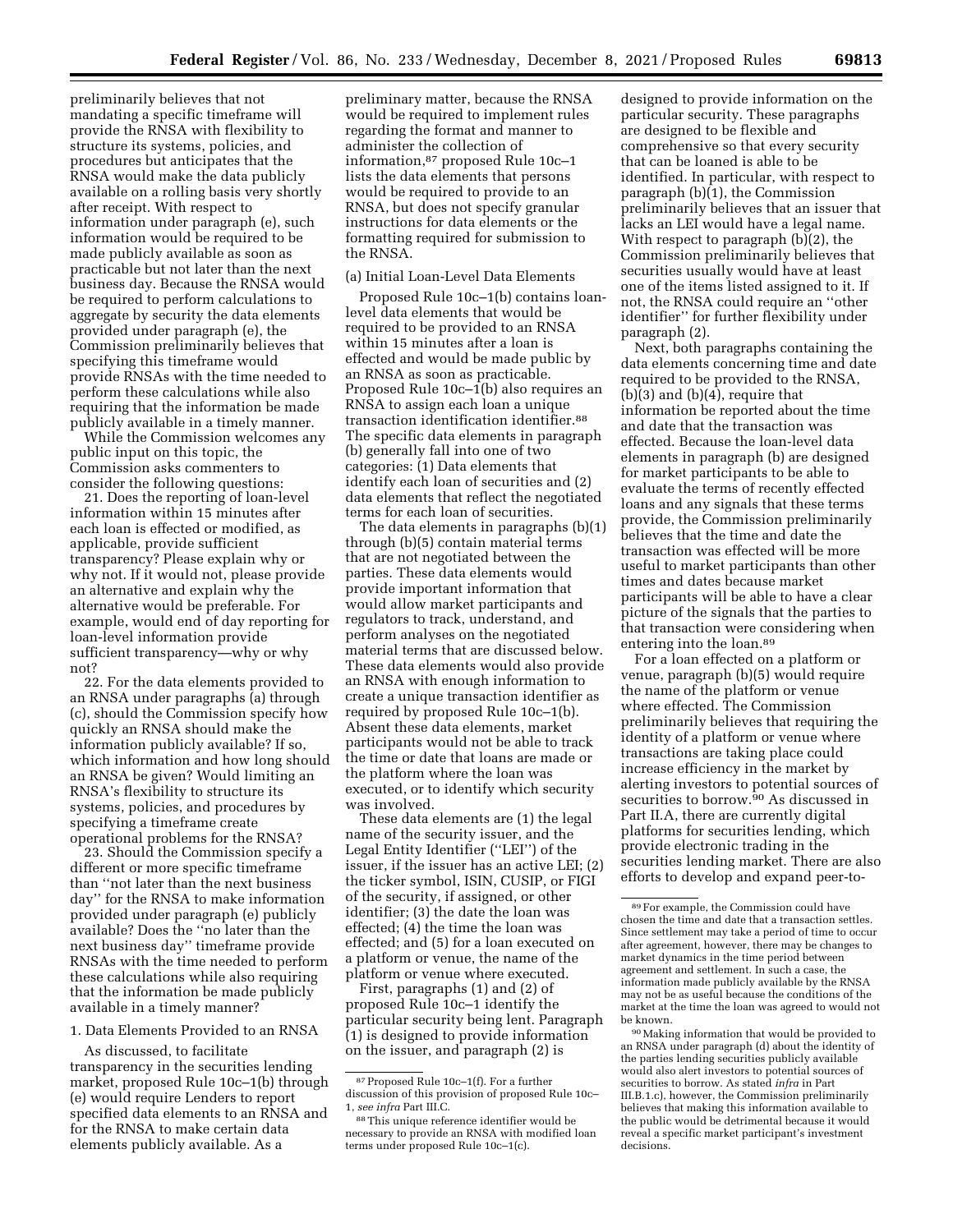peer lending platforms involving multiple beneficial owners and borrowers, where securities lending transactions take place without the use of traditional intermediaries. The Commission is not defining ''platform or venue'' in proposed Rule 10c–1 to provide an RNSA with the discretion to structure its rules so that different structures of platforms or venues could be accommodated.

Based on the market conventions that are discussed in Part II.A, the Commission preliminarily believes that the data elements in paragraphs (b)(6) through (b)(12) reflect the material terms that borrowers and Lenders negotiate when arranging loans of securities. Because these terms are negotiated, increasing the transparency of information will provide market participants with meaningful data that could be used when structuring, pricing, or evaluating loans of securities. Increasing transparency would also allow market participants to analyze signals obtained from the securities lending market when considering investment or trading decisions for a security. Further, increasing transparency would also permit the RNSA to perform in-depth monitoring and surveillance of securities lending transactions to identify trends and any anomalous market patterns.

*These data elements are:* (6) The amount of the security loaned; (7) for a loan not collateralized by cash, the securities lending fee or rate, or any other fee or charges; (8) the type of collateral used to secure the loan of securities; (9) for a loan collateralized by cash, the rebate rate or any other fee or charges; (10) the percentage of collateral to value of loaned securities required to secure such loan; (11) the termination date of the loan, if applicable; and (12) whether the borrower is a broker or dealer, a customer (if the person lending securities is a broker or dealer), a clearing agency, a bank, a custodian, or other person.

With respect to the data element in paragraph (b)(6), the amount of the security loaned or borrowed, the Commission is not specifying the parameters of ''the amount of the security'' to allow an RNSA flexibility to propose rules that identify for different types of securities what information constitutes the ''amount of the security.'' For example, an RNSA could propose rules that require the number of shares be provided for equity securities and the par value of debt securities to accommodate differences in the markets for these securities. This data element would give market participants the ability to infer an estimate of the total

amount of each security available to lend or on loan intraday by crossreferencing data made public the prior day by the RNSA pursuant to paragraph (e).91 It would also give market participants the ability to observe how the size of loans affects other terms of loans.

As discussed in Part II.A, loans of securities can be collateralized in different ways and the structure of the payments depends on the type of collateral used. The data elements in proposed Rule paragraphs (b)(7) through (b)(10) would capture compensation arrangements regardless of the collateral used.<sup>92</sup> Accordingly, to provide context, paragraph (b)(8) would require information about the type of collateral used to secure the loan to be provided to the RNSA. For this data element, the asset class of the collateral would be provided, but the Commission is not including a list of asset classes in order to provide the RNSA with the discretion to determine a thorough list.93 To facilitate a deeper understanding of the collateral posted, paragraph (b)(10) would require that the percentage of collateral to value of loaned securities required to secure such loan be provided to the RNSA. Paragraph (b)(7) would require that, for a loan not collateralized by cash, the securities lending fee or rate, or any other fee or charges be provided to the RNSA. In contrast, for loans that are collateralized by cash, paragraph (b)(9) would require that the rebate rate or any other fees or charges be provided to the RNSA.

Paragraph (b)(11) would require that the termination date of the loan be provided to the RNSA, if applicable. As discussed above in Part II.A, it is typical market practice for securities loans to be open-ended, and, therefore, the

91For a discussion of the data elements in paragraph (e), *see infra* Part III.B.1.d).

92Certain of these data elements may not apply to every loan. For example, a Lender would not be able to provide data pursuant to paragraph (b)(9) if the loan is not collateralized by cash. The Commission is proposing to include each of these data elements in proposed Rule 10c–1 to capture pricing and collateral information for every loan, but the RNSA may provide Lenders with instructions about how to provide information when a data element is not applicable to a specific loan.

93For example, an RNSA could look to the 9 categories of collateral from the OFR Pilot Survey. These 9 categories were: (1) U.S. Treasury Securities; (2) U.S. Government Agency Securities; (3) Municipal Debt Securities; (4) Non-U.S. Sovereign or Multinational Agency Debt Securities; (5) Corporate Bonds; (6) Private Structured Debt Securities; (7) Equity Securities; (8) Cash as securities; and (9) Others. *See* Off. of Fin. Research, *Securities Lending Pilot Data Collection,* at 12 (Sep. 2015), *available at [https://](https://www.financialresearch.gov/data/files/SecLending_Data_Collection_Instructions.pdf)*

*[www.financialresearch.gov/data/files/SecLending](https://www.financialresearch.gov/data/files/SecLending_Data_Collection_Instructions.pdf)*\_ *Data*\_*Collection*\_*[Instructions.pdf](https://www.financialresearch.gov/data/files/SecLending_Data_Collection_Instructions.pdf)* (''Securities Lending Pilot Data Collection'').

securities may be recalled upon notice given by the Lender. In contrast, some loans are for a specific term. The Commission preliminarily believes that this information will provide market participants with an understanding of the potential future demand and supply of securities.94

Finally, paragraph (b)(12) requires that the borrower type for each transaction be provided. The Commission preliminarily believes that this data element will be useful to provide context for evaluating the other data elements. For example, borrowers of securities that are broker-dealers may determine that loans of securities to other broker-dealers are a more appropriate benchmark than all loans of securities. This data element, therefore, may enhance the transparency provided by the other data elements.

While the Commission welcomes any public input on this topic, the Commission asks commenters to consider the following questions:

24. What other data elements, if any, should be included to increase the transparency of securities lending?

25. Would any of the listed data elements not be informative to the public or to regulators? If not, why not? Should any of the data elements be removed or modified? If so, why?

26. Should all of the data elements in paragraph (b) be made public at the loan-level as proposed? As an alternative, should some be made public in the aggregate or only made available to regulators? Would providing aggregates of 10c–1 information provide the same or greater benefits than loanlevel information as proposed? Please discuss how your response relates to the statutory objective of increasing transparency.

27. Are there sufficient data elements to allow for the identification of loans of securities and permit the creation of a unique transaction identifier by the RNSA or should additional or different data elements be required for this purpose?

28. Other than LEI, are there other issuer identifiers such as the EDGAR Central Index Key (commonly abbreviated as ''CIK'') that could be provided should the issuer have one? If yes, should the other identifier be required in addition to LEI or in the alternative?

29. Are any of the data elements redundant such that an RNSA can determine the information without being provided that particular data element?

<sup>94</sup>For further discussion about how proposed Rule 10c–1 may affect the supply and demand of securities, *see infra* Part VI.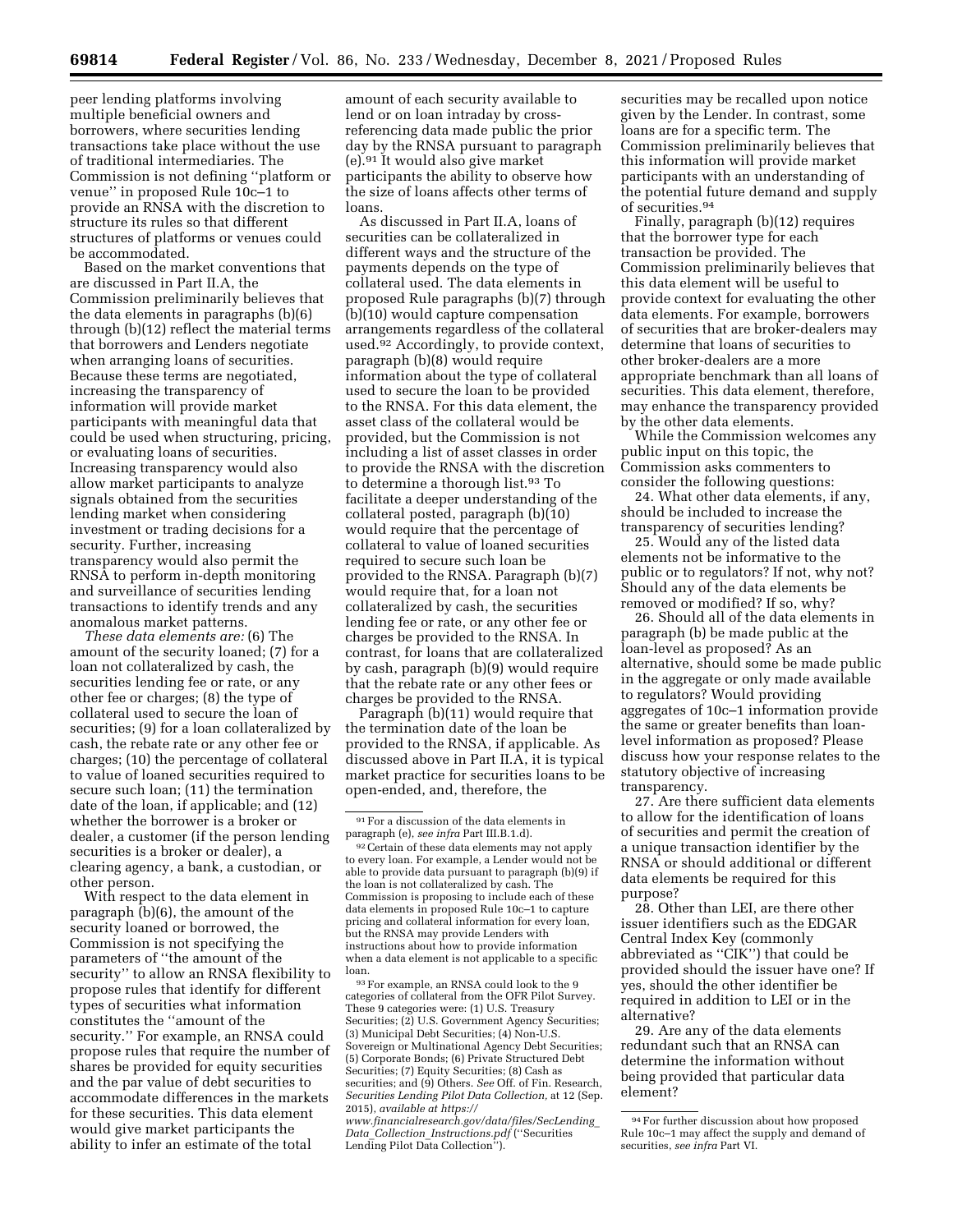30. Are the data elements in paragraphs  $(b)(7)$ ,  $(b)(8)$ , and  $(b)(9)$ sufficient to capture the pricing terms of all loans? If not, how should the data elements be revised to capture the pricing terms of all loans?

31. Would each data element proposed to be included help to achieve the goals of proposed Rule 10c–1 that are discussed above in Part I.A.2? If so, please explain why. If not, please explain why not. If any elements are not necessary please explain the benefits and costs of excluding those data elements.

### (b) Loan Modification Data

Subject to terms agreed to by the parties, loans of securities may be modified after they are made. To ensure that the transaction data reported and made public pursuant to proposed Rule 10c–1(b) reflects currently outstanding loans of securities and to prevent evasion, proposed Rule 10c–1(c) would require Lenders to provide data elements concerning modifications to loans of securities to an RNSA within 15 minutes after each loan is modified. Proposed Rule 10c–1(c) would also require an RNSA to make such information available to the public as soon as practicable. Under paragraphs (c)(1) through (c)(3), Lenders would be required to provide the date and time of the modification and the unique transaction identifier of the original loan to the RNSA. The Commission preliminarily believes that this information is necessary to allow the RNSA to identify which loan is being modified, categorize the type of modification, and make information about the modification publicly available.

Under paragraph (c), the requirement to provide information about a modification to an RNSA would be contingent on the modification resulting in a change to information required to be provided to an RNSA under paragraph (b). In these instances, Lenders would be required to provide the date and time of the modification, a description of the modification 95 and the unique transaction identifier assigned to the original loan, if any. For example, termination of a loan would be a modification for which information would need to be provided to an RNSA under paragraph (c) because the

termination would result in a reduction of the quantity of the securities initially provided to an RNSA for that loan under paragraph (b)(6). Another example would be where a loan that is collateralized by cash is modified so that the borrower pays a one-time fee to the lender without changing the rebate rate since a one-time fee would be an ''other fee or charge'' under paragraph (b)(9).96

32. Are the circumstances that would trigger an obligation to provide information to an RNSA about a modification under the proposed Rule clear? If not, please provide specific examples of circumstances where the proposed requirement to do so is unclear and explain why.

33. Are there any modifications to information provided to an RNSA pursuant to proposed Rule 10c–1(b) that should not be required to be provided to an RNSA? Why or why not? Please explain how excluding such a term from reporting would not make the data already made public by an RNSA potentially misleading.

34. Should additional data elements about modifications be provided to an RNSA? If yes, please explain why and how these data elements would increase transparency.

35. Should the Commission require a data element that would list which party initiated the termination of the loan (*e.g.,* whether shares were recalled by the Lender or whether the borrower returned the shares without a request from the Lender)? If yes, please explain the benefits of requiring that this information be provided and how it would be used.

(c) Material Transaction Data That Would Not Be Made Public

As discussed, proposed Rule 10c–1 is designed to increase the transparency of information available to market participants with respect to the loan or borrowing of securities. Proposed Rule 10c–1 is also designed to provide regulators with data that could be used to better understand securities trading, including interest in short selling and price discovery for securities lending.97

The data elements in proposed Rule 10c–1(e) are necessary for these regulatory functions but the Commission preliminarily believes that making this information available to the public would identify market participants or reveal information about the internal operations of market participants. Accordingly, although proposed Rule 10c–1(d) requires certain data elements be provided to an RNSA within 15 minutes after each loan is effected, the RNSA shall keep such information confidential, subject to the provisions of applicable law.

First, paragraph (d)(1) requires the Lender to provide ''[t]he legal name of each party to the transaction, CRD or IARD Number, if the party has a CRD or IARD Number, MPID, if the party has an MPID, and the LEI of each party to the transaction, if the party has an active LEI, and whether such person is the lender, the borrower, or an intermediary between the lender and the borrower.'' 98 The Commission preliminarily believes that the provision of this data element to the RNSA will allow regulators to understand buildups in risk at market participants.99 Further, this data element will provide the RNSA with information that would be required to administer the collection of all data elements provided to it under paragraphs (b) through (d) of proposed Rule 10c–1, such as ensuring the completeness of submissions, contacting persons that have errors in their provided data, and troubleshooting person-specific technical issues. While this information is important for regulatory purposes, the Commission preliminarily believes that making this information available to the public would be detrimental because it may reveal a specific market participant's investment decisions.

If the Lender is a broker-dealer, proposed Rule 10c–1(d)(2) would require information about ''[w]hether the security is loaned from a broker's or dealer's securities inventory to a customer of such broker or dealer'' to be provided to an RNSA. The Commission

<sup>95</sup>The Commission is not specifying the parameters of the term ''description of the modification'' to allow an RNSA flexibility to propose rules about the descriptions that could be needed for different types of modifications and how such information would be reflected in the updated information made public and stored in a machine readable format as required by paragraph (g)(1).

<sup>96</sup>An example of a modification that would not trigger the requirement in paragraph (c) would be when a borrower posts additional collateral in response to an increase in value of the loaned securities. Information about this change would not need to be provided under paragraph (c) because, while paragraph (b)(10) requires the Lender to provide the percentage of collateral to value of loaned securities required to secure such loan, it does not require information about the value of collateral posted in dollar terms.

<sup>97</sup>Under paragraph (g)(2), an RNSA would make the information collected pursuant to paragraphs (b) through (f) available to the Commission or other

persons as the Commission may designate by order upon a demonstrated regulatory need.

<sup>98</sup> Unlike borrowers who may not know the identity of the principal that has loaned them securities if a lending agent administers the lender's program, the Commission preliminarily believes that all lenders (or their lending agent) should have access to the identity of the borrower because lenders must track the parties to whom they have lent securities.

<sup>99</sup>To facilitate this understanding, paragraph (g)(2) would require RNSAs to make the information collected pursuant to paragraphs (b) through (e) of this section available to the Commission or other persons as the Commission may designate by order upon a demonstrated regulatory need.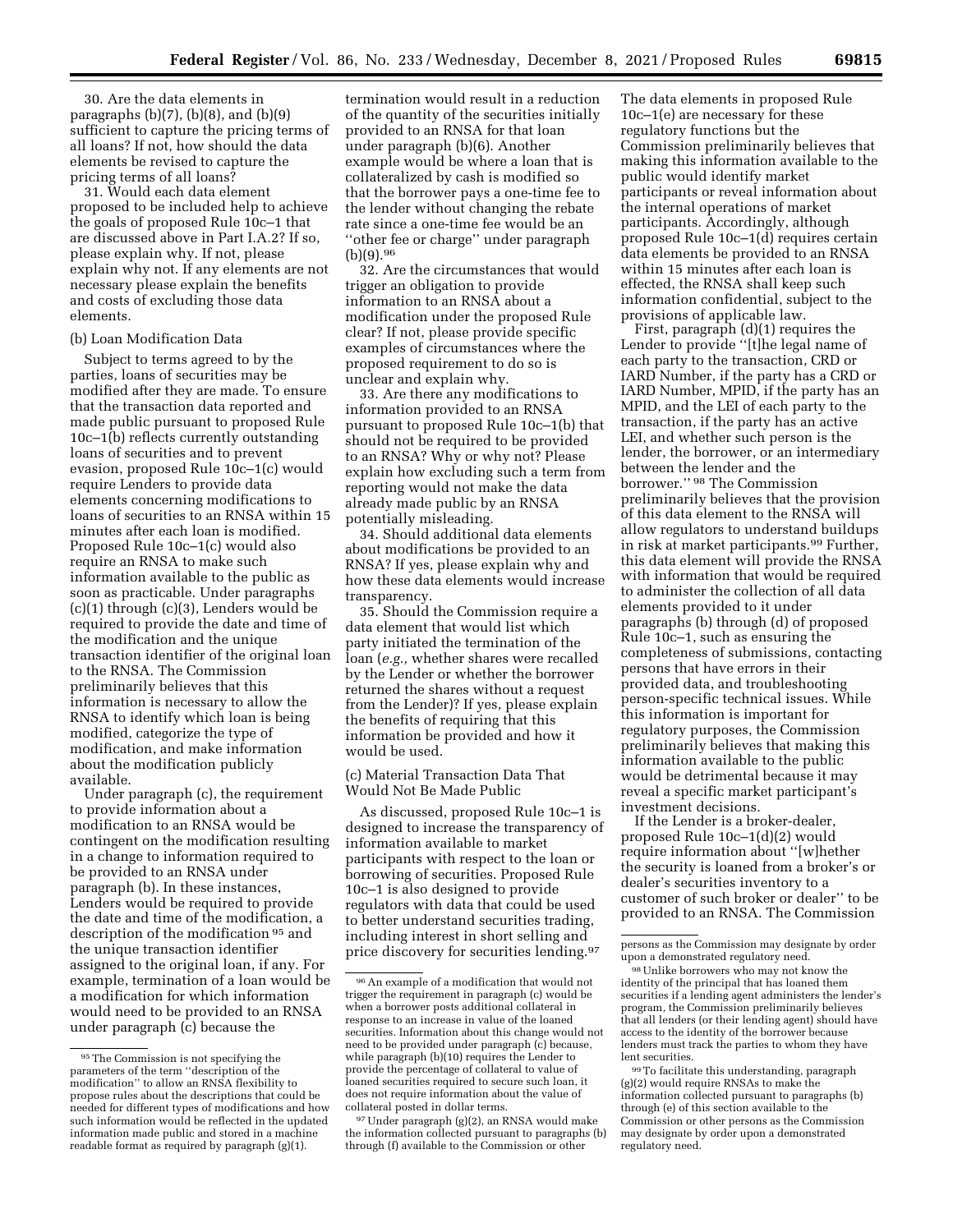preliminarily believes that this information would provide regulators with information on the strategies that broker-dealers use to source securities that are lent to their customers. This data element would not apply to Lenders that are not broker-dealers. The Commission preliminarily believes that making this information available to the public would be detrimental because it may reveal confidential information about the internal operations of a broker-dealer.

If a person that provides 10c–1 information knows 100 that a loan is being used to close out a fail to deliver as required by Rule 204 of Regulation SHO,<sup>101</sup> to close out a fail to deliver outside of Regulation SHO, proposed Rule 10c–1(d)(3) requires such information be provided to an RNSA. The Commission preliminarily believes that these data elements will provide regulators with information about short sales and the loans that broker-dealers provide to their customers with fail to deliver positions.

In particular, Regulation SHO requires brokers-dealers that are participants of a registered clearing agency to take action to close out fail to deliver positions.102 One option for closing out a fail to deliver position is to borrow securities of like kind and quantity. Accordingly, broker-dealers may lend securities to their customers to close out the failure to deliver, which may constrain the supply of securities available to lend. Rule 204's close-out requirement is only applicable to equity securities and broker-dealers may also arrange for the borrowing of securities to cover a fail to deliver outside of Regulation SHO for all other types of securities.103 Paragraph (d)(3) would require the provision of this information, if known, to provide regulators with insight into loans to cover fails of non-equity securities. The Commission preliminarily believes that making these data elements available to the public would be detrimental because it may

103*See* 17 CFR 240.15c6–1 (Commission rule containing the standard settlement cycle for most securities transactions; *See also* Securities Transaction Settlement Cycle, Exchange Act Release No. 80295, 82 FR 15564, at 7–10 (Mar. 22, 2017), *available at [https://www.sec.gov/rules/final/](https://www.sec.gov/rules/final/2017/34-80295.pdf)  [2017/34-80295.pdf](https://www.sec.gov/rules/final/2017/34-80295.pdf)* (portion of release adopting changes to the settlement cycle discussing overview of settlement requirements).

reveal information about the internal operations of market participants.

While the Commission welcomes any public input on this topic, the Commission asks commenters to consider the following questions:

36. Would the disclosure of the data element in paragraph (d)(1) (the identities of the parties) be helpful to investors, for example, to understand proxy voting issues?

37. Should one or both of the data elements in paragraph (d)(2) or (d)(3) be made available to the public? If yes, please explain why and whether it should be at loan-level or in the aggregate.

38. Are Lenders already collecting the information required by paragraph (d)(1)? In particular, are Lenders collecting a borrower's CRD, IARD, MPID, or LEI, if applicable? If not, should proposed Rule 10c–1 only require Lenders to provide this information if the borrower makes it known to the Lender? Why or why not? Would Lenders be required to modify any existing agreements to provide this information to an RNSA?

39. Should any of the data elements in paragraph (d) be modified or removed? If so, which ones and why?

40. Should data elements be added to paragraph (d). If yes, please explain.

41. Given the confidential 10c–1 information that the Lender and reporting agent would provide to an RNSA should there be requirements placed on the RNSA and/or the reporting agent to protect confidential 10c–1 information?

42. Should Lenders be required to provide all of the identifying data elements listed in d(1) for every loan of securities or should only one of those data elements be required? For example, would just providing a CRD be sufficient to allow the RNSA to identify the parties to a transaction? What are the costs and benefits of either approach? Further, would the lack of an LEI make it more challenging to identify entities across different data sets? Should borrowers be required to obtain an LEI if they do not already have one?

(d) Total Amount of Securities Available to Loan and Total Amount of Securities on Loan

Paragraph (e) of proposed Rule 10c– 1 would require data elements concerning securities available to loan and securities on loan be provided to an RNSA. These data elements would need to be provided by the end of each business day that a person included in paragraphs (e)(1) or (e)(2) of proposed Rule 10c–1 either was required to provide information to an RNSA under

paragraph (a) or had an open securities loan about which it was required provide information to an RNSA under paragraph (a).104 For each security about which the RNSA receives information under paragraph (e), paragraph (e)(3) would require the RNSA to make available to the public only aggregated information for that security, as well as the information required by (e)(1)(i) and (ii) and  $(e)(2)(i)$  and  $(ii)$  as soon as practicable, but not later than the next business day.105 The Commission preliminarily believes that requiring the RNSA to make available to the public the information required by paragraph  $(e)(1)(i)$  and  $(e)(2)(i)$  (the legal name of the security issuer, and the LEI of the issuer, if the issuer has an active LEI) and  $(e)(1)(ii)$  and  $(e)(2)(ii)$  (the ticker symbol, ISIN, CUSIP, or FIGI of the security, if assigned, or other identifier) will provide identifying information for each security for which aggregate information would be made public. The data elements in proposed Rule 10c– 1(d) are necessary for these regulatory functions but the Commission preliminarily believes that making this information available to the public would identify market participants or reveal information about the internal operations of market participants. Accordingly, under paragraph (e)(3), all identifying information about lending agents, reporting agents, and other persons using reporting agents, would not be made publicly available, and the RNSA would be required to keep such information confidential, subject to the provisions of applicable law.

To specify the information that would be required to be provided to an RNSA under paragraph (e) and to ensure that all relevant securities available to loan or on loan are included, the data elements of paragraph (e) are separated between lending agents, who would provide the data elements in paragraph (e)(1), and persons who do not employ a lending agent, who would provide the data elements in paragraph (e)(2). As fully discussed below, despite their

105Releasing data as provided would identify market participants. Consistent with the reasoning for not making the information required to be provided by paragraph (d) publicly available, the Commission preliminarily believes that this information should not be made public by an RNSA. Further, as described below, the Commission preliminarily believes that the information in paragraph (e) will be used by market participants to determine a utilization rate. Information aggregated by security is the input for that calculation.

<sup>100</sup>Because Lenders of securities may not be aware of the borrowers' motivations for a transaction, the data elements in paragraph (d)(3) would only need to be provided to an RNSA if known.

<sup>101</sup> 17 CFR 242.204.

<sup>102</sup>A fail to deliver occurs when a participant of a registered clearing agency fails to deliver securities to a registered clearing agency on the settlement date. *See* 17 CFR 242.204(a).

<sup>104</sup>The Commission is not specifying exactly what time would be considered the ''end of each business day'' or what holidays should not be considered a ''business day'' to give the RNSA the discretion to structure its systems and processes as it sees fit and propose rules accordingly.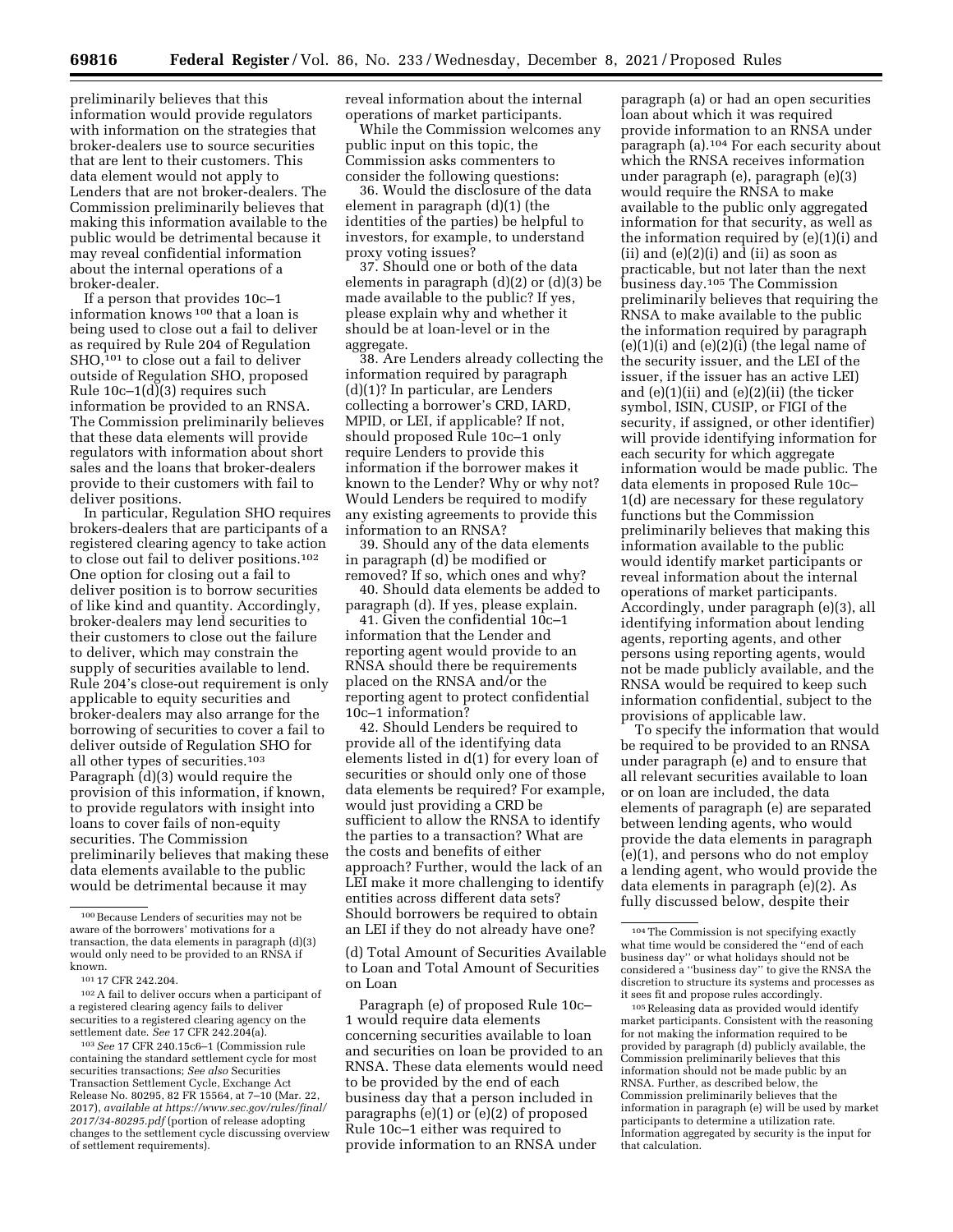different locations in the text of paragraph (e), however, the first two elements listed in paragraphs (e)(1) and (e)(2) are the same for all persons. In addition, the last two data elements require the same general information, but would provide certainty about the positions that should be included in the information that is provided to an RNSA. Further, both paragraphs would require that reporting agents provide the identity of the person on whose behalf it is providing the information to the RNSA. Identifying the person on whose behalf the information is being provided would facilitate regulatory oversight regarding compliance with the requirements of paragraph (e).

As a preliminary matter, as more thoroughly discussed in Part VI, the Commission has designed the data elements provided to the RNSA under paragraph (e) to allow for the calculation of a ''utilization rate'' for each particular security. The utilization rate, which would be calculated by dividing the total number of shares on loan by the total number of shares available for loan, could be used by market participants to evaluate whether the security will be difficult or costly to borrow.

The first two data elements that would be required to be provided to the RNSA by all persons under paragraph (e) would be the legal name of the security issuer; and the LEI of the issuer, if the issuer has an active LEI; and the ticker symbol, ISIN, CUSIP, or FIGI of the security, if assigned, or other identifier.<sup>106</sup> These data elements are necessary to calculate the utilization rate from the total amount of each security on loan and available to loan.

Next, all persons would be required to provide information about the total amount of each security that is available to lend and is on loan. The language ''total amount of each security'' would provide RNSAs with flexibility to accommodate market conventions of different types of securities. For example, if it chooses to do so, this language would give an RNSA the discretion to make rules that require the number of shares be provided for equity securities and par value of debt securities.<sup>107</sup> Further, the language is

designed to require that securityspecific information is provided to market participants so that a securityspecific utilization rate would be able to be calculated.

All persons would be required to provide the total amount of each security that is available to lend under either paragraph (e)(1)(iii) or (e)(2)(iii). Per paragraph (e)(1)(iii), a security that is not subject to legal restrictions that would prevent it from being lent would be "available to lend."<sup>108</sup> For example, a lending agent that provides information on behalf of a beneficial owner should exclude any securities that the beneficial owner has specifically restricted from the lending program. Some programs may be subject to overall portfolio restrictions 109 (*e.g.,*  no more than 20% of the portfolio may be lent at any time),<sup>110</sup> and/or specific counterparty restrictions (*e.g.,*  counterparty rating). However, because those restrictions apply to the overall portfolio but not the specific securities held in those portfolios, those securities would be available to lend unless the securities are themselves subject to restrictions that prevent them from being lent. The Commission preliminarily believes that this approach would provide market participants with useful information because all securities that generally

109For example, Commission staff guidance forms the basis for investment companies' securities lending practices. *See* Investment Company Derivatives Rule, 85 FR 83228, n. 742. As a result, investment companies typically do not have more than one-third of the value of their portfolio on loan at any given point in time. *See, e.g.,* SEC Staff No-Action Letter, RE: The Brinson Funds, et al., *available at [https://www.sec.gov/divisions/](https://www.sec.gov/divisions/investment/noaction/1997/brinsonfunds112597.pdf) [investment/noaction/1997/](https://www.sec.gov/divisions/investment/noaction/1997/brinsonfunds112597.pdf) [brinsonfunds112597.pdf](https://www.sec.gov/divisions/investment/noaction/1997/brinsonfunds112597.pdf)*) (Nov. 25, 1997) (''One of the guidelines is that a fund may not have on loan at any given time securities representing more than one-third of its total assets.''). This staff statement represents the views of the staff of the Division of Investment Management. It is not a rule, regulation, or statement of the Commission. The Commission has neither approved nor disapproved its content.

The staff statement, like all staff statements, has no legal force or effect: It does not alter or amend applicable law, and it creates no new or additional obligations for any person. 110For example, a beneficial owner that has

would be available to lend would be included.

Next, all persons would be required to provide the total amount of each security that is on loan under either paragraph  $(e)(1)(iv)$  or  $(e)(2)(iv)$ . Per paragraph (e)(1)(iv), a security would be 'on loan'' if the loan has been contractually booked and settled.111 Because a loan should be considered effected when it is agreed to by the parties,112 effected loans that have not been booked and settled would not be included in the total amount of each security on loan that is provided to the RNSA. The Commission preliminarily believes this information will provide information that is more relevant for this purpose of allowing market participants to plan their borrowing activity, since loans that have been booked and settled are truly no longer able to be lent by the Lender providing the information to the RNSA.<sup>113</sup>

To illustrate when Lenders would be required to provide information under paragraph (e) and the securities that would be considered ''available to loan'' and ''on loan'' with an example: Consider a Lender that owns five shares of Issuer A, five shares of Issuer B, and five shares of Issuer C, none of which are subject to legal restrictions that prevent them from being lent. If on a business day this Lender does not have any outstanding securities loans and does not loan any securities, it would not be required to provide information about any of its securities under paragraph (e). In contrast, if on a business day this Lender loans three of its shares of issuer A, the Lender would be required to provide information to an RNSA under paragraph (e) because it would have been required to provide information about this loan to an RNSA under paragraph (a). This Lender would consider two shares of issuer A, five shares of Issuer B, and five shares of Issuer C as ''available to loan'' because none of these shares would be subject to legal or other restrictions that prevent them from being lent. Further, if the loan of three shares of Issuer A clears

<sup>106</sup>Proposed Rule 10c–1(e)(1)(i) and 10c– 1(e)(1)(ii) (requirements applicable to lending agents) and Proposed Rule 10c–1(e)(2)(i) and 10c– 1(e)(2)(ii) (requirements applicable to all other persons). The data elements in paragraphs (i) and (ii) of proposed Rule 10c–1(e)(1) and (e)(2) mirror the same requirements under paragraph (b)(1) and (b)(2). For an explanation of the flexibility of these requirements, *see supra* Part III.B.1.a).

<sup>&</sup>lt;sup>107</sup>This example was previously discussed above in reference to paragraph (b)(6). *See supra* Part III.B.1.a).

<sup>108</sup>This definition is consistent with the approach of the OFR's General Instructions for Preparation of the Securities Lending Pilot Data Collection. *See*  Securities Lending Pilot Data Collection, *supra* note 93, at 2.

program limits permitting the loan of any portfolio security, up to 20% of the portfolio would include 100% of the portfolio as lendable. A beneficial owner that will only lend specified securities, which represent 25% of the portfolio, would list only those specified securities as lendable. Similarly, a beneficial owner that will lend any security in its portfolio but has program limits in place to avoid loaning more than one-third of the value of their portfolio at any time would report 100% of its securities as available to lend.

<sup>111</sup>Like the interpretation of ''available to loan'' discussed in note 108, the interpretation of ''on loan'' is consistent with the approach of the OFR's General Instructions for Preparation of the Securities Lending Pilot Data Collection. *See*  Securities Lending Pilot Data Collection, *supra* note 93, at 2.

<sup>112</sup>*See* Part III.B.

<sup>113</sup>Further, while it may be possible to infer a rough estimate of the amount of securities on loan from the information provided under paragraphs (b) and (c) without using any information provided under paragraph (e), the Commission preliminarily believes that the information provided under paragraph (e) should allow market participants to calculate a utilization rate that is likely to be reliable.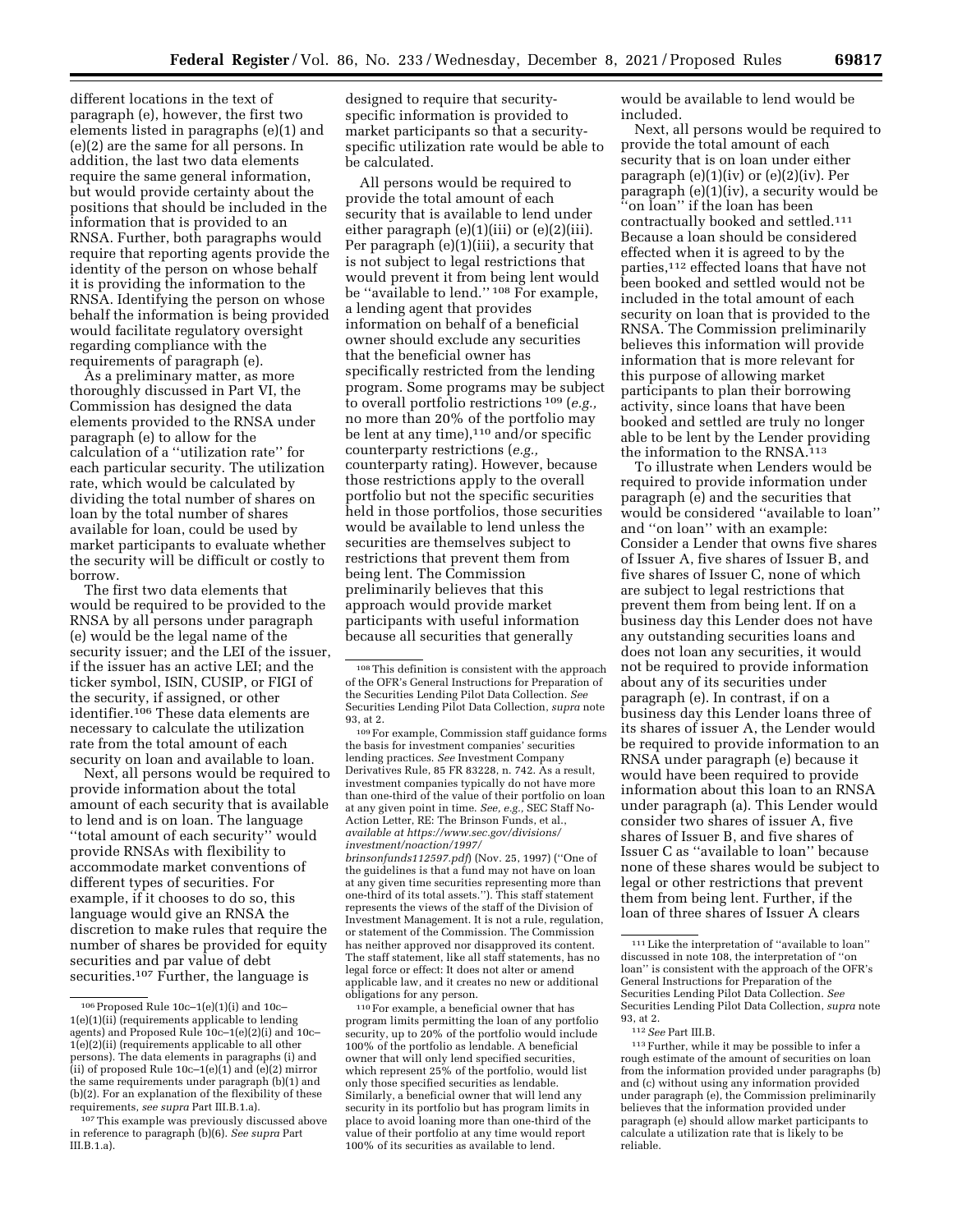and settles on that business day, this Lender would consider the three shares of Issuer A as ''on loan.''

As noted above, to provide clarity about what would be required to be provided to an RNSA under paragraph (e) and to ensure that all relevant securities available to loan or on loan are included, the data elements of paragraph (e) are separated between lending agents, who would provide the data elements in paragraph (e)(1), and persons who do not employ a lending agent, who would provide the data elements in paragraph  $(e)(2)$ .<sup>114</sup>

With respect to lending agents, paragraph (e)(1) contains different requirements for lending agents that are broker-dealers and lending agents that are not broker dealers. In particular, under paragraph (e)(1)(iii), if a lending agent is a broker or dealer, the lending agent would provide to the RNSA the total amount of each security available to lend by the broker or dealer, including the securities owned by the broker or dealer, the securities owned by its customers who have agreed to participate in a fully paid lending program, and the securities in its margin customers' accounts. If the lending agent is not a broker-dealer, the lending agent would provide to the RNSA the total amount of each security available to the lending agent to lend, including any securities owned by the lending agent in the total amount of each security available to lend provided.

Similarly, under paragraph (e)(1)(iv), if a lending agent is a broker-dealer, the lending agent would provide to the RNSA the amount of each security on loan by the broker or dealer, including the securities owned by the broker or dealer, the securities owned by its customers who have agreed to participate in a fully paid lending program, and the securities that are in its margin customers' accounts in the total amount of each security on loan. If the lending agent is not a broker-dealer, the lending agent would provide to the RNSA the total amount of each security on loan where the lending agent acted as an intermediary on behalf of a beneficial owner and securities owned by the lending agent in the total amount of each security on loan provided to the RNSA.

The Commission preliminarily believes that the requirements for lending agents will provide them with specificity around which positions to include in the information that is provided to an RNSA under paragraph (e). In addition, because some lending agents are broker-dealers, the Commission preliminarily believes that the applicable requirements should ensure that all relevant positions are included.

With respect to all other persons, paragraphs  $(e)(2)(iii)$  and  $(e)(2)(iv)$ contain the requirements for the positions that should be included in the total amount of each security available to lend and on loan. Unlike paragraph (e)(1), paragraph (e)(2) does not distinguish among different types of persons in paragraph (e)(2) because, due to the definition of lending agent in paragraph  $(a)(1)(i)(A)$ , persons subject to paragraph (e)(2) would not be loaning securities on behalf of other persons. It is not necessary, therefore, to distinguish between different types of market participants because these entities would, by definition, only be loaning securities that they own. Accordingly, persons subject to paragraph (e)(2)(iii) would provide to the RNSA the total amount of each security that is owned by the person and available to lend.115 In addition, under paragraph (e)(2)(iv), these persons would provide to the RNSA the total amount of each security on loan owned by the person.

While the Commission welcomes any public input on this topic, the Commission asks commenters to consider the following questions:

43. Should the RNSA make the information reported under proposed Rule 10c–1(e) public at the level it is provided (*e.g.,* not aggregating the information by security)? Why or why not?

44. Should Rule 10c–1 require the RNSA to make the information required by paragraph (e) publicly available in a manner that identifies the Lender if that Lender volunteers to make such information public? Why or why not? If so, should only beneficial owners be permitted to volunteer to make such information public and not lending agents? Why or why not?

45. Should paragraph (e) be limited to only require information about certain types of securities, such as only equity securities? If so, please explain which securities should be included and why the excluded securities should not be included.

46. Are the data elements required by paragraphs (e)(1)(i)/(e)(2)(i) (the legal name of the security issuer, and the LEI

of the issuer, if the issuer has an active LEI) and  $(e)(1)(ii)/(e)(2)(ii)$  (the ticker symbol, ISIN, CUSIP, or FIGI of the security, if assigned, or other identifier) both necessary? Would only requiring one of these be sufficient to allow identification of the security about which the information is being provided? Would only requiring one of these reduce the utility of the data in other ways, for example, by making it more challenging to identify entities and/or securities across multiple data sets?

47. As noted above, the language ''total amount of each security'' is intended to provide the RNSA with flexibility to accommodate market conventions of different types of securities. For example, this language is intended to give an RNSA the discretion to make rules, if it chooses to do so, that require the number of shares be provided for equity securities and par value of debt securities. Instead of this approach, should the Commission specify the specific reporting obligations applicable to specific types of securities under paragraph (e) rather than leaving it to the discretion of an RNSA? If yes, please explain why and provide a methodology for determining the total amount of each security available for loan and on loan for various types of securities.

48. The Commission recognizes that the definition of ''available to lend'' may overstate the quantity of securities that could actually be lent because the data would include securities that may become restricted if a limit is reached. Should a different definition be used? Is there another definition that would provide a better or more accurate estimate of securities available for loan than the proposed definition? In particular, please also explain how the alternative approach would operationally work and give market Lenders certainty around the securities it would classify as available to lend.

49. If the number of shares available to lend was not made publicly available, are there alternative data that market participants could use to evaluate whether the security will be difficult or costly to borrow? For example, could a market participant look to the public float of a security instead? Why or why not? Would there be other impacts on the utility of the data?

50. To avoid the provision of information about individual market participants' proprietary portfolios, should the Commission limit the requirement to provide information under paragraph (e) to lending programs that pool the securities of multiple beneficial owners? In addition or as an

 $^{114}\rm{Paragraph}$  (a)(1)(i)(A) defines lending agent as a ''bank, clearing agency, broker, or dealer that acts as an intermediary to a loan of securities . . behalf of a [beneficial owner].'' Under this definition, a lending agent that is not acting as a lending agent with respect to a particular securities loan would still be a lending agent, and, therefore be subject to paragraph  $(e)(1)$  and not  $(e)(2)$ .  $115$  Proposed Rule 10c–1 $(e)(2)(iii)$ .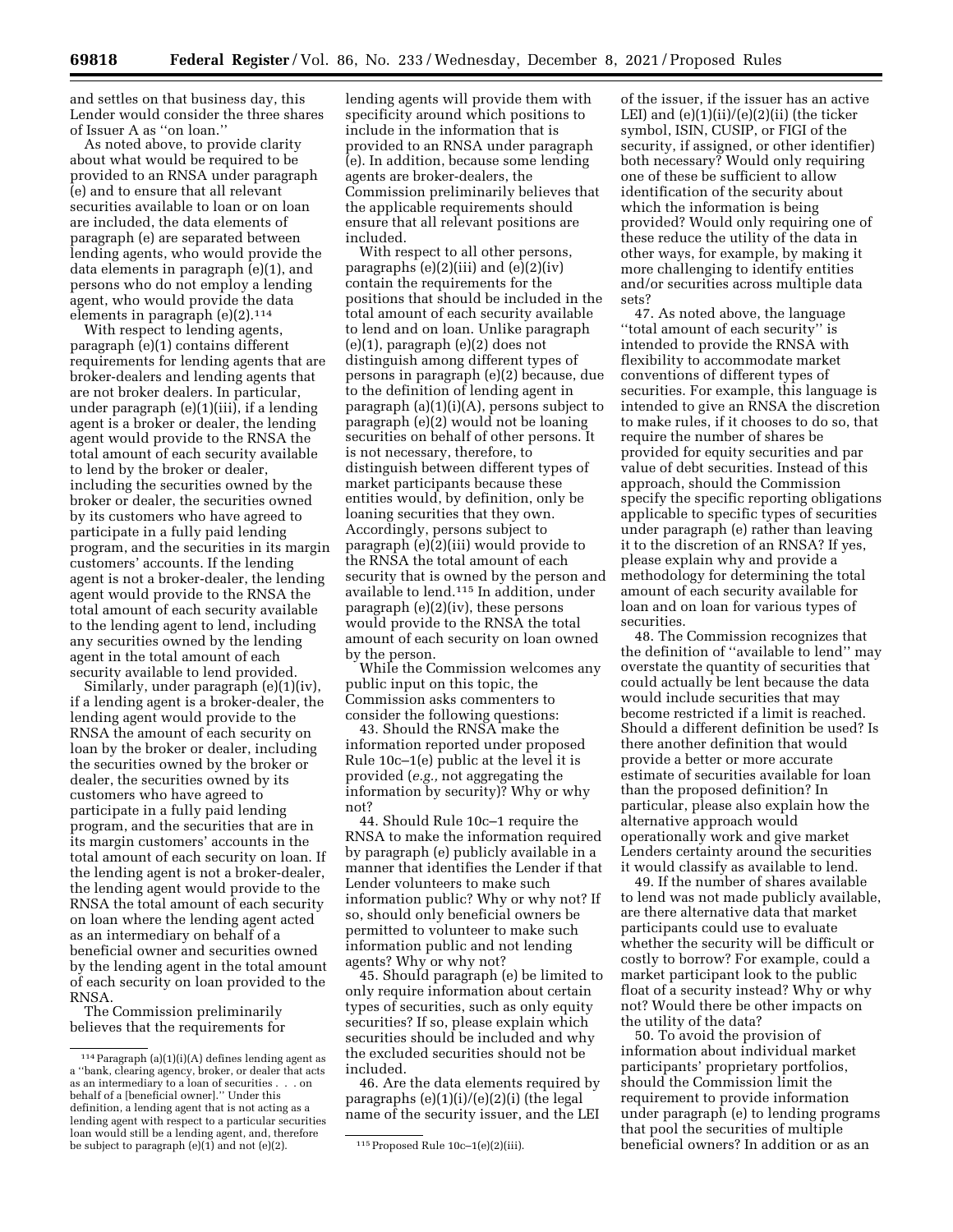alternative, should the Commission remove the requirement that a reporting agent would be required to provide the identity of the person on whose behalf it is providing the information? Would this be consistent with the purpose of the proposed rule, which is to increase transparency in the securities lending market? Why or why not?

51. Do the definitions of ''available to lend'' or ''on loan'' conflict with market practice or other regulatory requirements? If yes, please explain.

52. Do you believe that any of the information in paragraph (e) of the proposed Rule should not be required to be provided or that any of the requirements of paragraph (e) should be modified? Do you believe that any information in addition to the information required to be provided in paragraph (e) of the proposed Rule should be provided? Please explain why.

53. Do you believe that the information provided pursuant to paragraph (e) of the proposed Rule should be provided more frequently or less frequently than each business day? Why or why not?

### *C. RNSA Rules To Administer the Collection of Information*

The Commission is proposing Rule 10c–1(f), which would require the RNSA to implement rules regarding the format and manner to administer the collection of information in proposed paragraphs (b) through (e) of this section and the distribution of such information pursuant to Section 19(b) of the Exchange Act. The Commission preliminarily believes that permitting an RNSA to implement rules regarding the administration of the collection of securities lending transactions would enable the RNSA to maintain and adapt potential technological specifications and any changes that might occur in the future. Under the proposal, and consistent with Exchange Act Section 19(b), the Commission would retain oversight of the RNSA's adoption of rules to administer the collection of information under proposed Rule 10c– 1.116

While the Commission welcomes any public input on this topic, the Commission asks commenters to consider the following questions:

54. Should proposed Rule 10c–1 specify the format and manner that information should be provided to the RNSA rather than require the RNSA to adopt rules regarding such format and manner? Please discuss. Are there disadvantages to having an RNSA adopt

a rule regarding the format and manner that information should be provided to the RNSA pursuant to proposed Rule 10c–1? What advantages would there be if Rule 10c–1 specified the format and manner that information should be submitted to the RNSA?

#### *D. Data Retention and Availability*

The Commission is proposing Rule 10c–1(g)(1) to require that an RNSA retain the information collected pursuant to paragraphs (b) through (e) of proposed Rule 10c–1 in a convenient and usable standard electronic data format that is machine readable and text searchable without any manual intervention for a period of five years. The Commission preliminarily believes that requiring the RNSA to retain records for five years is consistent with other retention obligations of records that Exchange Act rules impose on an RNSA. For example, 17 CFR 240.17a–1, Exchange Act Rule 17a–1 requires RNSAs to keep documents for a period of not less than five years. Similarly, 17 CFR 242.613(e)(8), Rule 613(e)(8) of Regulation NMS, on which the retention period for proposed Rule 10c–1 is modeled, requires the central repository to retain information in a convenient and usable standard electronic data format that is directly available and searchable electronically without any manual intervention for a period of not less than five years. Rule 10c–1(g)(1) is using a standard for storage that is similar to Rule 613(e)(8). The standard sets forth the criteria for how information must be stored but does not specify any particular technological means of storing such information, which should provide flexibility to the RNSA to adapt to technological changes that develop in the future. As with Exchange Act Rule 17a–1, the retention period is intended to facilitate implementation of the broad inspection authority given the Commission in Section  $17(a)$  of the Exchange Act.<sup>117</sup> The Commission preliminarily believes that including a retention period that is consistent with other rules applicable to RNSAs reduce the burden for an RNSA to comply with the retention requirements in proposed Rule 10c–1 because the RNSA will have developed experience and controls around administering record retention programs that are similar to the requirements of proposed Rule 10c–1(g)(1).

Furthermore, the Commission is proposing Rule 10c–1(g)(2), which would require the RNSA to make the information collected pursuant to paragraph (a)(2)(iii) and paragraphs (b) through (e) of this section available to the Commission or other persons, such as SROs or other regulators, as the Commission may designate by order upon a demonstrated regulatory need. The Commission preliminarily believes that stating explicitly that it would have access to the information that is being provided to the RNSA is appropriate because in times of market stress or extreme trading conditions, including spikes in volatility, the Commission will be able to quickly access and analyze activity in the market place. In addition to the Commission and the RNSA, other regulators may require access to the confidential information for regulatory purposes, for example to ensure enforcement of the regulatory requirements imposed on the entities that they oversee.

The Commission is also proposing Rule 10c–1(g)(3), which would require the RNSA to provide the information collected under paragraphs (b) and (c) of this section and the aggregate of the information provided pursuant to paragraph (e) of this section available to the public without charge and without use restrictions, for at least a five-year period. The Commission preliminarily believes that requiring the RNSA to provide certain information to the public will further the direction by Congress in Section 984(b) of the DFA for the Commission to promulgate rules that are designed to increase the transparency of information to brokersdealers and investors, with respect to the loan or borrowing of securities because the information required to be disclosed by the RNSA will include the specified material terms of securities lending transactions.

The Commission preliminarily believes that access to the publicly available 10c–1 information as required by paragraph (g)(3) should be available on the RNSA's website or similar means of electronic distribution in the same manner such information is required to be maintained pursuant to paragraph (g)(1) of this section (specifically, ''a convenient and usable standard electronic data format that is machine readable and text searchable without any manual intervention''), and be free and without use restrictions. The Commission acknowledges that establishing and maintaining a system to provide public access to certain 10c– 1 information is not without cost. The Commission, however, preliminarily believes that such costs should be borne

<sup>116</sup> 15 U.S.C. 78s(b).

<sup>117</sup>*See, e.g.,* Recordkeeping and Destruction of Records, Exchange Act Release 10809 (May 17, 1974), 39 FR 18764 (May 30, 1974); *see also*  Recordkeeping and Destruction of Records, Exchange Act Release 10140 (May 10, 1974), 38 FR 12937 (May 17, 1973).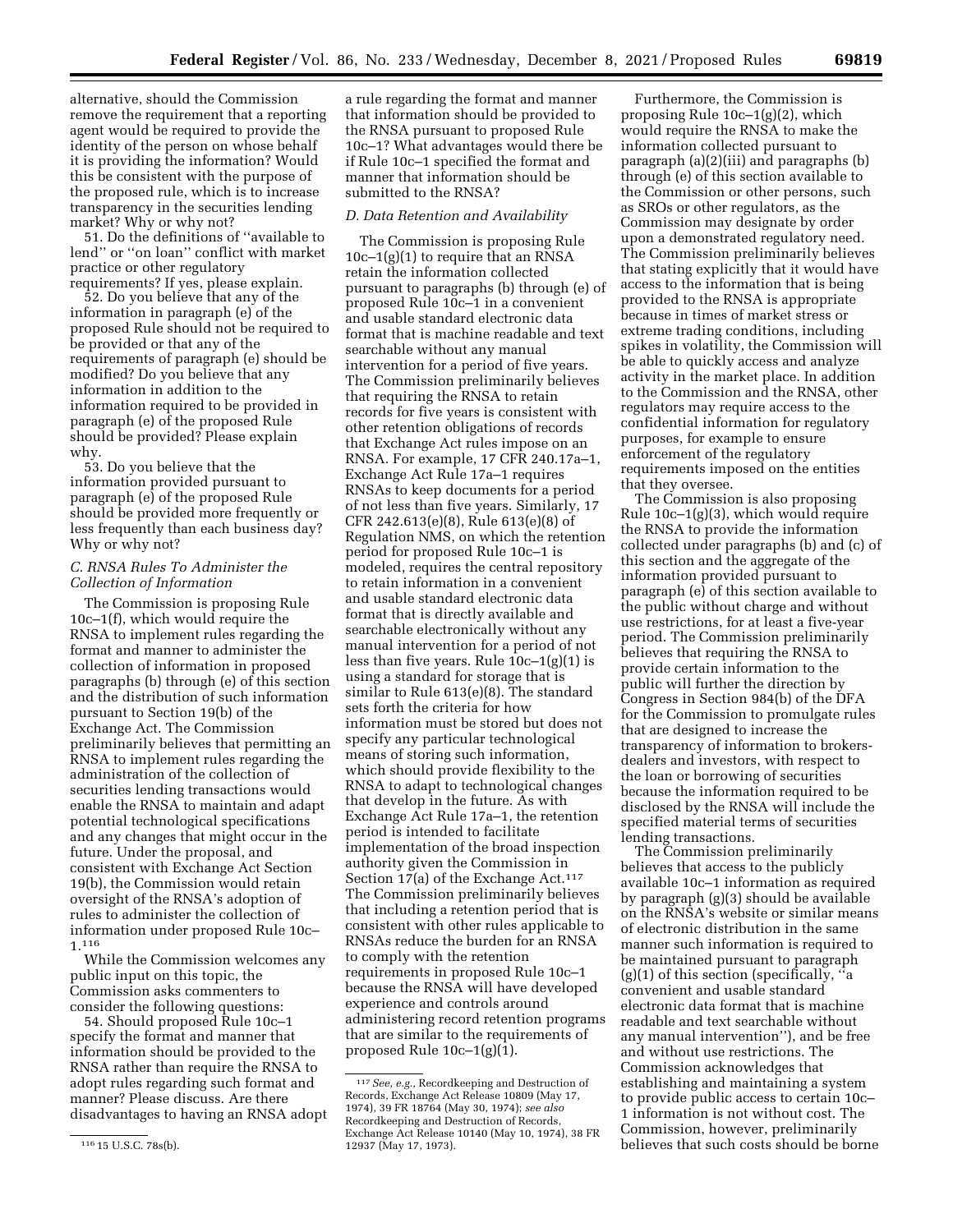by the RNSA in the first instance and permitted to be recouped by the RNSA from market participants who report securities lending transactions to the RNSA.118 Furthermore, proposed Rule 10c–1 would require that the publicly available 10c–1 information be made available without use restrictions. The Commission preliminarily believes that any restrictions on how the publicly available 10c–1 information is used will impede the utility of such information because such restrictions may limit the ability of investors, commercial vendors, and other third parties, such as academics, from developing uses and analyses of the information.119

The Commission preliminarily believes that five years is the appropriate length of time for the RNSA to make information available to the public, because such a time period will provide broker-dealers and investors with an opportunity to identify trends occurring in the market and in individual securities based on changes to the material terms of securities lending transactions.

The Commission is also proposing Rule 10c–1(g)(4), which would require the RNSA to establish, maintain, and enforce reasonably designed written policies and procedures to maintain the security and confidentiality of the confidential information required by paragraphs (d) and (e)(3). As discussed above in Parts III.B.1.c) and d), Rule 10c–1 would require Lenders to provide sensitive and confidential information to the RNSA. Furthermore, paragraphs (d) and (e)(3) would require that the RNSA keep such information confidential. The Commission preliminarily believes that the RNSA needs to protect this information from intentional or inadvertent disclosure to protect investors that provide such information by establishing reasonably designed written policies and procedures because the distribution of such information would identify market participants or could reveal information about the internal operations of market participants, which could be adverse to those providing information to the RNSA. For example, the disclosure of such information could reveal the portfolio holdings, trading strategies,

and activity of a Lender, which other market participants might use to disadvantage the Lender.

While the Commission welcomes any public input on this topic, the Commission asks commenters to consider the following questions:

55. Is the retention of information collected by the RNSA for a period of five years in proposed paragraph 10c– 1(g)(1) appropriate? If not, should the period under proposed paragraph 10c– 1(g)(1) to preserve records under proposed paragraph 10c–1(b) through (e) be different—20 years, 10 years, 3 years, or some other period of time and why? Should the proposed Rule require an RNSA to maintain the information indefinitely? What would be the benefits or costs if the proposed Rule required an RNSA to retain information for the life of the RNSA? Would investors, RNSAs, the Commission, or the public benefit from retention period that is longer than five years? Is a recordkeeping requirement in proposed Rule 10c–1(g)(1) necessary, or will an RNSA maintain the records of its own accord or pursuant to other regulatory recordkeeping obligations, such as Rule 17a–1?

56. Is the retention requirement in proposed paragraph 10c–1(g)(1) unduly burdensome on the RNSA or overly costly? If so, in what ways could modifications to the Rule as proposed reduce these burdens and costs?

57. What, if any, impact would the recordkeeping requirements in paragraph (g) have on liquidity in securities that are subject to the requirement to provide 10c–1 information?

58. Is five years the appropriate length of time for the RNSA to make information available to the public? If not, should the period of time be for 20 years, 10 years, 3 years, or some other period of time? Please explain why.

59. Are there other methods of distributing 10c–1 information that Rule 10c–1 should require besides the RNSA's website or similar means of electronic distribution? Please explain. Should Rule 10c–1 not explicitly name any type of technology currently in existence, such as a website? Should Rule 10c–1 require only that information has to be publicly available and let the RNSA determine how to best accomplish providing information to the public?

60. Should the Commission include additional requirements designed to help ensure the confidentiality of information provided to the RNSA? Please explain. Do commenters believe the confidential information is as

sensitive as discussed in this release? Please explain.

#### *E. Report and Dissemination Fees*

To fund the reporting and dissemination of data provided pursuant to this Rule, the Commission is proposing paragraph 10c–1(h), which would reflect that the RNSA has authority under Exchange Act Section 15A(b)(5) to establish and collect reasonable fees from each person who provides any data in proposed paragraphs (b) through (e) of proposed Rule 10c–1 directly to the RNSA. The Exchange Act allows RNSAs to adopt rules that ''provide for the equitable allocation of reasonable dues, fees, and other charges among members and issuers and other persons using any facility or system which the association operates or controls.'' 120 The Commission preliminarily believes that it is appropriate to establish and collect reasonable fees from each person who directly provides the information 121 set forth in the Rule to the RNSA. The Commission acknowledges that this might result in persons that are not members of an RNSA being required to pay fees to the RNSA for the use of the facility or system operated by FINRA, but in the absence of such a fee the RNSA and its members could be subsidizing the free riding of nonmember Lenders that would be required to provide 10c–1 information to the RNSA under the proposed Rule. Such an outcome might not result in an equitable allocation of reasonable dues, fees, and other charges among ''members and issuers and other persons'' providing 10c–1 information to a facility or system operated or controlled by the RNSA.

The Commission has previously approved a rule that permits an RNSA to charge fees to non-members that use the RNSA's systems to comply with rules adopted by the Commission. FINRA Rule 6490, which implements notice requirements of issuers for certain corporate actions pursuant to Rule 10b–17, establishes a fee schedule that issuers pay to FINRA for processing these corporate actions. The Commission exercised oversight of the

<sup>118</sup>*See infra* Part III.E.

<sup>119</sup>The requirement to provide the 10c–1 information in the same manner such information is maintained pursuant to paragraph (g)(1) of this section on the RNSA's website without charge and without use restrictions is not intended to preclude the RNSA from creating alternative means to provide information to the public or subscribers. For example, an RNSA might choose to file with the Commission proposed rules to establish data feeds of the Rule 10c–1 information that vendors might subscribe to and repackage for onward distribution.

<sup>120</sup>*See* 15 U.S.C. 78o–3(b)(5) (''The rules of the association provide for the equitable allocation of reasonable dues, fees, and other charges among members and issuers and other persons using any facility or system which the association operates or controls'').

<sup>121</sup>For example, lending agents and reporting agents would be providing proposed Rule 10c–1 information to an RNSA on behalf of beneficial owners and using the facility or system of the RNSA. However, the beneficial owners relying on such lending agent or reporting agent would not be using the facility or system of the RNSA.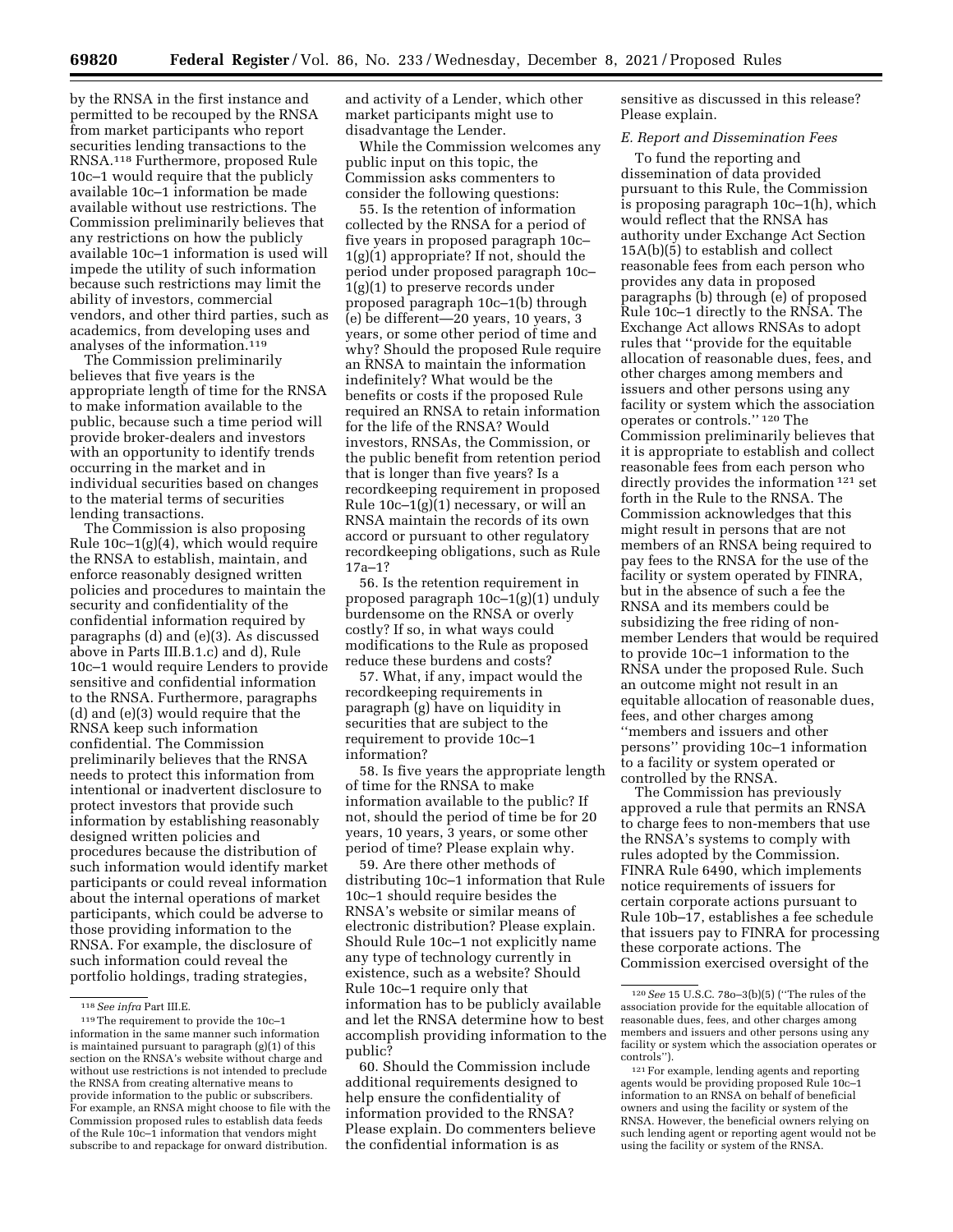fees imposed by FINRA on nonmembers by noticing FINRA's Rule 6490 for comment, reviewing and considering comments, and approving Rule 6490. Similarly, the Commission would oversee fees that the RNSA proposed to charge by members and non-members to administer proposed Rule 10c–1. Specifically, any such fees would have to be filed with the Commission under Section 19(b) of the Exchange Act. The proposed fees would be published for notice and public comment. Since FINRA is currently the only RNSA, the Commission understands the potential for monopolistic pricing by FINRA on Lenders that are required to provide 10c–1 information to FINRA. To the extent FINRA files a rule to charge fees for Lenders to provide 10c–1 information, the Commission would be analyzing costs to FINRA to establish the system required by proposed Rule 10c–1 consistent with the requirements under Section 15A(b).<sup>122</sup> For example, Section 15A(b)(5) requires an equitable allocation of reasonable fees and other charges among members and issuers and other persons using any facility or system which the association operates or controls. Accordingly, to the extent FINRA fails to meet its burden in a rule filing with the Commission that the fees meet the requirements of the Exchange Act, the fees would not be permissible.

While the Commission welcomes any public input on this topic, the Commission asks commenters to consider the following questions:

61. Should proposed Rule 10c–1 explicitly state that an RNSA may collect a fee from persons that provide 10c–1 information to the RNSA? If so, why ?

62. Are there alternative means to fund a system for providing 10c–1 information to the RNSA? If so, please explain.

### **IV. General Request for Comment**

The Commission solicits comment on all aspects of proposed Rule 10c–1 and any other matter that might have an impact on the proposal discussed above. In particular, the Commission asks commenters to consider the following questions:

63. What, if any, impact would proposed Rule 10c–1 have on liquidity in securities that are subject to the requirement to provide 10c–1 information? Please explain.

64. Are there additional or different ways to structure the proposed Rule that would help provide additional

transparency in the securities lending market? Please explain.

65. Should the Rule be limited to certain securities? Why or why not? Please explain.

66. How might the proposal positively or negatively affect investor protection, the maintenance of a fair, orderly, and efficient securities lending market, and capital formation?

67. As currently drafted the proposed Rule would require that persons whose loans are processed through any of the lending programs such as those operated by the OCC comply with the requirement to provide 10c–1 information. Please discuss whether loans cleared through OCC, or similar processes, should be exempt from the proposed Rule's requirement to provide 10c–1 information or whether such exemptions should be considered on a case-by-case basis pursuant to paragraph (i) of the proposed Rule.

68. As currently drafted paragraphs (b), (c), and (d) of the proposed Rule require that information be provided to the RNSA within 15 minutes after the loan is effected or modified. Please comment on whether the time period for providing the information in paragraphs (b), (c), and (d) should be shorter, for example within 90 seconds, or longer, for example within 30 minutes, and explain why.

69. As currently drafted paragraphs (b) and (c) of the proposed Rule require that the RNSA make the information provided to it pursuant to those paragraphs available to the public as soon as practicable. Please comment on whether making the information provided pursuant to paragraphs (b) and (c) publicly available as soon as practicable provides sufficient transparency in the securities lending market or whether such information should be published in a shorter or longer time frame and please explain why.

70. As currently drafted the information required to be provided in paragraphs (b) and (c) of the proposed Rule would be made public by the RNSA. Please comment on whether the information provided pursuant to any of those paragraphs should not be made public and explain why. If there are any additional data elements that you believe the Commission should require to be provided, please include a description of such elements that explains why they should be added to the requirement to provide 10c–1 information and whether or not they should be made public. If there are any data elements in paragraphs (b) or (c) of the proposed Rule that should not be

required to be provided, or that should be modified, please explain why.

71. Please comment on whether the proposed Rule should include a definition of ownership of securities, which would specify who owns and can lend securities. For example, should the proposed Rule define ownership as meaning that a person, or the person's agent, has title to such security, has not pledged such security, and has custody or control of such security? Please comment.

Comments are of great assistance to the Commission's rulemaking initiative when they are accompanied by supporting data and analysis of the issues addressed in those comments and if they are accompanied by alternative suggestions to the proposal where appropriate.

### **V. Paperwork Reduction Act Analysis**

#### *A. Background*

Certain provisions of proposed Rule 10c–1 impose ''collection of information'' requirements within the meaning of the Paperwork Reduction Act of 1995 (''PRA'').123

The Commission is submitting proposed Rule 10c–1 to the Office of Management and Budget (''OMB'') for review in accordance with the PRA.124 The title for the new information collection is ''Material Terms of Securities Lending Transactions.'' An agency may not conduct or sponsor, and a person is not required to respond to, a collection of information unless it displays a current valid control number.

As detailed above, to supplement the information available to the public involving securities lending and close the data gaps in this market, proposed Rule 10c–1 is designed to provide, in a timely manner, investors and other market participants with unrestricted and free access to material information regarding securities lending transactions. The data elements provided to an RNSA under proposed Rule 10c–1 are also designed to provide the RNSA with data that might be used for in-depth monitoring and surveillance. Further, the data elements are designed to provide regulators with information to understand: Whether market participants are building up risk; the strategies that broker-dealers use to source securities that are lent to their customers; and the loans that brokerdealers provide to their customers with fail to deliver positions.

Because the Commission has not directly addressed the provision of the

<sup>122</sup>*See NetCoalition* v. *SEC,* 615 F.3d 525 (D.C. Cir. 2010).

<sup>123</sup> 44 U.S.C. 3501, *et seq.* 

<sup>124</sup>*See* 44 U.S.C. 3507; 5 CFR 1320.11.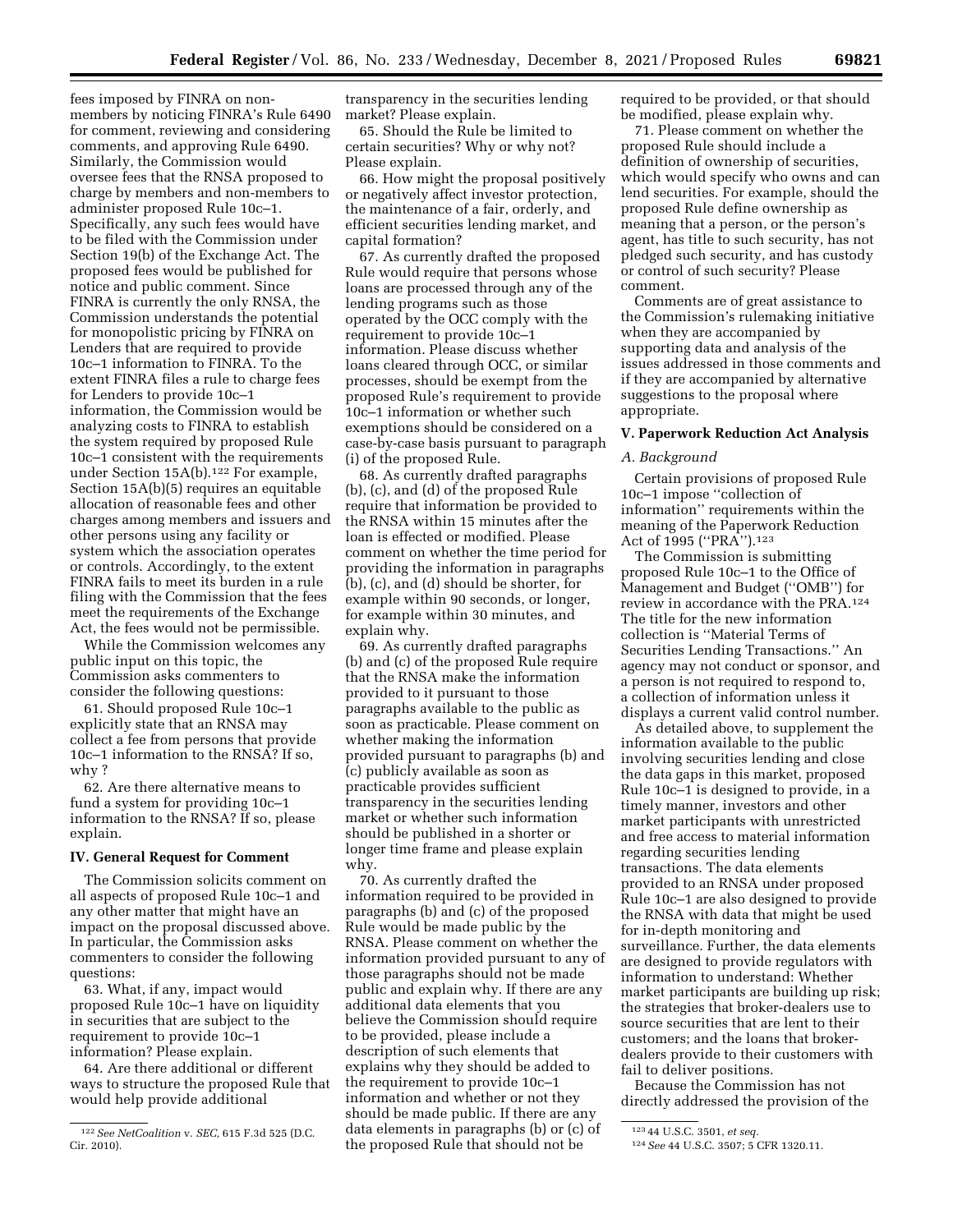material terms of securities lending transactions for purposes of the Federal securities laws, proposed Rule 10c–1 would create new information collections burdens on certain Lenders and RNSAs, as detailed below.

### *B. Proposed Use of Information*

The information collections in Proposed Rule 10c–1 are designed to increase the transparency and efficiency of the securities lending market by requiring any person that loans a security on behalf of itself or another person to provide the material terms of those securities lending transactions to an RNSA. As discussed above, the information available on securities lending transactions is spotty and incomplete.125 The information collections are necessary to remediate these issues by giving market participants and regulators unrestricted and free access to material information regarding securities lending transactions.

### *C. Information Collections*

As described in detail below, the information collections burdens in proposed Rule 10c–1 are directly related to either (1) Lenders<sup>126</sup> capturing data elements and providing information to an RNSA and (2) an RNSA collecting the information and subsequently making certain data elements publicly available. Given the differences in the information collections applicable to these parties, the burdens applicable to Lenders are separated from those applicable to an RNSA in the analysis below for the sake of organization.

### *D. Information Collections Applicable to Lenders*

Proposed Rule 10c–1 would apply to all Lenders. As defined above, 127 Lenders include any person who loans a security on behalf of itself or another person.128 Proposed Rule 10c–1 would require that the data elements in paragraphs (b) through (e) within a specified time period be provided to an RNSA. In particular, paragraphs (b)

through (d) contain loan-level data elements. These data elements would be required to be provided to an RNSA within 15 minutes after a loan is effected or modified, as applicable. Paragraph (e) contains data elements requiring the enumeration of total amount of each specific security available to loan and on loan. These data elements would be required to be provided to an RNSA at the end of each business day.

To reduce the potential for double counting of securities lending transactions and reduce the burden on Lenders, proposed Rule 10c–1 would provide a hierarchy of who is responsible for providing information to an RNSA. First, although the proposed Rule places an obligation on each person that loans a security on behalf of itself or another person to provide information to an RNSA, if such Lender is using a lending agent, such lending agent shall have the obligation to provide the 10c–1 information to an RNSA on behalf of the lender. Second, persons with a reporting obligation, including a lending agent, may enter into a written agreement 129 with a reporting agent. Finally, Lenders are directly required to provide the RNSA with the 10c–1 information if the Lender is loaning its securities without a lending agent or reporting agent.

In addition, paragraph (a)(2) would require that reporting agents also enter into a written agreement with the RNSA. Such written agreement must include terms that permit the reporting agent to provide 10c–1 information on behalf of another person. Reporting agents would also be required to provide the RNSA with a list of each person and lending agent on whose behalf the reporting agent is providing 10c–1 information to the RNSA.

For the purpose of organizing the below analysis, the Commission has separated Lenders into three categories based on who would actually provide the required data elements to the RNSA.130 These categories are (1)

lending agents; (2) reporting agents, and (3) Lenders that would not employ a lending agent.131 The Commission preliminarily believes that Lenders that employ a lending agent would not be subject to any burdens because they would not be responsible for providing information to an RNSA.

As a preliminary matter, the opacity of the securities lending market makes estimating the number of respondents difficult. Indeed, the objective of proposed Rule 10c–1 is to close the data gaps in this market.132 Despite these data gaps the Commission has made estimates of the number of Lenders in each category.

First, the Commission estimates that there would be 37 lending agents. This estimate is based on a review of N–CEN reports filed with the Commission that identify the lending agents used by investment companies. Of these 37 lending agents, the Commission estimates that 3 would provide information directly to an RNSA and 34 would provide information to a reporting agent.133

Next, the Commission estimates that there would be 94 reporting agents. This estimate is based on the number of broker-dealers that lent securities in 2020. The Commission estimates that these persons would be reporting agents because they would likely have experience providing RNSAs with information through other tradereporting requirements and have experience with securities lending.134

Finally, the Commission estimates that there would be 278 Lenders that would not employ a lending agent. This estimate is based on the number of investment companies that do not employ a lending agent based on a review of N–CEN reports filed with the

133Of the 37 lending agents identified, three are broker-dealers. Broker-dealers have experience providing information directly to RNSAs, so the Commission estimates that they would provide information directly to an RNSA. The other 34 lending agents are not broker-dealers, so the Commission estimates that they would provide information to a reporting agent rather than establishing connectivity directly to an RNSA.

134 It is possible that some of these broker-dealers may choose not to be a reporting agent and that other persons may choose to be a reporting agent. Given uncertainty regarding future reactions to proposed Rule 10c–1 and a lack of granular data about the current market, however, the Commission preliminarily believes that the broker-dealers that lent securities in 2020 is a reasonable estimate of the number of reporting agents.

<sup>125</sup>*See supra* Part I.A, (quoting 2020 FSOC Annual Report, *supra* note 14).

<sup>126</sup>The Commission is proposing to limit the obligation to provide 10c–1 information to an RNSA only to the lender to avoid the potential double counting of transactions that could arise if the Rule required both sides of the securities lending transaction to provide the 10c–1 information to an RNSA.

<sup>127</sup>*See supra* note 9.

<sup>128</sup>Because Rule 10c–1 is designed to increase the transparency of information available to brokers, dealers, and investors, with respect to the loan or borrowing of securities all persons engaged in the lending of securities are Lenders, including persons that are not registered with or directly regulated by the Commission.

<sup>129</sup>The Commission preliminarily believes it is appropriate to permit a Lender, including a lending agent, to enter into a written agreement with a reporting agent to permit the reporting agent to provide the 10c–1 information to an RNSA because such an arrangement will ease burdens on Lenders that do not have and do not want to establish connectivity to FINRA. Additionally, the written agreements will memorialize and provide proof of the contractual obligations for the reporting agent to provide the 10c–1 information to an RNSA. *See supra* Part III.A.2.b).

<sup>130</sup>While, as more fully discussed below, there would be some variation between Lenders that are in the same category, the Commission is organizing the analysis so that the discussion of Lenders who share commonalities allows for a logical presentation and discussion of burdens.

<sup>131</sup>As an example of variability between Lenders in the same category, the parties within the (1) lending agent category and the (3) lenders that would not employ a lending agent category may choose to employ a reporting agent. As discussed below, this choice will result in information collection burdens being different for Lenders within the same category.

<sup>132</sup>*See supra* Part I.A.2.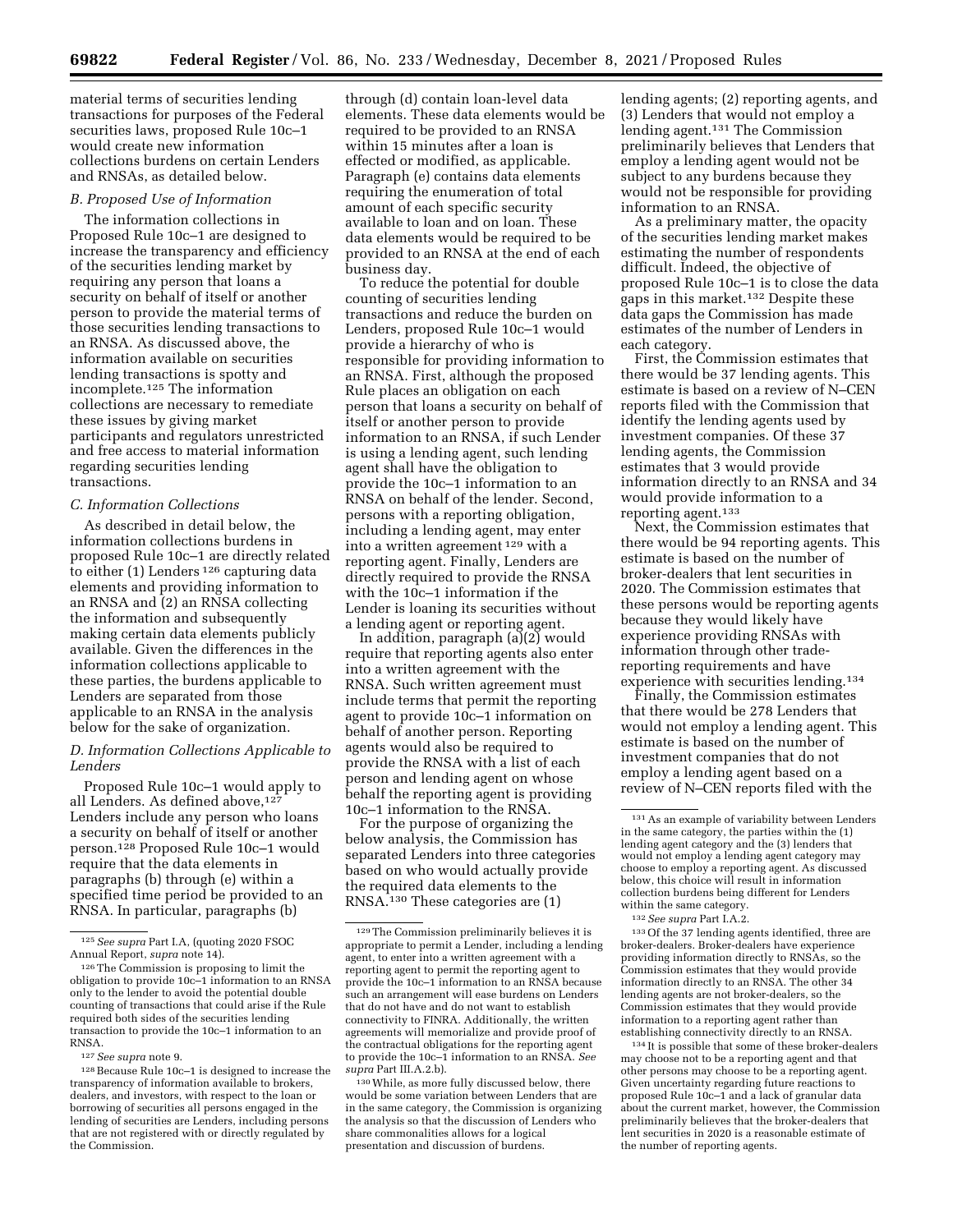Commission. Of these 278 Lenders, the Commission estimates that 139 will provide information to an RNSA and 139 will provide information to a reporting agent.

### 1. Lending Agents

Under proposed Rule 10c–1(a)(1), lending agents would be required to provide 10c–1 information to an RNSA (a ''providing lending agent'') or enter into a written agreement with a reporting agent to provide information to an RNSA (a ''non-providing lending agent''). In both cases, lending agents would face information collection burdens to comply with the rule.

### (a) Providing Lending Agents

### (i) Initial Burden

Providing lending agents would incur initial burden to develop and reconfigure their current systems to capture the required data elements.135 Providing lending agents would also be subject to initial burden to establish connections that would allow it to provide the information to a RNSA.136

The Commission preliminarily believes that burden for this requirement is similar to that of establishing the appropriate systems and processes required for collection and transmission of the required information under the under 17 CFR 242.613, Exchange Act Rule 613 (commonly referred to as the ''Consolidated Audit Trail'' or the "CAT")<sup>137</sup> because of the general similarity between the systems established under that rule and the systems that would be required to be established under proposed Rule 10c– 1.138 While similar enough to use as the basis for the estimate, the Commission preliminarily believes that systems that comply with proposed Rule 10c–1 will be significantly less complex than those required by the CAT because they will need to capture less information

138Both the CAT and proposed Rule 10c–1 would require the provision of trade information to a thirdparty information repository. The burden estimates in the CAT Approval Order are based on a study of cost estimate calculations. *See id.* at 84857 (describing overview and methodology of the study).

overall.139 Despite this difference, for the purposes of this analysis, out of an abundance of caution, the Commission is using certain specific estimates of internal burden from the CAT Approval Order, as detailed below. Unlike the burden in the CAT Approval Order, however, the Commission preliminarily believes that each party that would face PRA burdens under proposed Rule 10c– 1 will have internal staff 140 that can handle this task.141

More specifically, the Commission is basing its estimates for systems development and monitoring on the burdens applicable to non-OATS 142 reporters under the CAT.143 The Commission chose this estimate because of the factors that were considered by the Commission in the CAT Approval Order when it categorized firms and estimated burdens. In particular, non-OATS reporters were estimated to be subject to the smallest burdens under the CAT NMS because of the limited scope of their reportable activity.144 Based on the overall size of the securities lending market and the number that would be providing information to an RNSA, the Commission preliminarily believes that

140 In the CAT NMS Plan Release, the Commission estimated that external costs may consist of, for example, the use of service bureaus, technology consulting, and legal services. *See, e.g.,*  CAT Approval Order, *supra* note 137, at 84935.

141The Commission preliminarily believes that, because of the sophisticated services associated with third-party providers' business, third-party providers would employ internal staff with the expertise required to comply with proposed Rule 10c–1.

142The FINRA website states: ''FINRA has established the Order Audit Trail System (OATS), as an integrated audit trail of order, quote, and trade information for all NMS stocks and OTC equity securities. FINRA uses this audit trail system to recreate events in the life cycle of orders and more completely monitor the trading practices of member firms.'' FINRA, Order Audit Trail System (OATS), *available at<http://www.finra.org/industry/oats>* (listing further information on OATS).

143CAT NMS Plan Release at 756 (discussing the burdens applicable to these broker-dealers).

144The CAT NMS Plan Release estimated that non-OATS reporters would have fewer than 350,000 reportable events each month. CAT Approval Order, *supra* note 137, at 84928.

the volume of securities lending transactions for providing lending agents will be, on average, of a similar scope to the volume of reports estimated by non-OATS reporters under the CAT NMS Plan Release.

The Commission, therefore, estimates that each providing lending agent would incur 3,600 hours of initial burden to develop and reconfigure their current systems to capture the required data elements.145 Accordingly, the total industry-wide burden for this requirement would be 10,800 hours.146

### (ii) Ongoing Annual Burden

Once a providing lending agent has established the appropriate systems and processes required for collection and provision of the required information to the RNSA,147 the Commission preliminarily estimates that proposed Rule 10c–1 would impose ongoing annual burdens associated with, among other things, providing the data to the RNSA, monitoring systems, implementing changes, and troubleshooting errors. The Commission estimates that the ongoing burden will be equivalent to the ongoing burden estimated for non-OATS reporters in the CAT Approval Order for the same reasons discussed with respect to initial burden.

The Commission, therefore, estimates that it would take 1,350 burden hours per year to comply with the rule per providing lending agent,148 leading to a total industry-wide ongoing annual burden of  $4,050$  hours.<sup>149</sup>

(b) Non-Providing Lending Agents

Instead of providing information to an RNSA, paragraph (a)(1)(ii) would permit

 $1463,600$  hours  $\times$  3 providing lending agents = 10,800 hours.

<sup>147</sup>The Commission expects that the process of providing information to an RNSA will be highly automated so it is including the burden for doing so in this category.

148 In the CAT NMS Plan Release, the Commission estimated that, on average, the ongoing annual burden non-OATS reporters would be .75 FTE employees (.75 FTEs  $\times$  1800 working hours per year = 1350 burden hours). *See* CAT Approval Order, *supra* note 137, at 84938. The Commission is using this estimate because of the similarities between the requirements applicable to providing lending agents under proposed Rule 10c–1 and the requirements applicable to non-OATS reporters under the CAT NMS Plan.

 $149$  1,350 hours  $\times$  3 providing lending agents = 4,050 hours.

<sup>135</sup>While providing lending agents are likely already tracking the data elements as a part of the regular course of business, capturing this information would be a new regulatory requirement.

<sup>136</sup> In particular, they would be required to establish connections with the RNSA and the persons on whose behalf they are lending securities.

<sup>137</sup>*See* Joint Industry Plan, Order Approving the National Market System Plan Governing the Consolidated Audit Trail, Exchange Act Release No. 79318 (Nov. 15, 2016), 81 FR 84696, 84921 (Nov. 23, 2016) (''CAT Approval Order'').

<sup>139</sup>Exchange Act Rule 613(c)(1) requires the CAT NMS Plan to provide for an accurate, timesequenced record of certain orders beginning with the receipt or origination of an order by a brokerdealer, and further documenting the life of the order through the process of routing, modification, cancellation and execution (in whole or in part) of the order. Proposed Rule 10c–1, on the other hand, does not require order information be provided to an RNSA. Further, more trades that are reportable to CAT are executed than securities lending transactions. The Commission preliminarily estimates that these two differences will result in fewer data items under proposed Rule 10c–1 than the CAT. Accordingly, the systems required to comply with proposed Rule 10c–1 would be substantially less complex than the systems required to comply with the CAT.

<sup>145</sup> In the CAT Approval Order, the Commission estimated that, on average, the initial burden for non-OATS reporters would be two full-timeequivalent (''FTE'') employees working for one year  $(2$  FTEs  $\times$  1800 working hours per year = 3600 burden hours). *See* CAT Approval Order, *supra*  note 137, at 84938. The Commission is using this estimate because of the similarities between the requirements applicable to providing lending agents under proposed Rule 10c–1 and the requirements applicable to non-OATS reporters under the CAT.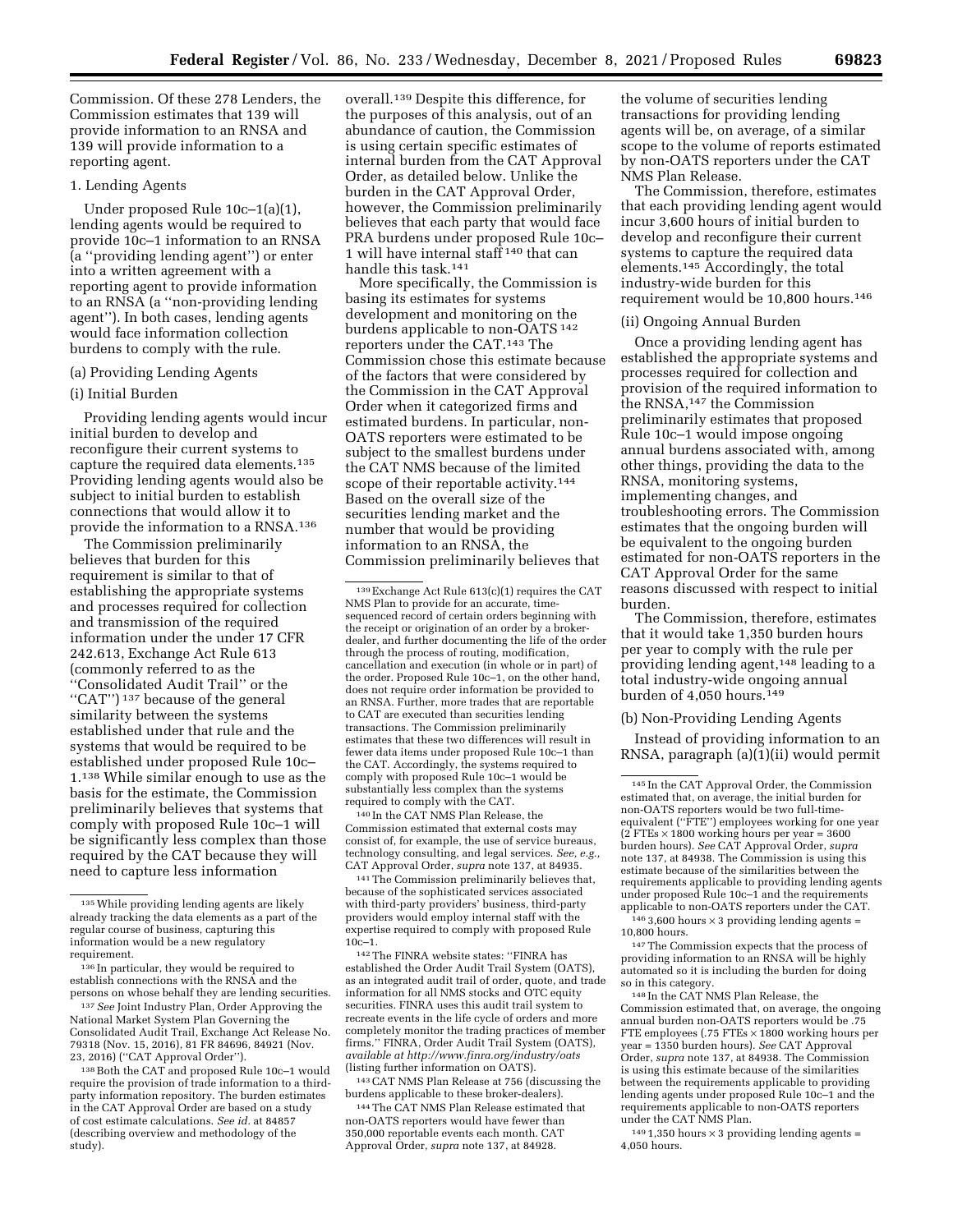non-providing lending agents to enter into a written agreement with a reporting agent that would provide the required information to the RNSA. These non-providing lending agents would be subject to distinct information collection burdens from those applicable to providing lending agents. First, because they would not have to establish connectivity to an RNSA and may have flexibility in the format of the information that it provides the reporting agent, non-providing lending agents would be subject to less initial and ongoing burden for systems development and monitoring. Second, non-providing lending agents would be subject to initial burden to negotiate and execute a written agreement with the reporting agent.

(i) Systems Development and Monitoring

## (a) Initial Burden

Like providing lending agents, nonproviding lending agents would incur initial burden to develop and reconfigure their current systems to capture the required data elements. The Commission preliminarily believes that non-providing lending agents would be subject to less burden than providing lending agents, however, because they would likely have the flexibility to collaborate with a reporting agent to determine the most efficient means of establishing systems that comply with the proposed Rule. For example, if agreed to by both parties, the nonproviding lending agent could have the flexibility to provide information that does not meet the specific format requirements of an RNSA to the reporting agent if the reporting agent is able to reformat the information once received.

Given potential efficiencies, the Commission preliminarily estimates that a non-providing lending agent would be subject to half the initial burden of a providing lending agent to develop and reconfigure their current systems to capture the required data elements as a providing lending agent. The Commission, therefore, estimates that each non-providing lending agent would be subject to an initial burden of 1,800 hours, leading to a total industrywide initial burden for this requirement of 61,200 hours.150

### (b) Ongoing Annual Burden

Once a non-providing lending agent has established the appropriate systems and processes required for collection and provision of the required

information to the reporting agent, the Commission preliminarily estimates that the proposed Rule would impose ongoing annual burdens associated with, among other things, providing the data to the reporting agent, monitoring systems, implementing changes, and troubleshooting errors. As with initial burden for this requirement, the Commission preliminarily believes that non-providing lending agents would be subject to less burden than providing lending agents because they would likely have the flexibility to collaborate with a reporting agent to determine the most efficient means of establishing systems that comply with the proposed Rule. For example, the reporting agent could design programs that create direct links to a non-providing lending agent's systems to facilitate the gathering of information such that ongoing intervention would not be required by the non-providing lending agent. In addition, non-providing lending agents and reporting agents could negotiate terms that may allow it to avoid providing certain 10c–1 information that can be gleaned from another data element, such as not requiring the provision of a securities issuer's name if a security has a valid CUSIP.

Given the potential efficiencies, the Commission estimates that a nonproviding lending agent would be subject to roughly half of the ongoing annual burden of a providing lending agent to develop and reconfigure their current systems to capture the required data elements as a providing lending agent. The Commission, therefore, estimates that each non-providing lending agent would be subject to an annual burden of 675 hours,151 leading to a total industry-wide annual burden for this requirement of 22,950 hours.152

(ii) Entering Into Written Agreement With Reporting Agent

Paragraph (a)(1)(ii) of proposed Rule 10c–1 would require a non-providing lending agent to enter into a written agreement with a reporting agent. This requirement would subject nonproviding lending agents to initial burden to draft, negotiate, and execute the agreements required by this paragraph. The Commission preliminarily believes that this requirement would not subject nonproviding lending agents to ongoing annual burden once the agreement is signed because there would be no need to modify the written agreement or take additional action after it is executed.

The Commission preliminarily believes that these agreements would likely be standardized across the industry since the data elements would be consistent for all persons. The Commission preliminarily estimates that the only terms that may require negotiation are price and the format of the information that would be required to be provided. To account for negotiation and any administrative tasks that would go into processing and executing agreements, the Commission is estimating non-providing lending agents would spend 30 hours on this task.153 Accordingly, the Commission estimates that the total industry-wide initial burden attributed to this proposed requirement would be 1,020 hours.154

#### 2. Reporting Agents

Three requirements of proposed Rule 10c–1 would subject reporting agents to initial and ongoing annual PRA burdens. The first requirement would be related to the development and monitoring of systems that would facilitate the provision of information to an RNSA. Because reporting agents would provide the same information as a providing lending agent, the Commission preliminarily estimates that the initial and ongoing annual burden for this task would be equivalent to the initial burden attributable to the same task for providing lending agents, as fully described below. The second would be related to the written agreements with the persons who would be providing the reporting agent information. Finally, the third would be related to entering into an agreement with a RNSA to provide 10c–1 information.

### (a) Systems Development and Monitoring

#### (i) Initial Burden

Under paragraph (a), reporting agents would provide 10c–1 information to an RNSA on behalf of another person. The Commission preliminarily believes that a reporting agent would be subject to initial burden to develop and reconfigure their current systems to capture the required data elements because the Commission preliminarily

 $150$  1,800 hours  $\times$  34 non-providing lending agents = 61,200 hours.

<sup>151</sup> 1,350 hours (ongoing burden applicable to providing agents)  $\times 50\% = 675$  hours.

 $152675$  hours  $\times 34$  non-providing lending agents  $== 22.950 hours.$ 

<sup>153</sup>The Commission preliminarily believes that each lending agent would execute one such agreement because of the efficiencies gained from only having one reporting agent and the commoditized information that would be provided. Accordingly, the estimate of 30 hours would be the initial burden required for one agreement.

 $154$  30 hours  $\times$  34 non-providing lending agents = 1,020 hours.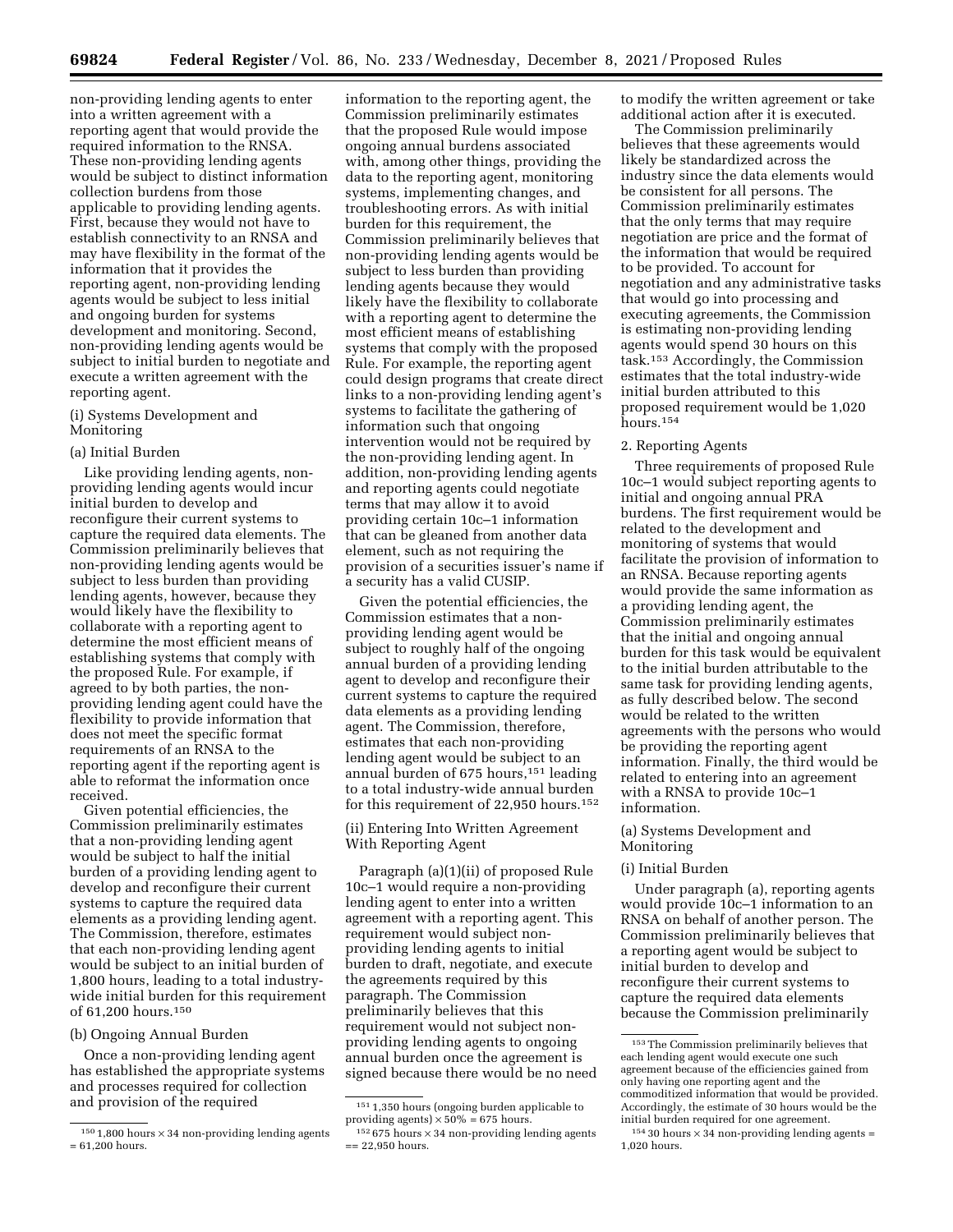believes that they would need to change internal systems to collect the required information. Additionally, the reporting agent would need to establish, maintain, and enforce reasonably designed written policies and procedures to provide 10c– 1 information to an RNSA on behalf of another person in the manner, format, and time consistent with Rule 10c–1.155

Reporting agents would provide the same information to the RNSA as a providing lending agent,156 so the Commission preliminarily believes that the burden estimates should be consistent. The Commission, therefore, estimates that each reporting agent would incur 3,600 hours of initial burden to develop and reconfigure their current systems to capture the required data elements.157 Accordingly, the industry-wide initial burden would be 338,400 hours.158

### (ii) Ongoing Annual Burden

Once a reporting agent has established the appropriate systems and processes required for collection and provision of the required information to the RNSA, the proposed Rule 10c–1 would impose ongoing annual burdens associated with providing the data to the RNSA (including an updated list of persons on whose behalf they are providing information, as needed), monitoring systems, implementing changes, and troubleshooting errors.

As with the initial burden for this requirement, reporting agents would provide the same information to the RNSA as a providing lending agent, so the Commission preliminarily believes that the burden estimates should be consistent. The Commission, therefore,

157*See supra* Part V.D.1.(a)(i).

 $^{158}\,3{,}600$  hours  $\times\,94$  reporting agents =  $338{,}400$ hours.

estimates that each reporting agent would incur 1,350 hours of ongoing annual burden on this requirement.159 Accordingly, the industry-wide ongoing annual burden would be 126,900 hours.160

(b) Entering Into Written Agreements With Persons on Whose Behalf the Reporting Agent Would Be Providing Information

Paragraph (a)(1)(ii) of proposed Rule 10c–1 would require reporting agents to enter into written agreements with the persons on whose behalf they are providing information to an RNSA. This requirement would subject reporting agents to initial burden to draft, negotiate, and execute these agreements. The Commission preliminarily believes that this requirement would not subject reporting agents to ongoing annual burden once the agreement is signed because there would be no need to modify the written agreement or take additional action after it is executed.

As discussed above, the Commission preliminarily believes that these agreements would likely be standardized across the industry since the data elements would be consistent for all persons.161 The Commission preliminarily estimates that the only terms that may require negotiation are price and the format of the information that would be required to be provided. As discussed above, however, the Commission preliminarily believes that this process would be highly automated. The Commission, therefore, preliminarily believes that it would take reporting agents the same amount of time to comply with this requirement of time as non-providing lending agents. Accordingly, the Commission estimates that each reporting agent would spend 30 hours on this task. As a result, the total industry-wide initial burden attributed to this proposed requirement would be 2,820 hours.162

(c) Entering Into Written Agreement With RNSA

In addition to written agreements with persons on whose behalf they would be providing information, paragraph (a)(2)(ii) of proposed Rule 10c–1 would require reporting agents to enter into written agreements the RNSA. Since all reporting agents would be providing the same information to the RNSA, the Commission preliminarily believes that no terms of these

agreements would not be negotiated. Instead, the RNSA would create a form agreement that would be consistent for all reporting agents.

While it is possible that the burden may be very small since these agreements would likely be standardized, the Commission is conservatively estimating one hour of initial burden for each reporting agent to account for any administrative tasks that would go into processing and executing agreements.163 The Commission preliminarily believes that reporting agents that enter into written agreements with RNSAs would not incur any ongoing annual burden to comply with this requirement once the agreement is signed because there will be no need to modify the written agreement or take additional action because the information will not vary.164

Accordingly, the Commission estimates that the industry-wide initial burden for this requirement would be 94 hours.165

### (d) Recordkeeping Requirement

Paragraph (a)(2)(iv) of proposed Rule 10c–1 would require reporting agents to preserve for a period of not less than three years, the first two years in an easily accessible place, the 10c–1 information that it obtained from any person pursuant to paragraph (a)(1)(ii), including the time of receipt, and the corresponding 10c–1 information provided by the reporting agent to the RNSA, including the time of transmission to the RNSA, and the written agreements that the reporting agent entered into with the persons on whose behalf it was providing information and the RNSA. The Commission preliminarily believes that the initial burden associated with retaining the collected information is associated with reporting agent's burden to develop and reconfigure their current systems to capture the required data elements. Accordingly, the Commission is not assessing an initial burden associated with the recordkeeping of information required by proposed Rule  $10c-1(a)(2)(iv)$ .

The Commission preliminarily believes that this recordkeeping requirement will be highly automated. The Commission, therefore, estimates

<sup>155</sup>Proposed Rule 10c–1(a)(2)(i).

<sup>156</sup>While the information provided to the RNSA would be the same, certain aspects of the requirements applicable to reporting agents would be slightly different than those applicable to providing lending agents. For example, unlike providing lending agents, reporting agents would need to design systems to establish connectivity with the persons on whose behalf they are providing information to an RNSA. In addition, unlike providing lending agents, reporting agents would be required to provide to the RNSA the identity of the person on whose behalf it is providing the information under paragraph (e). Further, unlike any type of lending agent, reporting agents would be required to establish, maintain, and enforce reasonably designed written policies and procedures to provide information to an RNSA. Despite these differences, the Commission preliminarily believes that the estimates used in the CAT approval order are an appropriate basis from which to estimate the burdens for reporting agents in addition to providing lending agents because both provide the same information to the RNSA. Accordingly, this burden estimates for reporting agents is not being adjusted incrementally from the estimate for providing lending agents.

<sup>159</sup>*See supra* Part V.D.1.(a)(ii).

 $^{160}$  1,350 hours  $\times\,94$  reporting agents = 126,900 total hours.

<sup>161</sup>*See supra* Part V.D.1.(b)(ii).

 $16230$  hours  $\times$  94 reporting agents = 2,820 hours.

<sup>163</sup>For example, a reporting agent may need to enter the written agreement into a contract management system or scan an executed paper agreement into an electronic format.

<sup>164</sup>The data elements that will need to be reported will not change and will be consistent across the industry. Therefore, there will be no need to modify or update agreements in any way.

 $1651$  hour  $\times$  94 reporting agents = 94 hours.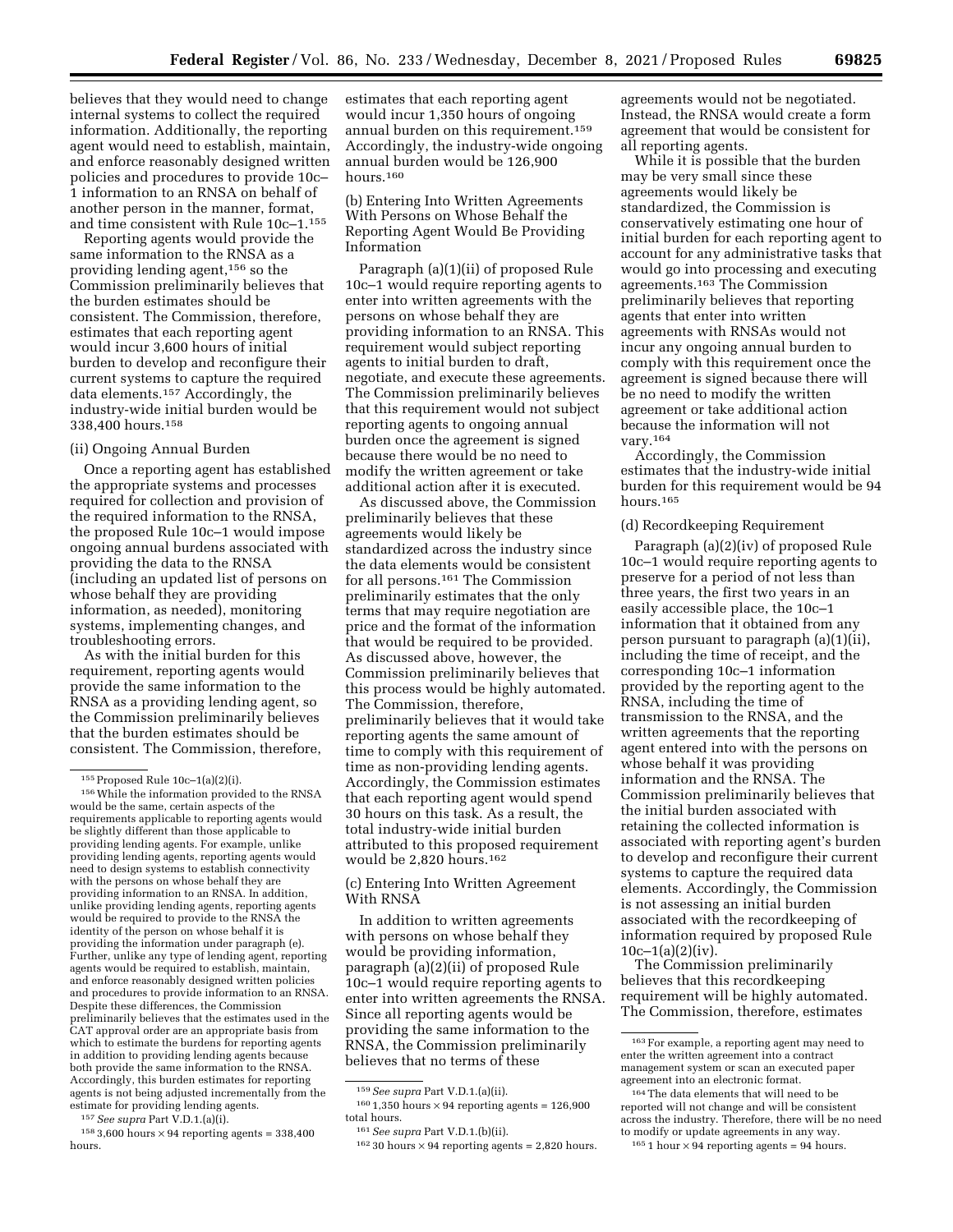that reporting agents will spend one hour per week on upkeep and testing of records to ensure accuracy to comply with this requirement, for a total of 52 hours per year of annual burden per reporting agent. Accordingly, the estimates that the total ongoing annual burden for this requirement would be 4,888 hours.166

3. Lenders That Would Not Employ a Lending Agent

As discussed in Part II.A, some Lenders run their own securities lending program rather than employing a lending agent. Under proposed Rule 10c–1, these persons would be required to either (1) provide 10c–1 information directly to an RNSA (a ''self-providing lender'') or (2) use a reporting agent to provide 10c–1 information to an RNSA (a ''lender that directly employs a reporting agent''). The Commission preliminarily believes that the initial and ongoing annual burden would vary between these two types of lenders.

#### (a) Self-Providing Lenders

Self-providing lenders would be subject to initial and ongoing annual burden to develop and reconfigure their current systems to capture the required data elements. Because the information that would be provided to an RNSA would be the same information as the information provided by a providing lending agent and a reporting agent, the Commission preliminarily believes that the initial and ongoing annual burden for this task would be equivalent to the initial burden attributable to the same task for providing lending agents and reporting agents, as more fully discussed below.

#### (i) Initial Burden

Self-providing lenders would be subject to initial burden to develop and reconfigure their current systems to capture the required data elements because the Commission preliminarily believes that they would need to change internal order routing and execution management systems to collect the required information.

Self-providing lenders would provide the same information to the RNSA as a providing lending agent and reporting agent, so the Commission preliminarily believes that the burden estimates should be consistent. The Commission, therefore, estimates that each selfproviding lender would incur 3,600 hours of initial burden to develop and reconfigure their current systems to

capture the required data elements.167 Accordingly, the industry-wide initial burden would be 500,400 hours.168

### (ii) Ongoing Annual Burden

Once a self-providing lender has established the appropriate systems and processes required for collection and provision of the required information to the RNSA, the Commission preliminarily estimates that the proposed Rule 10c–1 would impose ongoing annual burdens associated with, among other things, providing the data to the RNSA, monitoring systems, implementing changes, and troubleshooting errors.

As with the initial burden for this requirement, the Commission estimates that the ongoing annual burden for this task would be the same as providing lending agents and reporting agents because each would be providing the same information to the RNSA so the Commission preliminarily believes that the burden estimates should be consistent. The Commission, therefore, estimates that each reporting agent would incur 1,350 hours of ongoing annual burden on this requirement.169 Accordingly, the industry-wide ongoing annual burden would be 187,650 hours.170

(b) Lenders That Would Directly Employ a Reporting Agent

Lenders that directly employ a reporting agent would be subject to distinct information collection burdens from those applicable to self-providing lenders. First, because they would not have to establish connectivity to an RNSA and may have flexibility in the format of the information that it provides the reporting agent, lenders that directly employ a reporting agent would be subject to less initial and ongoing burden for systems development and monitoring. Second, unlike self-providing lenders, lenders that would directly employ a reporting agent would be subject to initial burden to negotiate and execute a written agreement with the reporting agent as required by paragraph (a)(1)(ii).

(i) Systems Development and Monitoring

#### (a) Initial Burden

The Commission preliminarily believes that lenders that would directly

employ a reporting agent would incur initial burden to develop and reconfigure their current systems to capture the required data elements and provide them to a reporting agent.

Lenders that would directly employ a reporting agent would provide the same information to a reporting agent as a non-providing lending agent, so the Commission preliminarily believes that the burden estimates should be consistent.171 The Commission, therefore, preliminarily estimates that a lender that directly employs a reporting agent would be subject to an initial burden of 1,800 hours, leading to a total industry-wide initial burden for this requirement of 250,200 hours.172

### (b) Ongoing Annual Burden

Once a lender that directly employs a reporting agent has established the appropriate systems and processes required for collection and provision of the required information to the reporting agent, the proposed Rule would impose ongoing annual burden associated with, among other things, providing the data to the reporting agent, monitoring systems, implementing changes, and troubleshooting errors.

As with the initial burden for this requirement, the Commission estimates that the ongoing annual burden for this task would be the same as a nonproviding lending agent, so the Commission preliminarily believes that the burden estimates should be consistent.173 The Commission, therefore, estimates that each lender that directly employs a reporting agent would be subject to an ongoing annual burden of 675 hours, leading to a total industry-wide burden for this requirement of 93,825 hours.174

(ii) Entering Into a Written Agreement With a Reporting Agent

Paragraph (a)(1)(ii) of proposed Rule 10c–1 would require lenders that directly employ a reporting agent to enter into a written agreement with the reporting agent. This requirement would subject lenders that directly employ a reporting agent to initial burden to draft, negotiate, and execute these agreements. The Commission preliminarily believes that lenders that directly employ a reporting agent would not incur any ongoing burden to comply with this requirement once the agreement is signed because there will be no need to

 $16652$  hours  $\times$  94 reporting agents = 4,888 hours.

<sup>167</sup>*See supra* Part V.D.1.(a)(i); *see also supra* Part V.D.2.(a)(i).

 $1683600$  hours  $\times$  139 self-providing lenders = 500,400 hours.

<sup>169</sup>*See supra* Part V.D.1.(a)(ii); *see also supra* Part V.D.2.(a)(ii).

 $170 1350$  hours  $\times 139$  self-providing lenders = 187,650 total hours.

<sup>171</sup>*See supra* Part V.D.1.(b)(i)(a).

 $172$  1,800 hours  $\times$  139 lenders that directly employ a reporting agent = 250,200 hours.

<sup>173</sup>*See supra* Part V.D.1.(b)(i)(b).

 $174675$  hours  $\times$  139 lenders that directly employ a reporting agent = 93,825 hours.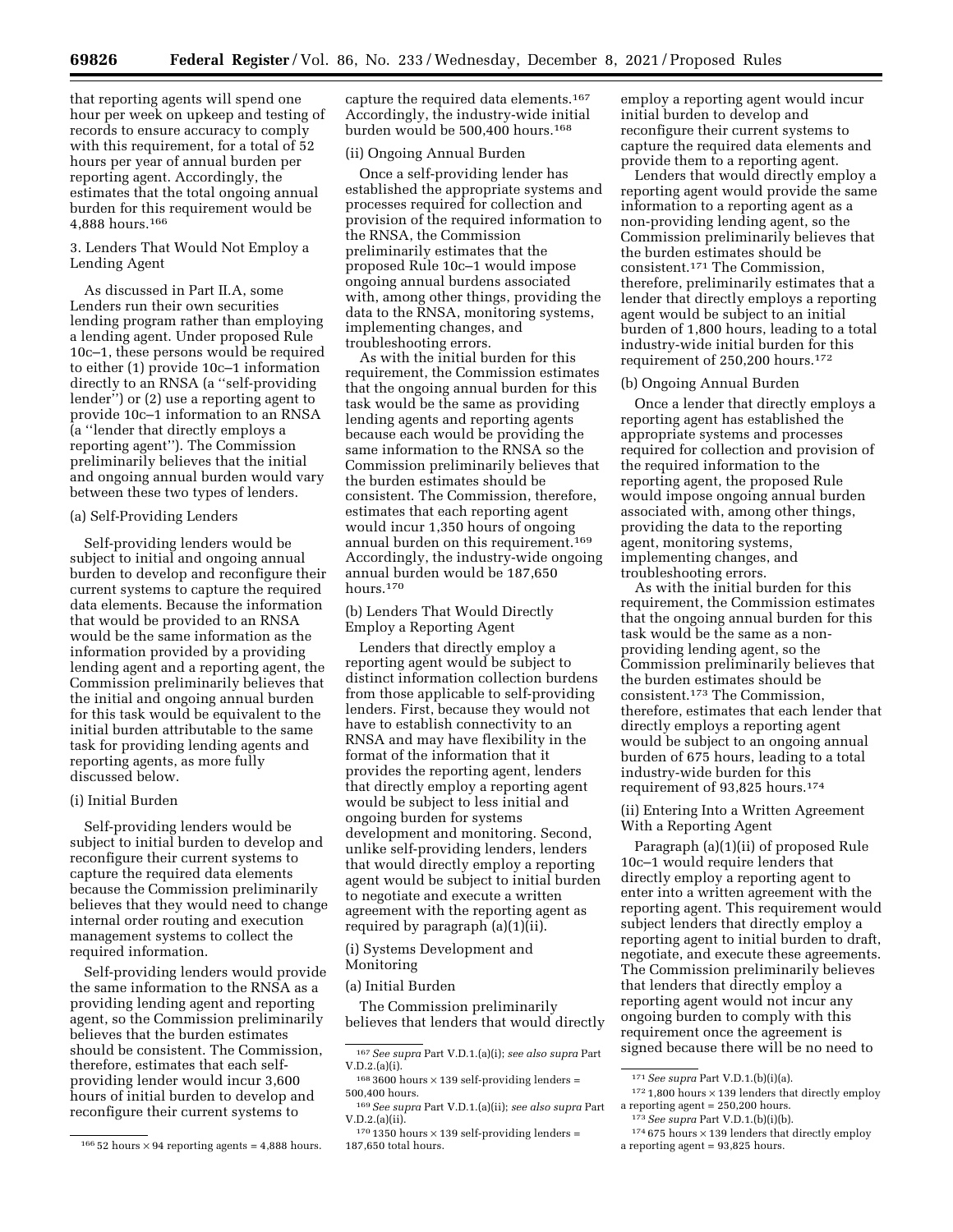modify the written agreement or take additional action because the information will not vary.175

Lenders that directly employ a reporting agent would largely provide the same information to the reporting

agent as a non-providing lending agent,176 so the Commission preliminarily believes that the burden estimates for entering into the agreements should be consistent.177 The Commission, therefore, estimates that

each lender that directly employs a reporting agent would spend 30 hours of initial burden on this task. As a result, the total industry-wide initial burden attributed to this proposed requirement would be 4,170 hours.178

| Requirement                                                                                                          | Type of burden         | Number of<br>entities<br>impacted | Total initial<br>industry<br>burden | Total annual<br>industry<br>burden |
|----------------------------------------------------------------------------------------------------------------------|------------------------|-----------------------------------|-------------------------------------|------------------------------------|
| Providing Lending Agents: Systems Development and Moni-<br>toring.                                                   | Third-Party Disclosure | 3                                 | 10,800                              | 4,050                              |
| Non-Providing Lending Agents: Systems Development and<br>Monitoring.                                                 | Third-Party Disclosure | 34                                | 61,200                              | 22,950                             |
| Non-Providing Lending Agents: Entering into Agreement with<br>Reporting Agent.                                       | Third-Party Disclosure | 34                                | 1,020                               | 0                                  |
| Reporting Agents: Systems Development and Monitoring                                                                 | Third-Party Disclosure | 94                                | 338,400                             | 126,900                            |
| Reporting Agents: Entering into Agreement with Person who<br>Provides 10c-1 Information.                             | Third-Party Disclosure | 94                                | 2,820                               | $\Omega$                           |
| Reporting Agents: Entering into Agreement with RNSA                                                                  | Third-Party Disclosure | 94                                | 94                                  | 0                                  |
|                                                                                                                      | Recordkeeping          | 94                                |                                     | 4,888                              |
| Self-Providing Lenders: Systems Development and Moni-<br>toring.                                                     | Third-Party Disclosure | 139                               | 500,400                             | 187,650                            |
| Lenders that Would Directly Employ a Reporting Agent: Sys-<br>tems Development and Monitoring.                       | Third-Party Disclosure | 139                               | 250,200                             | 93,825                             |
| Lenders that Would Directly Employ a Reporting Agent: En-<br>tering Into a Written Agreement with a Reporting Agent. | Third-Party Disclosure | 139                               | 4,170                               | 0                                  |

### *E. Information Collection Applicable to RNSAs*

Proposed Rule 10c–1 places new burdens on RNSAs. Proposed Rule 10c– 1(b)–10c–1(e) would require RNSAs to collect the 10c–1 information provided to the RNSA by Lenders and make this information publicly available as soon as practicable. The collection of 10c–1 information might cause an RNSA to exercise authority under proposed Rule 10c–1(f) and implement rules regarding the format and manner to administer the collection of information required by proposed Rule 10c–1.179 Rule 10c–1(b) also requires the RNSA to create a unique transaction identifier and assign it to each loan reported to the RNSA under 10c–1. Furthermore, for each security about which the RNSA receives information pursuant to 10c–1(e)(1) and (e)(2), the RNSA would be required by Rule 10c–1(e)(3) to make available to the public only aggregated information for that security, including information required by  $(e)(1)(i)$  and  $(ii)$  and  $(e)(2)(i)$ and (ii), as soon as practicable, but not later than the next business day. Additionally, proposed Rule 10c–1(g)(1) would also require RNSAs to retain the

information collected pursuant to paragraphs (b) through (e) of proposed Rule 10c–1 in a convenient and usable standard electronic data format that is machine readable and text searchable without any manual intervention for a period of five years; and proposed Rule 10c–1(g)(3) would require the RNSA to provide information collected under paragraphs (b) and (c) and the aggregate of the information provided pursuant to paragraph (e) available to the public, for a least a five-year period. Proposed Rule 10c–1(g)(2) would require the RNSA to make 10c–1 information available to the Commission or other persons as the Commission may designate by order upon a demonstrated regulatory need.

1. RNSA Collection of Information From Lenders and Providing Information to the Public and the Commission

As discussed above, Lenders would be required to provide information to an RNSA pursuant to Rule 10c–1(a) and the RNSA would be required to make certain information publicly available on its website or similar means of electronic distribution, without charge and without use restrictions as soon as practicable. Accordingly, an RNSA

would be required to create, implement and maintain the infrastructure to enable Lenders to provide the RNSA with the 10c–1 information, which would include establishing technical requirements and specifications for such infrastructure, creating a system that would generate unique identifiers, meeting with industry participants to gather feedback on the proposed infrastructure, drafting written policies and procedures to protect the confidentiality of certain information, and entering into written agreements with Lenders—including lending agents and reporting agents—for such information to be provided to the RNSA. Additionally, the infrastructure would need to comply with proposed Rule 10c–1(g)(2), which would require the RNSA to make the information collected pursuant to paragraphs (b) through (e) available to the Commission or other persons as the Commission may designate by order upon a demonstrated regulatory need.

The Commission preliminarily believes that the initial burden for the RNSA to create and implement the infrastructure for Lenders to provide the required information to the RNSA and

<sup>175</sup>The data elements that will need to be reported will not change and will be consistent across the industry. Therefore, there will be no need

<sup>&</sup>lt;sup>176</sup> See supra Part V.D.1.(b)(ii).<br><sup>177</sup> Further, as with non-providing lending agents, because of the efficiencies gained from only having one reporting agent and the commoditized

information that would be provided, each lender that directly employs a reporting agent would enter

into an agreement with only one reporting agent.<br> $17830$  hours  $\times 139$  lenders that directly employ a reporting agent = 4,170 hours.

<sup>&</sup>lt;sup>179</sup> The burden of filing any proposed rule changes by the RNSA is already included under the collection of information requirements contained in

Rule 19b–4 under the Exchange Act. *See* Securities Exchange Act Release No. 50486 (Oct. 5, 2004), 69 FR 60287, 60293 (Oct. 8, 2004) (File No. S7–18–04) (describing the collection of information requirements contained in Rule 19b–4 under the Exchange Act).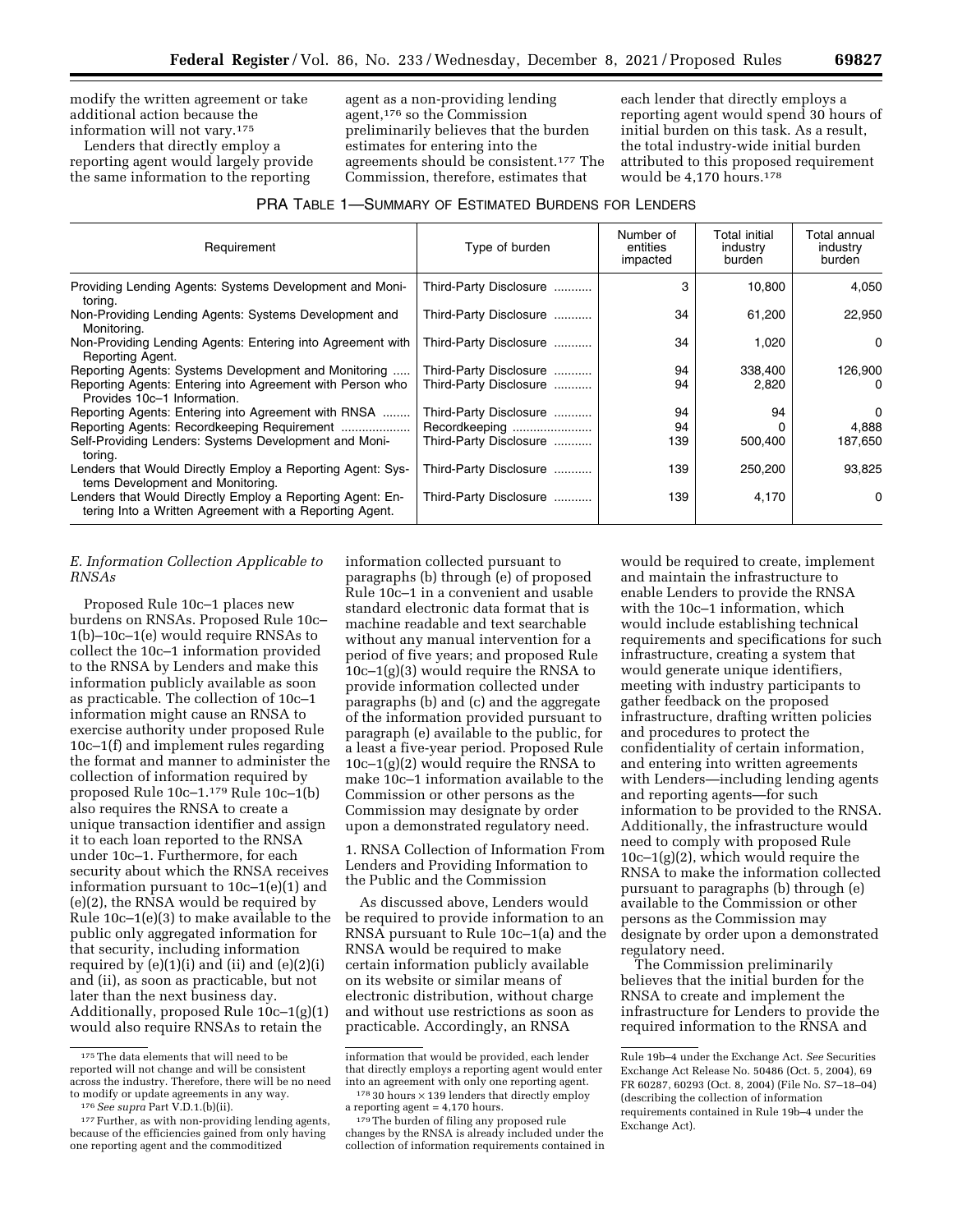for the RNSA to provide such information to the public is similar to the requirement for National Securities Exchanges and RNSAs to establish the appropriate systems and processes required for collection and transmission of the required information under the CAT NMS Plan 180 submitted by SROs under Exchange Act Rule 613. While similar enough to use as the basis for the estimate, the Commission preliminarily believes that systems that comply with proposed Rule 10c–1 will be significantly less complex than those that comply with the CAT because they will need to capture less information overall.181 Additionally, there is currently only one RNSA, rather than the multiple National Securities Exchanges, that will have the burden to create and implement the infrastructure for Lenders to provide information to the RNSA. Accordingly, the burden hour estimates for this collection of information will be substantially reduced from the CAT estimates, as detailed below. Further, the Commission preliminarily believes that the RNSA will have internal staff that can handle this task, so unlike the tasks under the CAT NMS Plan, the tasks under proposed Rule 10c–1 would not require any outsourcing.

#### (a) Initial Burden

The Commission estimates that it would take an RNSA approximately 10,924 hours of internal legal, compliance, information technology, and business operations time to develop the infrastructure to enable Lenders to provide the information required by Rule 10c–1 to the RNSA and for the RNSA to provide such information to the public.182 The Commission

preliminarily believes that the RNSA would not incur external costs for the implementation of the infrastructure to enable Lenders to provide the information required by the Rule to the RNSA and make such information publicly available because the sole RNSA, FINRA, has experience implementing systems to collect information from its members.183 Therefore, the Commission preliminarily estimates that the average one-time initial burden of developing the infrastructure to enable Lenders to provide the information required by proposed Rule 10c–1 would be 10,924 burden hours for the RNSA.

### (b) Ongoing Annual Burden

Once the RNSA has developed the infrastructure to enable Lenders to provide the 10c–1 information to the RNSA and for the RNSA to provide such information to the public, the Commission preliminarily estimates that Rule 10c–1 would impose on the RNSA ongoing annual burdens of 7,739.5 hours to ensure that the infrastructure is up to date and remains in compliance with the proposed Rule,184 for an estimated annual burden of 7,739.5 hours.

184This estimate is similar to the Commission's ongoing annual burden estimate for national securities exchanges and RNSAs regarding the data collection and reporting for the consolidated audit trail which was approximately 30,958.20burden hours in total. *See* CAT Approval Order, *supra* note 137, at 84922. Given the size of the overall equity market vs. the size of the securities lending market the Commission preliminarily believes the CAT burden hours would overestimate the burden hours to develop the infrastructure to provide information required by Rule 10c–1 to the RNSA and for the RNSA to provide such information to the public. Accordingly, the Commission preliminarily believes that the initial burden should be calculated based on the size of the securities lending market in comparison to the size of the equities market. The Commission estimates that the average daily dollar value of securities lending transactions is

2. RNSA Retention of Collected Information

Proposed Rule 10c–1(g)(1) requires that the RNSA retain the information collected pursuant to paragraphs (b) through (e) of this section in a convenient and usable standard electronic data format that is machine readable and text searchable without any manual intervention for a period of five years. The Commission preliminarily believes that the initial burden associated with retaining the collected information is associated with RNSA's burden to implement and maintain the infrastructure for Lenders to report information to the RNSA. Accordingly, the Commission is not assessing an initial burden associated with the retention of information required to be reported under the proposed Rule.

The Commission, however, preliminarily estimates that Rule 10c–1 would impose on the RNSA ongoing annual burdens of 52 hours to retain the collected information required by the proposed Rule,185 for an estimated annual burden of 52 hours. The Commission preliminarily believes it is appropriate to add burden hours that already exist for 17a–1 because the RNSA will have to retain records involving 10c–1 information for Lenders that are not FINRA members.

185This estimate is similar to the Commission's ongoing annual burden estimate for national securities exchanges and RNSAs regarding the data collection and reporting for Rule 17a–1, which requires that every national securities exchange, national securities association, registered clearing agency, and the Municipal Securities Rulemaking Board keep on file for a period of not less than five years, the first two years in an easily accessible place, at least one copy of all documents, including all correspondence, memoranda, papers, books, notices, accounts, and other such records made or received by it in the course of its business as such and in the conduct of its self-regulatory activity. *See*  Paperwork Reduction Act Extension Notice for Exchange Act Rule 17a–1, 84 FR 57920 (Oct. 29, 2019).

<sup>180</sup>*See* CAT Approval Order, *supra* note 137. 181*See supra* note 139. 182This estimate is based on the Commission's

initial burden estimate for national securities exchanges and RNSAs regarding the data collection and reporting for the consolidated audit trail which was approximately 43,696.8 burden hours in total. *See* CAT Approval Order, *supra* note 137, at 84921. Given the size of the overall equity market vs. the size of the securities lending market the Commission preliminarily believes the CAT burden hours would overestimate the burden hours to develop the infrastructure to provide information required by Rule 10c–1 to the RNSA and for the RNSA to provide such information to the public. Accordingly, the Commission preliminarily believes that the initial burden should be calculated

based on the size of the securities lending market in comparison to the size of the equities market. The Commission estimates that the average daily dollar value of securities lending transactions is approximately \$120 billion dollars compared to the average daily equity trading volume of \$475 billion. Accordingly, the size of the securities lending market is approximately 25% of the U.S. equity market. Therefore the Commission estimates that the initial burden to develop and implement the needed systems changes to capture and publish the 10c–1 information is 25% of the burden hours for CAT, which would be 10,924 burden hours. 183*See supra* note 73.

approximately \$120 billion dollars compared to the average daily equity trading volume of \$475 billion. Accordingly, the size of the securities lending market is approximately 25% of the U.S. equity market. Therefore the Commission estimates that the initial burden to develop and implement the needed systems changes to capture and publish the 10c–1 information is 25% of the burden hours for CAT, which would be 7,739.5 burden hours.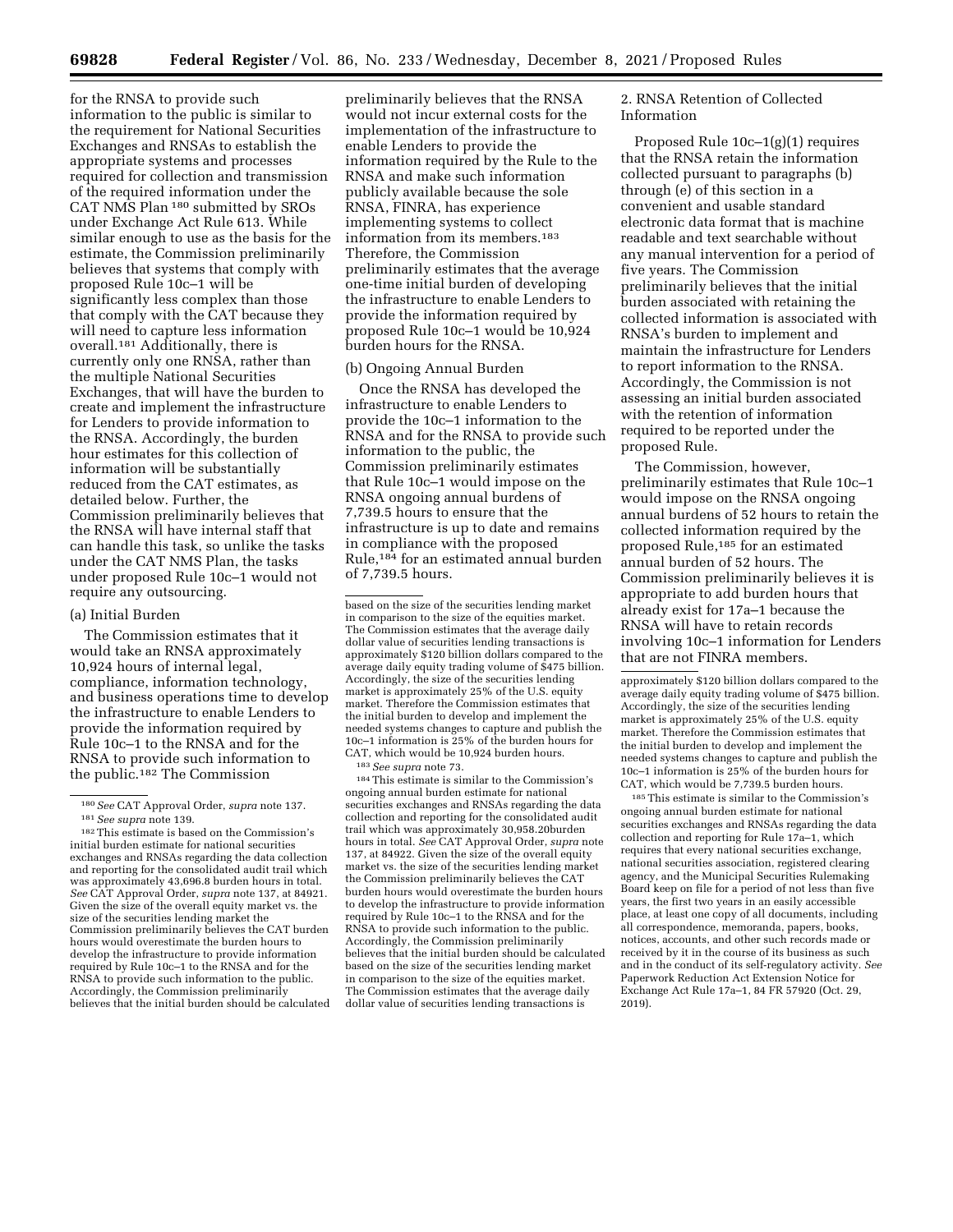| Requirement                                                                                                                                | Type of burden                           | Number of<br>entities<br>impacted | Total initial<br>industry<br>burden | Total annual<br>industry<br>burden |
|--------------------------------------------------------------------------------------------------------------------------------------------|------------------------------------------|-----------------------------------|-------------------------------------|------------------------------------|
| Implement and maintain the infrastructure for Lenders to re-<br>port information to the RNSA including written policies and<br>procedures. | Reporting and Third Party<br>Disclosure. |                                   | 10.924                              | 7.739.5                            |
| RNSA retain the information collected pursuant to para-<br>graphs (b) through (f) of proposed Rule 10c-1.                                  | Recordkeeping                            |                                   |                                     | 52                                 |

PRA TABLE 2—SUMMARY OF ESTIMATED BURDENS FOR RNSA

### *F. Collection of Information Is Mandatory*

Each collection of information discussed above would be a mandatory collection of information.

### *G. Confidentiality*

The Commission could receive confidential information as a result of this collection of information, such as the identity of Lenders. The proposed Rule does not permit the RNSA to make such information public. Aside from this information, the collection of information is expected to be, for the most part, publicly available information. To the extent that the Commission does receive confidential information pursuant to this collection of information, such information will be kept confidential, subject to the provisions of applicable law.

### *H. Retention Period of Recordkeeping Requirement*

Pursuant to proposed Rule 10c– 1(g)(1), an RNSA would be required to retain the information collected pursuant to paragraphs (b) through (e) of proposed Rule 10c–1 in a convenient and usable standard electronic data format that is directly available and searchable electronically without any manual intervention for a period of five years. Pursuant to proposed Rule 10c–  $1(a)(2)(iv)$  a reporting agent would be required to retain information for a period of not less than three years, the first two years in an easily accessible place.

#### *I. Request for Comment*

The Commission requests comment on whether the estimates for burden hours and costs are reasonable. Pursuant to 44 U.S.C. 3506(c)(2)(B), the Commission solicits comments to (1) evaluate whether the proposed collections of information are necessary for the proper performance of the functions of the Commission, including whether the information would have practical utility; (2) evaluate the accuracy of the Commission's estimate of the burden of the proposed collections of information; (3) determine

whether there are ways to enhance the quality, utility, and clarity of the information to be collected; and (4) determine whether there are ways to minimize the burden of the collections of information on those who are to respond, including through the use of automated collection techniques or other forms of information technology. The Commission also requests that commenters provide data to support their discussion of the burden estimates.

While the Commission welcomes any public input on this topic, the Commission asks commenters to consider the following questions:

72. Is the Commission adequately capturing the respondents that would be subject to the burdens under the proposed Rule? Specifically, would more or fewer than 37 lending agents, 94 reporting agents, and 278 Lenders that would not employ a lending agent be required by proposed Rule 10c–1 to provide information to an RNSA?

73. Are there any additional factors that the Commission should consider when estimating whether a Lender would employ a reporting agent?

74. Are there any other hourly burdens associated with complying with the proposed Rule 10c–1? If so, what are the other hourly burdens associated with complying with the proposed Rule?

75. Would any aspects of the proposed Rule that are not discussed in this PRA Analysis impact the burden associated with the collection of information?

Any member of the public may direct to us any comments concerning the accuracy of these burden estimates and any suggestions for reducing the burdens. Persons submitting comments on the collection of information requirements should direct the comments to the Office of Management and Budget, Attention: Desk Officer for the Securities and Exchange Commission, Office of Information and Regulatory Affairs, *[MBX.OMB.OIRA.SEC](mailto:MBX.OMB.OIRA.SEC_desk_officer@omb.eop.gov)*\_*desk*\_*officer@ [omb.eop.gov,](mailto:MBX.OMB.OIRA.SEC_desk_officer@omb.eop.gov)* and send a copy to Vanessa Countryman, Secretary, Securities and Exchange Commission,

100 F Street NE, Washington, DC 20549–1090, with reference to File No. S7–18–21. OMB is required to make a decision concerning the collection of information between 30 and 60 days after publication of this release. Consequently, a comment to OMB is best assured of having its full effect if OMB receives it within 30 days of publication. Requests for materials submitted to OMB by the Commission with regard to these collections of information should be in writing, refer to File No. S7–18–21, and be submitted to the Securities and Exchange Commission, Office of FOIA Services, 100 F Street NE, Washington, DC 20549–2736.

#### **VI. Economic Analysis**

### *A. Introduction and Market Failure*

#### 1. Introduction

The Commission has considered the economic effects of the proposed Rule and wherever possible, the Commission has quantified the likely economic effects of the proposed Rule.186 The Commission is providing both a qualitative assessment and quantified estimates of the potential economic effects of the proposed Rule where feasible. The Commission has incorporated data and other information to assist it in the analysis of the economic effects of the proposed Rule. However, as explained in more detail below, because the Commission does not have, and in certain cases does not believe it can reasonably obtain, data that may inform the Commission on certain economic effects, the Commission is unable to quantify

 $^{186}\,$  Section 3(f) of the Exchange Act requires the Commission, whenever it engages in rulemaking and is required to consider or determine whether an action is necessary or appropriate in the public interest, to consider, in addition to the protection of investors, whether the action would promote efficiency, competition, and capital formation. Additionally, Section 23(a)(2) of the Exchange Act requires the Commission, when making rules under the Exchange Act, to consider the impact such rules would have on competition. Exchange Act Section 23(a)(2) prohibits the Commission from adopting any rule that would impose a burden on competition not necessary or appropriate in furtherance of the purposes of the Exchange Act.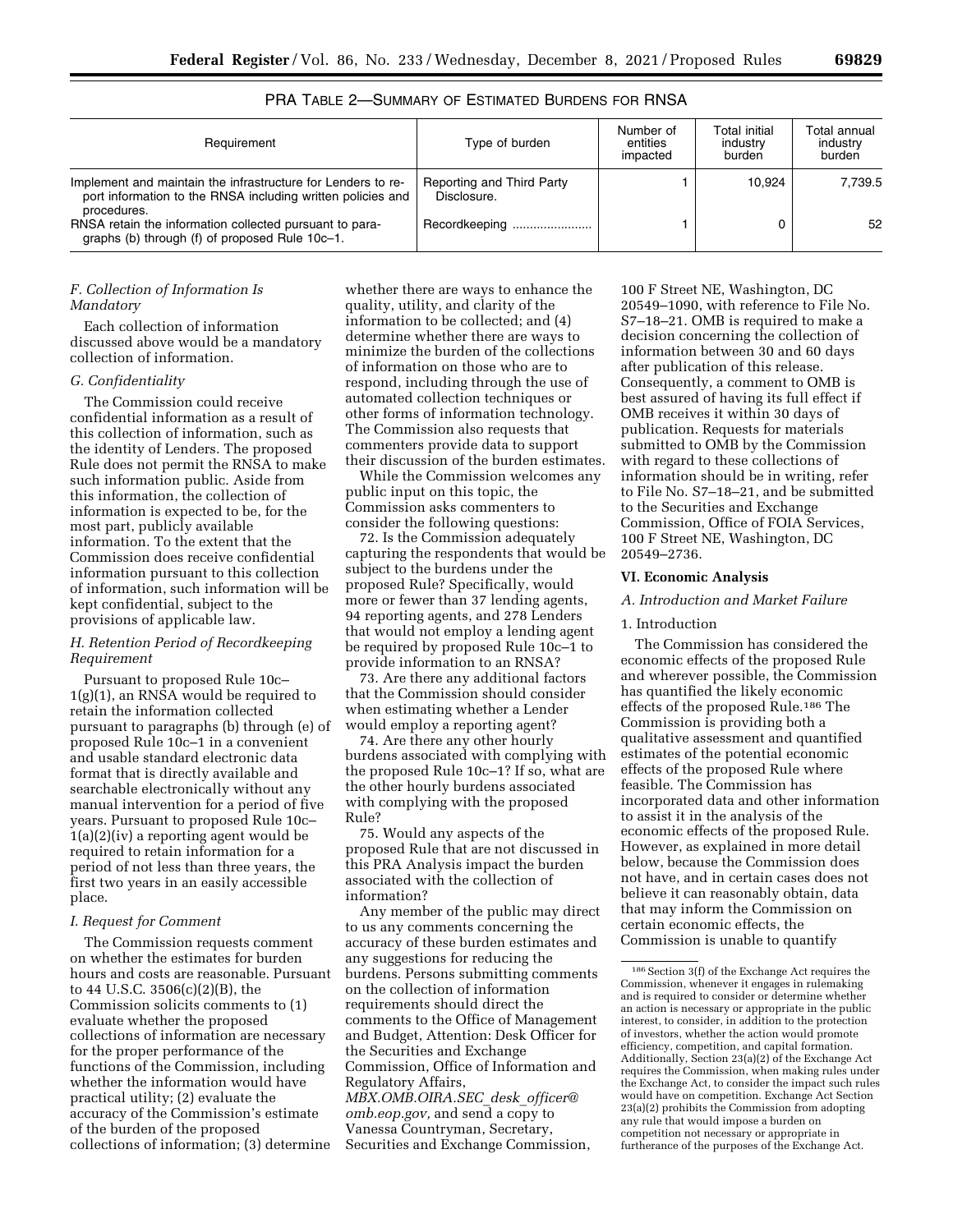certain economic effects. Further, even in cases where the Commission has some data, it is not practicable due to the number and type of assumptions necessary to quantify certain economic effects, which render any such quantification unreliable. Our inability to quantify certain costs, benefits, and effects does not imply that such costs, benefits, or effects are less significant. The Commission requests that commenters provide relevant data and information to assist the Commission in quantifying the economic consequences of the proposed Rule.

The Commission preliminarily believes that the proposed Rule would result in increased transparency in the securities lending market by making available the public portion of new 10c– 1 information, which is more comprehensive than existing data, and by making such data available to a wider range of market participants and other interested persons than currently access existing data. This effect could be similar to what was observed with the implementation of TRACE in corporate bonds.187

The subsequent benefits include a reduction of the information disadvantage faced by end borrowers and beneficial owners in the securities lending market, improved price discovery in the securities lending market, increased competition among providers of securities lending analytics services, reduced administrative costs for broker-dealers and lending programs, and improved balance sheet management for financial institutions. The Commission preliminarily believes the proposed Rule would also likely reduce the cost of short selling, leading to improved price discovery and liquidity in the underlying security markets. The Commission also preliminarily believes the proposed Rule would also benefit investors by increasing the ability of regulators to surveil, study, and provide oversight of both the securities lending market and also individual market participants.

The Commission preliminarily believes that there will be costs that would result from the proposed Rule. The proposed Rule would lead to direct compliance costs as entities providing the 10c–1 information to an RNSA would have to build or adjust systems to meet the requirements of the proposed Rule. Further, the RNSA managing the collection of data may impose fees on entities that provide 10c–1 information to an RNSA. These costs may be absorbed by the entities

that provide 10c–1 information to an RNSA in the form of lower profits, or they may be passed on to the end customer in the form of increased fees for broker-dealer services or lending program services. The proposal would also impose direct costs on the RNSA responsible for collecting, maintaining, and distributing the data. Additionally, the Commission preliminarily believes that the proposed Rule would render existing securities lending data less valuable, leading to less revenue for the firms currently compiling and distributing this data. Also, brokerdealers and lending programs would have costs in the form of lost information advantage when dealing with beneficial owners and end borrowers in the securities lending market. Lastly, making public securities lending data that is currently either not reported, or where access to the data is limited, may affect the profitability of certain trading strategies as investors use the data in the proposal to learn about market sentiment and adjust their trading strategies accordingly.

### 2. Market Failures

The securities lending market is characterized by asymmetric information between market participants and a general lack of information on current market conditions,188 which can lead to inefficient prices for securities loans (including equity lending and fixed income lending).189 These information frictions stem from the fact that access to timely lending market data is very limited for some market participants. The current ''give-to-get'' model of commercial data for securities lending means that only those market entities with data to report for themselves are able to get access to the data. Furthermore, participation in the giveto-get data product is purely voluntary, meaning that the data could be missing observations in a systematic fashion, thus biasing the impression it creates of the lending market.

The Commission preliminarily believes that opacity in the lending market is unlikely to be solved by market forces. Firstly, the primary source for data about the securities lending market comes from commercial data vendors who operate under a giveto-get model where entities who wish to obtain securities lending are typically required to: (1), Be participants in the lending market themselves with data

that they could provide; and (2), provide their data to the commercial vendor in order to access the full dataset provided by the vendor.190 Data vendors may see restricting access to the data as necessary to persuade current contributors to participate, and thus may be unable to change their current practice. If the data vendors expand who has access to their data then some of the entities that contribute data may choose to no longer contribute their data because they no longer have an incentive to do so, making the data less comprehensive than it currently is. By keeping access to the data somewhat restrictive data vendors enhance the comprehensiveness of the data, but they limit who has access.

Secondly, those market participants who choose not to contribute data to existing private data products likely do so because they believe it is in their interest to keep their own data out of public view, making it unlikely that an entity will be able to produce a comprehensive lending data product.

### *B. Baseline*

#### 1. Securities Lending

A securities loan is typically a fully collateralized transaction whereby the lender, also known as the beneficial owner, temporarily transfers legal right to a security to the borrower, the counterparty, in exchange for compensation. The form of compensation depends on the type of collateral used to secure the transaction. There are two general types of collateral: Cash and non-cash.

In the United States, the most common form of collateral for equity security loans is cash. The borrower of the security deposits typically 102% or 105% of the current value of the asset being loaned as collateral. The lender then reinvests this collateral, usually in low-risk interest-bearing securities, then rebates a portion of the interest earned back to the borrower. The difference between the interest earned and what is rebated to the borrower is the lending fee earned by the lender. The portion of the interest earned on the reinvested collateral that is returned to the borrower is called the rebate rate, and is a guaranteed amount set forth in the terms of the loan. It is possible for the lender to lose money on the loan if the interest earned on the reinvestment of the collateral does not exceed the rebate

<sup>187</sup>*See infra* Section IV.C.1.(a) for a discussion of TRACE.

<sup>&</sup>lt;sup>188</sup> See infra Part VI.B.2.<br><sup>189</sup> The Commission preliminarily believes that the issues discussed in this part apply to all securities. The Commission requests comment on this belief.

<sup>190</sup>As discussed in Part VI.B.5, while the primary sources for lending market data come from the main commercial data vendors operating on a give-to-get system, some firms obtain and distribute securities lending data by surveying some fund managers about their lending experience.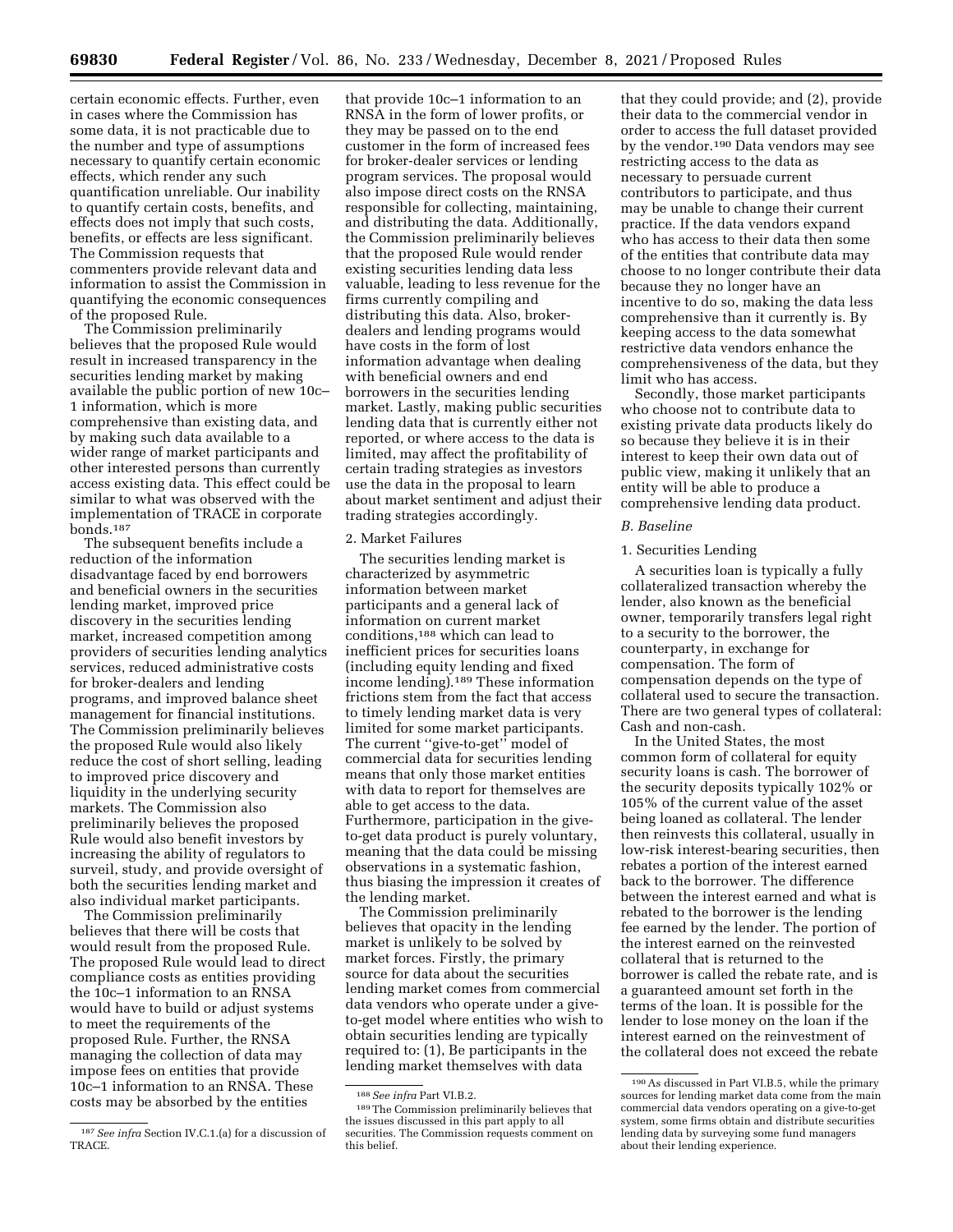rate. If the security is in high demand in the borrowing market, the rebate rate may be negative, indicating that the borrower does not receive any rebate and must also provide additional compensation to the lender.

Lending fees are influenced by factors including: The current demand for the given security, the potential difficulty a particular broker dealer may face finding an alternative source of loans, the length of the loan, the collateral used, the credit worthiness of the counterparty, and the relative bargaining power of the parties involved, among others. Consequently there is usually a significant range of fees charged for loans of the same security on the same day to different entities.191

Securities loans are most commonly obtained through bilateral negotiations between lending programs and brokerdealers, often with a phone call.<sup>192</sup> Generally, when an end investor wishes to borrow a share, and its broker-dealer does not have the share available in their own inventory or through customer margin accounts to loan, its broker-dealer will borrow a share from a lending agent with whom it has a relationship. The broker-dealer will then re-lend the share to its customer. As previously noted, loans from lending programs to broker-dealers occur in the Wholesale Market and loans from a broker-dealer to the end borrower occur in what is referred to as the Retail Market. Obtaining a securities loan often involves extensive search for counterparties by broker-dealers.193

Investors borrow securities for a variety of reasons. A primary reason for borrowing equity shares is to facilitate a short sale. Investors use short sales to take a directional position in a security, or to hedge existing positions.194 When investors execute a short sale, they do not borrow the shares on the day of the short sale. Rather, because the stock market settles at T+2 and the lending market has same day settlement, the loan actually occurs on the settlement

day, two trading days after the stock market transaction took place.

Option market activity can also be a source of demand for security loans as short selling is a critical component of delta hedging. Delta hedging occurs when options market participants, particularly options market makers, holding directional positions hedge their inventory exposure by taking offsetting positions in the underlying stock.195 Equity options markets are often significantly less liquid than the markets for their underlying securities. Delta hedging a long call or short put position requires short selling, which in turn requires borrowing the underlying asset.

Equity security loans can also occur to close out a failure to deliver (FTD). FTDs occur when one party of a transaction is unable to deliver at settlement the security that they previously sold. FTDs can occur for multiple reasons.196 Regulation SHO Rule 204 states that a party needing to close out an FTD can borrow shares in the lending market and deliver the borrowed share to settle the transaction. Doing so allows more time for the individual to source the shares or purchase them in the open market.

The financial management activity of banks also drives securities loans, particularly in fixed income securities. It is the Commission's understanding that a significant fraction of debt security loans occur as banks manage liquidity on their balance sheet. Securities loans help banks manage liquidity on their balance sheets because when a security is on loan, legal claim to the security transfers to the borrower.197 Thus banks lacking sufficient high-quality liquid assets on their balance sheet may borrow such assets to bolster their liquidity ratios.198 Consequently, the most common securities to be lent are US Treasury/ Agency bonds.199

196*See e.g.,* Amendments to Regulation SHO at note 8, 61691, available at *[https://www.sec.gov/](https://www.sec.gov/rules/final/2008/34-58775fr.pdf)  [rules/final/2008/34-58775fr.pdf.](https://www.sec.gov/rules/final/2008/34-58775fr.pdf)* 

197*See e.g., Concept Release on the U.S. Proxy System,* Exchange Act Release No. 62495 (July 13, 2010), 75 FR 42982, 42994 (July 22, 2010) (''When an institution lends out its portfolio securities, all incidents of ownership relating to the loaned securities, including voting rights, generally transfer to the borrower for the duration of the loan.'').

198To ensure that the balance sheet is actually improved by the transaction, such loans are collateralized with securities instead of cash. 199*See OFR Pilot Survey, supra* note 24.

Also, the Commission understands that some financial entities may use securities loans to obtain the type of collateral required by other agreements they are trying to enter into. For example, if a contract requires a certain kind of fixed income security as collateral, a firm may borrow that security to collateralize the contract.

Additionally, because dividends and substitute dividends are sometimes taxed differently, an investor for whom a substitute dividend is taxed lower than a dividend may loan its shares to an investor for whom dividends are taxed less than substitute dividends.200

While a security is on loan, the borrower is the legal owner of the security and receives any dividends, interest payments, and, in the case of equity security loans, holds the voting rights associated with the shares.201 Usually the terms of the loan stipulate that dividends and interest payments must be passed back to the beneficial owner in the form of substitute payments. Voting rights cannot be transferred and remain with the borrower until the loan is returned.

2. Current State of Transparency in Securities Lending

As described above,202 data on securities lending are incomplete, and, may be unavailable to certain market participants. The available data are produced by commercial vendors. Data from commercial vendors are based on voluntary data contributions, largely from lending programs. Consequently, these data by and large only cover the Wholesale Market. Because the primary data providers to the commercial vendors are lending programs, which primarily lend to broker dealers in the Wholesale Market, the data have limited coverage of the Retail Market. Moreover, even in the Wholesale Market the data are incomplete as it is unlikely that the full universe of lending programs contribute all data to any given data provider. The voluntary nature of the submissions may mean that some data will be withheld. Market participants that choose not to disclose their data to the commercial providers likely do so because it is in their strategic interest

<sup>191</sup>*See* Part VI.B.3 for statistics on the range of fees.

<sup>192</sup>Most broker dealers are regulated by FINRA and are subject to securities lending rules such as FINRA rules 4314, 4320, and 4330.

<sup>193</sup>*See e.g.,* Adam C. Kolasinski, Adam V. Reed & Matthew C. Ringgenberg, *A Multiple Lender Approach to Understanding Supply and Search in the Equity Lending Market,* 68 J. Fin. 559–95 (2013).

<sup>194</sup>Market makers in the equity market also use short selling to facilitate liquidity provision in the absence of sufficient inventory. However, these short sales are not considered here because they are almost always reversed intraday and thus do not result in a securities loan.

<sup>195</sup>For a given option contract, a quantity known as the ''delta'' captures the sensitivity of the option's price to a \$1 increase in the price of the underlying security. When hedging inventory, the market maker determines the appropriate position size in the underlying stock according to the delta.

<sup>200</sup>This is known as dividend arbitrage. While the IRS has passed regulations to try to combat this type of dividend arbitrage, there is evidence that it still occurs. *See* Peter N. Dixon, Corbin A. Fox & Eric K. Kelley, *To Own or Not to Own: Stock Loans around Dividend Payments,* 140 J. Fin. Econ. 539– 59 (2021).

<sup>201</sup>*See e.g.,* OFR Reference Guide, *supra* note 14, at 36. *See also* Viktoria Baklanova, Adam M. Copeland, and Rebecca McCaughrin, ''Reference Guide to US Repo and Securities Lending Markets,'' 740 *FRB of New York Staff Report* (2015). 202*See supra* Part VI.A.2.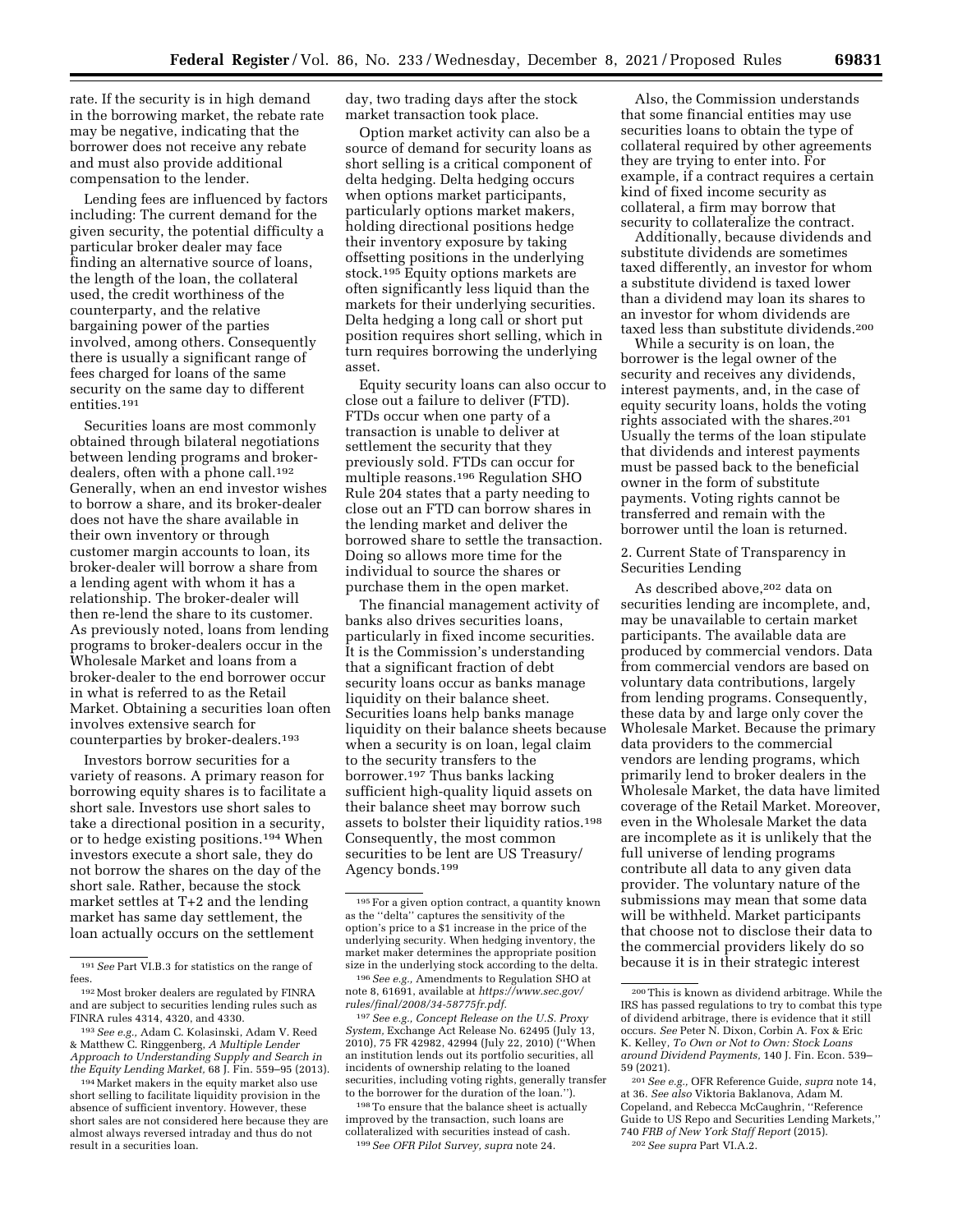not to do so, resulting in nonrandom omissions. These omissions likely insert bias into the commercial databases. Because the data are missing, the extent of the biases cannot be determined.

As mentioned above, these data lack significant coverage of the Retail Market. This omission has been noted by industry participants who have stated that even with the commercial data they still feel unable to benchmark the performance of their lending programs because they have very little insight in to the retail portion of the lending market.<sup>203</sup>

Access to data provided by the commercial vendors is also restricted, as only certain entities can purchase the data. The Commission understands that these entities access the data using various means such as an application programming interface (API), spreadsheet add-in applications, file downloads, or directly from the distributor's website. However, it is the Commission's understanding that some large institutional investors who would like the data, such as hedge funds, cannot access it, even for a fee, because they do not provide lending data to the commercial vendors and distributing the data to them may discourage other market participants from contributing their data to the data vendors. Expanding access to the commercial data may discourage some participants from contributing data because securities loans are often entered into to facilitate various trading and hedging strategies. Consequently, if sophisticated traders such as hedge funds can access the data, then some market participants may be leery of contributing data to the commercial data vendors for fear of hedge funds learning about their trading or hedging strategies. Additionally, while some data vendors do allow non-lending market participants, such as academics and regulators, to access the data for a fee, they sometimes place usage restrictions on the data that make it unusable for regulatory and some academic functions.

The Commission preliminary believes, based on conversations with industry participants and our staff's use of some of the data, that the coverage and timeliness of the three biggest commercial data vendors are roughly comparable. Other firms provide a different approach to securities lending data by surveying fund managers about their borrowing experience, such as the

fees they paid to borrow, from which they provide estimates of lending fees.204

The current state of data availability, combined with the need for extensive search to facilitate security loans in the bilateral market,<sup>205</sup> means that the largest and most centrally connected broker-dealers and lending programs likely have access to better information about the current state of the lending market than other participants, including their customers, the beneficial owners and end borrowers. This asymmetric information between those in the center of the lending market and those on the periphery may lead to inferior terms for those on the periphery, in the form of lower performance and less favorable prices for beneficial owners and end borrowers.206

Furthermore, because of the limited insight of existing commercial data into the retail market and the limits on access under the give-to-get model used by these data vendors, the commercially available data products for the securities lending market do not alleviate this information asymmetry.

In addition to the specific problem of information asymmetry, the lack of comprehensive and widely available data on securities lending activity likely means that the prices at which securities loans take place are not efficient, relative to the hypothetical case where complete information about securities lending activity were widely available. Asymmetric information deters outsiders from entering the market, as they anticipate not being able to transact on the same terms. This limits both liquidity (because fewer participants enter to transact) and price discovery (because not all information enters prices). Moreover, even connected participants lack a complete picture of the lending market, implying that the prices that they quote may not

be as efficient as they otherwise would be.

3. Characteristics of the Securities Lending Market

The value of securities available to be loaned generally far exceeds the total value on loan. The OFR Pilot Survey documented that in 2015 only about 10% of the value of securities available for lending were on loan.207 However, for a specific security it is not always true that shares available to loan far exceeds shares on loan. For some securities, particularly highly shorted securities, it can be extremely difficult and expensive to find securities to borrow. Securities that are difficult to borrow are said to be ''on special'' and can have average lending fees many times higher than a security that is not on special. In addition to significant variation in fees across different securities, there can also be a wide range of fees charged to borrow the same security on the same day.

Table [1] provides descriptive statistics illustrating these characteristics of the securities lending market. The data come from FIS (a/k/a Fidelity National Information Services, Inc.) and so reflect conditions in the wholesale lending market for the sample of lenders for which FIS obtains data. The data cover US equities on the same days as the OFR Pilot Study.208 Panel A of Table[1] provides the distribution of utilization rates (defined as the percent of shares currently on loan relative to the total number of shares available for lending).209 This panel highlights that utilization rates are highly positively

208We limited our sample to these dates for comparison to the OFR study. Additionally, while the data presented here is limited to equities, the proposal applies to all securities and the Commission preliminarily believes that given that there exists the same lack of transparency for fixed income loans and equity loans, the same economic structure likely applies to both fixed income and equities.

<sup>203</sup>*See, e.g.,* Bob Currie, *The Power of Reinvention,* Sec. Fin. Times, Aug. 31, 2021, at 20, *available at [https://](https://www.securitiesfinancetimes.com/sltimes/SFT_issue_285.pdf)*

*[www.securitiesfinancetimes.com/sltimes/SFT](https://www.securitiesfinancetimes.com/sltimes/SFT_issue_285.pdf)*\_ *issue*\_*[285.pdf](https://www.securitiesfinancetimes.com/sltimes/SFT_issue_285.pdf)* (interviewing Matthew Chessum).

<sup>204</sup>*See* Garango Antonio, *Short Selling Activity and Future Returns: Evidence from FinTech Data*  (2020), at 1 and 3, *available at [https://](https://papers.ssrn.com/sol3/papers.cfm?abstract_id=3775338) [papers.ssrn.com/sol3/papers.cfm?abstract](https://papers.ssrn.com/sol3/papers.cfm?abstract_id=3775338)*\_ *[id=3775338.](https://papers.ssrn.com/sol3/papers.cfm?abstract_id=3775338)* 

<sup>205</sup>*See e.g.,* Adam C. Kolasinski, Adam C., Adam V. Reed, and Matthew C. Ringgenberg. ''A multiple lender approach to understanding supply and search in the equity lending market. ''*The Journal of Finance* 68, no. 2 (2013): 559–595. For a discussion of search costs in the securities lending market.

<sup>206</sup>For example, broker-dealers acting on behalf of customers have an incentive to lend from their own inventory, even if lower cost borrowing options exists, because they keep the whole lending fee in this case. The lack of data available to the end borrower about the state of the lending market makes it difficult for the end borrower to monitor the performance of its broker-dealer for situations like this.

<sup>207</sup>*See* Viktoria Baklanova, Cecilia Caglio, Frank M. Keane & R. Burt Porter, *A Pilot Survey of Agent Securities Lending Activity* (Off. of Fin. Research, Working Paper No. 16–08, 2016). Also, the number of shares available for loan must be interpreted carefully. It is the Commission's preliminary understanding that some beneficial owners may report a supply of shares available that, if borrowed, would exceed the total amount of securities lending they are willing to engage in, so that not all shares reported as available could in fact be borrowed at once. Investment companies that engage in securities lending consistent with SEC staff's current guidance generally limit securities lending to no more than one third of the value of their portfolio on loan at a given point in time. Some investment companies may set individual portfolio limits lower. *See supra* note 109.

<sup>209</sup>The statistics in Table 1 derive from data obtained from FIS for U.S. common stocks. The table includes data from the same period of time as the OFR Pilot Survey (October 9, 2015, November 10, 2015, and December 31, 2015).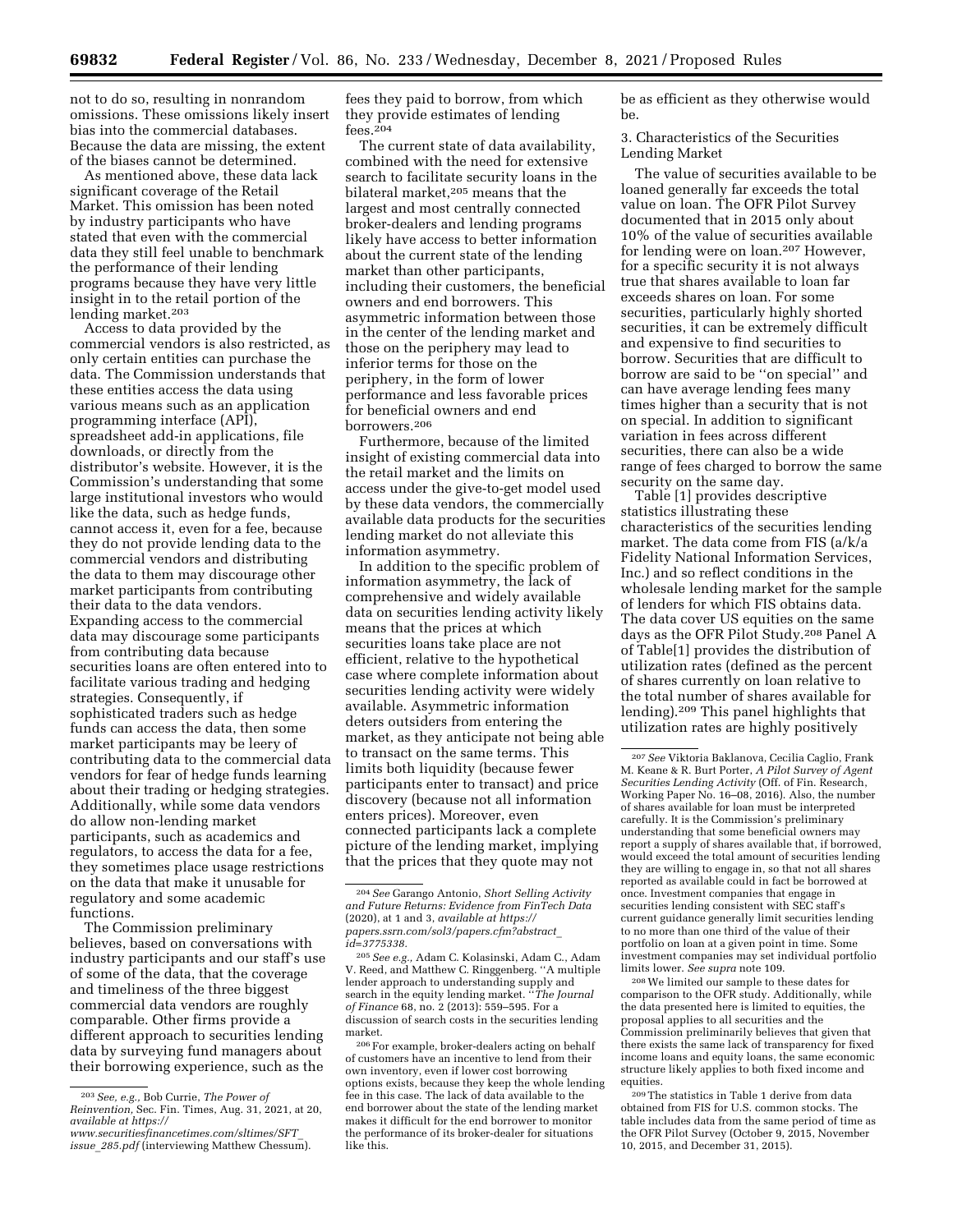skewed. For most stocks supply significantly outstrips demand with median utilization rates of approximately 12%. For stocks at the 90th percentile, utilization rates are near 70%, implying that an investor seeking to find shares of such a stock to borrow may have a difficult time doing so.

Panel B of Table [1] shows that the lending fees paid for securities loans exhibit a wide range.<sup>210</sup> Some stocks, *i.e.,* those on special, can have fees many times higher than the median stock. Specifically, stocks at the 90th percentile of lending fees have an average lending fee of 7% per year while the median stock has a lending

fee of about 0.6% per year. Even when loans involve the same stock, and on the same day, there can be a significant range in fees paid to borrow securities.

Panel C of Table [1] highlights the range of fees charged for the same stock on the same day. The range in fees is defined as the difference in the maximum and minimum fees reported to FIS for loans of the same stock on that day. This range can be quite substantial. For the median stock the range is about 3 percentage points, or approximately five time the median fee charged for securities lending transactions.

The level of average fees is affected by the overall demand for the security

while the range of fees for the same security can be influenced by a number of characteristics: The Credit worthiness of the borrower, the type of collateral used, and the term of the loan. The range in fees may also represent asymmetric information between the parties to the loan negotiation, such that one party is able to charge a higher fee than would be possible if the other party were more aware of the current rates for the security to be loaned. It may also represent a general lack of price efficiency, as market participants operate without a clear view of the market as a whole. **BILLING CODE 8011–01–P** 

| Table [1] Distribution of lending fees for US Common stocks. *                                                                                                                                               |      |      |      |      |                                               |       |       |       |       |       |      |
|--------------------------------------------------------------------------------------------------------------------------------------------------------------------------------------------------------------|------|------|------|------|-----------------------------------------------|-------|-------|-------|-------|-------|------|
| Panel A: Distribution of Utilization Rates                                                                                                                                                                   |      |      |      |      |                                               |       |       |       |       |       |      |
|                                                                                                                                                                                                              | p10  | p20  | p30  | p40  | Median                                        | Mean  | p60   | p70   | p80   | p90   | N    |
| $9-Oct-15$                                                                                                                                                                                                   | 1.02 | 2.94 | 5.42 | 8.28 | 12.06                                         | 22.70 | 17.21 | 24.83 | 39.35 | 68.98 | 3638 |
| $10-Nov-15$                                                                                                                                                                                                  | 0.94 | 2.82 | 5.18 | 8.19 | 11.72                                         | 22.51 | 16.87 | 24.59 | 38.59 | 68.10 | 3638 |
| $31 - Dec-15$                                                                                                                                                                                                | 0.75 | 2.35 | 4.52 | 7.31 | 11.17                                         | 22.25 | 16.49 | 25.02 | 40.42 | 67.64 | 3639 |
|                                                                                                                                                                                                              |      |      |      |      |                                               |       |       |       |       |       |      |
|                                                                                                                                                                                                              |      |      |      |      | Panel B: Distribution of Average Lending Fees |       |       |       |       |       |      |
|                                                                                                                                                                                                              | p10  | p20  | p30  | p40  | Median                                        | Mean  | p60   | p70   | p80   | p90   | N    |
| $9$ -Oct-15                                                                                                                                                                                                  | 0.48 | 0.56 | 0.58 | 0.6  | 0.65                                          | 3.76  | 0.76  | 1.24  | 2.62  | 7.07  | 3727 |
| $10-Nov-15$                                                                                                                                                                                                  | 0.47 | 0.56 | 0.59 | 0.61 | 0.66                                          | 3.77  | 0.77  | 1.32  | 2.76  | 7.36  | 3725 |
| $31$ -Dec-15                                                                                                                                                                                                 | 0.37 | 0.46 | 0.5  | 0.54 | 0.58                                          | 3.86  | 0.66  | 1.12  | 2.77  | 7.51  | 3725 |
|                                                                                                                                                                                                              |      |      |      |      |                                               |       |       |       |       |       |      |
| Panel C: Distribution of Range of Lending Fees                                                                                                                                                               |      |      |      |      |                                               |       |       |       |       |       |      |
|                                                                                                                                                                                                              | p10  | p20  | p30  | p40  | Median                                        | Mean  | p60   | p70   | p80   | p90   | N    |
| $9$ -Oct-15                                                                                                                                                                                                  | 1.01 | 1.35 | 1.85 | 2.27 | 2.85                                          | 8.42  | 3.57  | 5.21  | 7.76  | 10.41 | 3727 |
| $10-Nov-15$                                                                                                                                                                                                  | 0.93 | 1.31 | 1.81 | 2.36 | 2.98                                          | 8.39  | 3.78  | 5.51  | 7.73  | 11.16 | 3725 |
| $31$ -Dec-15                                                                                                                                                                                                 | 1.15 | 1.48 | 1.84 | 2.25 | 2.68                                          | 8.20  | 3.43  | 4.20  | 6.36  | 11.41 | 3725 |
| * This table provides descriptive statistics using data from FIS on securities lending fees for US Common<br>stocks. Panel A provides estimates of the distribution of average fee for each stock. For loans |      |      |      |      |                                               |       |       |       |       |       |      |

stocks. Panel A provides estimates of the distribution of average fee for each stock. For loans collateralized by cash, rebate rates are converted to fees using the conventional method of subtracting the rebate rate from the Federal funds rate. The sample matches the OFR Pilot Survey's sample dates and provides percentile thresholds for lending fees. Panel A shows the distribution of average fees. Since there is a distribution of fees levied for the same stock on the same day, the average fee is computed as the value weighted average fee across all loans for a given stock on a given day. Panel B shows statistics for the range of fees levied for the same stock on the same day defined as the maximum fee minus the minimum fee. Fees are converted to annual percent. Panel C shows the distribution of utilization rates for US common stock where the utilization rate is computed as the percent of shares on loan relative to total shares available for lending. N reports the number of observations from which FIS has reported the relevant statistics.

*Financial Economics,* 140, 2 (2021), 539–559. Also consistent with the academic literature, average fees for each stock each day are computed by FIS as the share weighted average fee across all loans

<sup>210</sup>This result is consistent with the academic literature *See e.g.,* Peter N. Dixon, Corbin A. Fox, and Eric K. Kelley. ''To Own or Not to Own: Stock Loans Around Dividend Payments,'' *Journal of* 

outstanding reported to FIS for a given stock on a given day. Stocks are sorted by average fee and percentiles are determined.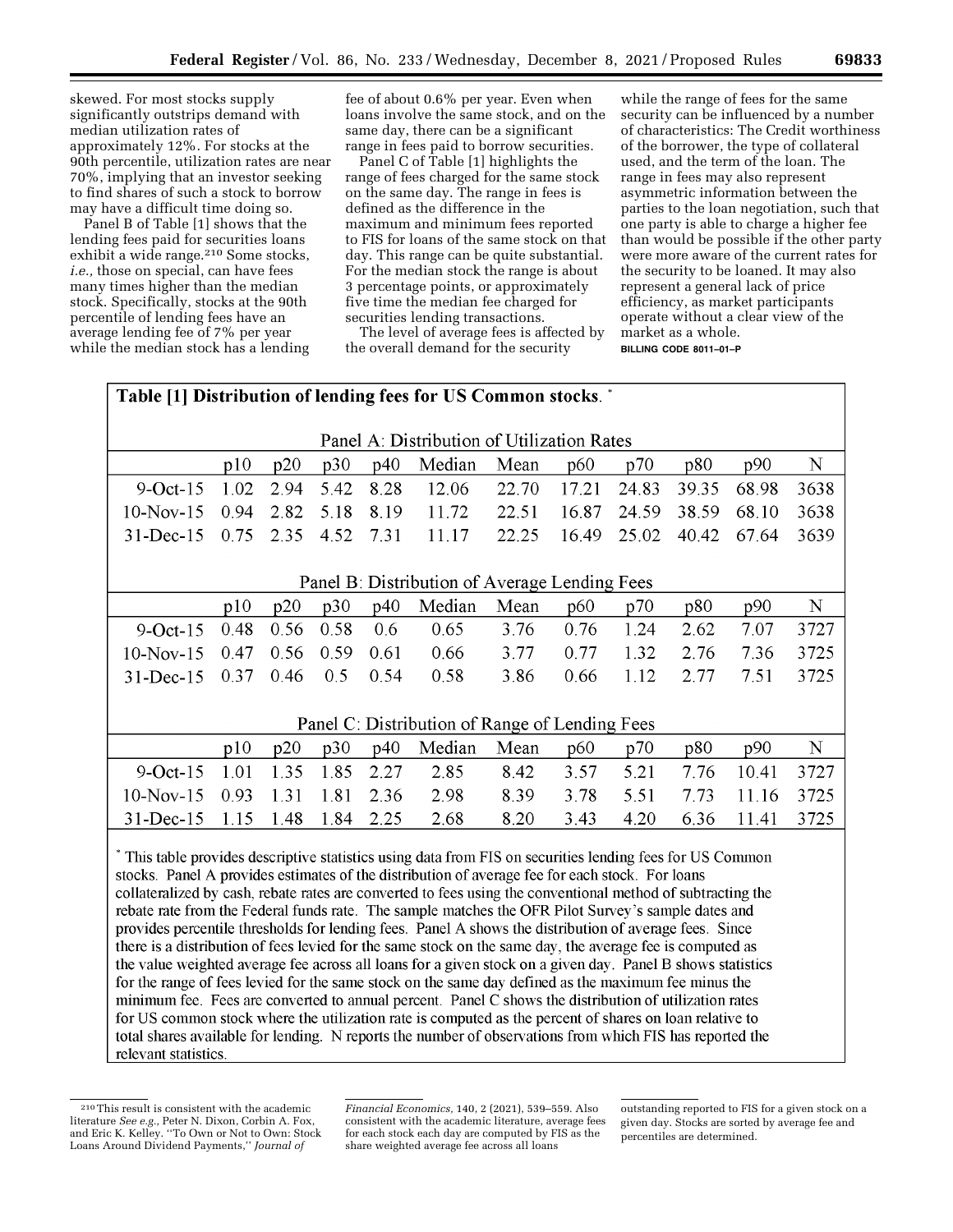#### **BILLING CODE 8011–01–C**

4. Structure of the Securities Lending Market

The securities lending market is made up of a market for borrowing and borrowing services, and a market for lending services. End borrowers can borrow securities either through their broker-dealer, or by themselves if they maintain their own relationships with lending programs. If they borrow through their broker-dealer, then they transact in the Retail Market. If they maintain their own relationships and borrow directly from lending programs, then they transact in the Wholesale Market. Beneficial owners can either supply shares to the lending market by contracting with a lending program, or they can run their own lending program and lend directly to entities such as large hedge funds with which they maintain relationships. In either case, such a transaction occurs in the Wholesale Market. Lenders can also be broker-dealers who lend to end borrowers either from their own account

or from customer margin accounts. These lenders transact in the Retail Market. The following sections discuss the structure of the market for borrowing and borrowing services and the market for lending services.

(a) Market for Borrowing and Borrowing Services

A market participant wishing to borrow shares usually does so through its broker-dealer, who offers to find shares to borrow as part of its suite of services offered to customers. A brokerdealer may start by providing a security loan to its customer with shares from its own inventory or out of another customer's margin account. The Commission understands that in order to facilitate the amount of borrowing customers wish to do, a broker-dealer will typically have to find external sources of shares. To that end, brokerdealers maintain relationships with various lending programs.

Additionally, some large institutions, such as banks, credit unions, pension funds, and hedge funds, choose to

maintain their own relationships with lending programs. These entities bypass broker-dealers to search for borrowable shares themselves. This option is not feasible for smaller institutions, who lack both the scale to make it cost effective, and the creditworthiness to be an acceptable counterparty for the lending programs in the absence of an intermediary, *e.g.,* a broker-dealer.

The OFR Pilot Survey estimated that there were approximately \$1 trillion of shares on loan. The OFR primarily focuses on the Wholesale Market, consequently the overwhelming majority of borrowers were brokerdealers, who are generally arranging the loan on behalf of a customer (such as a hedge fund) that wishes to borrow shares, typically to deliver shares to settle a short transaction. Consequently the OFR Pilot Survey does not provide much insight into who the end borrowers are for the trades facilitated by broker-dealers. Figure [1] provides the fraction of total securities on loan by type of borrower based on the OFR Pilot Survey.

# Figure [1] Fraction of shares on loan by borrower type



### Source: OFR Pilot Survey of Agent Securities Lending Activity

There is currently no common source that those seeking security loans can use to determine where to find shares available to lend, which is why brokerdealers rely on relationships with lending programs to secure loans. This situation has contributed to high search costs in this market.211 High search

costs imply that transactions cannot take place without a costly effort to find a favorable counterparty. The need for such costly effort can inhibit market efficiency.

Broker-dealers possess some market power over their customers. Generally, broker-dealers assist investors in finding shares to borrow as part of a suite of services and switching costs to selecting a new broker dealer can be high. This

relationship can make it difficult for investors to change broker-dealers if they underperform in one area because it is not just a securities lending relationship that would be changed, but the whole suite of broker-dealer services would be affected.212 Additionally, the

<sup>211</sup> Kolasinski, Reed & Ringgenberg, *supra* note 193.

<sup>212</sup>Some entities, such as some hedge funds, have multiple prime-brokers. For such institutions it would be less difficult to switch between brokerdealers if one is performing poorly as they could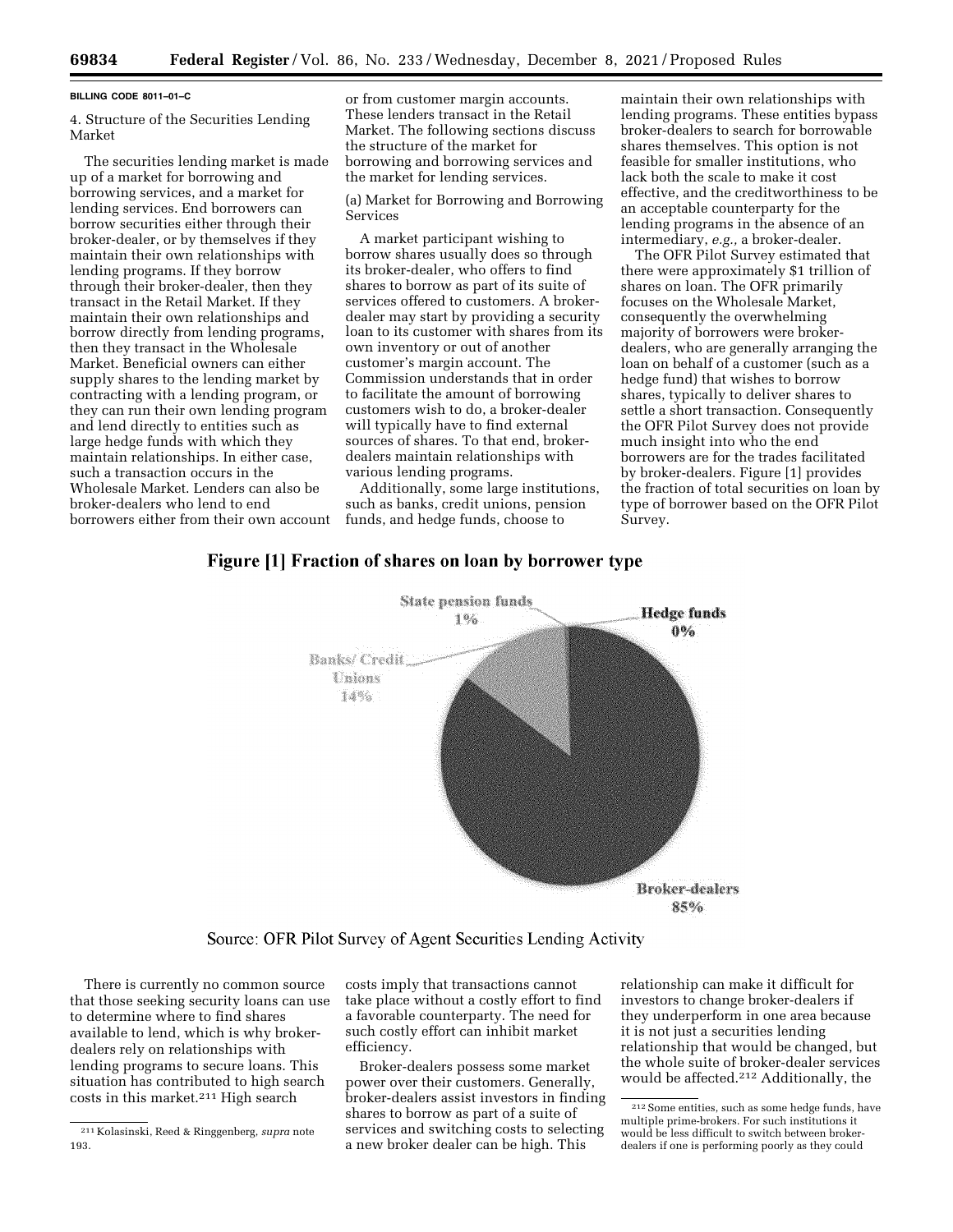relationship nature of the lending market favors larger broker-dealers who can maintain high-volume relationships with more lending programs. Finally, the lack of data make it difficult for customers to evaluate the performance of broker-dealers. Customers as well as lenders thus rely on relationships and reputation, a situation that also leads to market power.

#### (b) Market for Lending Services

The primary sources of shares to loan are long term investors such as investment firms, pension and endowment funds, governmental entities, and insurance companies. These entities generally make their shares available to lend either through a lending program run by a lending agent or by running their own lending program. Additionally, broker-dealers may lend shares from their own inventory, from fully paid shares, and from customer margin accounts.

As described above, a beneficial owner seeking to lend shares will generally provide those shares to a lending agent, which runs a lending program. There are two broad categories of lending programs: Custodian banks and third-party lending programs. In the case of custodian banks, the lending program is generally offered as part of their general custodian services.

Both types of lending programs will generally pool shares across accounts with which they have lending agreements to create a common pool of shares available to lend. As shares are lent out the revenue earned from the pool of shares is generally distributed across all accounts contributing shares to the pool of shares on loan on a prorata basis. In pooled lending programs the lending program generally splits the fees generated from lending with the beneficial owners. Based on the staff's experience, the Commission preliminarily believes that the lending program will usually take about a third of the fees earned. In the case of custodian banks, the custodian bank may, rather than return the lending revenue directly to the beneficial owner, instead apply the beneficial owner's portion of the lending revenue to other fees charged by the custodian bank for other services.

Lending programs typically indemnify the beneficial owner from default by the borrower. This indemnity gives the lending program an incentive to ensure the creditworthiness of the borrower, and a lending program may assess higher fees to borrowers it deems as less creditworthy.

Lastly, over the past two decades, auction-based security lending has become an alternative for lenderborrower interactions. In this setting, unlike the directed lending programs, positions of different beneficial owners are not pooled to cater to securityspecific demand from borrowers. Instead, after determining the desired income streams, the lender's entire portfolio, or its segments, are offered via blind single-bid auctions.

In some cases, a beneficial owner may choose to set up its own lending program. This course is more common among very large funds that have the resources to build up the expertise necessary to operate a lending program.

The Commission preliminarily believes that the current relationship and network structure of lending programs and broker-dealers favors larger lending programs that have the resources to maintain relationships with more and larger lending broker-dealers. Thus, the Commission preliminarily believes that the market for lending services is likely dominated by a few large lending programs, including those run by the large custodian banks.

The OFR Pilot Survey estimated that as of the latter part of 2015 there were approximately \$9.5 trillion worth of shares available for lending.213 Figure [2] provides a breakout of the percent of shares available for lending provided by the various entities.

# Figure [2]: Sources of lendable shares (2015)



Source: OFR Pilot Survey of Agent Securities Lending Activity

213Commercial vendors typically report a value for securities available to loan that is larger than

what is reported in the OFR study. This difference is likely due to sample construction. The commercial vendors likely have a larger sample of lending programs to draw from, particularly the

lending programs based outside of the United **States** 

redirect securities lending business to their top performing prime-broker.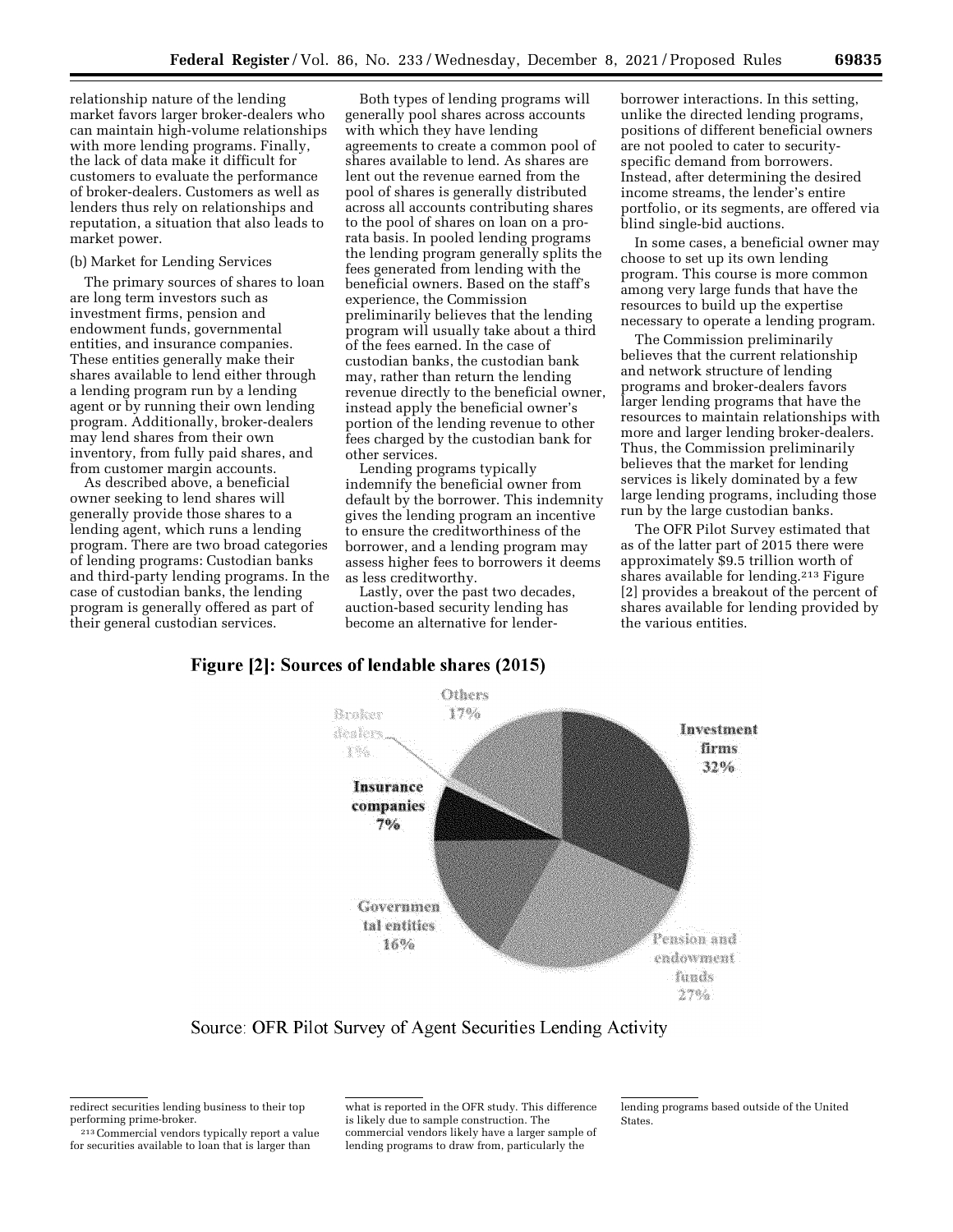5. Market for Securities Lending Data and Analytics

The market to collect and disseminate securities lending data is an outgrowth of the market for securities lending market analytics.214 This market consists of a few established vendors that specialize in geographic areas (U.S. and non-U.S.) but seek to compete in all geographic areas. Most vendors collect the data to support the analysis business in which they provide data-based service to institutions and other lending programs. Others collect data through their facilitation of security loans. As such, the data vendor business is often an outgrowth of another business.

The Commission preliminarily believes that the data provided by the various data vendors are largely comparable.215 However the entities providing data to the vendors are also their customers. This relationship limits the market power of the vendors with respect to their clients who provide data but results in the clients' incentives limiting the competitiveness of the market.216 This results in the market being largely inaccessible for many entities that could use the data for their own benefit or the benefit of the market as a whole.217

The give-to-get model for securities lending data is a significant barrier to entry to any firm seeking to provide analytics services. Firms cannot provide analytics services without data, and the biggest three data vendors have established relationships with data contributors to collect data. Such data contributors have an incentive to also control who can access that data. Consequently, the Commission understands that the market for securities lending data and securities lending analytics is largely concentrated among the three biggest data vendors.

<sup>215</sup> See Truong X. Duong, Zsuzsa R. Huszár, Ruth SK Tan, and Weina Zhang. ''The Information Value of Stock Lending Fees: Are Lenders Price Takers?'' *Review of Finance* 21, no. 6 (2017): 2353–2377 (who provide a comparative analysis of the datasets of two of the main commercial data vendors and find very high correlations between the values presented in the different datasets).

### *C. Economic Effects of the Proposed Rule*

1. Effects of Increased Transparency in the Lending Market

The Commission preliminarily believes that the primary impact of the proposed Rule would be to increase transparency in the securities lending market. The proposed Rule would improve transparency through increased completeness, accuracy, accessibility, and timeliness of securities lending data. Due to uncertainties about existing data discussed in IV.B.2, the Commission has some uncertainty in describing how much more complete, accurate, and timely the data provided by the proposal will be. However, the Commission preliminarily believes that the data provided by the proposal will improve upon existing data in each of these areas. While commercial data vendors collect data only from a segment of the market, the proposed Rule would seek to collect all security loan transactions. In addition, unlike the often voluntary data reporting of subscribers to commercial data vendors, the proposed Rule mandates reporting. As such, the data provided by the proposed Rule would be more comprehensive than the data offered by any individual data vendor.

The data provided by the proposed Rule would encompass more data fields than those offered by individual existing commercial data vendors, improving the breadth of the available securities lending data. While both commercial data and the data provided by the proposal will provide information on fees (rebate rates) and the dollar value of the loan, the proposed rule requires reporting of additional information relevant to the loan including: The name of the platform or venue where the security loan transaction was executed, the security loan's termination date, type of collateral, and borrower type. In addition, as described in Part III.B.1.b), the proposed Rule would collect detailed security loan modification data while existing commercially available data often fails to cover such information.

Commercial data vendors restrict data access via usage restrictions. In contrast, the proposed Rule expands accessibility of the data by allowing all market participants to access data.218 While the Commission preliminarily believes that the lack of such usage restrictions would expand access, the Commission is uncertain as to whether the RNSA would develop systems to facilitate access with a degree of convenience

comparable to current data vendors. Nevertheless, the Commission preliminarily believes that the commercial vendors may process the data available through the RNSA to provide conveniently accessible comprehensive securities lending data, along with the other relevant products, to clients.219

Lastly, the proposed Rule would likely improve the timeliness of data available to the public. While the Commission understands that most of the major data vendors provide some data on transactions intraday, it is unclear if all do. These vendors make intraday data available in 15 minute increments. However it is not clear whether these data vendors require their data contributors to report transactions within 15 minutes thus the Commission is uncertain about the comprehensiveness of existing intraday data offerings.220 Consequently, the proposed Rule's 15 minute reporting window will in the extreme case likely result in data that is at least as timely as some existing data and will likely be more timely.

While the Proposal provides improvements in many areas as discussed above, and the Commission preliminarily believes that the Proposal will lead to an overall increase in transparency, the Commission preliminarily believes that in some areas, the Proposal will produce data that that may be less timely than existing commercial data. For example the Proposal requires the RNSA to report end of day quantities of securities available for lending and loans outstanding. These data will be made available to the public as soon as practicable, but not later than the next business day. The Commission preliminarily understands that the

220Fifteen-minute reporting frequency is currently implemented in corporate bond markets, where reporting is often handled manually. Hence, in any market with a degree of automation, *e.g.,*  security lending markets, a 15-minute reporting frequency would be unlikely to present technological challenges.

<sup>214</sup>*See* the business model descriptions in IHS Markit's comment letter responding to FINRA's Regulatory Notice 21–19, *available at [https://](https://www.finra.org/sites/default/files/NoticeComment/IHS%20Markit_Paul%20Wilson_21-19_9.30.2021%20-%20IHSM%20Cmt%20Ltr%20re%20FINRA%20RFC%20Short%20Interest%20Position%20Reporting.pdf) [www.finra.org/sites/default/files/NoticeComment/](https://www.finra.org/sites/default/files/NoticeComment/IHS%20Markit_Paul%20Wilson_21-19_9.30.2021%20-%20IHSM%20Cmt%20Ltr%20re%20FINRA%20RFC%20Short%20Interest%20Position%20Reporting.pdf) IHS%20Markit*\_*[Paul%20Wilson](https://www.finra.org/sites/default/files/NoticeComment/IHS%20Markit_Paul%20Wilson_21-19_9.30.2021%20-%20IHSM%20Cmt%20Ltr%20re%20FINRA%20RFC%20Short%20Interest%20Position%20Reporting.pdf)*\_*21-19*\_ *[9.30.2021%20-%20I](https://www.finra.org/sites/default/files/NoticeComment/IHS%20Markit_Paul%20Wilson_21-19_9.30.2021%20-%20IHSM%20Cmt%20Ltr%20re%20FINRA%20RFC%20Short%20Interest%20Position%20Reporting.pdf)*

*[HSM%20Cmt%20Ltr%20re%20FI](https://www.finra.org/sites/default/files/NoticeComment/IHS%20Markit_Paul%20Wilson_21-19_9.30.2021%20-%20IHSM%20Cmt%20Ltr%20re%20FINRA%20RFC%20Short%20Interest%20Position%20Reporting.pdf)*

*[NRA%20RFC%20Short%20Interest%20Position](https://www.finra.org/sites/default/files/NoticeComment/IHS%20Markit_Paul%20Wilson_21-19_9.30.2021%20-%20IHSM%20Cmt%20Ltr%20re%20FINRA%20RFC%20Short%20Interest%20Position%20Reporting.pdf) [%20Reporting.pdf.](https://www.finra.org/sites/default/files/NoticeComment/IHS%20Markit_Paul%20Wilson_21-19_9.30.2021%20-%20IHSM%20Cmt%20Ltr%20re%20FINRA%20RFC%20Short%20Interest%20Position%20Reporting.pdf)* 

<sup>216</sup>*See supra* Part VI.A.2.

<sup>217</sup>*See supra* Part VI.B.4.(b). 218*See* Part VI.C.3 for estimated compliance costs.

<sup>219</sup>The Commission understands that there are different ways that market participants currently access data as discussed in Part VI.B.1, and that these ways may be different from how market participants access the data created by the Proposal. However, the Commission preliminarily believes that how market participants access the data will likely have a significantly smaller impact on the economic effects of the rule relative to the effects of the content of the data, its accessibility, and its timeliness. The Commission preliminarily believes that market participants will relatively easily adapt to optimally use the data generated by the proposal. These adaptations will likely be relatively small given the similarity of the structure of the current data with the data generated by the Proposal. Thus the Commission's discussion of economic effects in this section focus on the content of the data.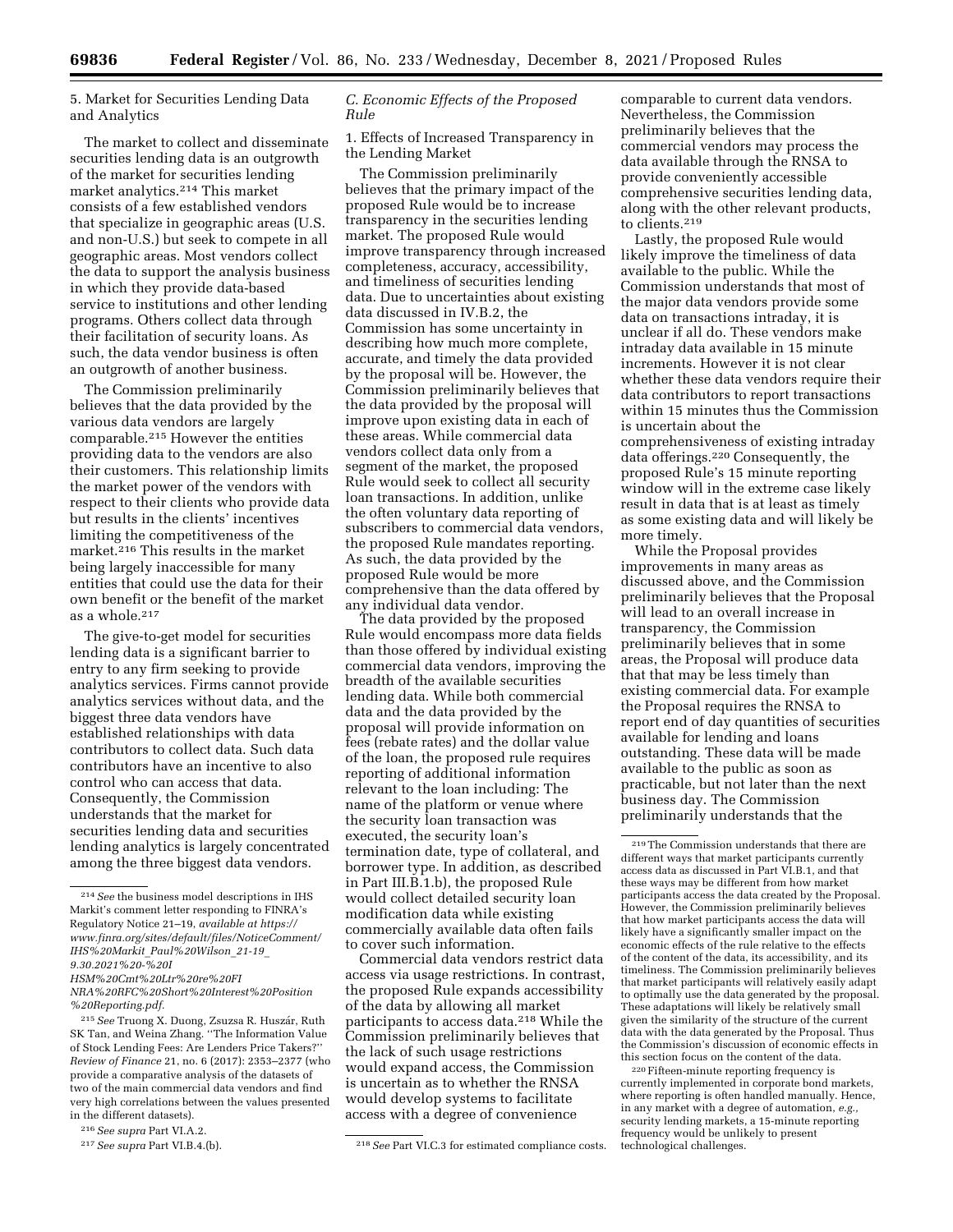current practice by market participants is to provide preliminary statistics on the same day based on the intraday data collected by the vendors—potentially one day sooner than the Proposal while the main data are disseminated one day later. Thus while the Commission preliminarily expects that the data for shares on loan and shares available to loan could be more comprehensive than existing commercial data, it may also be disseminated one day later than the preliminary statistics produced by the commercial vendors.

Despite this potential reduction in the timeliness of one data element, increased transparency from the proposed Rule would have several notable economic effects. First, it reduces information asymmetries, which would be beneficial to some and costly to others. The improvements in the information available to various participants could affect revenues from borrowing securities, lending securities, intermediating loans and selling data. Third, the improvements in efficiency in the securities lending market would reduce the costs of short selling, potentially affecting markets more broadly. Finally, improvements in transparency in the securities lending market can assist financial institutions in managing collateral and their balance sheets more broadly.

As discussed below, the Commission preliminarily believes that the data provided by the proposal may decrease the cost of lending. Consequently, some investors may see returns decrease due to more competitive fee pricing which may lower securities lending revenue for some lenders. On the other hand, other investors may see returns increase if the cost of borrowing securities decreases as it will facilitate investment, hedging, and potentially market making strategies. Many investors may experience both effects. In general, the Commission believes that reductions in transaction costs ultimately benefit investors.

### (a) Reduction in Information Asymmetry

The Commission preliminarily believes that the transparency created by the proposed Rule would reduce information asymmetries between various market participants. Specifically, it would reduce the information asymmetries between dealers and end borrowers and between beneficial owners and lending programs, resulting in lower costs for end borrowers but reduced revenues for some broker-dealers and lending programs. In addition, beneficial owners could benefit from better terms but could also experience reduced revenues from their lending activities.

The Commission preliminarily believes that the transparency created by the proposed Rule would benefit end borrowers by reducing the information disadvantage they have with a broker when borrowing shares, leading to lower prices for end borrowers. Because most security loans are facilitated through broker-dealers, the data would allow end borrowers to determine the extent to which their broker-dealer is obtaining terms that are better, worse, or consistent with current market conditions for loans with similar characteristics. If a particular brokerdealer is consistently underperforming relative to the rest of the market, an investor would have the tools to identify such underperformance and address it with his or her broker dealer, or to find a new broker dealer.221 Such improvements are consistent with the experience in other markets. For example, the implementation of TRACE in the corporate bond markets improved transparency in that market and has been studied extensively. Research has shown that TRACE lowered both the average cost of transacting as well as the dispersion of transaction costs—largely by reducing the information asymmetries between customers and their broker-dealers.222 Additionally, recent research from Brazil has shown that improving securities lending transparency led to lower fees, increased liquidity, and increased price efficiency.223

<sup>223</sup> See Fábio Cereda, Fernando Chague, Rodrigo De-Losso, Alan Genaro, and Bruno Giovannetti. ''Price transparency in OTC equity lending markets: Evidence from a loan fee benchmark.'' *Journal of Financial Economics* (Forthcoming).

The Commission preliminarily believes that the proposed Rule would benefit beneficial owners by reducing their information disadvantage with respect to their lending programs. By allowing beneficial owners to more easily benchmark their lending programs through access to data on lending fees and other characteristics of recently transacted security loans, the proposed Rule would provide these lenders with an improved ability to determine the quality of the loans that their lending program executes on their behalf relative to other loans with similar characteristics and to discuss performance with their lending program, find a different lending program, or find a new route to market.

Reduction in information asymmetry could result in reduced revenue for some broker-dealers and lending programs. Because end borrowers and beneficial owners would have more information about the state of the lending market, broker dealers and lending programs who consistently underperform the market may lose customers to better performing brokerdealers and lending programs, or begin offering better terms to their customers. Both possibilities represent a reduction in revenue for broker-dealers and lending programs. It is possible some broker-dealers and lending programs may choose to exit some or all of the market for lending services as a result of this loss of revenue.224 The loss of revenue will in part be a transfer to end borrowers, beneficial owners, better performing lending programs, and better performing broker-dealers.

Lending programs may also experience reduced revenues through the change in terms offered by brokerdealers to their customers. If a given lending program has become skilled in cultivating relationships with brokerdealers willing currently to pay higher fees, then the increased competition that broker-dealers face as a result of the rule may lead to lower overall fees being charged for security loans—lowering the total lending revenue produced by securities lending.225 Lower overall lending fees may reduce the revenue earned by beneficial owners and would represent a partial transfer to the end borrowers who may receive better terms on average as a result of decreased information asymmetries.<sup>226</sup>

<sup>221</sup>The costs associated with switching broker dealers may be high, particularly for smaller borrowers. Switching broker-dealers may not be cost effective for these borrowers, however, the data would provide benchmark statistics that may enable smaller borrowers to select higher performing broker-dealers initially.

<sup>222</sup>*See e.g.,* Amy K. Edwards, Lawrence E. Harris, and Michael S. Piwowar. ''Corporate Bond Market Transaction Costs and Transparency.'' *The Journal of Finance* 62.3 (2007): 1421–1451, Michael Goldstein, Edith S. Hotchkiss, and Erik R. Sirri. ''Transparency and Liquidity: A Controlled Experiment on Corporate Bonds.'' *The Review of Financial Studies* 20.2 (2007): 235–273, Hendrik Bessembinder, William Maxwell, and Kumar Venkataraman. ''Market Transparency, Liquidity Externalities, and Institutional Trading Costs in Corporate Bonds.'' *Journal of Financial Economics*  82.2 (2006): 251–288, Michael A. Goldstein, and Edith S. Hotchkiss. ''Dealer Behavior and the Trading of Newly issued Corporate Bonds.'' *AFA 2009 San Francisco meetings paper.* 2007, and Hendrik Bessembinder and William Maxwell. ''Markets: Transparency and the Corporate Bond Market.'' *Journal of economic perspectives* 22.2 (2008): 217–234.

<sup>224</sup>*See infra* Part VI.D.

<sup>225</sup>For a discussion of the potential for brokerdealers to face increased competition, *see supra*  Part VI.D.2.

<sup>226</sup>*See supra* Part VI.B.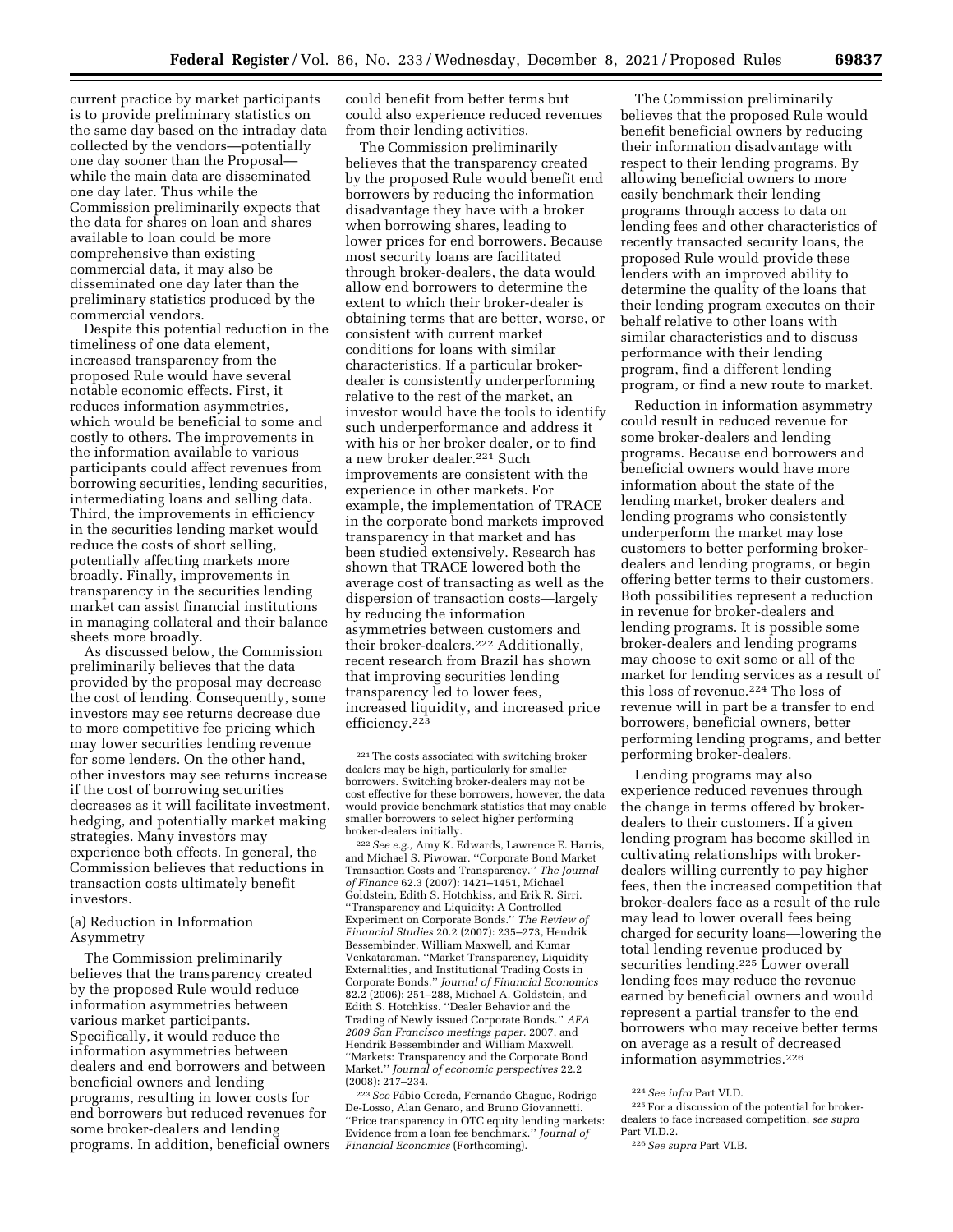(b) Improved Information for Participants in the Securities Lending Market

The Commission preliminarily believes that the increased transparency that would result from the proposed Rule would increase the information about the state of and activity in the securities lending markets that is available to market participants generally. This would result in benefits in the form of increased trading profits for investors and beneficial owners, reduced costs of business for brokerdealers, improved performance and reduced costs for lending programs, improved price discovery in the securities lending market, and new business opportunities for data vendors. The increase in securities lending information would also result in costs in the form of lost revenue for current providers of commercial securities lending data.

The Commission preliminarily believes the improved information that would result from the proposed Rule would lead to increased profits for certain investors by increasing their certainty regarding investment strategies that require borrowing securities. Prior to a short sale transaction, the end borrower will be able to get a better sense of the likely costs associated with such an investment strategy, using the information that would be provided under the proposed Rule. This increase in certainty regarding the costs of borrowing a security may decrease risk, and thereby increase risk-adjusted profits, of pursuing investment strategies that require short sales.

The improved information access would lead to the benefit of improved price discovery in the security lending market itself. As all participants in the securities lending market obtain better data on that market, utilize the insights contained in the data, and then improve their decisions based on it, the price discovery process would improve. This would lead to more efficient prices for securities loans.

Access to the information that would be made available by this proposal would benefit investors by potentially enabling them to make more informed decisions about whether to buy, hold, or sell a given security. Extant research has demonstrated that securities lending data has information relevant to the prices of the underlying security.227

This information may therefore enable more informed investment decisions by those investors who utilize the insights into the underlying market available from the lending market. More informed investment decisions facilitated by the proposal may also improve market stability by allowing investors to better manage risk.

Furthermore, this improved information access may also improve price discovery in the market for the securities underlying the security loans. Because these data currently are not widely observed, 228 it is possible that the information about the underlying securities contained in security lending market data are not incorporated in those underlying securities' prices. For example, existing research shows that lending fees themselves contain information that is relevant to prices.229 Additionally, a more accurate estimation of shares on loan can provide a clearer view into daily changes in short interest which can provide market participants with improved information about bearish sentiment. Consequently, by publicly disseminating securities lending data, the proposal may increase price efficiency by allowing a broader section of investors to learn from and trade based on signals obtained from the securities lending market.

Additionally, an improved view of current lending market conditions for various securities could help inform beneficial owners in making decisions concerning which shares to make available for lending, potentially leading to more profitable lending. For instance, to the extent that beneficial owners do not currently have a way of determining which securities are in high demand, the new information may be able to alert them about securities with high lending fees, which would enable them to better optimize which shares in their portfolio they make available for lending.230

A clearer understanding of lending market conditions facilitated by the dissemination of new 10c–1 information

228*See supra* Part VI.B.2.

<sup>229</sup> See, e.g., Duong, Huszár, Tan, and Zhang *supra* note 215.

may benefit broker-dealers by decreasing the cost incurred to obtain a locate in order to facilitate a short sale on behalf of a customer. The increased information that would be created by the proposed Rule would allow a broker-dealer to better ascertain current market conditions for security loans with certain characteristics prior to calling lending programs to get competing quotes. As described in Part VI.B.4., broker-dealers tend to find loans for their customers through their network of lending programs with which they have relationships, after they have exhausted their own inventory and customer margin accounts.231 The data from the proposed Rule would enable them to determine whether or not a quote from a lending program is competitive with greater ease. It is possible new broker-dealers may choose to enter this market as a result of this reduction in cost.232

The proposed Rule would benefit lending programs by providing a means by which they may improve the performance of their lending. New 10c– 1 data will provide lending programs with a source of more comprehensive data on the securities lending market than existing commercial data. With this data the lending programs would have an improved ability to determine prevailing market conditions as they compete to lend shares, which may improve their lending performance.

The Commission preliminarily believes that the proposed Rule may cause a loss in revenue for the commercial vendors of securities lending data. The proposed Rule would create data that are similar to, but more comprehensive than the data currently available from private data vendors. Consequently, for many users the data provided by the proposal may supplant the data currently provided by the commercial vendors, and these users would then drop their subscriptions to the data vendors.

The Commission preliminarily believes that a potential mitigating factor that could reduce the severity of this loss in revenue would be that commercial data vendors could offset some of the impact of lowered demand for their data by enhancing their related businesses 233 using the data in the proposed Rule. As discussed in Part VI.B.5, commercial data vendors also

<sup>&</sup>lt;sup>227</sup> See Truong X. Duong, Zsuzsa R. Huszár, Ruth S. K. Tan & Weina Zhang, *The Information Value of Stock Lending Fees: Are Lenders Price Takers?*  21 Rev. Fin. 2353–77 (2017). This study shows that after controlling for the level of short selling, securities lending fees are predictive of future stock

returns with higher fees associated with lower future returns. These result imply that, all things equal, lenders charge higher fees to lend their shares when they have negative information about a company. And *See* Kaitlin Hendrix & Gavin Crabb, *Borrowing Fees and Expected Stock Returns*  (2020), *available at [https://papers.ssrn.com/sol3/](https://papers.ssrn.com/sol3/papers.cfm?abstract_id=3726227) [papers.cfm?abstract](https://papers.ssrn.com/sol3/papers.cfm?abstract_id=3726227)*\_*id=3726227.* 

<sup>230</sup>This decision can be important because beneficial owners that engage in securities lending activities consistent with the SEC staff's current guidance limit the portion of their portfolios that can be on loan at any point in time. *See supra* note 109. This additional information may help a beneficial owner that is close to its program limit to optimally choose which shares to make available.

<sup>231</sup>*See also supra* Part VI.B.1 (discussing the role of broker-dealers in facilitating borrowing by customers).

<sup>232</sup>*See infra* Part VI.D.

<sup>233</sup>The proposal would also lower barriers to entry for new entrants desiring to offer analytics solutions for the equity lending market. This outcome is discussed in Part VI.D.2.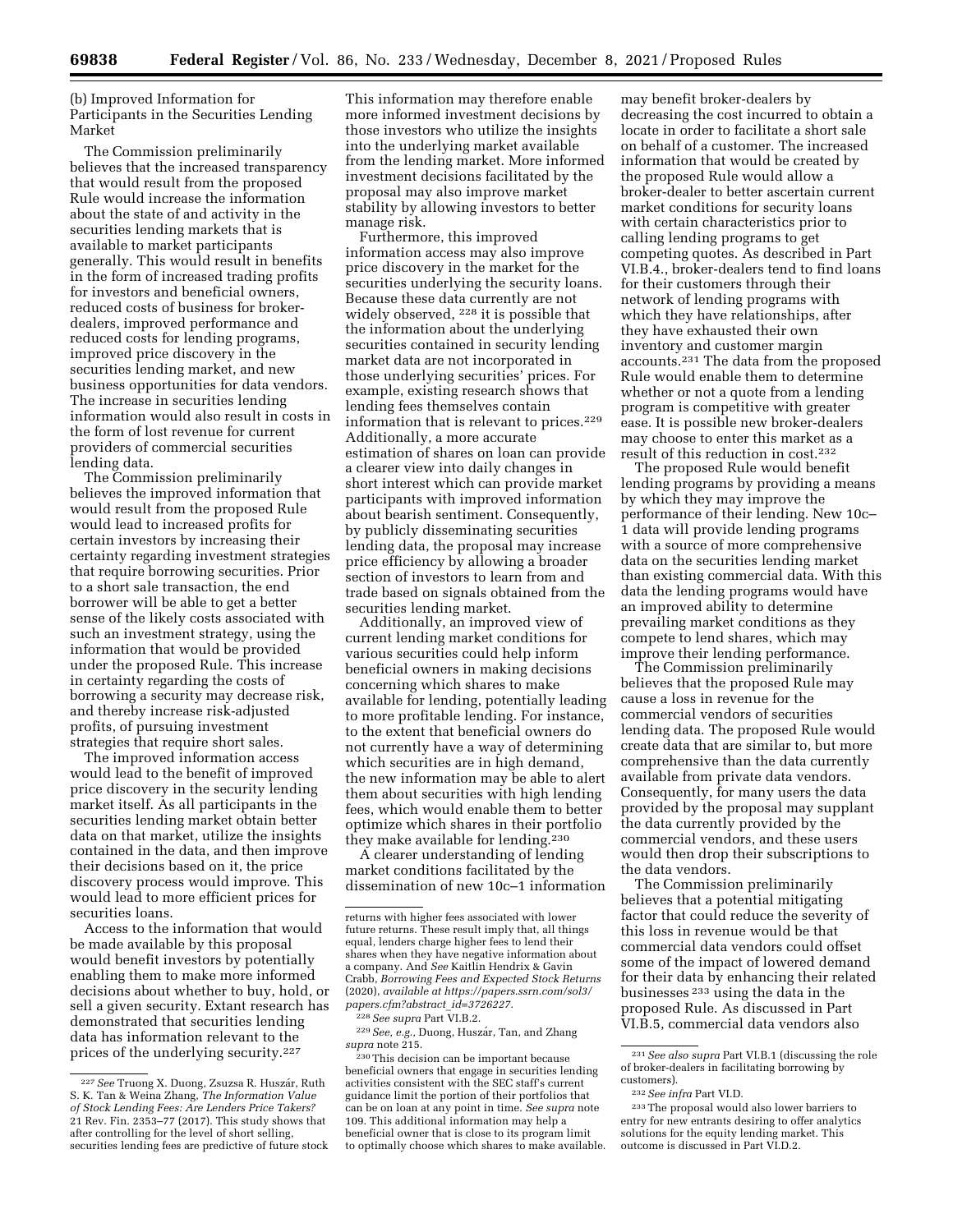provide analytics to their customers, and would be able to support these analytics data with the data provided by the proposed Rule. Further, because the commercial vendors would not need to protect their relationship with their current data vendors, they could provide analytics to more market participants. However, as discussed below in Part VI.D.2, the data vendors may see increased competition for data analytics services as the barriers to entry for providing analytics services decline and new entrants compete to provide analytics services. This effect would lower what the data vendors can charge for analytics services. Additionally, to the extent that the commercial data vendors offer their customers other securities lending services, such as execution services, the proposal may enhance their other business lines by providing more comprehensive data to support other securities lending market services.

The Commission recognizes that these benefits are somewhat limited because the data will not contain all information necessary to perfectly compare the fees on different loans, though the Commission preliminarily believes that the proposed Rule improves the ability to compare loans. For example, as discussed in Part IV.B.1, loan fees are determined by a variety of factors including counterparty creditworthiness—which is not captured in the proposal's data. As such, two loans could appear to be similar in the information the proposed Rule would provide, but the counterparty risk differences could result in different fees. While recognizing this limitation, the Commission does not believe this limitation could be solved by adding information on counterparty risk. In particular, the Commission is unaware of reliable measures for counterparty risk that would be informative when attached to transaction information. However, the Commission requests comment on whether commenters believe any such measures exist.

(c) Improved Market Function Through Effects on Short Selling

As described in Parts VI.C.1.a) and VI.C.1.b), the Commission preliminarily believes that the proposed Rule would likely reduce the cost to borrow securities. This would have a number of effects through the impact on short selling. Because maintaining a short position requires borrowing the security, reducing the cost to borrow securities would reduce the cost to short sell. Reduced costs for short selling would result in benefits in the form of

enabling investors to profitably engage in more fundamental research, improving price discovery in securities markets, providing more discipline for corporate managers, and increasing liquidity in the stock and options markets.

The reduced costs to short selling would benefit investors by enabling them to profitably engage in more fundamental research. Indeed, academic research indicates that when short selling costs diminish, investors will do more fundamental research because it is easier to trade on their information if they uncover negative information.234 This new fundamental research may in turn lead to better investment decisions for these investors.

Additionally, by facilitating more short selling and more research, the proposed Rule would benefit market participants by improving price discovery. Academic research shows that short sellers, through their research, contribute to price efficiency by gathering and trading on relevant private information.235

Short sellers also serve as valuable monitors of management. Extant research has demonstrated that when management knows that short sellers may be studying their firms, they are less likely to engage in inappropriate and/or value-destroying behavior.236 Research also indicates that when short selling becomes easier the effectiveness of short sellers as monitors increases.237

Reducing the costs of short selling may also have the benefit of increasing the liquidity in the underlying securities. Short sellers are key contributors to liquidity in both equity

235*See e.g.* Jesse Blocher, Adam V. Reed, and Edward D. Van Wesep. ''Connecting Two Markets: An Equilibrium Framework for Shorts, Longs, and Stock Loans.'' *Journal of Financial Economics* 108, no. 2 (2013): 302–322 and Peter Dixon, *Why Do Short Selling Bans Increase Adverse Selection and Decrease Price Efficiency?* Review of Asset Pricing Studies *1*(1), 122–168.

236*See e.g.* Eric C. Chang, Tse-Chun Lin, and Xiaorong Ma. ''Does Short-Selling Threat Discipline Managers in Mergers and Acquisitions Decisions?'' *Journal of Accounting and Economics* 68, no. 1 (2019): 101223. See also Massimo Massa, Bohui Zhang, and Hong Zhang. ''The Invisible Hand of Short Selling: Does Short Selling Discipline Earnings Management?'' *The Review of Financial Studies* 28, no. 6 (2015): 1701–1736.

237*See e.g.* Vivian W. Fang, Allen H. Huang, and Jonathan M. Karpoff. ''Short Selling and Earnings Management: A Controlled Experiment.'' *The Journal of Finance* 71, no. 3 (2016): 1251–1294.

and options markets and existing research shows that when short selling is constrained by tightness in the securities lending market, the stock market is less liquid.238Also, lower costs to short selling would have potential benefits in the options markets in the form of increased liquidity. As discussed in Part VI.B.1, securities lending affects liquidity in the options market through its impact on how easily options market makers can delta hedge. Less costly delta hedging may therefore increase liquidity in the options market.

Also, since some price discovery occurs in the options market, to the extent that the rule increases the ease with which investors can trade in options, the proposal may further enhance price efficiency in the spot market.239

However, the proposal may somewhat diminish the value of collecting and trading on negative information. Specifically, the proposal would provide information that may provide a more timely view into short selling activity than currently exists. Increasing short selling transparency may make it more costly for short sellers to implement their positions as other market participants would more quickly learn about and react to short sellers' activities. These dynamics decrease the profitability of short selling and may mitigate some of the benefits discussed in the preceding paragraphs. 240

240While the literature examining the effects of short selling on financial markets is overwhelming positive, it is not uniformly so. Two theoretical studies posit that in certain circumstances short selling can lead to stock price manipulation with adverse effects for the firms whose stock prices are manipulated. *See* Markus K. Brunnermeier and Martin Oehmke, *Predatory Short Selling Review of Finance,* 18, 6 (2014), 2153–2195. *See also* Itay Goldstein and Alexander Guembel, *Manipulation and the Allocational Role of Prices, The Review of Economic Studies,*75, 1 (2008), 133–164. However, there has yet to be strong empirical evidence supporting these studies. One study shows using international empirical data that the markets that allow short selling tend to exhibit more negative skewness, implying an increase in risk for extremely negative return events. It is unclear whether this pattern indicates that short sellers exacerbate crash risk, or whether this pattern simply reflects short sellers quickly incorporate negative information into stock prices (a behavior that enhances price efficiency). *See* Arturo Bris, William N. Goetzmann, and Ning Zhu, *Efficiency and the Bear: Short Sales and Markets around the*  Continued

<sup>234</sup>*See* Dixon, Fox & Kelly, *supra* note 200. It is not necessary that the information uncovered by this research be negative in nature for this to be true. The possibility of easier securities borrowing ensures that if the information happens to be negative, it will still be profitable. Thus, the risk of engaging in costly research decreases and more information, both positive and negative, is uncovered as a result.

<sup>238</sup>*See* Dixon, Fox & Kelley, *supra* note 200. 18.6 (2014):, 18, 6, 2153–2195.

<sup>239</sup>*See, e.g.,* David Easley, Maureen O'Hara & Pulle Subrahmanya Srinivas, *Option Volume and Stock Prices: Evidence on Where Informed Traders Trade,* 53 J. Fin. 431–65 (1998); Jun Pan & Allen M. Poteshman, *The Information in Option Volume for Future Stock Prices,* 19 Rev. Fin. Stud. 871–908 (2006); Sophie Ni, Neil D. Pearson & Allen M. Poteshman, *Stock Price Clustering on Option Expiration Dates,* 78 J. Fin. Econ. 49–87 (2005).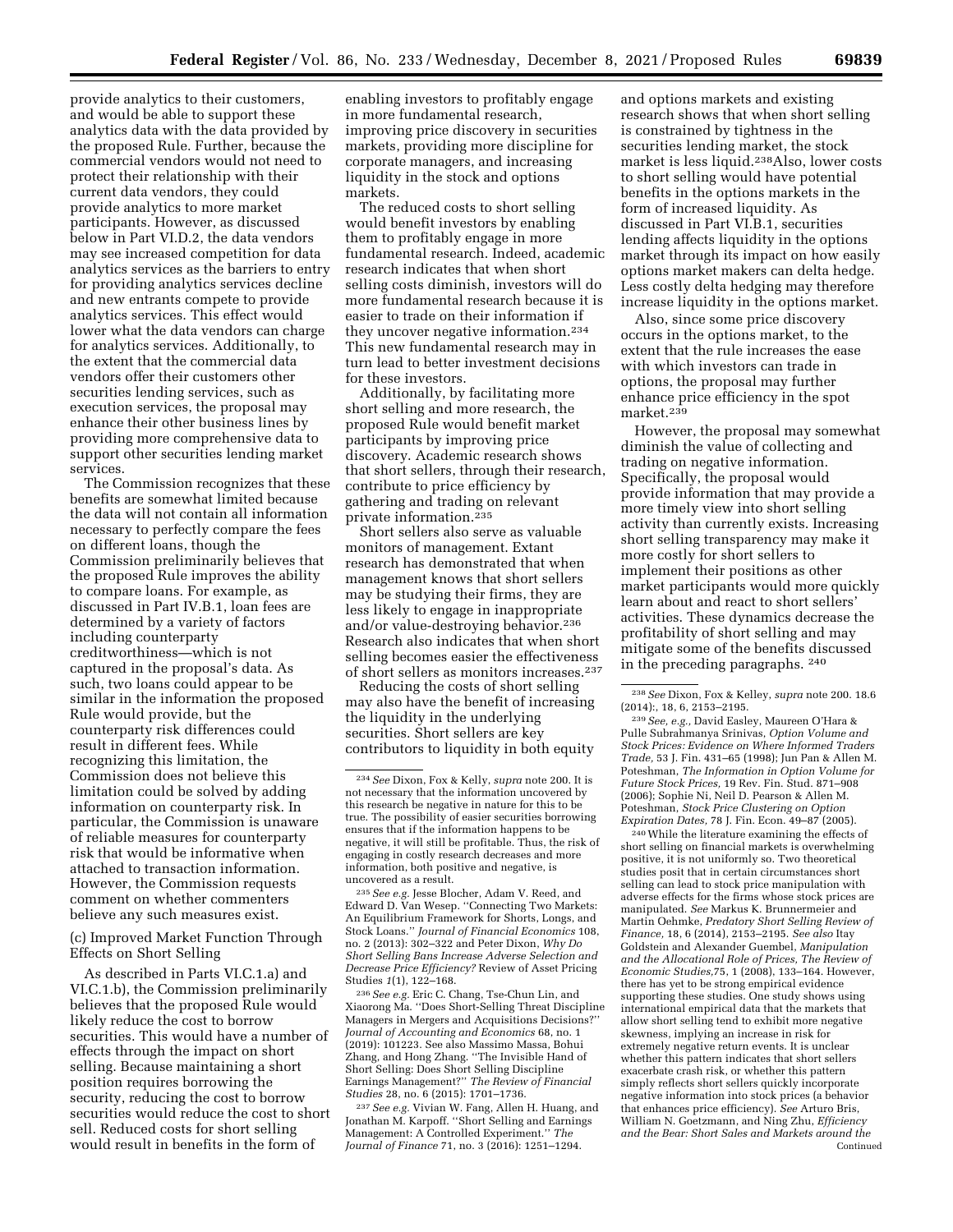(d) Improved Financial Management for Financial Institutions

As discussed in Part VI.B.1, financial institutions such as banks and brokerdealers use the securities lending market in order to manage collateral needed for other transactions. These entities can face the same opacity concerns as do end borrowers and beneficial owners, and thus an increase in market transparency may lead to improved ability to manage collateral.

Also, as discussed in Part VI.B.1, banks borrow securities to manage their balance sheets, and the Commission expects that this too may become easier to do as a result of the proposed Rule, leading to the benefit of improved balance sheet management by banks.

#### 2. Regulatory Benefits

The proposed Rule would improve upon current data sources by providing an RNSA (FINRA is the only RNSA) and the Commission access to securities lending information that identifies the parties to the loans, indicates when a broker-dealer loans its own securities to its customers, and indicates whether the purpose of such a loan was to close out a failure to deliver. Further, the improved access and comprehensiveness and reduced bias of the publicly available data would also accrue to FINRA and the Commission, as well as any other regulators using this data. This access would benefit investors by enhancing regulatory tools employed to promote fair and orderly securities transactions. In particular, benefits to investors could result from improved surveillance and enforcement uses, market reconstruction uses, and market research uses.

#### (a) Surveillance and Enforcement Uses

The party identities and purpose information could facilitate better surveillance by FINRA for regulatory compliance by its members, and could improve its ability to enforce such regulations. Additionally, FINRA would be able to notify another regulator as appropriate.

For example, for FINRA, the information on whether the security is loaned from a broker-dealer's securities inventory to its customer could assist FINRA in determining whether the broker-dealer was charging lending fees or paying rebates commensurate with the market. Thus, beneficial owners and end borrowers, who engage in securities lending transactions, would be protected against potential unfair

*World, The Journal of* Finance, 62, 3 (2007), 1029– 1079.

pricing of securities by broker-dealers. In addition, FINRA can use the data more generally to assist in its surveillance of FINRA Rules 4314, 4320, and 4330 regarding securities lending and short selling that primarily intend to reduce information asymmetry in the securities lending markets. For instance, the proposed Rule could help FINRA identify broker-dealers who tend to lend to or borrow from non-FINRA members to examine compliance with provisions of FINRA rules 4314 and 4330 that entail agreement, disclosure, and other requirements for this activity. In addition, the information on how much borrowing particular FINRA members engage in can assist FINRA in identifying which broker-dealers to examine for compliance with FINRA rule 4320—which contains short sale delivery requirements. These types of activities would better protect investors by helping to ensure that entities engaging in certain securities lending transactions are authorized to do so and are in compliance with applicable regulations. FINRA can also use the information to monitor when brokerdealers are building up risk, thereby protecting broker-dealers' customers against potential instabilities. FINRA could use data on the identity and activity of its members to provide an early warning with regard to the behavior of its members during a short squeeze.

Additionally, the securities lending data would facilitate the Commission's oversight of compliance with Regulation SHO, such as the locate requirement and the close out requirement. In particular, the information on shares available and shares on loan would provide the Commission with a way to identify securities for which obtaining a locate would be more difficult because securities with little difference between shares available and shares on loan would be harder to locate and borrow. Coupled with other data, the Commission could identify short sale orders, short sellers, and their brokerdealers who are active in such securities, which would allow the Commission to more efficiently target broker-dealers for locate examinations. In addition, the information on whether the loan is being used to close out a fail to deliver could assist in examinations for Rule 204 compliance. Importantly, being able to estimate the securities lending revenues and costs of particular participants could help to fine tune disgorgement estimations. The

Commission could also use the data to oversee broker-dealer compliance with Exchange Act rule 15c3–3.241

#### (b) Market Reconstruction Uses

The data provided by the Proposal may help regulators reconstruct market events. For example, in January 2021 trading in so called 'meme' stocks led to many questions about securities lending being asked by law makers, investors, and the media as well as calls by some for increased regulation in some areas.242 The data provided by the proposal would allow for more detailed evaluations of such events in the future than was possible with existing data during January 2021. For example, January 2021 information on market participants' securities lending activity would have provided FINRA and Commission staff a more timely and fulsome view of who was entering into new loans and who was no longer borrowing securities. This would have facilitated a deeper understanding of how the events were or were not impacting market participants. Such analysis can help determine if further regulatory intervention in markets is warranted, and can inform the nature of any intervention.

#### (c) Market Research Uses

Greater access and more comprehensive data on the securities lending market would improve the quality and expand the scope of research by both academics and regulators, which would better inform the regulators. In particular, improving the information available for their policy decisions would promote fair, orderly, and efficient markets and the protection of investors. For example, the data could facilitate research on the effectiveness of regulations such as Regulation SHO or FINRA Rules 4320 and 4330. Additionally, research conducted by academic researchers and market participants could also improve the value of public comment letters on Commission and FINRA proposals, which would also better inform policy decisions.

#### 3. Direct Compliance Costs

The Proposal will require various entities to enter into contracts and develop recording and reporting systems to comply with the proposal. This section provides estimates of those costs.

<sup>241</sup>*See* 17 CFR 240.15c3–3. 242*See, e.g., supra* note 11.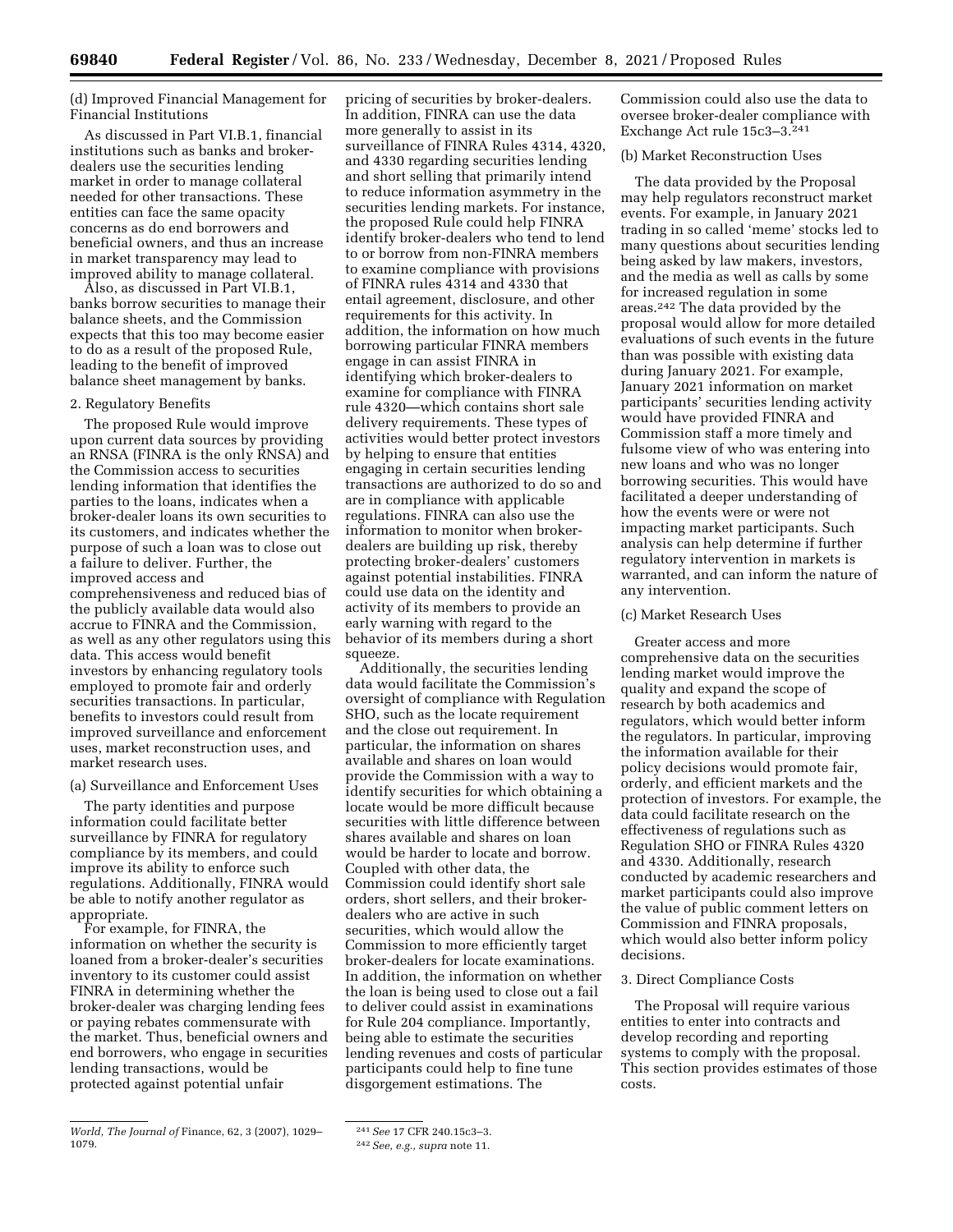# **Table [2]: Total Quantified Compliance Costs**

|                                 | #   | <b>Total Initial Industry Cost</b> | <b>Total Annual Industry Cost</b> |
|---------------------------------|-----|------------------------------------|-----------------------------------|
| Lenders and Reporting<br>Agents | 409 | $$375,000,000^{\circ}$             | $$140,000,000$ <sup>b</sup>       |
| <b>RNSA</b>                     |     | $$3,500,000^{\circ}$               | $$2,480,000$ <sup>d</sup>         |

 $\degree$  \$375,000,000  $\approx$  sum of figures estimated in *infra* Table [3] note p and Table [4] note h. The Commission estimates the wage rate associated with these burden hours based on salary information for the securities information compiled by SIFMA. The estimated wage figure for attorneys, for example, is based on published rates for attorneys, modified to account for a 1,800 hour work-year and multiplied by 5.35 to account for bonuses, firm size, employee benefits, and overhead yielding an effective hourly rate for 2013 of \$380 for attorneys. See Securities Industry and Financial Markets Association, Management & Professional Earnings in the Securities Industry—2013, available at https://www.sifma.org/resources/research/management-and-professional-earnings-in-the-securitiesindustry-2013/. These estimates are adjusted for an inflation rate of 16.83 percent based on the Bureau of Labor Statistics data on CPI-U between September 2013 and August 2021. Therefore, the current inflation adjusted effective hourly wage rates for attorneys are estimated at  $$444$  ( $$380 \times 1.1683$ ), \$365  $(\$315 \times 1.1683)$  for compliance managers,  $\$304$  ( $\$260 \times 1.1683$ ) for senior systems analysts, and \$75  $(\$64 \times 1.1683)$  for compliance clerks.

 $\frac{1}{2}$  \$140,000,000 = figure estimated in *infra* Table [3] note q.

 $\degree$  10,924 hours x (0.75 x \$304/hour + 0.25 x \$368/hour)  $\approx$  \$3,500,000. See supra notes 182 and note a.  $d$  7739.5 hours x (0.75 x \$304/hour + 0.25 x \$368/hour) + 52 hours x \$75/hour  $\approx$  \$2.480,000. See *supra* notes 184, 185, and note a

Table [2] shows that the Commission preliminary believes that the proposed requirements would impose a one-time cost of \$3.50 million and ongoing expenses of \$2.48 million on FINRA, the only RNSA. As discussed in Part V, the RNSA would incur these costs to develop systems to take and disseminate data required by the proposal. These include larger costs associated with creating and maintaining the

infrastructure to enable Lenders to provide the RNSA with the 10c–1 information and entering into written agreements with Lenders, as well as smaller costs associated with providing such information to the public.

Table [2] also shows that Lenders and reporting agents would, in aggregate, incur roughly \$375 million in initial costs and \$140 million annually in ongoing costs to comply with the

proposal. These costs come from costs to develop and maintain systems and from costs to enter into agreements. Tables [3] and [4] break these costs down by those incurred by Lenders and reporting agents based on the decision by Lenders to self-report or use a reporting agent.

**BILLING CODE 8011–01–P**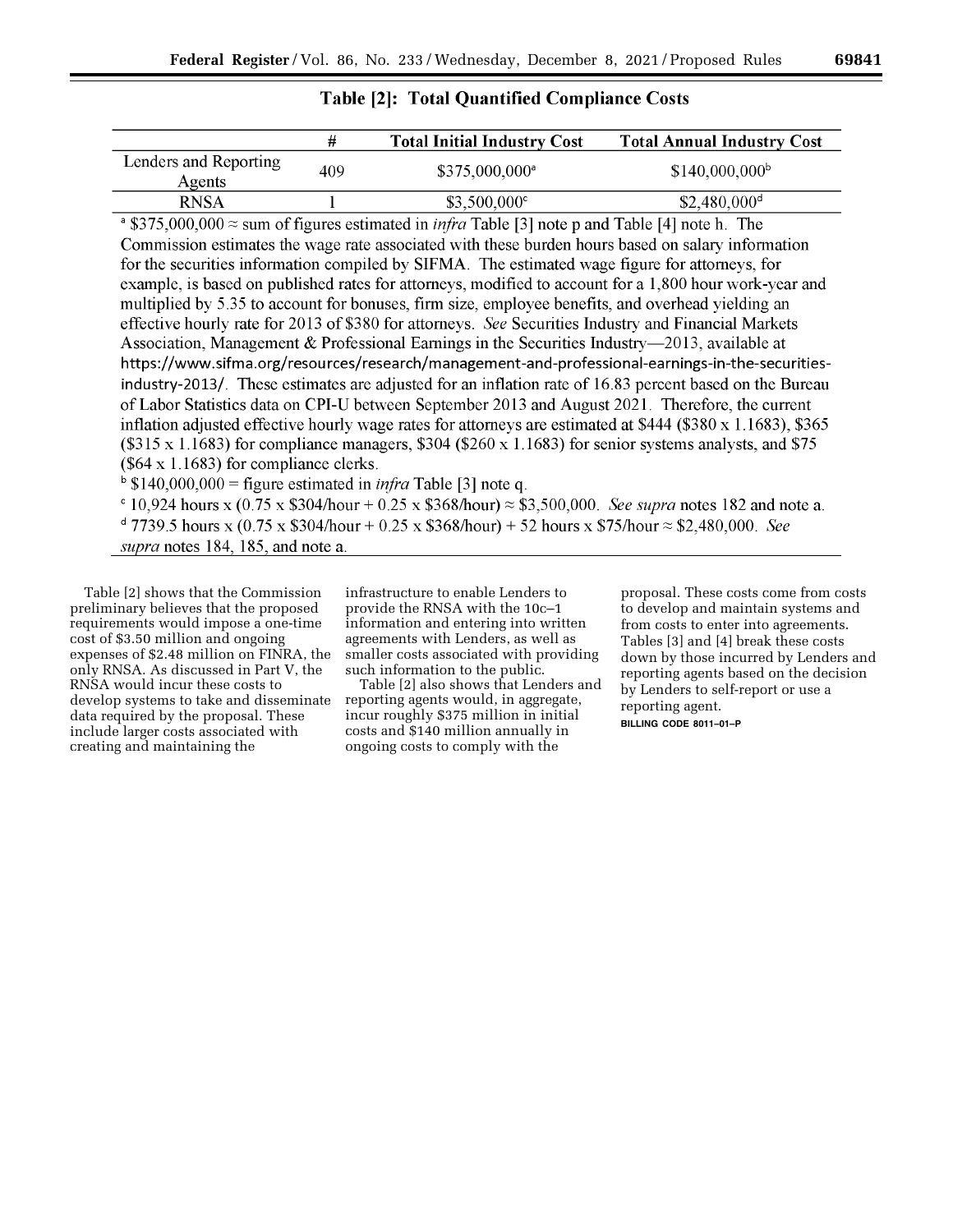| <b>Manitenance Incurred by Lenders and Reporting Agents</b> |     |                               |                              |  |  |
|-------------------------------------------------------------|-----|-------------------------------|------------------------------|--|--|
|                                                             |     | <b>Total Initial Industry</b> | <b>Total Annual Industry</b> |  |  |
|                                                             | #   | Cost (millions)               | Cost (millions)              |  |  |
| Providing Lending Agents <sup>a</sup>                       |     | $$3.46^b$                     | \$1.30 <sup>c</sup>          |  |  |
| Non-Providing Lending Agents <sup>d</sup>                   | 34  | $$19.6^\circ$                 | \$7.34 <sup>f</sup>          |  |  |
| Reporting Agents <sup>8</sup>                               | 94  | \$108 <sup>h</sup>            | \$41.0'                      |  |  |
| Self-Providing Lenders                                      | 139 | \$160 <sup>k</sup>            | $$60.0$ <sup>1</sup>         |  |  |
| Lenders that Would Directly                                 |     |                               |                              |  |  |
| Employ a Reporting Agent <sup>m</sup>                       | 139 | \$80.1 <sup>n</sup>           | $$30.0^\circ$                |  |  |
| Total                                                       | 409 | \$371 <sup>p</sup>            | \$140 <sup>q</sup>           |  |  |
|                                                             |     |                               |                              |  |  |

# Table [3] Quantified Compliance Costs for Systems Development and Maintenance Incurred by Londors and Departing Agents

<sup>a</sup> Providing Lending Agents would provide information directly to an RNSA.

 $^{b}$  10,800 hours x (0.75 x \$304/hour + 0.25 x \$368/hour)  $\approx$  \$3,460,000. See supra notes 146 and Table  $[2]$  note a.

 $\epsilon$  4.050 hours x (0.75 x \$304/hour + 0.25 x \$368/hour)  $\approx$  \$1.300.000. See supra notes 149 and Table  $[2]$  note a.

<sup>d</sup> Non-Providing Lending Agents would use a reporting agent to provide information to an RNSA.

 $\degree$  61,200 hours x (0.75 x \$304/hour + 0.25 x \$368/hour)  $\approx$  \$19,600,000. See supra notes 150 and Table  $[2]$  note a.

 $f$  22,950 hours x (0.75 x \$304/hour + 0.25 x \$368/hour)  $\approx$  \$7,340,000. See supra notes 152 and Table [2] note a.

<sup>8</sup> Reporting Agents would provide information directly to an RNSA.

 $h$  338,400 hours x (0.75 x \$304/hour + 0.25 x \$368/hour)  $\approx$  \$108,000,000. See supra notes 158 and Table [2] note a.

 $126,900$  hours x (0.75 x \$304/hour + 0.25 x \$368/hour) + 4888 hours x \$75/hour  $\approx$  \$41,000,000. See supra notes 160, 166, and Table [2] note a.

<sup>1</sup> Self-Providing Lenders run their own securities lending program and would report information directly to an RNSA.

 $*$  500,400 hours x (0.75 x \$304/hour + 0.25 x \$368/hour)  $\approx$  \$160,000,000. See supra notes 168 and Table [2] note a.

 $187,650$  hours x (0.75 x \$304/hour + 0.25 x \$368/hour)  $\approx$  \$60,000,000. See supra notes 170 and Table [2] note a.

" Lenders that Would Directly Employ a Reporting Agent run their own securities lending program and would use a reporting agent to provide information to an RNSA.

 $\frac{1}{2}$  250,200 hours x (0.75 x \$304/hour + 0.25 x \$368/hour)  $\approx$  \$80,100,000. See supra notes 172 and Table [2] note a.

° 93,825 hours x (0.75 x \$304/hour + 0.25 x \$368/hour) ≈ \$30,000,000. See supra notes 174 and Table  $[2]$  note a.

<sup>p</sup> \$371 million  $\approx$  sum of figures estimated in *supra* notes b, e, h, k, and n.

 $\degree$  \$140 million  $\approx$  sum of figures estimated in *supra* notes c, f, i, l, and o.

### **BILLING CODE 8011–01–C**

Table [3] shows that Lenders and reporting agents would incur an aggregate of roughly \$371 million in initial costs and \$140 million annually in ongoing costs to develop and

maintain systems for reporting securities lending information. These include larger costs associated with developing and reconfiguring their current systems to capture the required

data elements, as well as smaller costs associated with implementing changes and monitoring systems, most of which would be incurred by Self-Providing Lenders.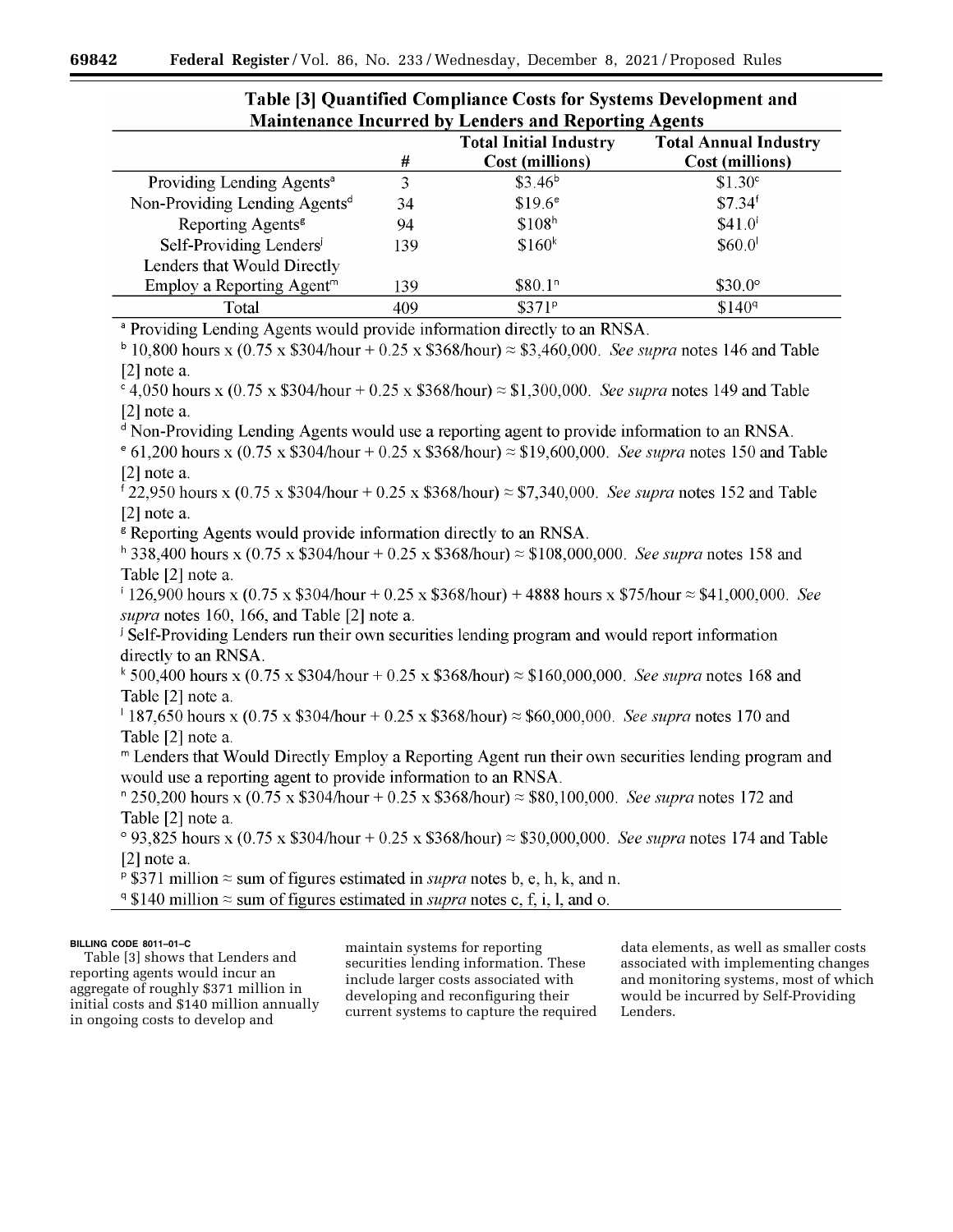|                                                                         | #   | Agreement<br>Counterparty                               | <b>Total Initial</b><br><b>Industry Cost</b>   | <b>Total Annual</b><br><b>Industry Cost</b> |
|-------------------------------------------------------------------------|-----|---------------------------------------------------------|------------------------------------------------|---------------------------------------------|
| Non-Providing Lending<br>Agents <sup>a</sup>                            | 34  | Reporting Agent                                         | \$453,000 <sup>b</sup>                         | \$0                                         |
| Reporting Agents <sup>c</sup>                                           | 94  | Person who Provides<br>10c-1 Information<br><b>RNSA</b> | $$1,250,000$ <sup>d</sup><br>$$7,050^{\circ}$$ | \$0<br>\$0                                  |
| Lenders that Would<br>Directly Employ a<br>Reporting Agent <sup>f</sup> | 139 | Reporting Agent                                         | $$1,850,000$ <sup>g</sup>                      | \$0                                         |
| Total                                                                   | 267 |                                                         | \$3,560,000 <sup>h</sup>                       | \$0                                         |
| <sup>a</sup> See sunra note Table [3] note d                            |     |                                                         |                                                |                                             |

# Table [4]: Quantified Compliance Costs of Entering into Agreements

See supra note Table [3] note d.

 $\frac{1}{2}$  1020 hours x \$444/hour  $\approx$  \$453,000. *See supra* notes 154 and Table [2] note a.

" See supra note Table [3] note g.

 $\alpha$  2,820 hours x \$444/hour  $\approx$  \$1,250,000. See supra notes 162 and Table [2] note a.

<sup>e</sup> 94 hours x \$75/hour  $\approx$  \$7,050. See supra notes 165 and Table [2] note a.

<sup>f</sup> See supra Table [3] note m.

 $\frac{1}{2}$  4,170 hours x \$444/hour  $\approx$  \$1,850,000. See supra notes 178 and Table [2] note a.

<sup>h</sup> \$3,560,000  $\approx$  sum of figures estimated in *supra* notes b, d, e, and g.

Table [4] shows that Lenders and reporting agents would incur an aggregate of \$3.56 million in initial costs and \$0 annually in ongoing costs to enter into agreements for reporting securities lending information. These include costs associated with drafting, negotiating, and executing agreements with counterparties, most of which would be incurred by Lenders that would directly employ a reporting agent, but there would not be ongoing costs because once an agreement is signed, there would be no need to modify the written agreement or take additional action after it is executed.

In addition to the above enumerated costs, the estimated 409 reporting entities would also be required to pay reporting fees to the RNSA. The Commission estimates these costs would be reasonably related to the cost that the RNSA would incur to administer and distribute the data.243 As

shown in Table [2], the Commission expects the RNSA to incur ongoing costs of \$2.48 million per year. Consequently, dividing the cost incurred by the RNSA by the 409 reporting entities to estimate the fees for the reporting entities results in an annual fee per reporting entity of approximately \$6,000, or approximately \$500 per month. This estimate represents a lower bound on the estimated fees levied by the RNSA as the RNSA likely would need to recoup some of the initial fixed costs associated with administering the data.<sup>244</sup>

#### 4. Indirect Costs

Given the fixed costs associated with establishing and maintaining systems to report data, or the costs associated with having another entity report data, the Commission preliminarily believes that the proposed Rule may cause some smaller lending programs and brokerdealers to exit the market for lending services, potentially leading to slightly more consolidation in the lending program and broker-dealer space.245

This may pose indirect costs on these broker-dealers' and lending programs' customers. Such costs would include the cost of switching to a new brokerdealer or lending program, the loss of potentially more suitable options for such services if the exiting entity was highly specialized, and potentially higher prices associated with reduced competitive pressures.

In the discussion of competition in Part VI.D.2, the Commission further discusses the possibility of exit by broker-dealers and lending programs from the securities lending market, along with a mitigating factor which the Commission preliminarily believes would reduce the chance of such exits.

5. Risk of Circumvention Through Repurchase Agreements

The Commission recognizes a risk that the comprehensiveness of the data, and hence the benefits that accrue due to the comprehensive nature of the data, would be diminished if the proposal induces market participants to substitute repurchase agreements (''repo'') for securities lending agreements.246 This substitution may

<sup>243</sup>SRO rule filings are subject to notice, comment and Commission review pursuant to Section 19 of the Exchange Act. The SRO must demonstrate that proposed fees satisfy Exchange Act requirements, including that such proposed fees equitably allocate reasonable dues, fees and other charges among members and issuers and other persons using the SRO's facilities. Further, such proposed fees cannot not impose any burden on competition not necessary or appropriate in furtherance of the purposes of the Exchange Act. When competitive forces do not constrain costs, such as with data products such as TRACE or the data provided by this Proposal, SROs can satisfy Exchange Act requirements by demonstrating that fees are reasonably related to costs. *See infra* Part V.E.

<sup>244</sup>The numbers provided in this section are estimates. To the extent the Commission has overor underestimated burden hours or hourly costs, or the number of entities subject to each reporting requirement, the actual compliance costs may be higher or lower. However, the Commission views the estimates provided herein as best guess estimates based on the information currently available to the Commission.

<sup>245</sup>*See infra* Part VI.D.2 (discussing possible entry and exit from the market for broker-dealer and lending program services).

<sup>246</sup> In a repurchase agreement, one party sells an asset, usually a Treasury security or other fixed income security, to another party with an agreement to repurchase the asset at a later date at a slightly higher price. Repo contracts are a common form of short-term corporate financing. In a repo, the party selling the security is similar to the lender in a securities lending agreement; the party purchasing the security is similar to a borrower in cash Continued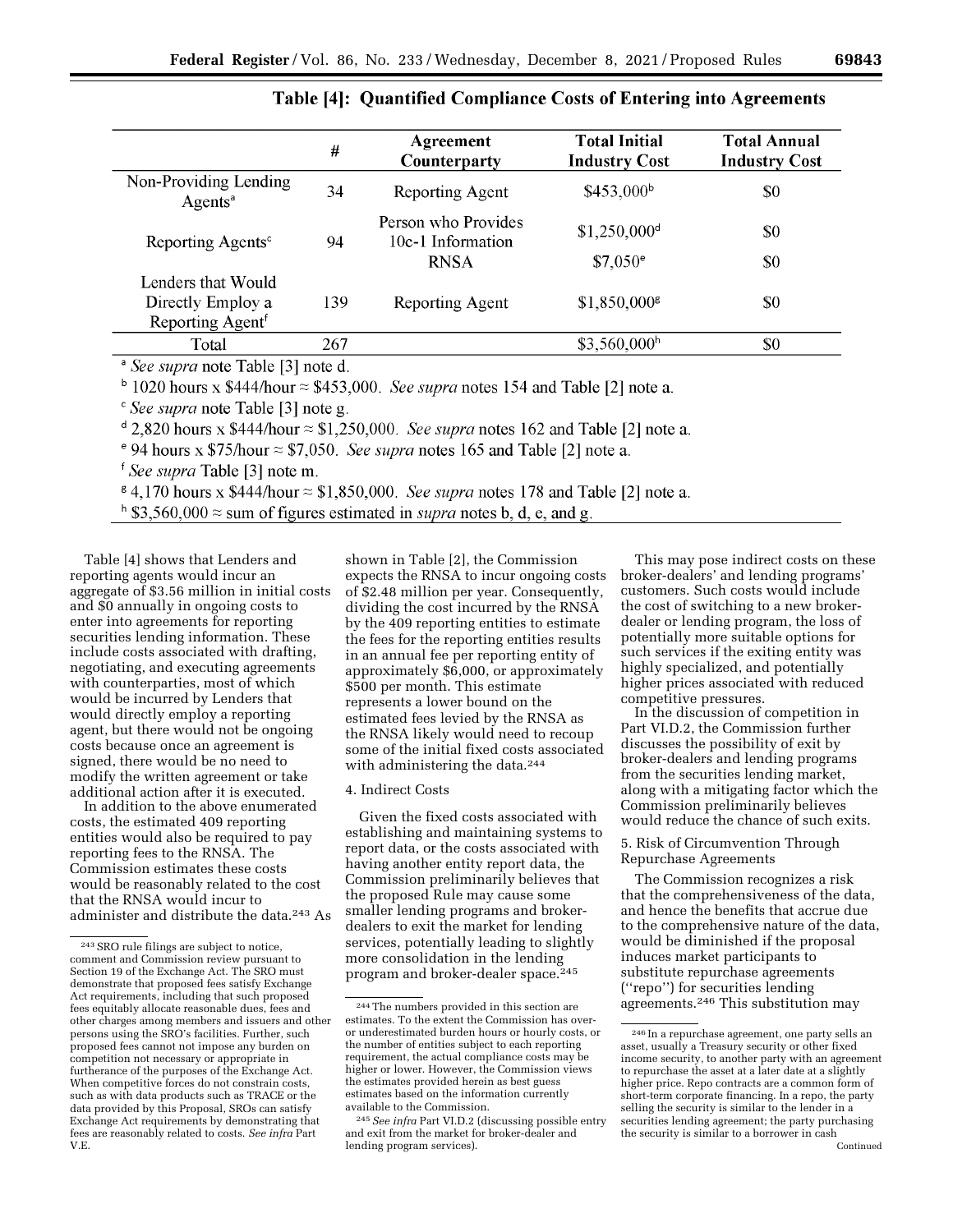occur because a cash collateralized securities loan is economically very similar to a repo. While the Commission is unaware of short sales of equities currently being facilitated by repo contracts, the Commission understands that in fixed income it is fairly common for entities wishing to short sell a bond to facilitate that transaction with a repo instead of a securities loan.

The Commission preliminarily believes that this risk varies across asset classes. In equities, the Commission preliminarily believes that the current risk of such migration may be minimal because of the lack of a well-developed repo market for equities. However, this risk may increase if the market for equity repos becomes more developed in the future.247 Among fixed income securities the risk is substantially greater due to a well-developed repo market for fixed income securities and the established practice of using both securities loans and repo transactions to facilitate short sales of fixed income securities. In all asset classes, if the Proposal leads to improvements in the functioning of the securities lending market, then the risk of migration may diminish as improved efficiency in the securities lending market may diminish the incentive to transfer activity to the relatively less developed equity repo market.

Should this substitution affect a significant volume of securities lending, certain benefits and costs discussed above would decline. The less comprehensive data could reduce the extent to which the proposal reduces any bias in the data. For instance,

247The Commission preliminarily views it as unlikely that the equity repo market will develop to a similar extent as the fixed income repo market in the near future. Repos are primarily used for short term finance and due to the volatility of equities relative to fixed income securities, equities are a significantly riskier collateral type, limiting their appeal as ''collateral'' for short term finance.

market participants who use the data to price securities loans would have a less accurate and potentially biased view of the market, which would limit the improvements to efficiency. Additionally, regulators using the data to determine lending market conditions at the time of, for example, a Reg SHO violation would be using less precise data—limiting the benefits of Reg SHO enforcement. On the other hand, such substitution could reduce compliance costs for some. Obviously, those substituting into repo would incur lower compliance costs from the proposed Rule, including one-time implementation costs if they replaced all securities lending with repo. Further, a significant substitution would reduce the ongoing costs of the RNSA because the RNSA would not have to collect and process as many transaction reports.

### *D. Impact on Efficiency, Competition, and Capital Formation*

### 1. Efficiency

In the securities lending market, the availability of new 10c–1 information for market participants would lead to more efficient prices for securities loans.248 The reduction in asymmetric information in the market for lending programs and broker-dealers may also make those markets more efficient.249 Additionally, the Commission preliminary believes that the proposal may have secondary effects that could increase price efficiency in the stock and options market.250 Also, the increased ease with which banks and other financial institutions would be able to manage collateral and balance sheets as a result of the proposed Rule could lead to increased efficiency in their functioning and in those markets in which they play a role.

### 2. Competition

The Commission preliminarily believes that the net impact of the proposal on competition is difficult to predict, in that some aspects would likely increase competition and some aspects would likely reduce competition. The markets in which competition would likely be impacted are the markets for broker-dealer services, lending programs and securities lending data vendors.

The Commission preliminarily believes that the increased access to securities lending information would increase competition between lending programs, and between broker-dealers. The new 10c–1 information would

allow all participants in the securities lending markets to observe data that could serve as benchmarks for performance of both lending programs and broker-dealers when they act on behalf of their respective customers in the market.251 This would permit better monitoring of the performance of these entities by their respective customers, and would likely force these entities to do more to match the performance of their competitors, to the extent that they do not already do so.

Also, the increased ability for brokerdealers to monitor conditions in the lending market may encourage new broker-dealers to enter the market, further increasing competition for broker-dealer services. This same argument may be true for platforms that engage in securities lending. Improved data may allow for better evaluation of the performance of such platforms and may also lower barriers to entry for new platforms—enhancing competition among securities lending platforms.

At the same time, the reduction in asymmetric information in the securities lending market that would result from the proposed Rule would diminish broker-dealer and lending program profits to the extent that it reduces their current information advantage over their customers.252 To this end, some brokerdealers and lending programs whose profitability primarily depends on economic inefficiencies associated with asymmetric information may exit the market for facilitating securities loans.

The Commission also preliminarily believes that given the significant fixed costs of implementing the systems required by the proposed Rule for lending programs to report to an RNSA, smaller<sup>253</sup> lending programs and broker-dealers may be forced to consolidate or exit the lending market. The Commission preliminarily believes that a mitigating factor leading to less consolidation is that the current relationship and network structure of lending programs and broker dealers already favors larger lending programs and broker-dealers who have the resources to maintain relationships with more and larger securities lending counterparties. Consequently, the Commission preliminarily believes that the market for lending programs and broker-dealer security borrowing

collateralized securities lending. In both cases, the transaction is facilitated by cash transferring from the purchaser (borrower) to the seller (lender). In a securities loan, the cash is in the form of collateral while in a repo transaction the cash is payment for the security. In both cases, the purchaser or borrower becomes the legal owner of the security. To unwind the repurchase agreement or securities loan, cash transfers back to the purchaser in terms of the repurchase cost for a repo or in the form of returned collateral in a securities loan. Repos and securities loans differ in that repos typically are primarily used for short-term financing while securities loans typically are used to gain access to the security itself. Also loans generally allow the lender to recall the security on demand while repos do not. Additionally, the cash received by the seller of a repo is often not re-invested but is used to finance the operations of a company whereas the cash received in a securities loan is generally reinvested in low risk fixed income securities for the life of the loan. *See e.g.* Gary Gorton & Andrew Metrick, ''Securitized Banking and the Run on Repo,'' 104 *J. Fin. Econ.* 425 (2012).

<sup>248</sup>*See supra* Part VI.C.1.(b).

<sup>249</sup>*See supra* Part VI.C.1.(a).

<sup>250</sup>*See supra* Part VI.C.1.(c).

<sup>251</sup>*See supra* Part VI.C.1.(b).

<sup>252</sup>*See supra* Part VI.C.1.(a).

<sup>253</sup>The term ''smaller'' in the Economic Analysis does not mean that these are "small businesses" ''small entities'' for purposes of the Regulatory Flexibility Act. *See infra* Part VII. Rather, smaller is meant to convey the size of these entities in relation to larger market participants engaged in securities lending transactions.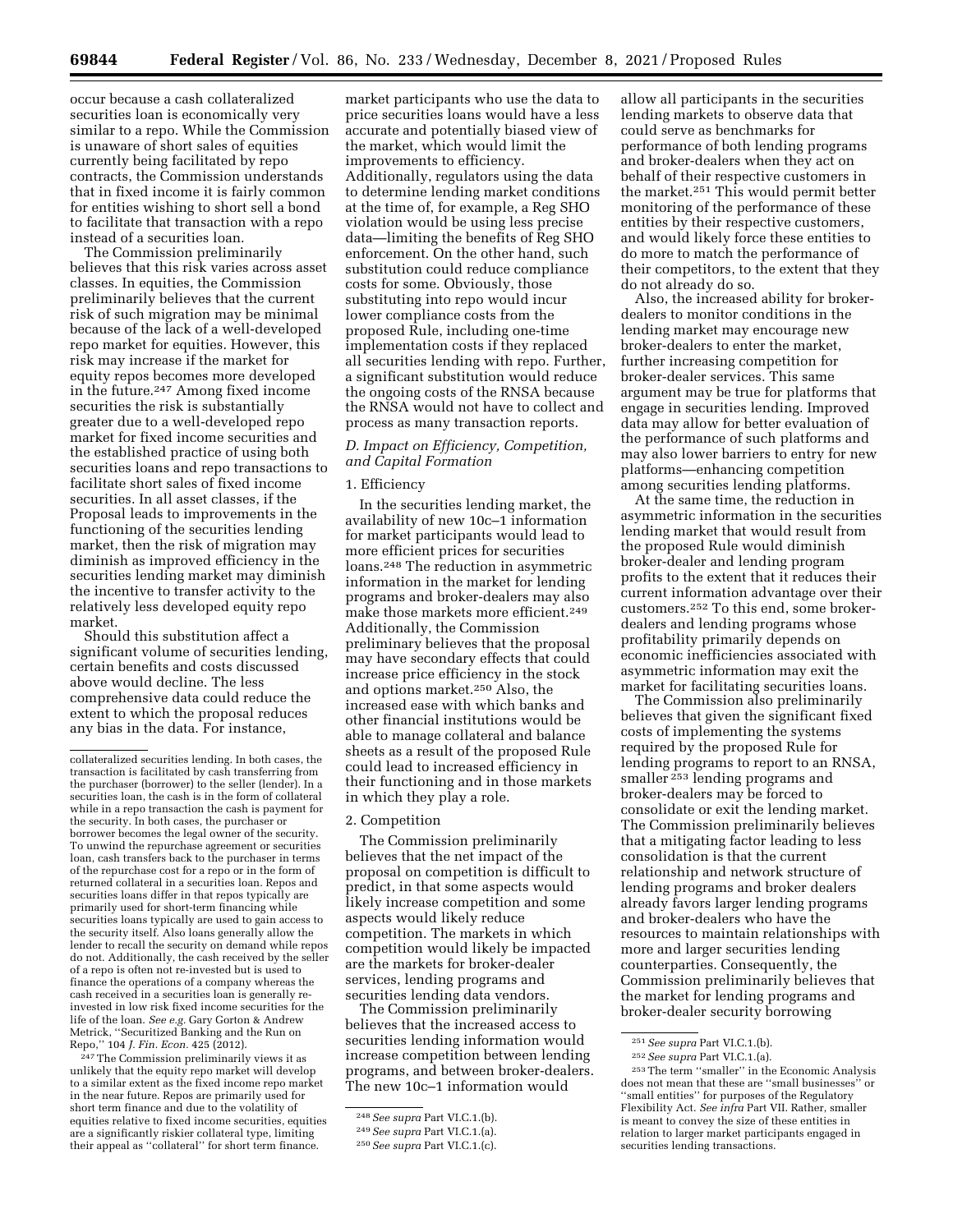services is already likely dominated by larger lending programs and brokerdealers that the Commission does not believe would cease operating as a result of these fixed costs.254

The Commission preliminarily believes that the new information provided in the Rule would change the competitive landscape for analytics services by increasing opportunities for enhancing products and services that depend on securities lending data and lowering barriers to entry concerning who can provide those services. Increased competition in this space will likely lead to more options for consumers of analytics services, lower prices, and improved analytics services. The new information available through the RNSA as a result of this proposal would produce an alternative to the existing data vendor products. The Commission preliminarily believes that it would be hard for a vendor to offer value with data not derived from the proposed new information, since data not based on proposed new information would be unlikely to be as comprehensive.255

#### 3. Capital Formation

The Commission preliminarily believes that the impact of the proposal on capital formation would be small, but positive. In particular, improved price discovery in securities markets 256 and improved balance sheet management by financial institutions 257 could facilitate improvements in the provision of capital. In addition, the proposed Rule would reduce the costs of short selling. To the extent that this effect would enhance short selling activity, it may facilitate more effective discovery of negative information that in turn could lead to more efficient allocation of capital.

#### *E. Alternatives*

### 1. Broker-Dealer Reporting

The Commission could require only broker-dealers, rather than all participants, to report securities lending transactions to the RNSA. The Commission preliminarily believes that this alternative would be less costly overall than the proposal. Specifically,

non-broker-dealer Lenders would not incur any of the costs of reporting. As a result, fewer entities would incur costs. Further, most broker-dealers already have connections to FINRA so the overall implementation costs associated with connecting to FINRA would be lower.

In addition, because most broker dealers currently have relationships with FINRA, the Commission preliminarily believes that this alternative could be implemented sooner, allowing the market and market participants to internalize the benefits of securities lending transparency sooner.

However, the reported transaction data would not provide a comprehensive view into the securities lending market. Even though brokerdealer activity makes up a significant majority of securities lending transactions, the alternative would exclude other significant players such as lending programs. Thus, the alternative would obscure a large swath of the Wholesale Market, making it more difficult for lending institutions, for example, to benefit from securities lending transparency because the included data would provide a less relevant benchmark.

Requiring only broker dealers to report data could also create a competitive advantage for non-broker dealer entities that engage in securities lending. Such entities would not be required to report their transactions and thus would have lower costs. They would also be in a position to attract business from entities seeking to keep their transactions out of the public view, further tilting the economic landscape in their favor. This effect both could create an uneven playing field for entities engaged in the securities lending market and could also further dilute the value of the data provided by the proposed Rule, diminishing the benefits of the rule.

2. Publicly Releasing the Information in  $10c-1(d)$ 

As an alternative to the proposal, the Commission could consider publicly disclosing the information in 10c–1(d), namely available identifiers for each party to the transaction, whether the security is loaned from a broker's or dealer's securities inventory to a customer of such broker or dealer, and if known whether the loan is being used to close out a fail to deliver.

Information on who the parties to the transaction are and whether a broker or dealer is lending to its own customer could refine the context around the data elements in 10c–1(b) and (c), which are proposed to be public. Such refinement

would be likely to alter trading strategies, which could have both positive and negative effects on market quality. For example, this information could allow the market to identify the positions of large short sellers. Empirical studies support the idea that short sellers are informed, suggesting that additional information about short selling could help investors better value securities.<sup>258</sup> Professional traders, might seek to profit by developing trading strategies based on signals from the identities of those borrowing securities, particularly those borrowing a high volume. In addition, the information could be used to reduce the search costs in the securities lending market.

However, the information on whether the security loan is being used to close out a fail to deliver may be of little use to anyone other than regulators. At this time, the Commission is unaware of potential non-regulatory uses of such information that would be beneficial to the market.

The alternative would result in higher costs to the RNSA, to those who access the data, and to participants in the securities lending market. The RNSA would incur higher costs to release the greater volume of data and those who access the data would incur higher costs to import and process the data. Trading strategies incorporating the identities of borrowers and lenders could negatively impact those borrowers and lenders in ways that could ultimately degrade price efficiency. In particular, identifying large short sellers could facilitate ''copycat strategies'' that seek to profit by copying the activity of others believed to have better information or by trading ahead of them.259 If it facilitates such trading strategies, releasing the identities of short sellers could act as a constraint on fundamental short selling, reducing the incentives to conduct fundamental research.260 Less fundamental research

259*See* Congressional Study, ''Short Sale Position and Transaction Reporting,'' at available at *[https://](https://www.sec.gov/files/short-sale-position-and-transaction-reporting%2C0.pdf) [www.sec.gov/files/short-sale-position-and](https://www.sec.gov/files/short-sale-position-and-transaction-reporting%2C0.pdf)[transaction-reporting%2C0.pdf](https://www.sec.gov/files/short-sale-position-and-transaction-reporting%2C0.pdf)* at 52 and 53.

260*See* Sanford J. Grossman & Joseph E. Stiglitz, On the Impossibility of Informationally Efficient Markets, 70(2) Am. Econ. Rev. 393–408 (1980).

<sup>254</sup>An additional mitigating factor in the case of broker-dealers is that the Commission views it as likely that smaller broker-dealers currently contract with larger broker-dealers to help facilitate securities loans for their customers, and thus, may be able to easily contract with these larger brokerdealers to also act as a reporting agent on their behalf. This dynamic may limit the potential for new entrants the broker-dealer space to compete with established broker dealers.

<sup>255</sup>*See supra* Part VI.B.2

<sup>256</sup>*See supra* Parts VI.C.1.(b), VI.C.1.(c).

<sup>257</sup>*See supra* Part VI.C.1.(d).

<sup>258</sup>*See, e.g.,* Joseph E. Engleberg, Adam V. Reed & Matthew C. Ringgenberg, *How are Shorts Informed?: Short Sellers, News, and Information Processing,* 105 J. Fin. Econ. 260–78 (2012); David E. Rapach, Matthew C. Ringgenberg & Guofu Zhou, *Short Interest and Aggregate Stock Returns,* 121 J. Fin. Econ. 46–65 (2016). However, one academic study finds that prices react to short sales even when short sales are not transparent to the market. *See* Michael J. Aitken, Alex Frino, Michael S. McCorry & Peter L. Swan, *Short Sales Are Almost Instantaneously Bad News: Evidence from the Australian Stock Exchange,* 53(6) J. Fin. 2205–2223 (Dec. 1998).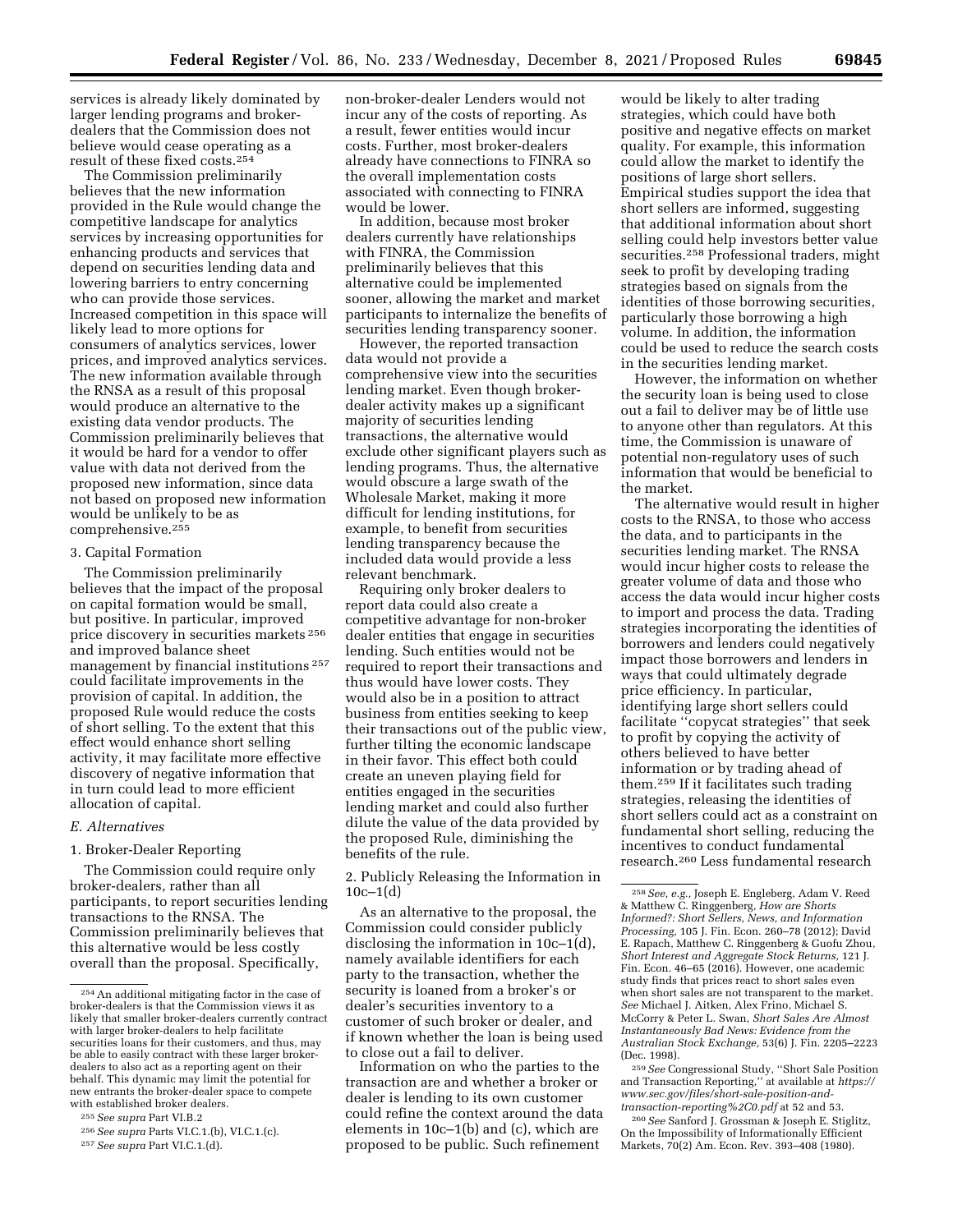could potentially result in over- or under-pricing, because prices would not incorporate information short sellers would have otherwise collected and traded on. Revealing the identities of participants and when they are borrowing to close failures to deliver in the securities lending market could also result in pressure on lenders to recall loans or negative campaigns against short sellers.

### 3. Additional Information in the Reported or Disseminated Information

The Commission could consider alternatives that would add additional fields to the reported information or to require the RNSA to compute derived fields for public dissemination. For example, the Commission could require the RNSA to calculate and disseminate the utilization rate calculated from the shares on loan and the shares available to loan. The utilization rate is a commonly used measure for determining the availability of shares to borrow, which could be useful for market participants in complying with the locate requirement of regulation SHO and for broker-dealer back offices in planning their borrowing activity. However, because shares on loan and shares available are an end-of-day measure, to the alternative would not provide benefits from real time utilization rates. Further, individual users may prefer to calculate utilization rates themselves with bespoke adjustments. The calculation would require additional processing resources of the RNSA. While the alternative would require the RNSA to calculate and disseminate utilization rate, the proposal does not preclude the RNSA from doing so if users demand the measure.

The Commission could add required data elements to 10c–1(e) to indicate the extent to which volume of shares available to lend that comes from sources that are less accessible to acquire or that could be restricted. Securities, such as securities owned by broker-dealer customers who have agreed to participate in a fully paid lending program, and the securities in broker-dealers' margin customers' accounts, may be readily available to the broker-dealer managing the accounts, but may not be available for others. Further, because beneficial owners that engage in securities lending consistent with the SEC staff's current guidance may restrict the portion of their portfolios that can be on loan at any point in time,261 they, or their lending agents, may report more shares available

to lend than they could lend out all at once, particularly when they are far from their limit. Therefore, these two additional fields can facilitate estimating refined measures of the utilization rate that exclude shares that market participants might not be able to reach. As such, these alternative measures could improve the accuracy of the data provided by 10c–1(e). On the other hand, these additional fields would increase the complexity and the costs of reporting, processing and disseminating the securities lending information.

The Commission could also include in 10c–1(d) information on whether, if the lender is a broker or dealer, the securities are borrowed from customers who have agreed to participate in fully paid lending programs or from securities owned in its margin customers' accounts. Such information would improve the efficiency of surveillance of, for example, compliance with Rule 15c3–3(b)(3) related to providing the lender collateral to secure the loans of securities when brokerdealers lend shares from fully paid or excess margin securities from customers. As such, this information would help protect investors. Including this data would likely increase initial costs associated with the rule for brokerdealers as it would require expanding systems beyond the current proposal to capture the data. However, the Commission preliminarily believes that broker-dealers likely already have ready access to this data, thus the Commission does not expect that including such data would significantly affect broker-dealer operations after the initial set-up costs.

261*See supra* note 109. 262*See, e.g.,* FINRA Rule 4314. already collect much of this The Commission could also require entities to report in their lending transactions whether a given loan was transacted on their own behalf, or on behalf of a customer. That is, is the loan transacted on a principal or agent basis? This alternative would allow FINRA and the Commission to oversee compliance with various regulations. This data could allow examiners at the Commission and FINRA to review transactions that occur by an entity on a principal and agent basis to look for systematically different terms between the two different types of transactions by the same broker dealer. Such differences may flag to regulators that broker-dealers are not fulfilling their obligations and may be in violation of existing rules. Requiring such data would add complexity and additional cost to the rule. However, these costs may be minimal for broker-dealers, who are FINRA members, as the Commission understands that FINRA members

information.262 However, the Commission is unaware of any regulation or rule requiring non-FINRA members to collect this information, consequently this alternative may significantly increase costs for non-FINRA members who would be required to build out systems to collect and report such information.

4. Alternative Timeframes for Reporting or Dissemination

The Commission could consider alternative delays for reporting or disseminating the securities lending transaction information. For example, the Commission could require reporting timeframes of less than fifteen minutes as well as more than fifteen minutes. The Commission also could require reporting transactions at the end of the day only. Further, the Commission could require the RNSA to delay the dissemination of transaction reports instead of disseminating as soon as practicable.

Because trades cannot be disseminated until after they are reported, alternative reporting timeframes reflect different tradeoffs between the value of disseminating security loan terms close to the time of a trade and the cost of reporting trades at shorter time horizons. Alternatives requiring reporting timeframes of less than 15 minutes may be more costly to implement. Currently, 15 minute reporting is used in various settings. For instance, TRACE requires reporting trades at the 15 minute time horizon, and some of the data vendors release data at 15 minute intervals. These facts suggest that the industry has experience with reporting information to regulators and data vendors at 15 minute horizons. Consequently, the Commission preliminarily expects that deviating from this time horizon to require a shorter timeframe may significantly increase costs associated with complying with the rule. In contrast, alternatives allowing a longer time to report would also delay the dissemination, which could reduce the price discovery and price efficiency benefits associated with an increase in transparency if securities lending transactions occur frequently enough. Additionally, the Commission preliminarily believes that longer reporting horizons would likely not decrease the cost substantially due to the automated nature of the securities lending transactions and the need to build out systems regardless.

Alternative dissemination timeframes reflect different tradeoffs between price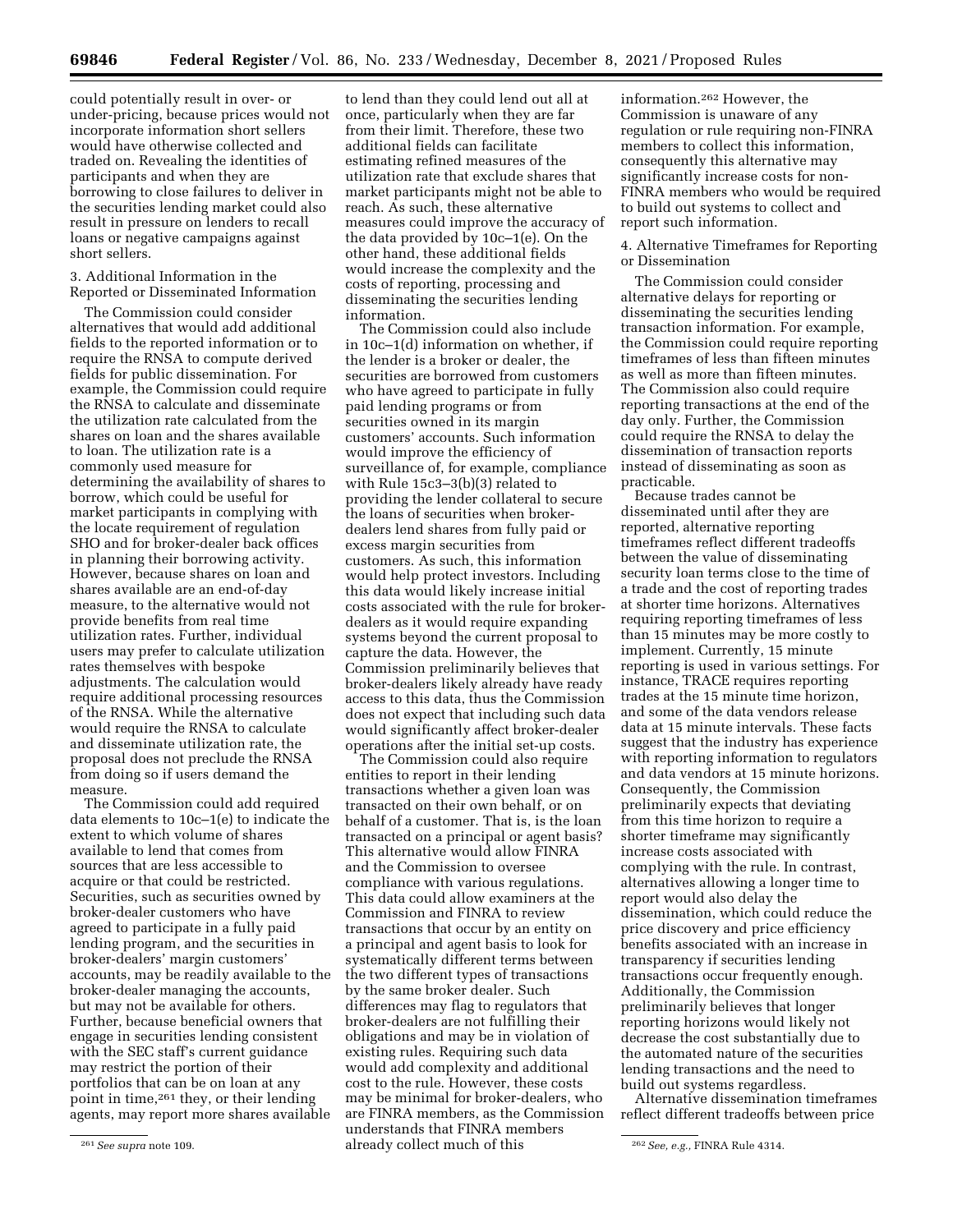discovery and price efficiency benefits on one hand and harmful information leakage on the other, as well as the cost of reporting at a faster or slower horizon. An alternative dissemination timeline could require a later dissemination time for large trades. However, intermediaries in the securities lending market do not generally take on risk the way dealers do in other markets where dealers have argued for delays, such as the corporate bond market.263 For instance, intermediaries in the corporate bond market frequently hold large inventories and buy, sell, and facilitate trades out of their own inventory—assuming significant inventory risk in the process. This is not true in the securities lending market where broker-dealers are more likely to facilitate transactions between lending programs and end borrowers.

The current Proposal requires the RNSA to disseminate transaction-level information as soon as practicable. Alternatively, the Commission could limit the proposal by requiring the RNSA to aggregate the transaction–level information prior to disseminating. Specifically, the RNSA could aggregate the data in items identified in 10c–1(b) and (c) and make it public at the end of the day it is reported. Given the need to build out systems regardless and the automated nature of securities lending transactions, the Commission preliminarily believes that this alternative would likely be nearly as costly to implement as the current proposal for entities reporting data to the RNSA. It would, however, likely lower costs to the RNSA as they would not be required to build out systems capable of intraday dissemination. Additionally, daily aggregate data would not provide the same price discovery benefits as the current proposal. Specifically, market participants could not use intraday trends in the securities lending market to make investment decisions. Also, without a comprehensive transaction tape, it would be more difficult for market participants to study and understand pricing dynamics in the securities lending market. The

alternative would also make it more difficult for end investors to determine if the terms that their broker-dealer offers are consistent with current market prices—rendering it more difficult for investors to evaluate the performance of their broker-dealer. Similarly, without transaction data beneficial owners would be hampered in their ability to determine whether the terms for loans secured by their lending agents were consistent with market conditions for loans with similar characteristics rendering it more difficult for beneficial owners to evaluate the performance of their lending agents—reducing the benefits of improved competition. The lack of a lending tape may also hinder broker-dealers from determining if the terms being offered by a lending agent for a loan are consistent with market conditions for similar loans. The diminished transparency of this alternative relative to the Proposal may also lead to less improvement in the efficiency of the securities lending market leading to fewer short selling benefits described above in Part IV.C.1.(c) This alternative would also hamper research into the securities lending market by academics, regulators, and other market participants as they would be prevented from performing intraday and event study analysis on the securities lending market.

The Commission could also require alternative time frames for reporting the data required in paragraph (e) of the proposed rule regarding shares on loan and shares available to the RNSA. The Commission preliminarily believes that time horizons longer than what is required in the current proposal would diminish the usefulness of the data by making it less timely. Additionally, due to the automated nature of the industry, the Commission preliminarily does not believe that longer reporting horizons would significantly decrease the cost of compliance. Moreover the Commission could require reporting at time horizons that are shorter than what is currently required in the proposal. Such data may be somewhat more timely, but the Commission preliminarily believes that shorter requirements would be a deviation from current industry standard and thus may significantly increase the cost of implementation.

these arguments. The case of the currently proposed. Given  $\frac{264}{3}$  See infra note 243. Finally, the Commission could require the RNSA to distribute the collected data required in paragraph (c) at different horizons, such as by the following morning instead of by the end of the following day. This alternative would allow market participants to benefit from the data a business day

the automated nature of the data, this alternative may not be significantly costlier than the current proposal, although it would not allow the RNSA to process the data during regular business hours potentially limiting the amount of data validation the RNSA could perform prior to distributing the data.

### 5. Allow an RNSA To Charge Fees To Distribute the Data

The Commission could consider allowing the RNSA to charge fees to access the securities lending data, similar to the model currently employed with TRACE data.

The effect on costs of this alternative would follow from allowing the RNSA an additional way to obtain revenue from providing new 10c–1 information. This additional revenue could help pay for costs to collect and disseminate the data. It may also allow the RNSA to reduce the reporting fees it would charge under the proposed Rule.

As discussed in Part VI.C.3, the Commission preliminarily believes that fees levied by the RNSA would be reasonably related to cost.264 Thus, the estimates provided in that section could be either entirely applied to entities purchasing data, or they could be split between providers and purchasers of data. In the case that fees were applied primarily to subscribers of data, and if all 409 entities providing data were the only entities to subscribe to the data, then as discussed in Part VI.C.3, estimated annual fees to subscribe to the data would be approximately \$6,000 per year. This estimate would go down if the RNSA chose to split the fees between data subscribers and data providers. It would also go down if more than the 409 estimated entities providing data chose to subscribe the data. This estimate is similar to the fees currently charged for a TRACE enterprise license. As discussed in part VI.C.1, TRACE has been successful in mitigating inefficiencies in the corporate bond market. Consequently, given the experience with TRACE and the expectation that most of the entities likely in a position to effect the securities lending market or to use information from the securities lending market to affect other markets would subscribe to the data even if there was a cost to subscribing, the Commission preliminarily believes that allowing the RNSA to charge for data would likely still result in significant benefits to the securities lending market.

This alternative would also reduce benefits relative to the proposed Rule, in

<sup>263</sup> In the corporate fixed income market, some participants argued for the delay in the dissemination of information on large trades. Specifically, they argue that immediate dissemination coupled with 15-minute reporting times harms institutional investors because dealers are either less willing to trade with them or dealers charge them higher markups to offset the costs of offsetting large transactions *See, e.g.,* comments from JPMorgan & Co. on the Fixed Income Market Structure Advisory Committee (FIMSAC), available at *[https://www.sec.gov/comments/265-30/26530-](https://www.sec.gov/comments/265-30/26530-3974442-167144.pdf) [3974442-167144.pdf.](https://www.sec.gov/comments/265-30/26530-3974442-167144.pdf)* The Commission notes that we are unaware of any empirical data in support of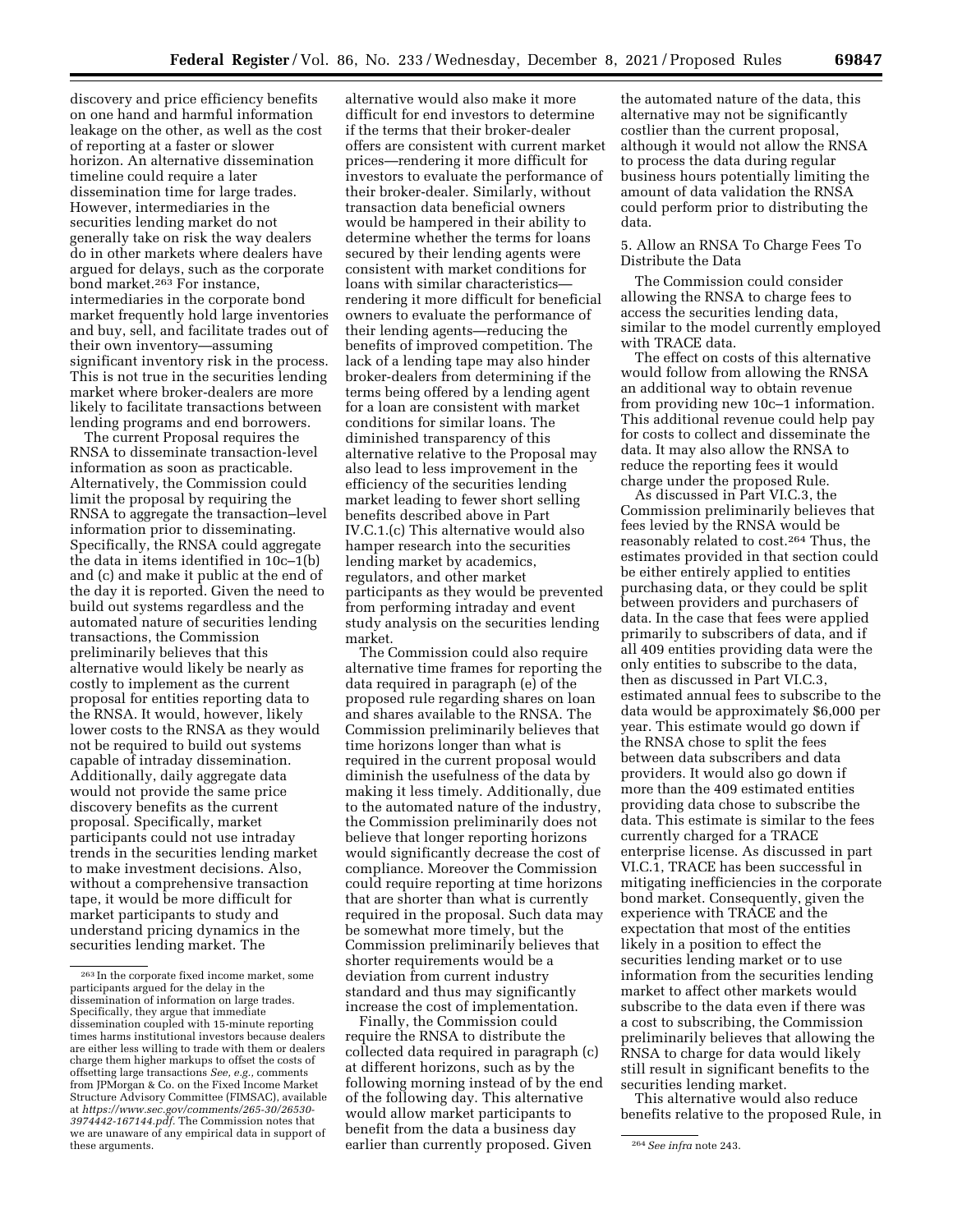that charging for access to the new 10c– 1 information may reduce the number of market participants who access it, to the extent that any market participant would find such fees cost-prohibitive. A reduction in access to the data may reduce many of the benefits that would otherwise accrue to the proposed Rule, such as increased price discovery and security market efficiency. The Commission preliminarily believes that many of the market participants providing data to the RNSA under the proposed Rule would also be consumers of the data; for these market participants it is unclear how much difference this shift in fees would make.

#### 6. Longer Holding Period Requirement

The Commission could also require the RNSA to retain and make publicly available the data for a period longer than the 5 years specified—*e.g.,* 10 or 20 years. This alternative would ensure that the data are available to regulators and market participants at longer horizons. For instance, if regulators or market participants wanted to evaluate how the lending market reacts to different market events, such as across the business cycle, then five years of data may not be sufficient. The average business cycle is 3–5 years, and so to study the dynamics of the lending market across the business cycle would require at least 10 years, if not more, of data. Additionally, because there is likely persistence in conditions in the securities lending market a five year time horizon may not be sufficient for certain statistical analyses.265 Improved understanding of the dynamics of the securities lending market across various market conditions may benefit both regulators and investors by providing more precise information with which to make regulatory and investment decisions—enhancing many of the benefits described in Parts VI.C.1 and VI.C.2. For example, longer term data may enable superior statistical analysis by market participants of the dynamics of the securities lending market in various environments, which in turn may lead to better investment decisions and thus improved market performance. Additionally, the Commission could use longer term data to provide more precise estimates of damages in, for example Reg SHO violations or violations of Exchange Act rule 15c3–3 (Customer

Protection Rule), to calculate disgorgement.

The Commission preliminarily believes that the alternative would impose additional costs on the RNSA not required by the current proposal in terms of storing and maintaining historical data. However, since the current proposal already requires the RNSA to build systems to collect and disseminate 5-years of data, these costs would likely be relatively small because the Commission understands that the cost of storing data is relatively small compared to the cost of producing and maintaining the systems needed to collect, process, and disseminate the data.

While the current proposal allows FINRA to destroy the data after 5-years, the Commission preliminarily believes that it is unlikely that FINRA would do so. This is because the cost of retaining the data is likely relatively small and may have commercial value. For instance, while the proposal requires the most recent 5-years of data to be made publicly available free of charge, there is no requirement to make data beyond 5-years available to the public free of charge. Consequently an RNSA could determine to offset some of the cost of implementing the proposal through fees levied on historical data. If this is the case, and the RNSA chooses to keep the historical data under the current proposal, then the cost difference to an RNSA between the current proposal and this alternative would likely be minimal given that this alternative would require the RNSA to comply with a requirement that they may already choose to do on their own.

7. Report to the Commission Rather Than to an RNSA

The Commission could propose to have Lenders disclose the 10c–1 information directly to the Commission—for example, through EDGAR, rather than to an RNSA. Such an alternative could alter who incurs costs and would likely increase overall costs relative to the proposal because, for example, many entities who possess reporting capabilities to an RNSA, *e.g.,*  members of FINRA, would need to establish comparable reporting relationships with the Commission. In particular, many broker-dealers already have connectivity to FINRA systems that support the kind of intraday submission process required for providing new 10c–1 information.266 Establishing similar connectivity with EDGAR may require additional effort for Lenders compared to the proposal.

Finally, FINRA has expertise creating repositories similar to that called for in the proposal, suggesting that the proposal would likely be more efficient than the alternative.

The Commission is uncertain of how the benefits of this alternative would compare to the benefits of the proposal. While the alternative would not alter the content of the data in the proposal, the accessibility and timeliness depend on how the Commission would develop the functionality for distributing the data. In particular, we cannot at this time assess whether the alternative would result in more or less timely or accessible data or if the differences would be meaningful. For example, data obtained from the Commission could be less accessible if the Commission could not develop functionality allowing market participants to access the data with the same ease as the RNSA could do given the RNSA has more experience collecting and disseminating similar data (*e.g.,* TRACE).

Additionally, the regulatory benefits of the alternative relative to the proposal would depend on whether the Commission chooses to grant SROs direct access to the confidential data. If the Commission chose to do so, then the regulatory benefits of this alternative would be the same as the current proposal. If the Commission chose not to grant SROs access to the confidential data, then the regulatory benefits would decline significantly as many of the regulatory benefits, such as improved monitoring of broker-dealers for compliance with various legal requirements, require access to the confidential data. Thus, the regulatory benefits of the rule would be severely diminished.

#### 8. Report Through an NMS Plan

Because the nature of securities lending data is similar to the transaction data governed by the NMS data plans, such as the CT Plan,<sup>267</sup> the Commission could propose to require a new NMS Plan to set up a reporting and dissemination process that mirrors the CT Plan. Specifically, reporting entities could report the data to a Transaction Reporting Facility operated by an SRO. The data would then be purchased by competing consolidators 268 to

<sup>265</sup>Persistence in conditions implies that observations are not independent. When this is the case even relatively large datasets may lack statistical power for some modeling applications, such as factor models. The solution in such cases is to significantly increase the sample size. 266 For example, FINRA's TRACE system.

<sup>267</sup> Joint Industry Plan; Order Approving, as Modified, a National Market System Plan Regarding Consolidated Equity Market Data, Exchange Act Rel. No. 92586, 86 FR 44142 (Aug. 11, 2021) available at: *[https://www.sec.gov/rules/sro/nms/](https://www.sec.gov/rules/sro/nms/2021/34-92586.pdf) [2021/34-92586.pdf,](https://www.sec.gov/rules/sro/nms/2021/34-92586.pdf) appeal filed, Nasdaq Stock Market LLC* v. *SEC,* No. 21–1167 (D.C. Cir. Aug. 9, 2021).

<sup>268</sup>A competing consolidator is a ''securities information processor required to be registered pursuant to [17 CFR] 242.614 (Rule 614) or a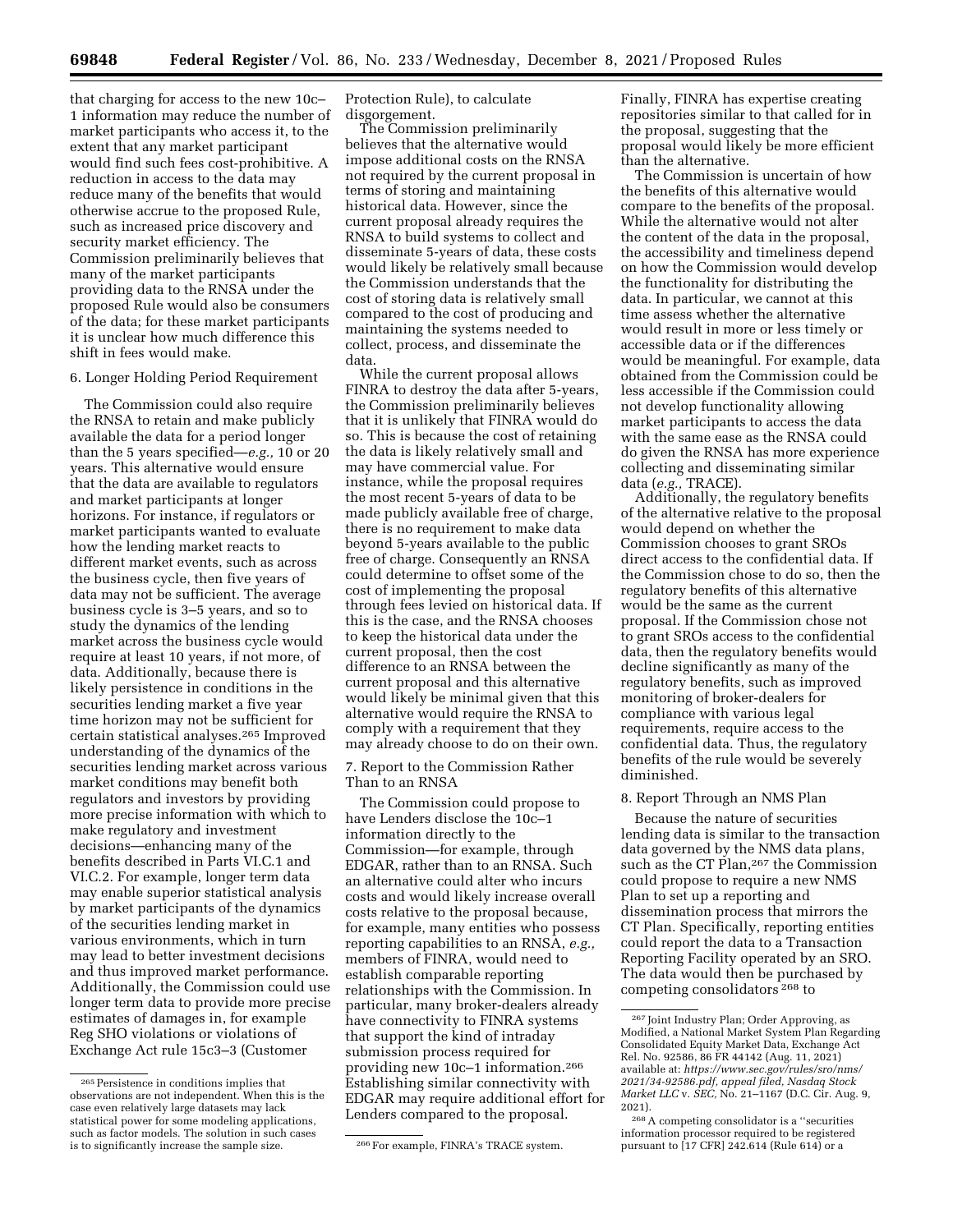consolidate and distribute for a fee. The NMS Plan would set the fee for competing consolidators as well as for those who purchase and consolidate the data for internal use.

This alternative could provide for the public dissemination of securities lending transaction information without the reliance on the RNSA alone. It could also leverage the processes of the NMS Plan, but would require compliance costs by one or more SROs who choose to set up and operate a Transaction Reporting Facility. Fees for reporting transactions could offset such compliance costs. While we can't be sure how these fees would compare to the fees paid under the proposal, the alternative provides for the opportunity for a reporting facility that could be more efficient than that of an RNSA.

This alternative is more likely than the proposal to improve the competitiveness of the market for securities lending data in ways that could be less costly to incumbents than the proposal would be. Specifically, the alternative would not result in a situation in which existing data vendors had to compete with an RNSA that had superior data access. Instead, the current data vendors, who all have experience collecting and disseminating such information, could compete as competing consolidators for equity lending data and have the same access to the supply of consolidated data as any other competing consolidator, including an RNSA or SRO. It would also reduce the barriers to entry in selling securities lending data because all new entrants would have access to the same data for consolidation and distribution.

While the alternative is unlikely to affect the content or timeliness of securities lending data relative to the proposal, the improvements in access to securities lending data under this alternative could be less than the improvements to access under the proposal. As in the proposal, the data vendors would not be as dependent on market participants providing data, consequently these market participants could not exert power over the data vendors to limit access. However, under this alternative, both the new NMS Plan and the competing consolidators under that Plan would be able to charge for access to the data, whereas under the proposal, the RNSA is not permitted to charge for access. Thus, the cost of data

access under the alternative would be greater. This could mean some market participants, who could potentially have access to data under the proposal, could determine it was not cost-effective for them to purchase securities lending data under the alternative.

### *F. Request for Comment*

The Commission is sensitive to the potential economic effects, including costs and benefits, of the proposed Rule. The Commission has identified certain costs and benefits associated with the proposal and requests comment on all aspects of its preliminary economic analysis, including with respect to the specific questions below. The Commission encourages commenters to identify, discuss, analyze, and supply relevant data, information, or statistics regarding any such costs or benefits.

76. Do you agree with the Commission's assessment of the market failures? Are there additional market failures or other economic justifications related to these issues that are not described in this release?

77. Do you believe the Commission has sufficiently described the baseline for its economic analysis concerning the securities lending market, its characteristics and structure? Are there additional relevant market features or participants that are not discussed in the baseline which relate to this release? If so, please describe. Do you agree with the Commission's description of the competitive landscape of the securities lending market? Please explain.

78. Do you agree that the securities lending market is opaque? If not, what sources of insight into the securities lending market activity do you believe provide transparency in the lending market? How do those sources compare to the transparency that would be provided by the proposed Rule?

79. Do you agree with the Commission's assessment of the causes and effects of opacity in the securities lending market? Why or why not? What are the consequences of the current level of opacity in the securities lending market? Please provide details. Does opacity in the lending market inhibit some market participants from engaging in fundamental research? Why or why not? To what extent does the opacity in the lending market contribute to the wide variation in rebate rates or lending fees? Do you agree that the opacity results in high search costs or other costs in the securities lending market? Do you agree that this inhibits the securities lending market's efficiency? Why or why not?

80. Do you believe the Commission has adequately described the baseline

for the market for securities lending data and analytics? Are there elements of this market that are relevant to the proposed Rule that are not discussed in the release? If so, please describe what information you believe is missing. Do you agree that the data provision services are an outgrowth of other businesses such as the analytics business? Please explain.

81. Do you agree with the Commission's assessment that the proposed Rule will improve transparency of the securities lending market? Why, or why not? Do you agree that the proposed Rule would increase transparency by providing information about the securities lending market that is more complete than current information? Do you agree that the increased completeness would improve the accuracy of information on securities lending? Do you agree that the proposed Rule would result in information that is more accessible than current information? Do you agree that the proposed Rule would result in loanlevel information that is at least as timely as current information? Would the information on shares on loan and shares available be more or less timely than current information? Please explain.

82. Do you agree with the Commission's assessment of the economic effects of the proposed rule, including the effects from improvements to transparency, the regulatory benefits, the compliance costs, and the indirect effects? Why or why not? If not, please provide the details that you believe are missing.

83. Do you agree that the proposed Rule will ameliorate information asymmetry in the securities lending market? Do you agree that this effect is sufficient to make security loan terms more competitive that they currently are? Would the public information in the proposed Rule have an impact on the risk of market instability? Would the public information in the proposed Rule have an impact on the efficiency of the securities lending market or the underlying market? Please explain.

84. How do the lending markets in equities differ significantly from lending markets for other securities? Do these markets have problems similar to those documented in the baseline for stocks? Please explain and provide data and analysis, if available. How would the economic effects of the proposed Rule differ across the different types of securities covered? Please explain.

85. Do you believe that the Commission has accurately quantified the compliance costs that the proposed Rule imposes on various market

national securities exchange or national securities association that receives information with respect to quotations for and transactions in NMS stocks and generates a consolidated market data product for dissemination to any person.'' 17 CFR 242.600(b)(16).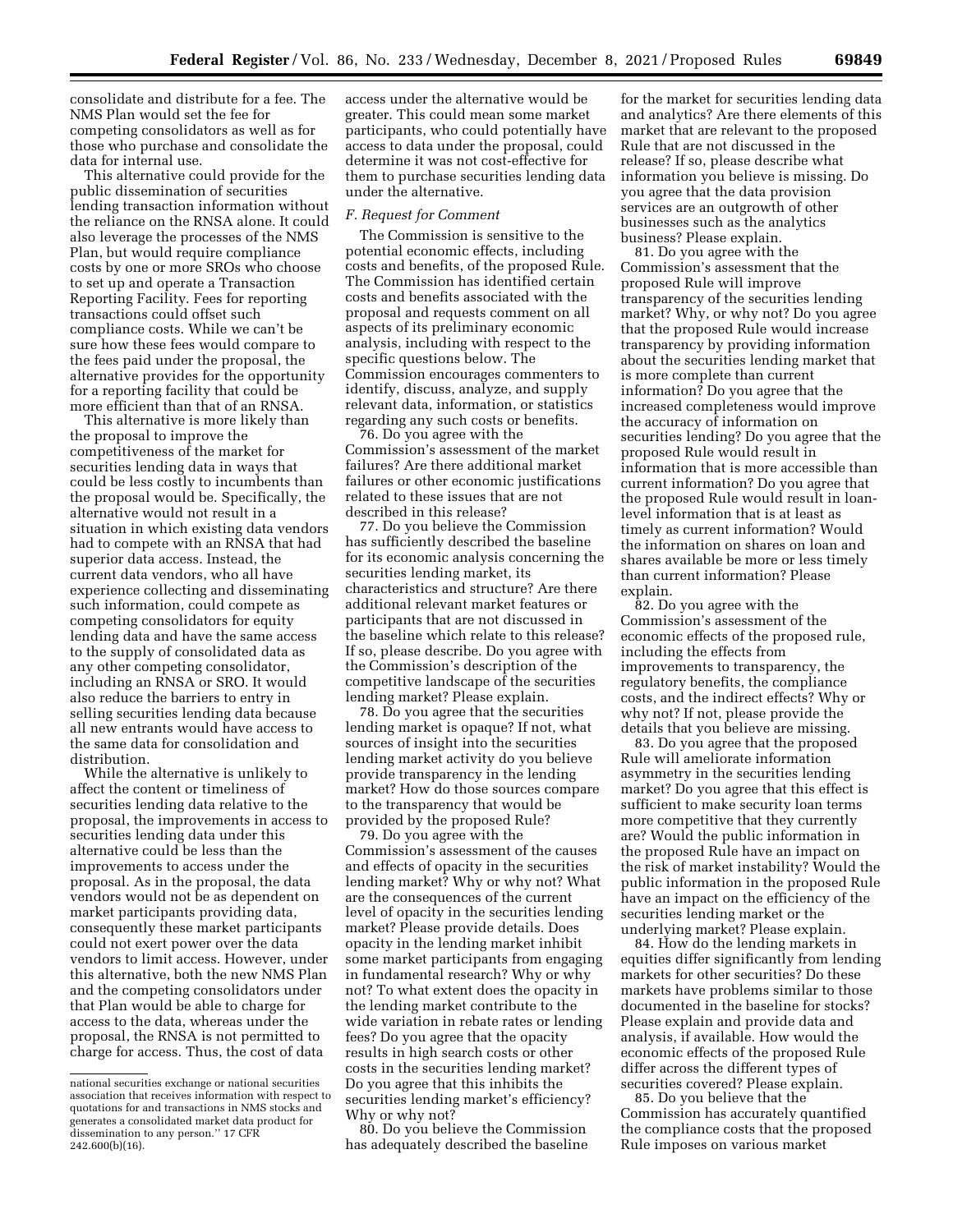participants? If not, please provide alternative estimates. Are there any sources of compliance costs not included in the Commission's estimates? If so, please describe the activity that generates the cost and provide estimates.

86. Do you agree with the Commission's characterization of the effects of the proposed Rule on the commercial providers of security lending data? If not, please provide the details you believe are missing.

87. Do you agree with the Commission's assessment of both the risk and the economic effects associated with potential substitution of repurchase agreements for securities lending? Why or why not? Is there anything missing from the Commission's analysis of this issue that should be considered? Please provide details. How does the counterparty risk and other differences between securities lending and repo affect this risk?

88. Do you agree with the Commission's assessment of the likely impacts on efficiency, competition and capital formation? Why or why not? Do commenters agree that the proposed Rule would improve competition? Please explain.

89. Do you agree with the Commission's assessment of the effects of the alternative whereby only brokerdealers would be required to report to the RNSA? Why or why not? How would the alternative compare to the proposed Rule—would it be any more or less information or would it be any more or less biased? Please explain.

90. Do you agree with the Commission's assessment of the effects of the alternative whereby some data would be made public that the proposed Rule indicates would only be accessible by the RNSA and the Commission? Why or why not? Are there any data elements that the proposed Rule does not make public that should be made public? If so, please identify the specific data elements and articulate their benefits and costs relative to the proposed Rule.

91. Do you agree with the Commission's assessment of the effects of the alternative whereby additional data may be required to be reported to the RNSA? Why or why not? Should the Commission include any other additional data elements? Are there any additional data elements that could feasibly measure counterparty risk that could help explain variations in lending fees and rebate rates? Are there other factors that could help compare lending fees and rebate rates that could be including in Rule 10c–1? If so, what data elements and what are the costs

and benefits of including those data elements relative to the proposed Rule?

92. Do you agree with the Commission's assessment of the effects of the alternative discussing different reporting or dissemination timeframes? Why or why not? Do securities lending transactions occur often enough during the day for intraday reporting to be beneficial? Would a shorter or longer time for reporting be more beneficial or less costly? Please explain.

93. Do you agree with the Commission's assessment of the effects of the alternative whereby the RNSA could charge to distribute the data delivered on the RNSA website? Why or why not? Based on other data sold by an RNSA, would the ability to sell the data materially reduce the costs to those who report the information?

94. Do you agree with the Commission's assessment of the effects of the alternative requiring the RNSA to keep and publicly disseminate the data for a longer time horizon? Why or why not? Are there additional benefits or costs to this approach not considered in this economic analysis? Please explain and provide details.

95. Do you agree with the Commission's assessment of the effects of the alternative whereby reporting would be to the Commission rather than to an RNSA? Why or why not? How many entities who would have to report under the proposed Rule do not current file reports with the Commission and would, therefore, have to establish connections? Would reporting to the Commission significantly affect the regulatory benefits or any other benefits? Please explain.

96. Do you agree with the Commission's assessment of the effects of the alternative whereby reporting would take place through an NMS plan? Why or why not? Would reporting through an NMS Plan be any more or less efficient than the proposed Rule? Would reporting through an NMS Plan create a more or less competitive environment for the sale of securities lending data than the proposed Rule? Please explain.

97. Are there any other reasonable alternatives that the Commission should consider? If so, how would the potential costs and benefits of the alternative compare to the Proposed Rule? Please provide quantification, if possible.

### **VII. Regulatory Flexibility Act Certification**

The Regulatory Flexibility Act (''RFA'') 269 requires Federal agencies, in promulgating rules, to consider the

impact of those rules on small businesses. Section 603(a) 270 of the Administrative Procedure Act,271 as amended by the RFA, generally requires the Commission to undertake a regulatory flexibility analysis of all proposed rules, or proposed rule amendments, to determine the impact of such rulemaking on ''small businesses'' 272 unless the Commission certifies that the rule, if adopted, would not have a significant impact on a substantial number of ''small entities." 273

As discussed above in the PRA above, first, the Commission preliminarily believes that the proposed Rule would impact 94 reporting agents. The Commission estimates that all reporting agents would be broker-dealers. A broker-dealer is a small entity if it has total capital (net worth plus subordinated liabilities) of less than \$500,000 on the date in the prior fiscal year as of which its audited financial statements were prepared pursuant to 17 CFR 240.17a–5(d), and it is not affiliated with any person (other than a natural person) that is not a small business or small organization.274

Second, the Commission preliminarily believes that the proposed Rule would impact 278 investment companies that do not employ a lending agent. For purposes of Commission rulemaking in connection with the Regulatory Flexibility Act, an investment company is a small entity if, together with other investment companies in the same group of related investment companies, it has net assets of \$50 million or less as of the end of its most recent fiscal year.275

Third, the Commission preliminarily believes that the proposed Rule would impact 37 lending agents, which would include broker-dealers and banks.276 For purposes of Commission rulemaking in connection with the Regulatory Flexibility Act, lending agents that are not broker-dealers, such as a bank, would be a small entity if on the last day of its most recent fiscal year, such

271 5 U.S.C. 551 *et seq.* 

272Although Section 601(b) of the RFA defines the term ''small business,'' the statute permits agencies to formulate their own definitions. The Commission has adopted definitions for the term small business for the purposes of Commission rulemaking in accordance with the RFA. Those definitions, as relevant to this proposed rulemaking, are set forth in Rule 0–10 under the Exchange Act. Exchange Act Rule 0–10 (''Rule 0–10'').

- 274Exchange Act Rule 0–10(c).
- 275*See* 17 CFR 270.0–10(a).

<sup>269</sup> 5 U.S.C. 601 *et seq.* 

 $270$  *Id.* 

<sup>273</sup> 5 U.S.C. 605(b).

<sup>276</sup>For example, some investment companies report using a bank as a lending agent on Form N– CEN.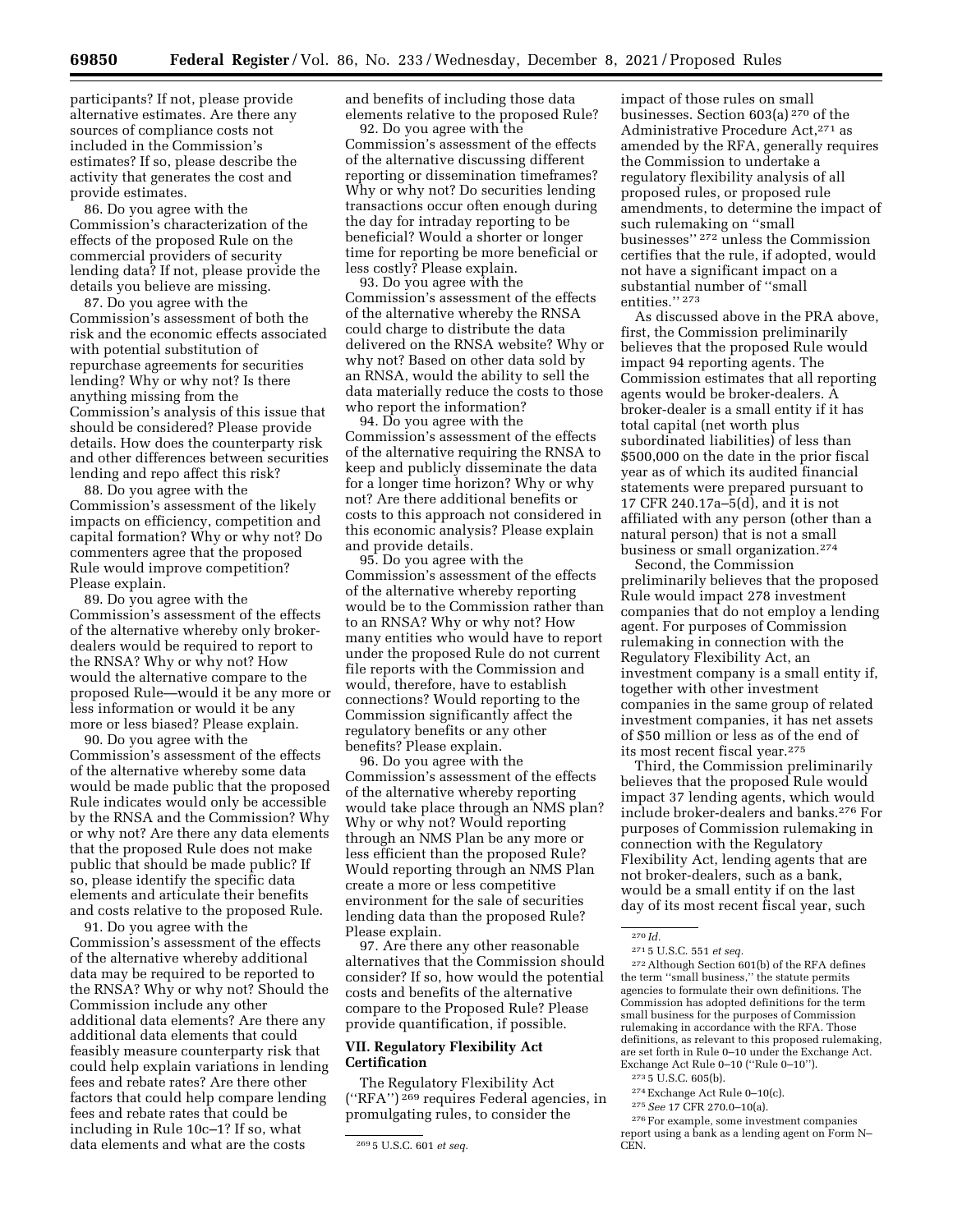issuer or person had total assets of \$5 million or less.277 Furthermore, clearing agencies could also be lending agents for purposes of proposed Rule 10c–1. A clearing agency is a ''small entity'' if such clearing agency: (i) Compared, cleared, and settled less than \$500 million in securities transactions during the preceding fiscal year, (ii) had less than \$200 million of funds and securities in its custody or control at all times during the preceding fiscal year (or at any time that it has been in business, if shorter), and (iii) is not affiliated with any person (other than a natural person) that is not a small business or small organization.278

Based on a review of data, the Commission does not believe that any of the persons impacted by the proposed Rule are small entities under the above definitions.279 It is possible that in the future a small entity may become impacted by the Rule. Based on experience with persons who participate in this market, however, the Commission preliminarily believes that this scenario will be unlikely since firms that enter the market are unlikely to meet the criteria to be a small entity.

For the foregoing reason, the Commission certifies that proposed Rule 10c–1 would not have a significant economic impact on a substantial number of small entities for purposes of the RFA. The Commission encourages written comments regarding this certification, and requests that commenters describe the nature of any impact on small entities and provide empirical data to illustrate the extent of the impact.

### **VIII. Consideration of Impact on the Economy**

For purposes of the Small Business Regulatory Enforcement Fairness Act of 1996, the Commission is also requesting information regarding the potential impact of the proposed amendments on the economy on an annual basis. In particular, comments should address whether the proposed changes, if adopted, would have a \$100,000,000 annual effect on the economy, cause a major increase in costs or prices, or have a significant adverse effect on competition, investment, or innovations. Commenters are requested to provide empirical data and other factual support for their views to the extent possible.

### **IX. Statutory Authority**

Proposed Rule 10c–1 is being proposed pursuant to Sections 3, 10(b), 10(c), 15(c), 15(h), 15A, 17(a), 23(a) of the Securities Exchange Act of 1934, 15 U.S.C. 78c, 78j(b), 78j(c), 78k–1, 78o(c), 78o(g), 78o–3, 78q(a), and 78w(a), and Public Law 111–203, 984(b), 124 Stat. 1376 (2010).

### **List of Subjects in 17 CFR Parts 240**

Administrative practice and procedure, Reporting and recordkeeping requirements, Securities.

### **Text of Rule Amendments**

For the reasons set out in the preamble, the Commission is proposing to amend title 17, chapter II of the Code of the Federal Regulations as follows.

### **PART 240—GENERAL RULES AND REGULATIONS, SECURITIES EXCHANGE ACT OF 1934**

■ 1. The general authority citation for part 240 continues to read, and sectional authority for § 240.10c–1 is added to read, as follows:

**Authority:** 15 U.S.C. 77c, 77d, 77g, 77j, 77s, 77z–2, 77z–3, 77eee, 77ggg, 77nnn, 77sss, 77ttt, 78c, 78c–3, 78c–5, 78d, 78e, 78f, 78g, 78i, 78j, 78j–1, 78k, 78k–1, 78*l,* 78m, 78n, 78n–1, 78o, 78o–4, 78o–10, 78p, 78q, 78q–1, 78s, 78u–5, 78w, 78x, 78dd, 78*ll,*  78mm, 80a–20, 80a–23, 80a–29, 80a–37, 80b– 3, 80b–4, 80b–11, and 7201 *et seq.,* and 8302; 7 U.S.C. 2(c)(2)(E); 12 U.S.C. 5221(e)(3); 18 U.S.C. 1350; Pub. L. 111–203, 939A, 124 Stat. 1376 (2010); and Pub. L. 112–106, sec. 503 and 602, 126 Stat. 326 (2012), unless otherwise noted.

\* \* \* \* \* Section 240.10c–1 also issued under 15 U.S.C. 78j(c), and Pub, L. 111–203, 984(b), 124 Stat. 1376 (2010).

■ 2. Add § 240.10c–1 to read as follows:

#### **§ 240.10c–1 Securities lending transparency.**

\* \* \* \* \*

(a) *Reporting.* (1) Any person that loans a security on behalf of itself or another person shall provide to a registered national securities association (RNSA) the information in paragraphs (b) through (e) of this section (Rule 10c– 1 information), in the format and manner required by the rules of an RNSA; *provided however,* 

(i)(A) A bank, clearing agency, broker, or dealer that acts as an intermediary to a loan of securities (lending agent) on behalf of a person that owns the loaned securities (beneficial owner) shall:

(*1*) Provide the 10c–1 information to an RNSA on behalf of the beneficial owner within the time periods specified by Rule 10c–1; or

(*2*) Enter into a written agreement that meets the requirements of paragraph  $(a)(1)(ii)(A)$  of this section.

(B) A beneficial owner is not required to provide the Rule 10c–1 information to an RNSA if a lending agent acts as an intermediary to the loan of securities on behalf of the beneficial owner.

(ii)(A) A person required to provide Rule 10c–1 information under paragraph (a) of this section, including a lending agent, may enter into a written agreement with a broker or dealer that agrees to provide the Rule 10c–1 information to an RNSA (reporting agent) within the time periods specified in Rule 10c–1.

(B) A reporting agent is required to provide the Rule 10c–1 information to an RNSA if it has entered into a written agreement under paragraph (a)(1)(ii)(A) of this section and is provided timely access to the Rule 10c–1 information.

(C) Any person that enters into a written agreement under paragraph (a)(1)(ii) of this section with a reporting agent is not required to provide the Rule 10c–1 information to an RNSA if the reporting agent is provided timely access to the Rule 10c–1 information.

(2) Any reporting agent that enters into a written agreement under paragraph  $(a)(1)(ii)(A)$  of this section shall:

(i) Establish, maintain, and enforce reasonably designed written policies and procedures to provide Rule 10c–1 information to an RNSA on behalf of another person in the manner, format, and time consistent with Rule 10c–1;

(ii) Enter into a written agreement with an RNSA that permits the reporting agent to provide Rule 10c–1 information to the RNSA on behalf of another person;

(iii) Provide the RNSA a list of each person and lending agent on whose behalf the reporting agent is providing Rule 10c–1 information to the RNSA and provides the RNSA an updated list of such persons by the end of the day on the day such list changes; and

(iv) Preserve for a period of not less than three years, the first two years in an easily accessible place:

(A) The Rule 10c–1 information obtained by the reporting agent from any person pursuant to paragraph (a)(1)(ii) of this section, including the time of receipt, and the corresponding Rule 10c–1 information provided by the reporting agent to the RNSA, including the time of transmission to the RNSA; and

(B) The written agreements under paragraphs (a)(1)(ii)(A) and (a)(2)(ii) of this section.

(b) *Transaction data elements.* If required by paragraph (a) of this section,

<sup>277</sup>*See* 17 CFR 240.0–10(a).

<sup>278</sup>See 17 CFR 240.0–10(d).

<sup>279</sup>*See supra* Parts V and VI.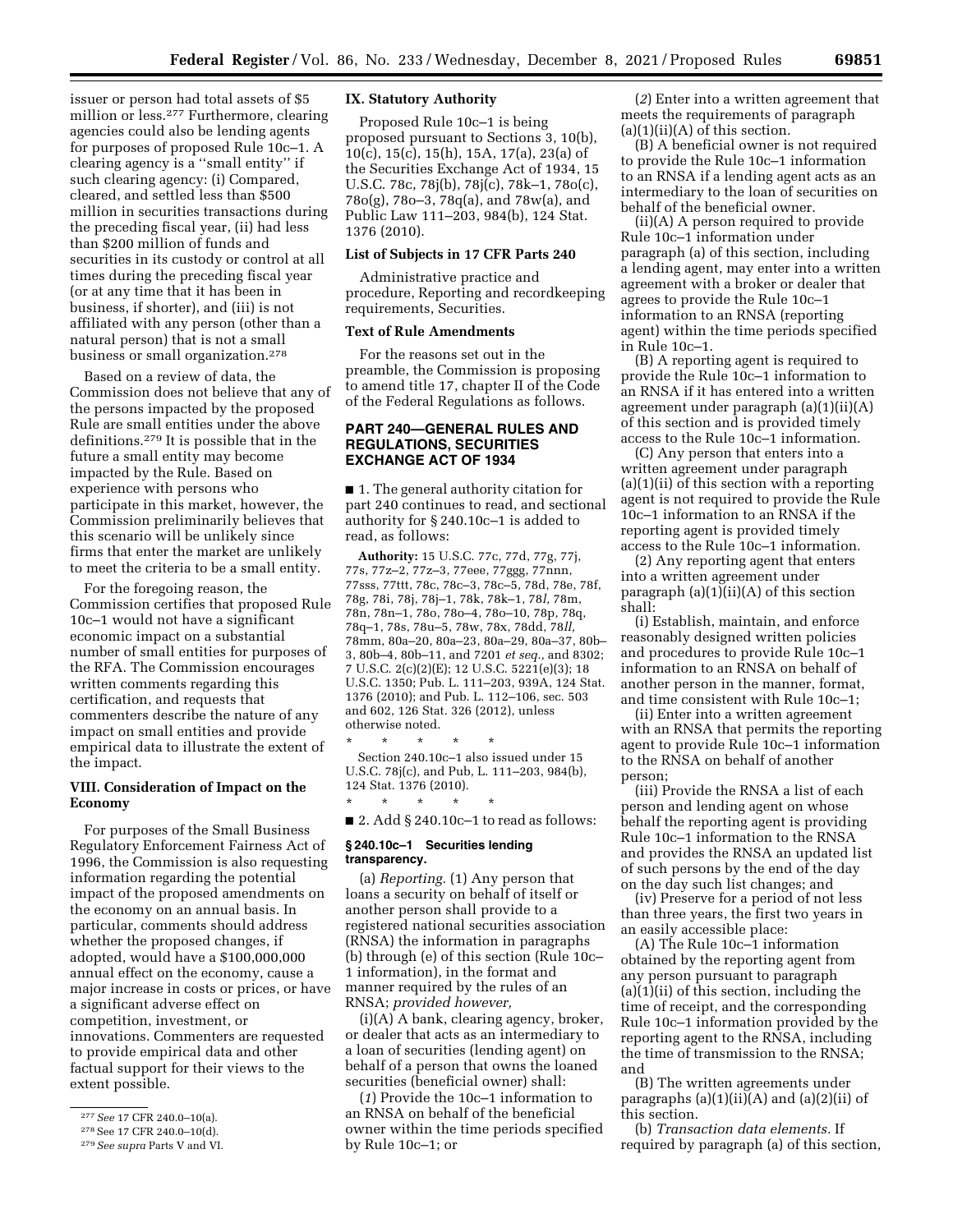a person shall provide the following information to an RNSA within 15 minutes after each loan is effected, and the RNSA shall assign each loan a unique transaction identifier and make such information public as soon as practicable:

(1) The legal name of the security issuer, and the Legal Entity Identifier (LEI) of the issuer, if the issuer has an active LEI;

(2) The ticker symbol, ISIN, CUSIP, or FIGI of the security, if assigned, or other identifier;

(3) The date the loan was effected;

(4) The time the loan was effected;

(5) For a loan effected on a platform or venue, the name of the platform or venue where effected;

(6) The amount of the security loaned;

(7) For a loan not collateralized by cash, the securities lending fee or rate, or any other fee or charges;

(8) The type of collateral used to secure the loan of securities;

(9) For a loan collateralized by cash, the rebate rate or any other fee or charges;

(10) The percentage of collateral to value of loaned securities required to secure such loan;

(11) The termination date of the loan, if applicable; and

(12) Whether the borrower is a broker or dealer, a customer (if the person lending securities is a broker or dealer), a clearing agency, a bank, a custodian, or other person.

(c) *Loan modification data elements.*  If required by paragraph (a) of this section, a person shall provide the following information to an RNSA within 15 minutes after each loan is modified if the modification results in a change to information required to be provided to an RNSA under paragraph (b) of this section, and the RNSA shall make such information public as soon as practicable:

(1) The date and time of the modification;

(2) A description of the modification; and

(3) The unique transaction identifier assigned to the original loan.

(d) *Confidential data elements.* If required by paragraph (a), a person shall provide the following information to an RNSA within 15 minutes after each loan is effected, however, the RNSA shall keep such information confidential, subject to the provisions of applicable law:

(1) The legal name of each party to the transaction, CRD or IARD Number, if the party has a CRD or IARD Number, market participant identification (''MPID''), if the party has an MPID, and the LEI of each party to the transaction,

if the party has an active LEI, and whether such person is the lender, the borrower, or an intermediary between the lender and the borrower (if known);

(2) If the person lending securities is a broker or dealer and the borrower is its customer, whether the security is loaned from a broker's or dealer's securities inventory to a customer of such broker or dealer; and

(3) If known, whether the loan is being used to close out a fail to deliver pursuant to 242.204 of this chapter (Rule 204 of Regulation SHO) or to close out a fail to deliver outside of Regulation SHO.

(e) *Securities available to loan and securities on loan.* The following information shall be provided to an RNSA by the end of each business day that a person included in paragraphs (e)(1) or (2) of this section either was required to provide information to an RNSA under paragraph (a) of this section or had an open securities loan about which it was required provide information to an RNSA under paragraph (a) of this section:

(1) A lending agent shall provide the following information directly to an RNSA or to a reporting agent who shall provide such information and the identity of the person on whose behalf it is providing the information to an RNSA:

(i) The legal name of the security issuer, and the LEI of the issuer, if the issuer has an active LEI;

(ii) The ticker symbol, ISIN, CUSIP, or FIGI of the security, if assigned, or other identifier;

(iii) The total amount of each security that is not subject to legal or other restrictions that prevent it from being lent (''available to lend''):

(A) If the lending agent is a broker or dealer, the total amount of each security available to lend by the broker or dealer, including the securities owned by the broker or dealer, the securities owned by its customers who have agreed to participate in a fully paid lending program, and the securities in its margin customers' accounts;

(B) If the lending agent is not a broker or dealer, the total amount of each security available to the lending agent to lend, including any securities owned by the lending agent;

(iv) The total amount of each security on loan that has been contractually booked and settled (''security on loan''):

(A) If the lending agent is a broker or dealer, the total amount of each security on loan by the broker or dealer, including the securities owned by the broker or dealer, the securities owned by its customers who have agreed to participate in a fully paid lending

program, and the securities in its margin customers' accounts;

(B) If the lending agent is not a broker or dealer, the total amount of each security on loan where the lending agent acted as an intermediary on behalf of a beneficial owner and securities owned by the lending agent.

(2) Any person that does not employ a lending agent shall provide the following information directly to an RNSA or to a reporting agent who shall provide such information and the identity of the person on whose behalf it is providing the information to the RNSA:

(i) The legal name of the security issuer, and the LEI of the issuer, if the issuer has an active LEI;

(ii) The ticker symbol, ISIN, CUSIP, or FIGI of the security, if assigned, or other identifier;

(iii) The total amount of each specific security that is owned by the person and available to lend;

(iv) The total amount of each specific security on loan owned by the person.

(3) For each security about which the RNSA receives information pursuant to paragraphs (e)(1) or (2) of this section, the RNSA shall make available to the public only aggregated information for that security, including information required by  $(e)(1)(i)$  and  $(ii)$  and  $(e)(2)(i)$ and (ii) of this section. All identifying information about lending agents, reporting agents, and other persons using reporting agents, shall not be made publicly available, and the RNSA shall keep such information confidential, subject to the provisions of applicable law. For information that is required to be made publicly available, the RNSA shall make it available as soon as practicable, but not later than the next business day.

(f) *RNSA rules.* The RNSA shall implement rules regarding the format and manner to administer the collection of information in paragraphs (b) through (e) of this section and distribute such information in accordance with rules approved by the Commission pursuant to section 19(b) of the Exchange Act and Rule 19b–4 thereunder.

(g) *Data retention and availability.*  The RNSA shall:

(1) Retain the information collected pursuant to paragraphs (b) through (e) of this section in a convenient and usable standard electronic data format that is machine readable and text searchable without any manual intervention for a period of five years;

(2) Make the information collected pursuant to paragraph (a)(2)(iii) and paragraphs (b) through (e) of this section available to the Commission or other persons as the Commission may